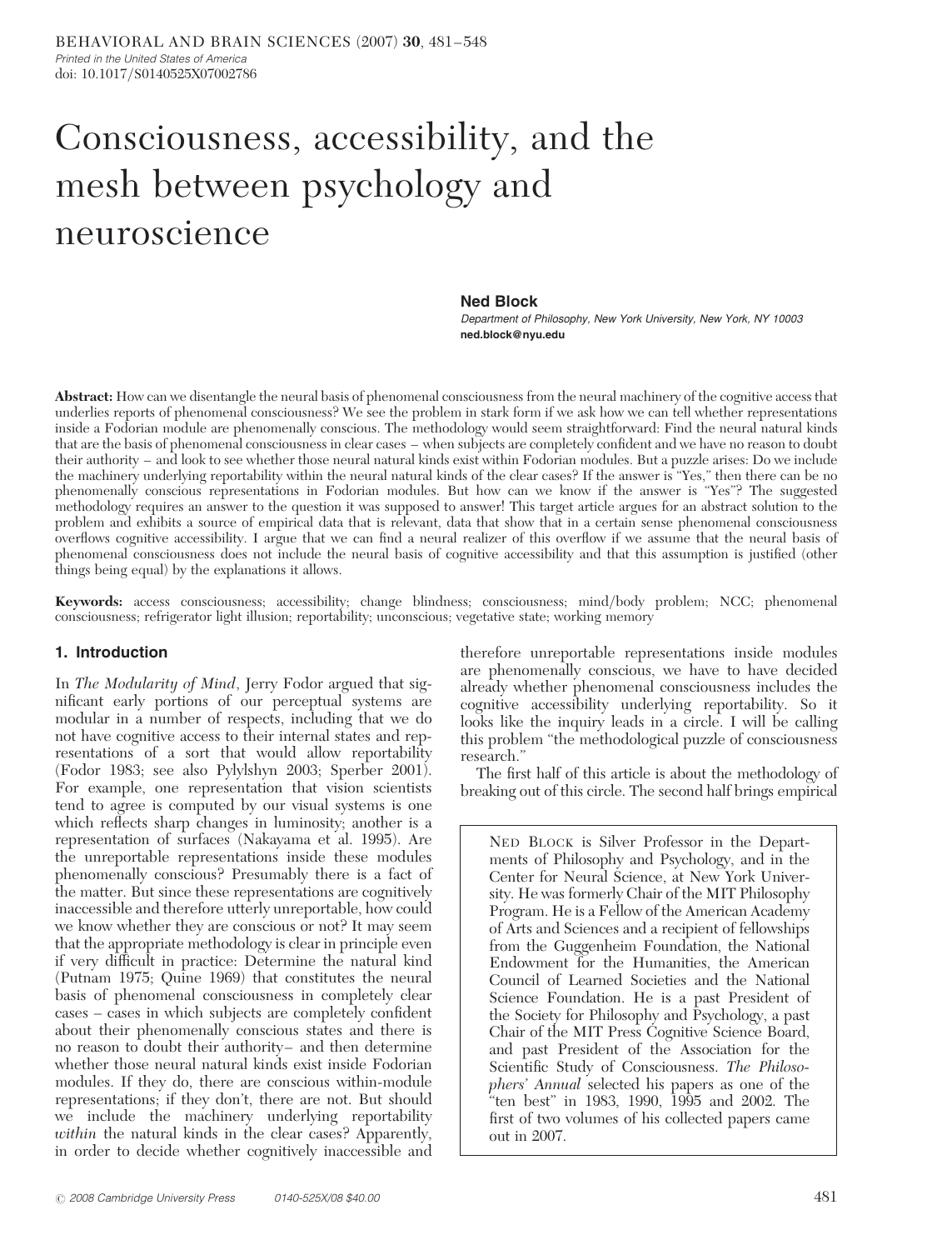evidence to bear on actually breaking out of it, using the principle that other things being equal, a mesh between psychology and neuroscience is a reason to believe the theory that leads to the mesh.

#### 2. Two illustrations

Before giving a more precise statement of the methodological puzzle, I'll give two illustrations that are intended to give the reader a feel for it.

Nancy Kanwisher and her colleagues (Kanwisher 2001; Tong et al. 1998) have found impressively robust correlations between the experience of faces and activation at the bottom of the temporal lobe, usually in the subject's right hemisphere in what they call the "fusiform face area." One method that has been used to investigate the neural basis of face perception exploits a phenomenon known as "binocular rivalry" (see Koch 2004, Ch. 16). Presented with a face-stimulus to one eye and a house stimulus to the other, the subject experiences a face for a few seconds, then a house, then a face, and so on. Examination of the visual processing areas of the brain while the face/ house perceptual alternation is ongoing, found stronger shifts with the percept in the fusiform face area than in other areas. The fusiform face area lights up when subjects are experiencing seeing a face and not when subjects are experiencing seeing a house, despite the fact that the stimuli are unchanging. The fusiform face area also lights up when subjects imagine faces (O'Craven & Kanwisher 2000).

In highly constrained experimental situations, observers viewing functional magnetic resonance imaging (fMRI) recordings are 85% accurate in telling whether subjects in a scanner are seeing faces or houses (Haynes & Rees 2006). However, Rafi Malach and his colleagues (Hasson et al. 2004) have been able to get similar results from free viewing of movies by correlating activations in a number of subjects (see also Bartels & Zeki 2004).

There has been some dispute as to what exactly the fusiform face area is specialized for, but these issues can be put aside here. (See Grill-Spector et al. 2006, 2007; Kanwisher 2006, 2007; Tsao et al. 2006).

No one would suppose that activation of the fusiform face area all by itself is sufficient for face-experience. I have never heard anyone advocate the view that if a fusiform face area were kept alive in a bottle, that activation of it would determine face-experience – or any experience at all (Kanwisher 2001). The total neural basis of a state with phenomenal character C is itself sufficient for the instantiation of C. The *core* neural basis of a state with phenomenal character C is the *part* of the total neural basis that distinguishes states with C from states with other phenomenal characters or phenomenal contents, $\frac{1}{1}$  for example the experience as of a face from the experience as of a house. (The core neural basis is similar to what Semir Zeki [Zeki 2001; Zeki & Bartels 1999] has called an essential node.) So activation of the fusiform face area is a candidate for the core neural basis – not the total neural basis – for experience as of a face (see Block 2005; Chalmers 2000; Shoemaker 1981).

For purposes of this target article, I adopt the physicalistic view (Edelman 2004) that consciousness is identical to its total neural basis, rather than John Searle's view

that consciousness is determined by but not identical to its neural basis (McLaughlin 1992; Searle 1992). The issue of this article is not physicalism versus dualism, but rather, whether consciousness includes the physical functions involved in the cognitive accessibility that underlies reportability.

What is the total minus core neural basis? That is, what is the neural background required to make a core neural basis sufficient for a phenomenally conscious experience? There is some evidence that there is a single neural background of all experience involving connections between the cortex and the upper brain stem including the thalamus (Churchland 2005; Laureys 2005; Llinás 2001; Llinás et al. 1998; Merker 2007; Tononi & Edelman 1998). This background can perhaps be identified with what Searle (2005) calls the "unified conscious field." Perhaps the most convincing evidence is that disabling connections to the thalamus seems the common core of what different general anesthetics do (Alkire & Miller 2005). Although Merker (2007) does not make the distinction between core and total, he presents evidence that children born pretty much without a cortex can have the conscious field with little or nothing in the way of any conscious contents: that is, they have the total without much in the way of core neural bases.

Nancy Kanwisher (2001) and Dan Pollen (2003; in press) argue that activation of areas of the brain involved in spatio-temporal binding is required for perceptual phenomenology. Of course some states that have phenomenology, for example, emotions and thoughts, are not experienced as spatially located. But Kanwisher and Pollen may be right about temporal aspects of visual experience. Further, Antonio Damasio (1999) and Pollen argue that all experience requires a sense of self, partly based in the posterior parietal lobe. If true, this would be part of the background.

At the risk of confusing the reader with yet another distinction, it is important to keep in mind the difference between a causal condition and a constitutive condition. For example, cerebral blood flow is causally necessary for consciousness, but activation of the upper brainstem is much more plausibly a constitutive condition, part of what it is to be conscious. (What does "constitutive" mean? Among other things, constituent: Hydrogen is partially constitutive of water since water is composed of hydrogen and oxygen.) The main issue of this article is whether the cognitive access underlying reportability is a constitutive condition of phenomenal consciousness.

Here is the illustration I have been leading up to. There is a type of brain injury which causes a syndrome known as visuo-spatial extinction. If the patient sees a single object on either side, the patient can identify it, but if there are objects on both sides, the patient can identify only the one on the right and claims not to see the one on the left (Aimola Davies 2004). With competition from the right, the subject cannot attend to the left. However, as Geraint Rees has shown in two fMRI studies of a patient identified as "G.K.," when G.K. claims not to see a face on the left, his fusiform face area (on the right, fed strongly by the left side of space) lights up almost as much as when he reports seeing the face (Driver & Vuilleumier 2001; Rees et al. 2000, 2002b). Should we conclude that G.K. has face experience that – because of lack of attention – he does not know about? Or that the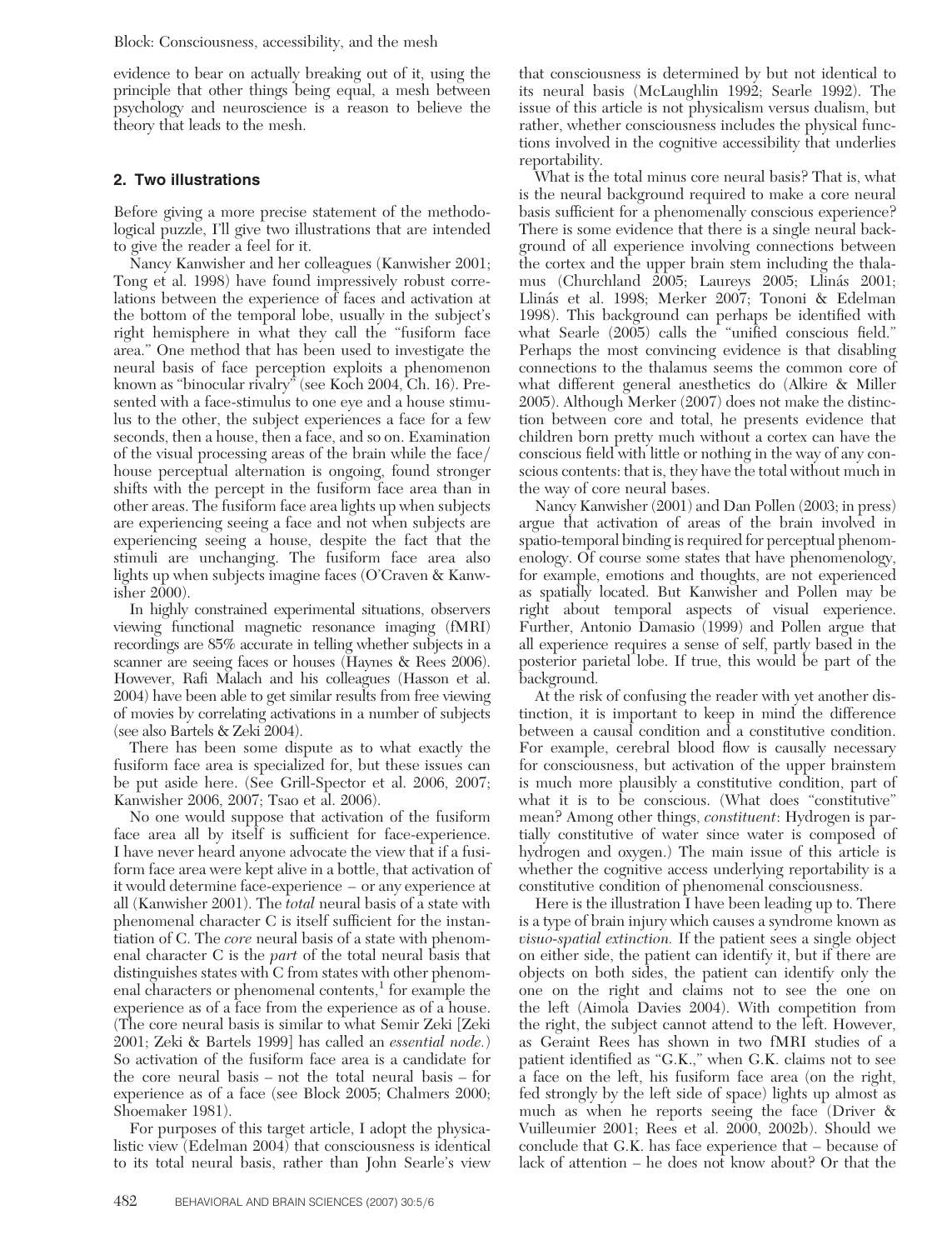fusiform face area is not the whole of the core neural basis for the experience, as of a face? Or that activation of the fusiform face area is the core neural basis for the experience as of a face but that some other aspect of the total neural basis is missing? How are we to answer these questions, given that all these possibilities predict the same thing: no face report?

I will use the phrase "core neural basis of the experience" instead of Frances Crick's and Christof Koch's "NCC," for neural correlate of consciousness. Mere correlation is too weak. At a minimum, one wants the neural underpinnings of a match of content between the mental and neural state (Chalmers 1998; Noë & Thompson 2004).

## 3. The puzzle

The following is a principle that will be appealing to many (though it is not to me): Whatever it is about a state that makes it unreportable, would also preclude its being phenomenally conscious. We can call this the Phenomenally Conscious  $\rightarrow$  Reportable Principle, or for short, the Phenomenal  $\rightarrow$  Reportable Principle. But how could we test the Phenomenal  $\rightarrow$  Reportable Principle? If what we mean by a "direct" test is that we elicit reports from subjects about unreportable states, then a direct test will always be negative. And it might seem that there could not be an indirect test either, for an indirect test would have to be based on some direct method, that is, a method of investigating whether a state is phenomenally conscious independently of whether it is reportable – a method that apparently does not exist.

Here is a brain-oriented version of the point: Suppose empirical investigation finds a neural state that obtains in all cases in which a phenomenally conscious state is reportable. Such a neural state would be a candidate for a core neural basis. Suppose in addition, that we find that the putative core neural basis is present sometimes when the state is unreportable because mechanisms of cognitive access are damaged or blocked. Would that show the existence of unreportable phenomenal consciousness? No, because there is an alternative possibility: that we were too quick to identify the core neural basis. Perhaps the supposed core neural basis that we identified is necessary for phenomenal consciousness but not quite sufficient. It may be that whatever it is that makes the state unreportable also makes it unconscious. Perhaps the cognitive accessibility mechanisms underlying reportability are a constitutive part of the core neural basis, so that without them, there cannot be a phenomenally conscious state. It does not seem that we could find any evidence that would decide one way or the other, because any evidence would inevitably derive from the reportability of a phenomenally conscious state, and so it could not tell us about the phenomenal consciousness of a state which cannot be reported. So there seems a fundamental epistemic (i.e., having to do with our knowledge of the facts rather than the facts themselves) limitation in our ability to get a complete empirical theory of phenomenal consciousness. This is the methodological puzzle that is the topic of this article.

Note that the problem cannot be solved by giving a definition of "conscious." Whatever definition one offers of this and other terms, the puzzle can be put in still other terms – there would still be the question, does what it is like to have an experience include whatever cognitive processes underlie our ability to report the experience?

The problem does not arise in the study of, for example, water. On the basis of the study of the nature of accessible water, we can know the properties of water in environments outside our light cone – that is, in environments that are too far away in space and time for signals traveling at the speed of light to reach us. We have no problem in extrapolating from the observed to the unobserved, and even unobservable in the case of water, because we are antecedently certain that our cognitive access to water molecules is not part of the constitutive scientific nature of water itself. In homing in on a core neural basis of reportable episodes of phenomenal consciousness, we have a choice about whether or not to include the aspects of those neurological states that underlie reportability within the core neural basis. If we do, then unreportable phenomenally conscious states are ruled out; if we do not, unreportable phenomenally conscious states are allowed. Few scientifically minded people in the twenty-first century would suppose that water molecules are partly constituted by our cognitive access to them (Boghossian 2006), but few would be sure whether phenomenal consciousness is or is not partly constituted by cognitive access to it. It is this asymmetry that is at the root of the methodological puzzle of phenomenal consciousness.

This issue – whether the machinery of cognitive accessibility is a constitutive part of the nature of phenomenal consciousness – is the focus of this target article. I will not mention evidence concerning inaccessible states within Fodorian modules, or whether G.K. has face experience, but I do claim to show that the issue of whether the cognitive accessibility underlying reportability is part of the constitutive nature of phenomenal consciousness can be resolved empirically and that we already have evidence for a negative answer.

I now turn to a consideration of reportability, but first I want to mention one issue that will not be part of my discussion. Readers are no doubt familiar with the "explanatory gap" (Levine 1983; Nagel 1974), and the corresponding "hard problem" of phenomenal consciousness (Chalmers 1996): the problem of explaining why the neural basis of a given phenomenal quality is the neural basis of that phenomenal quality rather than some other phenomenal quality or none at all. No one has any idea what an answer would be, even a highly speculative answer. Is the explanatory gap an inevitable feature of our relation to our own phenomenology? Opinions differ (Churchland 1994; McGinn 1991). I argue that we can make at least some progress on solving the methodological puzzle even without progress in closing the explanatory gap.

I have been talking about consciousness versus reportability, but reportability is not the best concept to use in thinking about the puzzle.

#### 4. Cognitive accessibility versus reportability

Empirical evidence about the Phenomenal  $\rightarrow$  Reportable Principle seems unobtainable, but that is an illusion: that principle is clearly false even though another closely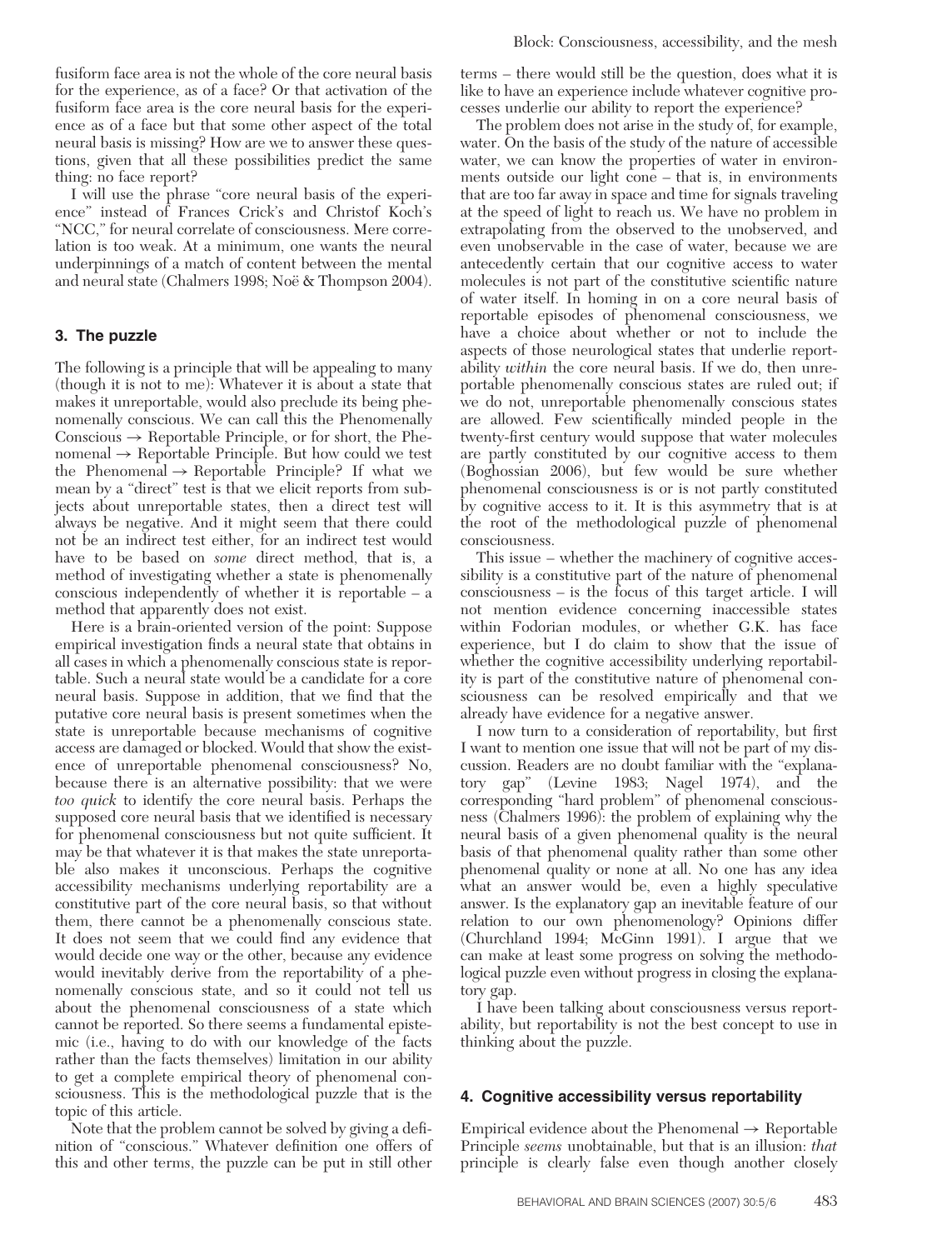related principle is problematic. If a locked-in subject loses control of the last twitch, all mental states can become unreportable. There has been progress in using electrodes implanted in the brain, and less intrusively, electroencephalographic (EEG) technology to enable patients to communicate with the outside world. But if the patient is not trained with these technologies before the total loss of control of the body, these technologies may not work. (See the articles on this topic in the July 2006 issue of Nature.)

There is a distinct problem with the Phenomenal  $\rightarrow$  Reportable Principle, namely that a person who is not paralyzed may lose all ability to produce or understand language, and so not have the language capacity required for reporting. In some forms of this syndrome (profound global aphasia), subjects clearly have phenomenal states – they can see, they have pain, and they can make clear what they want and don't want in the manner of a pre-linguistic child – but they are totally without the ability to report in any non-extended sense of the term. (Come to think of it, the same point applies to pre-linguistic children and animals.) And if an aphasic also had locked-in syndrome, the unfortunate conjunctively disabled person would be doubly unable to report conscious states. But there is no reason to think that conscious states would magically disappear. Indeed, given that aphasia is fairly common and locked-in syndrome, though infrequent, is not rare, no doubt there have been such conjunctive cases.

Of course there can be nonverbal reports: giving a thumbs-up and shaking one's head come to mind. But not every behavioral manifestation of cognitive access to a phenomenal state is a report, except in an uninterestingly stretched version of the term. Reportability is a legacy of behaviorism that is less interesting than it has seemed. The more interesting issue in the vicinity is not the relation between the phenomenal and the reportable, but rather the relation between the phenomenal and the cognitively accessible.

Adrian Owen and colleagues (Owen et al. 2006) report that a patient who, at the time of testing, satisfied the criteria for a vegetative state, responded to requests to imagine a certain activity in a way indistinguishable from normal patients on an fMRI scan. Her premotor cortex was activated upon being asked to imagine playing tennis, and her parahippocampal place area was activated on being asked to imagine walking through rooms in her house. Paul Matthews objected that the brain activity could have been an associative response to the word "tennis," but Owen counters that her response lasted 30 seconds – until he asked her to stop (Hopkin 2006). In an accompanying article in Science, Lionel Naccache insists on behavioral criteria for consciousness. He says, "Consciousness is univocally probed in humans through the subject's report of his or her own mental states" and notes that Owen and colleagues "did not directly collect such a subjective report" (Naccache 2006b). But the evidence is that the patient is capable of an intentional act, namely, the act of imagining something described. That should be considered no less an indication – though of course a fallible indication – of consciousness than an external behavioral act. As an editorial in Nature suggests, instead of "vegetative state" we should say "outwardly unresponsive." (Nature, Editorial 2006).

In the rest of this article, I will be talking about cognitive accessibility instead of reportability. Reportability is a behavioristic ladder that we can throw away.

In previous papers (Block 1995b; 2001; 2005), I have argued that there can be phenomenally conscious states that are not cognitively accessible. (I put it in terms of phenomenal consciousness without access consciousness.) But I am mainly arguing for something weaker here. Cognitive accessibility could be a causally necessary condition of phenomenal consciousness without being a constitutive part of it. Bananas constitutively include CH<sub>2</sub>O molecules but not air and light. Still, without air and light, there could be no bananas – they are causally necessary. The focus here is on whether accessibility is constitutively necessary to phenomenal consciousness, not whether it is causally necessary.

## 5. Why the methodological puzzle matters

I will mention two ways in which it matters whether we can find out whether phenomenal consciousness includes cognitive accessibility. First, if we cannot get evidence about this, we face a fundamental limit in empirical investigation of the neural basis of phenomenal consciousness – we cannot tell whether the putative core neural basis we have found is the neural basis of phenomenal consciousness itself or the neural basis of phenomenal consciousness wrapped together with the cognitive machinery of access to phenomenal consciousness.

Second, there is a practical and moral issue having to do with assessing the value of the lives of persons who are in persistent vegetative states. Many people feel that the lives of patients in the persistent vegetative state are not worth living. But do these patients have experiences that they do not have cognitive access to? It is not irrational to regard a rich experiential life – independently of cognitive access to it – as relevant to whether one would want the feeding tube of a loved one removed.

## 6. Phenomenal consciousness and Awareness

We may suppose that it is platitudinous that when one has a phenomenally conscious experience, one is in some way aware of having it. Let us call the fact stated by this claim – without committing ourselves on what exactly that fact is – the fact that phenomenal consciousness requires Awareness. (This is awareness in a special sense, so in this section I am capitalizing the term.) Sometimes people say Awareness is a matter of having a state whose content is in some sense "presented" to the self or having a state that is "for me" or that comes with a sense of ownership or that has "me-ishness" (as I have called it; Block 1995a).

Very briefly, three classes of accounts of the relation between phenomenal consciousness and Awareness have been offered. Ernest Sosa (2002) argues that all there is to the idea that in having an experience one is necessarily aware of it is the triviality that in having an experience, one experiences one's experience just as one smiles one's smile or dances one's dance. Sosa distinguishes this minimal sense in which one is automatically aware of one's experiences from noticing one's experiences, which is not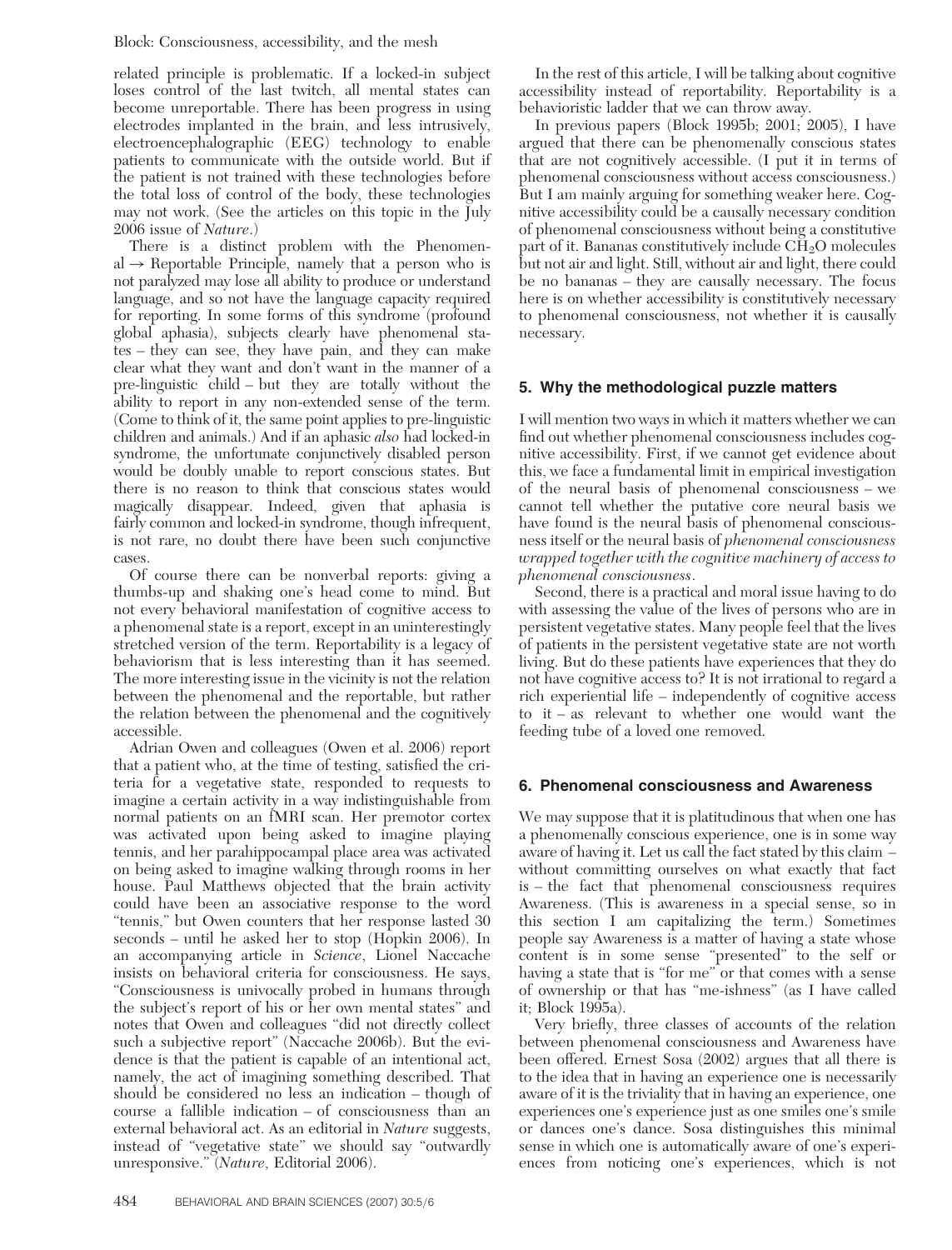required for phenomenally conscious experience. At the opposite extreme, David Rosenthal (2005) has pursued a cognitive account in which a phenomenally conscious state requires a higher order thought to the effect that one is in the state. That is, a token experience (one that can be located in time) is a phenomenally conscious experience only in virtue of another token state that is about the first state. (See also Armstrong 1977; Carruthers 2000; and Lycan 1996 for other varieties of higher order accounts.) A third view, the "Same Order" view says that the consciousness-of relation can hold between a token experience and itself. A conscious experience is reflexive in that it consists in part in an awareness of itself. (This view is discussed in Brentano 1874/1924; Burge 2006; Byrne 2004; Caston 2002; Kriegel 2005; Kriegel & Williford 2006; Levine 2001, 2006; Metzinger 2003; Ross 1961; Smith 1986).

The same order view fits both science and common sense better than the higher order view. As Tyler Burge (2006) notes, to say that one is necessarily aware of one's phenomenally conscious states should not be taken to imply that every phenomenally conscious state is one that the subject notices or attends to or perceives or thinks about. Noticing, attending, perceiving, and thinking about are all cognitive relations that need not be involved when a phenomenal character is present to a subject. The mouse may be conscious of the cheese that the mouse sees, but that is not to say that the mouse is conscious of the visual sensations in the visual field that represent the cheese, or that the mouse notices or attends to or thinks about any part of the visual field. The ratio of synapses in sensory areas to synapses in frontal areas peaks in early infancy, and likewise for relative glucose metabolism (Gazzaniga et al. 2002, p. 642–43). Since frontal areas are likely to govern higher-order thought, low frontal activity in newborns may well indicate lack of higher-order thoughts about genuine sensory experiences.

The relevance of these points to the project of the target article is this: the fact of Awareness can be accommodated by either the same order view or the view in which Awareness is automatic, or so I will assume. Hence, there is no need to postulate that phenomenal consciousness requires cognitive accessibility of the phenomenally conscious state. Something worth calling "accessibility" may be intrinsic to any phenomenally conscious state, but it is not the cognitive accessibility that underlies reporting.

The highly ambiguous term "conscious" causes more trouble than it is worth in my view. Some use the term "conscious" so as to trivially include cognitive accessibility. To avoid any such suggestion I am from here on abandoning the term "phenomenal consciousness" (which I think I introduced [Block 1990; 1992]) in favor of "phenomenology."

In the next section, I discuss the assumption underlying the methodological puzzle, and in the section after, how to proceed if we drop that assumption.

#### 7. Correlationism

Correlationism says that the ultimate database for phenomenology research consists in reports which allow us to find correlations between phenomenal states and features, on the one hand, and scientifically specifiable states and features – namely, neural states and features – on the other. These reports can be mistaken, but they can be shown to be mistaken only on the basis of other reports with which they do not cohere. There is no going beyond reports.

One version of correlationism is stated in David Papineau's (2002) Thinking about Consciousness, in which he says:

If the phenomenal property is to be identical with some material property, then this material property must be both necessary and sufficient for the phenomenal property. In order for this requirement to be satisfied, the material property needs to be present in all cases where the human subjects report the phenomenal property – otherwise it cannot be necessary. And it needs to be absent in all cases where the human subjects report the absence of the phenomenal property – otherwise it cannot be sufficient. The aim of standard consciousness research is to use these two constraints to pin down unique material referents for phenomenal concepts. (Papineau 2002, p. 187)

Consider, for example, what an adherent of this methodology would say about patient G.K. mentioned earlier. One kind of correlationist says we have misidentified the neural basis of face experience and so some aspect of the neural basis of face experience is missing. That is, either the activation of the fusiform face area is not the core neural basis for face experience, or, if it is, then in extinction patients some aspect of the total neural basis outside the core is missing. Another kind of correlationist does not take a stand on whether G.K. is having face experience, saying that we cannot get scientific evidence about it.

So there are two versions of correlationism. Metaphysical correlationism – the first version just mentioned – says that there is (or can be) an answer to the sort of question I have raised about G.K. and that answer is no. The metaphysical correlationist thinks that the cognitive access relations that underlie the subject's ability to report are a part of what constitutes phenomenology, so there could not be phenomenology without cognitive accessibility (Papineau 1998).

Epistemic correlationism says that G.K. might be having face experience without cognitive accessibility, but that the issue is not scientifically tractable. According to epistemic correlationism, cognitive accessibility is intrinsic to our knowledge of phenomenology but not necessarily to the phenomenal facts themselves. Epistemic correlationism is more squarely the target of this article, but I will say a word about what is wrong with metaphysical correlationism.

Why does the metaphysical correlationist think G.K. cannot be having face experience? Perhaps it is supposed to be a conceptual point: that the very concepts of phenomenology and cognitive accessibility make it incoherent to suppose that the first could occur without the second. Or it could be an empirical point: the evidence (allegedly) shows that the machinery of cognitive accessibility is part of the machinery of phenomenology. I have discussed the conceptual view elsewhere (Block 1978; 1980).

The neuroscientists Stanislas Dehaene and Jean-Pierre Changeux (2004) appear to advocate epistemic correlationism. (References in the passage quoted are theirs but in this and other quotations to follow citations are in the style of this journal.) Dehaene and Changeux write: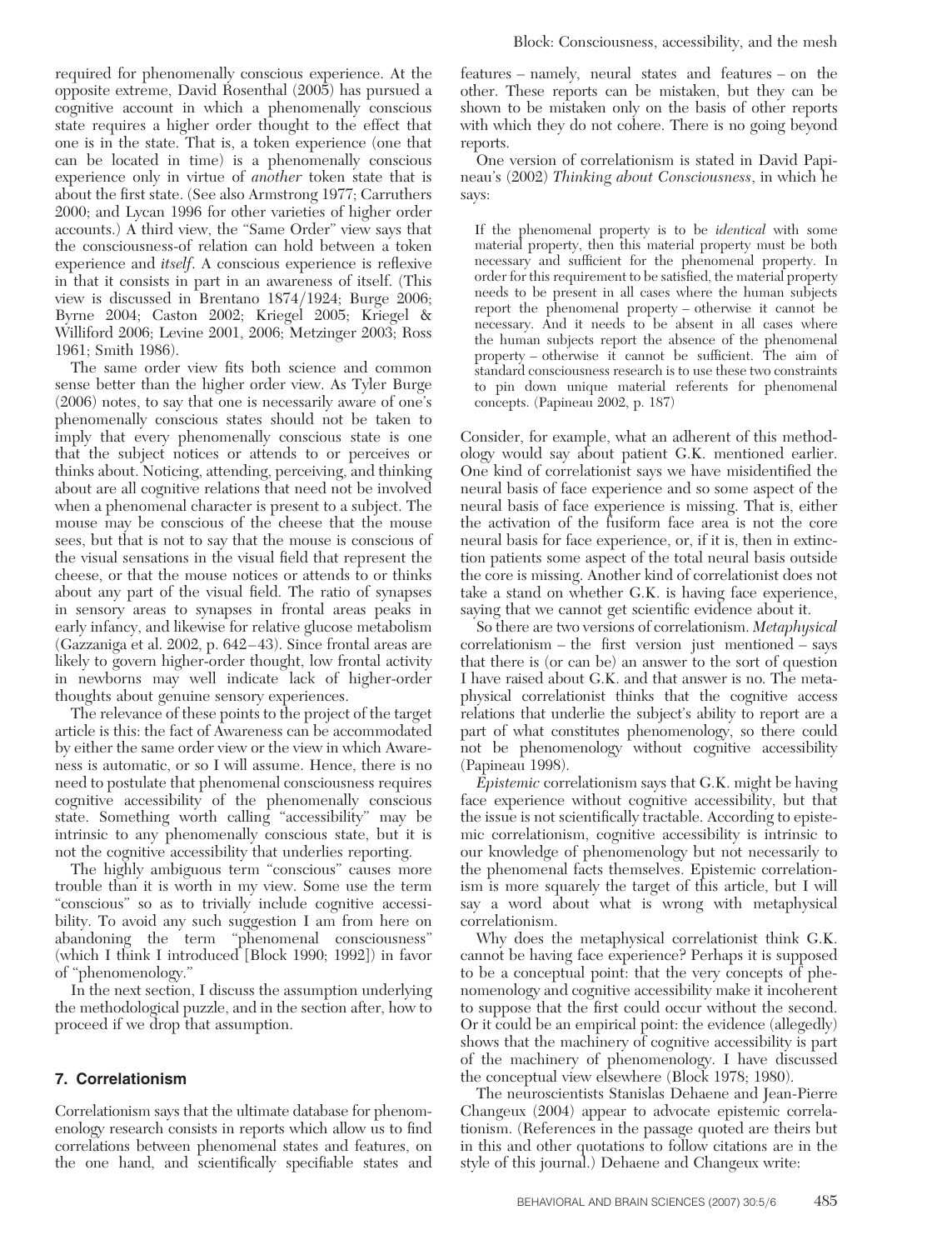#### Block: Consciousness, accessibility, and the mesh

We shall deliberately limit ourselves, in this review, to only one aspect of consciousness, the notion of conscious access ... Like others (Weiskrantz 1997), we emphasize reportability as a key property of conscious representations. This discussion will aim at characterizing the crucial differences between those aspects of neural activity that can be reported by a subject, and those that cannot. According to some philosophers, this constitutes an "easy problem" and is irrelevant to the more central issues of phenomenology and self-awareness (e.g., Block 1995b). Our view, however, is that conscious access is one of the few empirically tractable problems presently accessible to an authentic scientific investigation. (Dehaene & Changeux 2004, p. 1145–1146)

Kouider et al. (2007) say: "Given the lack of scientific criterion, at this stage at least, for defining conscious processing without reportability, the dissociation between access and phenomenal consciousness remains largely speculative and even possibly immune to scientific investigation" (p. 2028). (Access-consciousness was my term for approximately what I am calling "cognitive accessibility" here.)

In a series of famous papers, Crick and Koch (1995) make use of what appears to be metaphysical correlationism. They argue that the first cortical area that processes visual information, V1, is not part of the neural correlate of phenomenology because V1 does not directly project to the frontal cortex. They argue that visual representations must be sent to the frontal cortex in order to be reported and in order for reasoning or decision-making to make use of those visual representations. Their argument in effect makes use of the hidden premise that part of the constitutive function of visual phenomenology is to harness visual information in the service of the direct control of reasoning and decision-making that controls behavior.

Jesse Prinz (2000) argues for the "AIR" theory, for attended intermediate representations. The idea is that "consciousness arises when intermediate-level perception representations are made available to working memory via attention." Because of the requirement of connection to working memory, this is a form of metaphysical correlationism.

David Chalmers (1998) endorses epistemic correlationism. He says,

Given the very methodology that comes into play here, we have no way of definitely establishing a given NCC as an independent test for consciousness. The primary criterion for consciousness will always remain the functional property we started with: global availability, or verbal report, or whatever. That's how we discovered the correlations in the first place. 40-hertz oscillations (or whatever) are relevant only because of the role they play in satisfying this criterion. True, in cases where we know that this association between the NCC and the functional property is present, the NCC might itself function as a sort of "signature" of consciousness; but once we dissociate the NCC from the functional property, all bets are off. (Chalmers 1998)

Victor Lamme (2006) gives the example of the split-brain patient who says he does not see something presented on the left, but nonetheless can draw it with his left hand. There is a conflict between normal criteria for conscious states. Lamme says that "preconceived notions about the role of language in consciousness" will determine our reaction and there is no objective truth about which view is right." He argues for "letting arguments from neuroscience override our intuitive and introspective notion of

consciousness," using neuroscientific considerations to motivate us to define "consciousness" as recurrent processing, in which higher areas feed back to lower areas, which in turn feed forward to the higher areas again, thereby amplifying the signal. He doesn't claim the definition is correct, just that it is the only way to put the study of consciousness on a scientific footing. Although Lamme does not advocate correlationism in either its metaphysical or epistemic forms, his view depends on the idea that the only alternative to epistemic correlationism is neurally based postulation.

Often philosophers – Hilary Putnam (1981) and Dan Dennett  $(1988; 1991)$  come to mind – argue that two views of the facts about consciousness are "empirically indistinguishable" – and then they in effect conclude that it is better to say that there are no such facts than to adopt epistemic correlationism. One example is Putnam's thought experiment: We find a core neural basis for some visual experience, but then note that if it occurs in the right hemisphere of a split-brain patient, the patient will say he doesn't see anything. If we restore the corpus callosum, the patient may then say he remembers seeing something. But we are still left with two "empirically indistinguishable" hypotheses, that the hypothesis of the core neural basis is correct so the memory is veridical and, alternatively, that the memory is false.

I will give an empirical argument that we can achieve a better fit between psychology and neuroscience if we assume that the perspectives just described are wrong.

## 8. An alternative to epistemic correlationism

The alternative I have in mind is just the familiar default "method" of inference to the best explanation, that is, the approach of looking for the framework that makes the most sense of all the data, not just reports (Harman 1965; Peirce 1903, Vol. V, p. 171).

The reader may feel that I have already canvassed inference to the best explanation and that it did not help. Recall that I mentioned that the best explanation of all the data about observed water can give us knowledge of unobserved – even unobservable – water. I said that this approach does not apply straightforwardly to phenomenology. The reasoning that leads to the methodological puzzle says that inevitably there will be a choice about whether to include the neural basis of cognitive access within the neural basis of phenomenology. And that choice – according to this reasoning – cannot be made without some way of measuring or detecting phenomenology independently of cognitive access to it. But we don't have any such independent measure. As I noted, there is a disanalogy with the case of water, since we are antecedently certain that our access to information about water molecules is not part of the natural kind that underlies water molecules themselves. But we are not certain (antecedently or otherwise) about whether our cognitive access to our own phenomenology is partly constitutive of the phenomenology. Without antecedent knowledge of this – according to the reasoning that leads to the methodological puzzle – we cannot know whether whatever makes a phenomenal state cognitively inaccessible also renders it non-phenomenal.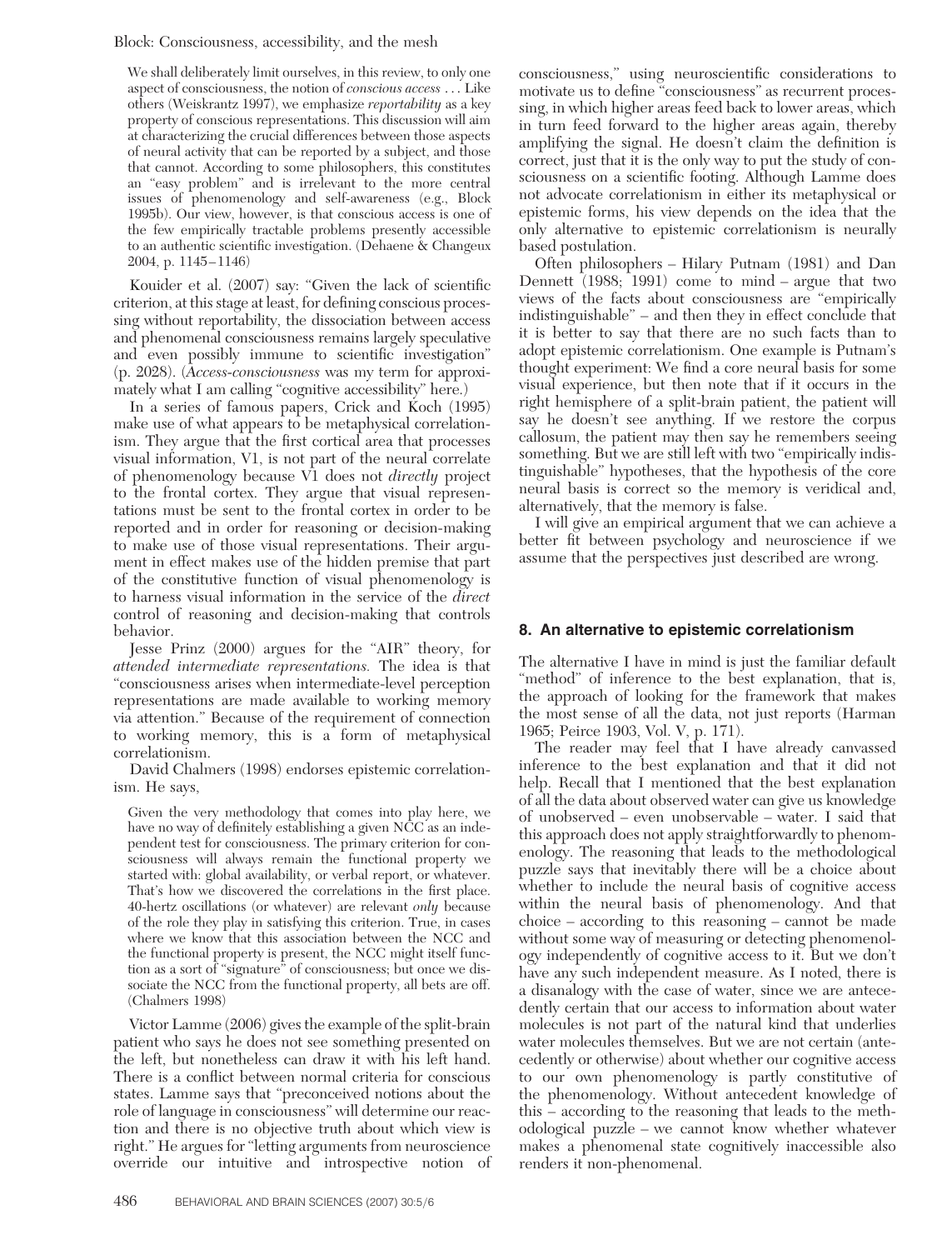Here is the fallacy in that argument: The best theory of all the data may be one that lumps phenomenology with water molecules as things whose constitutive nature does not include cognitive access to it. To hold otherwise is to suppose – mistakenly – that there are antecedent views – or uncertainties in this case – that are not up for grabs.

Perhaps an analogy will help. It might seem, offhand, that it is impossible to know the extent of errors of measurement, for any measurement of errors of measurement would have to be derived from measurement itself. But we can build models of the sources of measurement error and test them, and if necessary we can build models of the error in the first level models, and so on, stopping when we get a good predictive fit. For example, the diameter of the moon can be measured repeatedly by a number of different techniques, the results of which will inevitably vary about a mean. But perhaps the diameter of the moon is itself varying? The issue can be pursued by simultaneously building models of source of variation in the diameter itself and models of error in the various methods of measurement. Those models contain assumptions which can themselves be further tested.

The puzzle of how it is possible to use measurement itself to understand errors of measurement is not a deep one. As soon as one sees the answer, the problem of principle falls away, although it may be difficult to build the models in practice. I do not believe that the same is true for the methodological puzzle. One reason is the famous "explanatory gap" that I mentioned earlier. There may be reasonable doubt whether the method of inference to the best explanation can apply in the face of the explanatory gap. A second point is that with the demise of verificationism (Uebel 2006), few would think that the nature of a physical magnitude such as length or mass is constitutively tied to our measurement procedures. The mass of the moon is what it is independently of our methods of ascertaining what it is. But verificationism in the case of consciousness is much more tempting – see Dan Dennett's "first person operationism" (Dennett 1991) for a case in point. Lingering remnants of verificationism about phenomenology do not fall away just because someone speaks its name.

The remainder of this article will describe evidence that phenomenology overflows cognitive accessibility, and a neural mechanism for this overflow. The argument is that this mesh between psychology and neuroscience is a reason to believe the theory that allows the mesh. The upshot is that there are distinct mechanisms of phenomenology and cognitive accessibility that can be empirically investigated.

## 9. Phenomenology overflows accessibility

George Sperling (1960) showed subjects arrays of alphanumeric characters; for example, three rows of four characters, for 50 msec, followed by a blank field. Subjects said that they could see all or almost all of the characters and this has also been reported in replications of the experiment (Baars 1988, p. 15). The phenomenology of a version of the experiment was described by William James in his Principles of Psychology: "If we open our

eyes instantaneously upon a scene, and then shroud them in complete darkness, it will be as if we saw the scene in ghostly light through the dark screen. We can read off details in it which were unnoticed whilst the eyes were open" (James 1890); and it may be what Aristotle was talking about when he said, "even when the external object of perception has departed, the impressions it has made persist, and are themselves objects of perception" (Aristotle in Ross 1955, 460b).

When Sperling asked subjects to say what letters they had seen, subjects were able to report only about 4 of the letters, less than half of the number of letters they said they could see. (This result was first reported by Cattell  $[1885] - I$  am indebted to Patrick Wilken [2001]). Did the subjects really see all or almost all the shapes as they said? Sperling's clever idea was to test whether people really did see all or almost all of the characters and whether the phenomenology persists after the stimulus was turned off by playing a tone soon after the array was replaced by a blank. Subjects were to report the top row if the tone was high, the bottom row if the tone was low, and the middle row in case of an intermediate tone. The result was that subjects could report all or almost all the characters in any given row. Versions of this type of experiment have been done with as many as 32 alphanumeric characters with similar results (Sligte et al. 2008). An attractive picture of what is going on here – and one that I think makes the most sense of the data – is that although one can distinctly see all or almost all of the  $9-12$  objects in an array, the processes that allow one to conceptualize and identify the specific shapes are limited by the capacity of "working memory," allowing reports of only about 4 of them. That is, the subject has experiences as of specific alphanumeric shapes, but cannot bring very many of them under specific shape or alphanumeric concepts (i.e., representations) of the sort required to report or make comparisons. The subject can bring them under a general concept like "alphanumeric character" – which is why the subjects can report that they have seen an array of alphanumeric characters – but not under the more specific concepts required to identify which alphanumeric character. Interestingly, Sperling found the same results whether he made the exposure of the grid as short as 15 msec or as long as 500 msec.

Sperling's experiment is often described as showing that a "visual icon" persists after the stimulus is turned off. However as Max Coltheart (1980) notes, this term is used ambiguously. In my terms, the ambiguity is between (1) phenomenal persistence and (2) persistence of accessible information concerning the stimulus. Since these are the very notions whose empirical separation is the topic of this article, the term icon is especially unfortunate and I will not be using it further. $\!2}$ 

The idea that one does in fact phenomenally register many more items than are (in a sense) accessible and that the phenomenology persists beyond the stimulus is further tested in a combination of a change "blindness" paradigm with a Sperling-like paradigm (Landman et al. 2003).

First, I will sketch the change "blindness" paradigm. In these experiments, a photograph is presented briefly to subjects, followed by a blank, followed sometimes by an identical photograph but other times by a similar but not identical photograph, followed by another blank. Then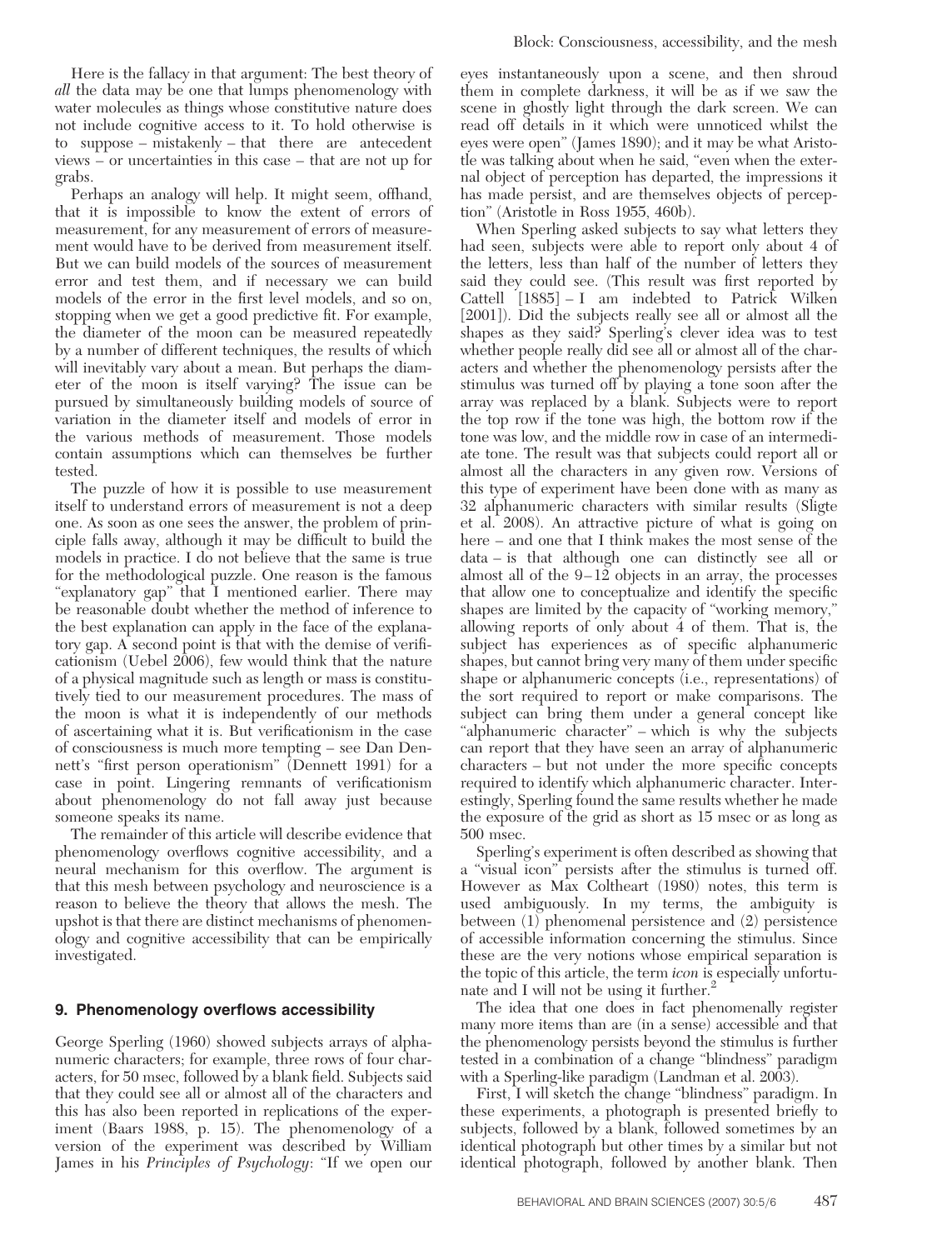Block: Consciousness, accessibility, and the mesh



Figure 1. Compare this with Figure 4 without looking at the two figures side by side. There is a difference between the two pictures that can be hard to be aware of, a fact that motivates the appellation (a misnomer in my view) "Change Blindness."

the cycle starts over. One can get the idea by comparing Figure 1 and Figure 4 (p. 494) without placing them side by side. When the two photographs differ, they usually differ in one object that changes color, shape, or position, or appears or disappears. The surprising result is that subjects are often unaware of the difference between the two pictures, even when the changed region takes up a good deal of the photographic real estate. Even with 50 repetitions of the same change over and over again, people are often unaware of the change. It is widely agreed that the phenomenon is an attentional one. The items that change without detection have been shown to be items that the subjects do not attend to. But the controversial question – to be discussed later – is whether the phenomenon is one of inattentional blindness or inattentional inaccessibility.<sup>3</sup>

Now for the experiment by Landman et al. (2003). The subject is shown 8 rectangles for half a second as in (a) of Figure 2. There is a dot in the middle which the subject is supposed to keep looking at. (This is a common instruction in visual perception experiments and it has been found, using eye-tracking, that subjects have little trouble maintaining fixation.) The array is replaced by a blank screen for a variable period. Then another array appears in which a line points to one of the objects which may or may not have changed orientation. The subject's task is to say whether the indicated rectangle has changed orientation. In the example shown in Figure 2, there is an orientation change. Using statistical procedures that correct for guessing, Landman et al. computed a standard capacity measure (Cowan's K; see Cowan 2001) showing how many rectangles the subject is able to track. In (a), subjects show a capacity of 4 items. Thus, the subjects are able to deploy working memory so as to access only half of the rectangles despite the fact that in this as in Sperling's similar task, subjects' reported phenomenology is of seeing all or almost all of the rectangles. This is a classic "change blindness" result. In (b), the indicator of the rectangle that may or may not change comes on in the first panel. Not surprisingly, subjects can get almost all of the orientations right: their capacity is almost 8. The crucial manipulation is



Figure 2. Landman et.al.'s (2003) paradigm combining change "blindness" with Sperling's (1960) experiments on iconic memory. The rectangles are displayed here as line drawings but the actual stimuli were defined by textures. (From Lamme 2003.)

the last one: the indicator comes on during the blank after the original rectangles have gone off. If the subjects are continuing to maintain a visual representation of the whole array – as subjects say they are doing – the difference between (c) and (b) will be small, and that is in fact what is observed. The capacity measure in (c) is between 6 and 7 for up to 1.5 seconds after the first stimulus has been turned off, suggesting that subjects are able to maintain a visual representation of the rectangles. This supports what the subjects say, and what William James said, about the phenomenology involved in this kind of case. What is both phenomenal and accessible is that there is a circle of rectangles. What is phenomenal but in a sense not accessible, is all the specific shapes of the rectangles. I am taking what subjects say at face value (though of course I am prepared to reject what subjects say if there is evidence to that effect). Whether that is right will be taken up in the section 11.

Subjects are apparently able to hold the visual experience for up to 1.5 seconds – at least "partial report superiority" (as it is called) lasts this long – considerably longer than in the Sperling type experiments in which the production of 3 to 4 letters for each row appears to last at most a few hundred msecs. The difference (Landman et al. 2003) is that the Sperling type of experiment requires a good enough representation for the subjects to actually volunteer what the letters were, whereas the Landman et al. methodology only requires a "same/different" judgment. Yang (1999) found times comparable to Landman et al.'s, using similar stimuli.

In one variation, Landman and colleagues did the same experiment as before but changed the size of the rectangles rather than the orientation, and then in a final experiment, changed either the size or the orientation. The interesting result is that subjects were no worse at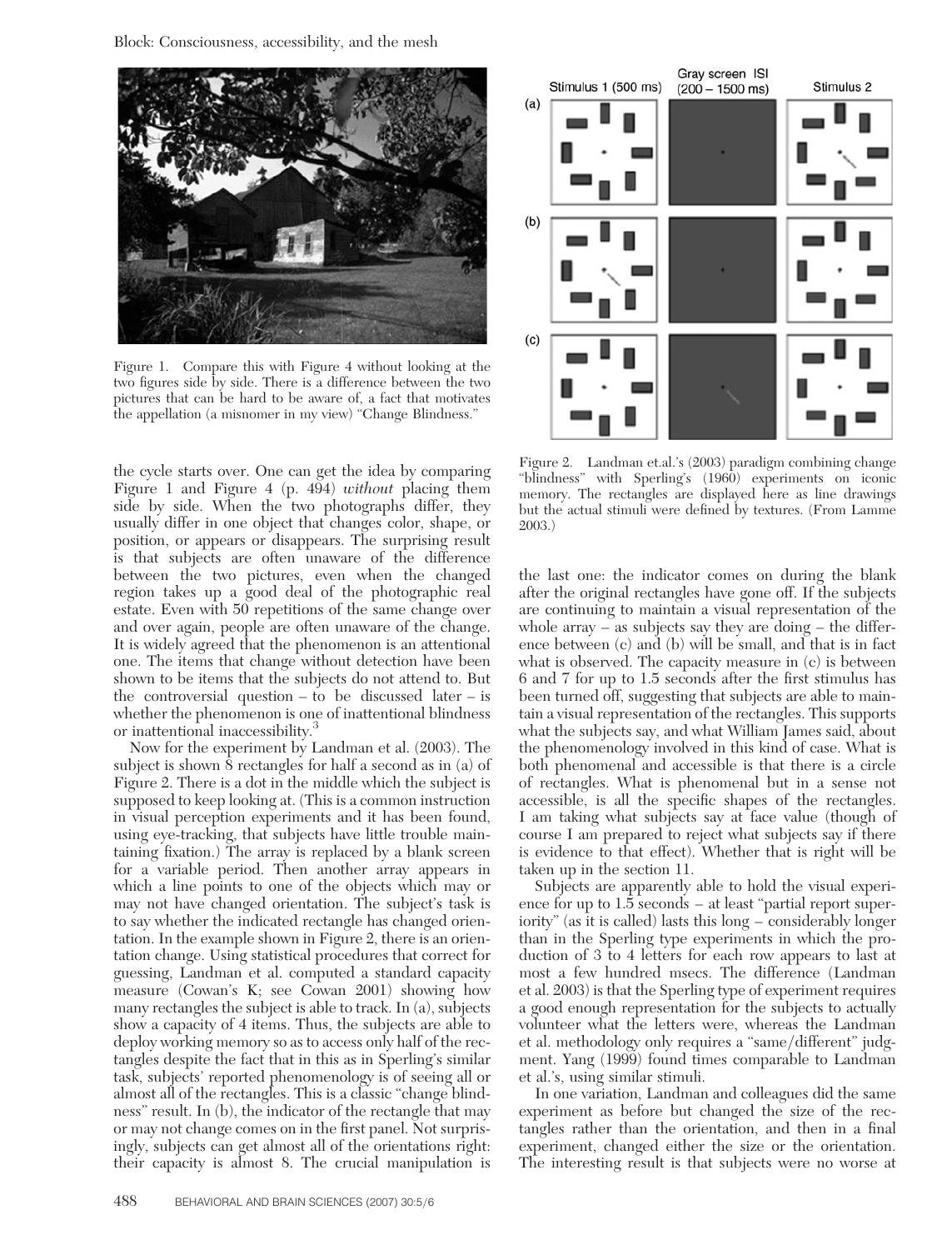detecting changes in either orientation or size than they were at detecting changes in size alone. That suggests that the subjects have a representation of the rectangles that combines size and orientation from which either one can be recovered with no loss due to the dual task, again supporting the subjects' reports.

There is some reason to think that the longest lasting visual representations of this sort come with practice and when subjects learn to "see" (and not "look"). Sligte et al. (2008) found long persistence, up to 4 seconds in a paradigm similar to that of Landman with lots of practice. Others (Long 1980; Yang 1999) have noted that practice in partial report paradigms makes a big difference in subjects' ability to make the visual experience last. These experiments are hard for the subjects and there are large differences among subjects in the ability to do the experiment (Long 1985, Yang 1999); in some cases experimenters have dismissed subjects who simply could not perform the tasks (Treisman et al. 1975). Snodgrass and Shevrin (2006) also find a difference (in a different paradigm) between "poppers" who like to relax and just see and "lookers" who are more active visual seekers.

The main upshot of the Landman et al. and the Sligte et al. experiments (at least on the surface – debunking explanations will be considered later) is along the same lines as that of the Sperling experiment: The subject has persisting experiences as of more specific shapes than can be brought under the concepts required to report or compare those specific shapes with others. They can all be brought under the concept "rectangle" in the Landman et al. experiment or "letter" in the Sperling experiment, but not the specific orientation-concepts which would be required to make the comparisons in Landman et al. or to report the letters in Sperling.

Why are subjects able to gain access to so few of the items they see in the first condition of the Landman et al. experiment (i.e., as described in [a] of Figure 2) and in the Sperling phenomenon without the tones? I am suggesting that the explanation is that the "capacity" of phenomenology, or at least the visual phenomenal memory system, is greater than that of the working memory buffer that governs reporting. The capacity of visual phenomenal memory could be said to be at least 8 to 32 objects – at any rate for stimuli of the sort used in the described experiments. This is suggested by subjects' reports that they can see all or almost all of the 8 to 12 items in the presented arrays, and by the experimental manipulations just mentioned in which subjects can give reports which exhibit the subjects apprehension of all or almost all of the items. In contrast, there are many lines of evidence that suggest that the "working memory" system – the "global workspace" – has a capacity of about 4 items (or less) in adult humans and monkeys and 3 (or less) in infants.

When some phenomenal items are accessed, something about the process erases or overwrites others, so in that sense the identities of the items are not all accessible. However, any one of the phenomenal items is accessible if properly cued, and so in that sense all are accessible. Another sense in which they are all accessible is that the subject knows that he sees them all (or almost all). The upshot is that there is phenomenology without accessibility (Block 1995a), in one sense of the term but not another (Chalmers 1997; Kobes 1995). Of course, there is no point

in arguing about which sense of the word "accessibility" to use.

The argument of this target article is thus importantly different from that of earlier works (Block 1995b; 1997), in which I claimed that the Sperling experiment directly shows the existence of phenomenal states that are not cognitively accessible – a conclusion that is not argued for here. In this article, I use the fact of overflow to argue for the conclusion that the machinery of phenomenology is at least somewhat different from the machinery of cognitive accessibility. I then argue that there is a neural realization of the fact of phenomenological overflow – if we assume that the neural basis of phenomenology does not include the neural basis of cognitive access to it as a constituent, and that is a reason to accept that assumption. The neural argument suggests that the machinery of cognitive access is not included in the machinery of phenomenology.

What does it mean to speak of the representational capacity of a system as a certain number of objects? Working memory capacity is often understood in terms of "slots" that are set by the cognitive architecture. One capacity measure that is relevant to phenomenology is the one mentioned above in connection with the Landman et al. (2003) and Sligte et al. (2008) experiments – Cowan's (and Pashler's) K, which I will not discuss further. Another capacity measure relevant to phenomenology is what subjects say about seeing all of a number of items.

There are two significant remaining issues:

1. How do we know that the Sperling, Landman et al., and Sligte et al. effects are not retinal or otherwise pre-phenomenal?

2. How do we know we can believe subjects' reports to the effect that they experience all or almost all of the objects in the Sperling and the Landman et al. experiments? Perhaps subjects confuse potential phenomenology with actual phenomenology just as someone may feel that the refrigerator light is always on because it is on when he looks.

## 10. Is the effect retinal or otherwise pre-phenomenal?

The persistence of phenomenology is based in the persistence of neural signals. But some neural persistence may feed phenomenology rather than constitute it, and that creates a difficulty for the view that the capacity of phenomenology is larger than the capacity of working memory. It is no news that the "representational capacity" of the retina is greater than 4! Activations of the retina are certainly not part of the minimal neural basis of visual phenomenology. Rather, activations of the retina are part of the causal process by which that minimal supervenience base is activated. A minimal neural basis is a necessary part of a neural sufficient condition for conscious experience. We know that the retina is not part of a minimal core neural basis, because, for one thing, retinal activation stays the same even though the percept in the binocular rivalry experiments mentioned earlier shift back and forth. It may be said that phenomenological capacity is no greater than that of working memory, the appearance to the contrary deriving from tapping large capacity preconscious representations.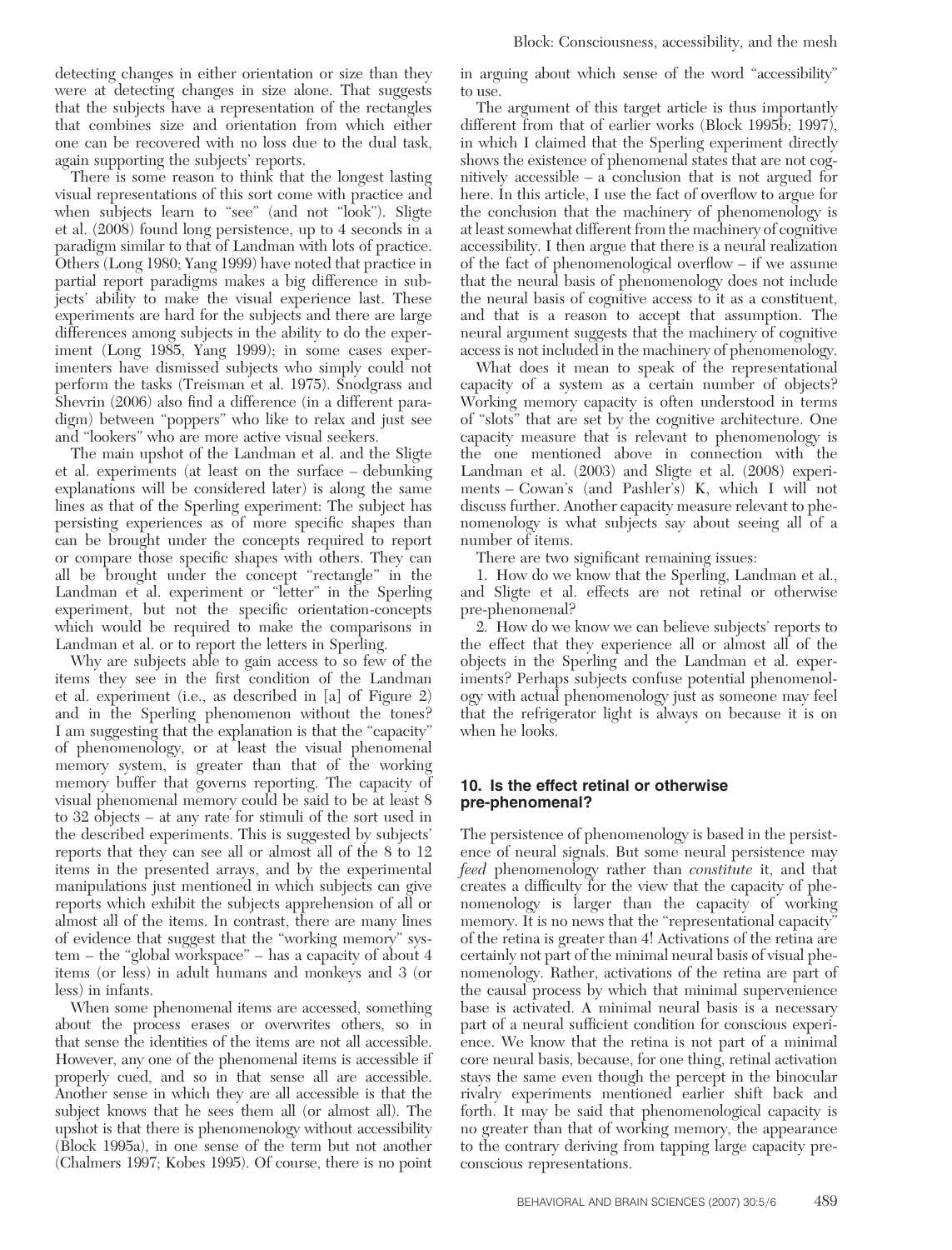The experimental literature points to activations at all levels of the visual system during phenomenal persistence (Coltheart 1980; Di Lollo 1980). However, there are clear differences between the effects of retinal persistence and persistence higher in the cortex.

One of the neatest dissections of phenomenal persistence in low level-vision from that in high-level vision comes from an experiment by G. Engel (1970). (The discussion of this experiment in Coltheart [1980] is especially useful.) Engel used as stimuli a pair of "random dot stereograms" of the sort invented by Bela Julesz in 1959. I can't show you an example that would allow you to experience the effect because the kind Engel used requires a stereo viewer. I can best explain what they are by telling you how they are made.

You start with a grid of, say, 100 by 200 tiny squares. You place a dot in a random location within each square in the grid. The result is something that looks a bit like snow on an old black and white TV – like one of the rectangles in Figure 3. Then you copy the grid dot by dot, but you make a certain change in the copy. You pick some region of it and move every dot in that region slightly to the left, leaving the rest of the dots alone. The right rectangle in the picture is the result of moving a square-shaped region in the middle horizontally. The resulting figure looks to the untrained naked eye just like the first rectangle, but since the visual system is very sensitive to slight disparities, if each eye is presented with one of the two rectangles in a stereo viewer (or if you can "free fuse" the images), the viewer sees a protruding square.

The illusion of depth requires the two rectangles to be presented to the two eyes, but if the presentations to the two eyes are at different times, there will be no loss of the experience of depth so long as the two presentations are not separated by too much time. Suppose the left stereogram is presented to the left eye for 10 msecs, and then the right stereogram is presented to the right eye 50 msecs later. No problem: there is an experience of depth. Indeed, one can present the second stereogram up to 80 msecs later and still get the experience of depth. Monocular persistence, persistence of the signal to a single eye, lasts 80 msecs. Think about the left eye getting its stereogram and the right eye then getting its stereogram 50 msecs later. If there is no independent stereo persistence, the depth experience would expire in another 30 msecs, when the monocular persistence to the left eye runs out. But that does not happen. Depth



Figure 3. Random-dot stereograms. (Thanks to Júlio M. Otuyama.)

experience goes on much longer. Engel considered the question of how long one can wait to present another pair of stereograms before the subject loses the experience of depth. He presented sequences of the left stimulus, then the right, then the left, then the right, and so on. If the initial left was followed by a right within 80 msecs, he found that the next left had to come within 300 msecs in order for the subject's experience of depth to be continuous. That is, the experience of depth lasts 300 msecs. The retina is of course completely monocular: each retinal activation depends on input to just one eye. Indeed, substantial numbers of binocular cells are not found in early vision. The conclusion: Depth requires processing in areas of the visual system higher than early vision.

So this experiment shows two kinds of persistence, monocular persistence lasting 80 msecs and binocular persistence lasting 300 msecs; and the binocular persistence is clearly phenomenal since it is a matter of the subject continuing to see depth.

Here is another item of evidence for the same conclusion. There is phenomenal persistence for visual motion, which cannot be due merely to persistence of neural signals in the retina or in early visual areas. Anne Treisman used a display of 6 dots, each of which moved in a circular pathway, either clockwise or counterclockwise (Treisman et al. 1975). Subjects were asked to report whether the motion was clockwise or counterclockwise. Treisman et al. found a partial report advantage much like that in Sperling's experiment. (See also Demkiw & Michaels 1976.)

Why can't this phenomenon be accounted for by neural persistence in the retina or early vision? The point can be understood by imagining a moving dot that goes from left to right on a TV screen. Suppose the screen is phosphorescent so that the images leave a ghost that lasts 1.5 seconds (inspired by the Landman et al. experiment) and suppose that the initial moving dot moves across the screen in 100 msecs. What the viewer will then see is a dot on the left that expands into a line towards the right over a 100 msec period. The line will remain for 1,300 msecs and then it will shrink towards the right to a dot on the right over another 100 msec. The idea of the analogy is to point to the fact that retinal persistence of the signals of a moving object cannot be expected to create phenomenal persistence of the experience of that moving object. Phenomenal persistence has to be based in neural persistence that is a good deal higher in the visual system. As will be discussed later, there is an area in the visual system (V5) that is an excellent candidate for the neural basis of the visual experience of motion.

Perhaps the strongest evidence for cortical persistence comes from the Sligte et al. paper mentioned earlier. There is evidence that the persisting visual experience can be divided into two phases. In the first phase, it is indistinguishable from visual perception. This phase typically lasts at most a few hundred msecs, and often less than 100 msecs (unless subjects are dark-adapted, in which case it lasts longer). The persistence of the experience can be tested by many methods, for example, asking subjects to adjust the timing of a second visual stimulus so that what the subject experiences is a seamless uninterrupted visual stimulus. (See Coltheart [1980] for a description of a number of converging experimental paradigms that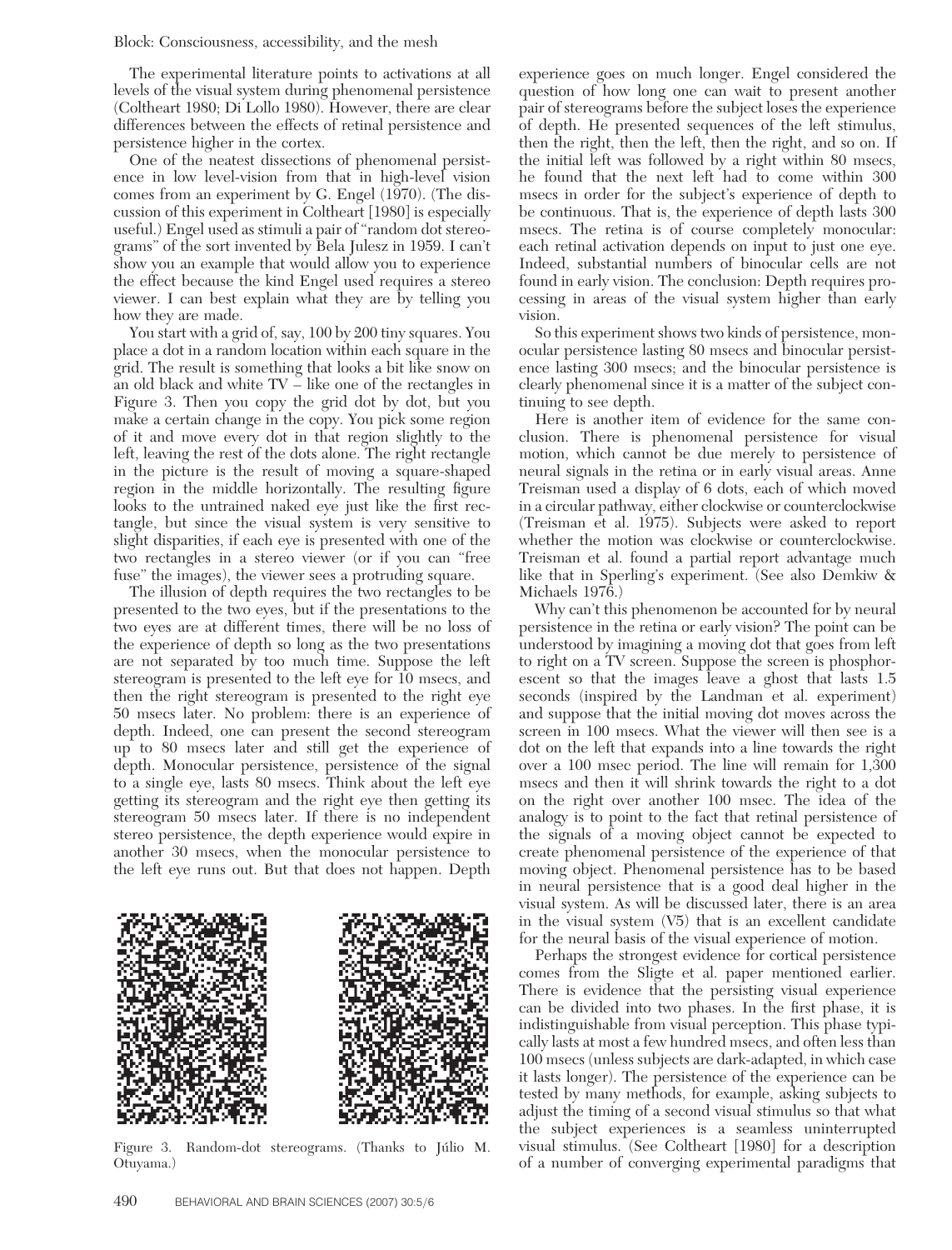measure visible persistence.) In the second phase, the subject has a fading but still distinctly visual experience. The first two phases are of high capacity and disturbed if the test stimulus is moved slightly, and easily "masked" (Phillips 1974, Sligte et al. 2008) by stimuli that overlap in contours with the original stimulus. (Such a mask, if presented at the right lag, makes the stimulus hard to see.)

Sligte et al. (2008) used dark adaptation to increase the strength of the first phase, producing what could be described as a positive afterimage. They also introduced a further variable, two kinds of stimuli: a black/white stimulus and a red/gray isoluminant stimulus in which the foreground and background have the same level of luminance. The idea was to exploit two well-known differences between rods and cones in the retina. Rods are color blind and also have an extended response to stimulation, whereas cones have a brief burst of activity. Rods react to isoluminant stimuli as to a uniform field. The black and white stimulus in dark adaptation will however maximize rod stimulation, producing longer visible persistence without affecting the later working memory representation (Adelson 1978). Sligte et al. found, not surprisingly, that the black and white stimuli produced very strong visible persistences, much stronger than the isoluminant red and gray stimuli when the cue was given just after the array of figures was turned off. (In arrays with 16 items, the subjects had a capacity of 15 for the black and white stimuli but only 11 for the red and gray stimuli.) Here is the very significant result for the issue of retinal persistence versus cortical persistence. A brief flash of light just after the array wiped out this difference. However, when the flash of light was given later after about 1,000 msecs after the array stimulus, it had no effect. Further, a pattern mask did have a huge effect at 1,000 msecs, lowering the capacity to the level of working memory. The flash of light right after the stimulus interferes with retinal persistence, whereas the pattern mask after 1,000 msecs interfered with cortical persistence.

As I mentioned, Sligte et al. used as many as 32 items instead of the 8 of Landman et al. The capacity for the black/white stimulus was close to 32 for the early cue, the capacity of the red/gray stimulus was about 17 and both fell to about 16 for the cue late in the blank space. And both fell further to somewhat over 4 – as in Landman et al. – once the new stimulus came on. If the cue was presented 10 msecs after the first stimulus (the analog of [c] in Figure 2), the black/white stimulus produced greater retention, but if the cue was presented late in the blank period (or once the new stimulus came on as in [a]), the black/white and red/grey stimuli were equivalent. The upshot is that the first phase is very high capacity and is over by 1,000 msecs; the second phase is high capacity and lasts up to 4 seconds; and the third phase has a similar capacity to the working memory phase in Sperling and in Landman et al.

The results mentioned earlier in connection with the Sperling and the Landman et al. experiments are likely to be based in central parts of the visual system, and so are not due to something analogous to "looking again" as in the imaginary dialog presented earlier. However, the question of exactly which central neural activations constitute phenomenology, as opposed to constituting input to phenomenology, is just the question of what phenomenology is in the brain; and of course the topic of this article is

whether that can be empirically investigated. So it may seem that I have unwittingly shown the opposite of what I am trying to show, namely, that every attempt to give an empirical answer ends up presupposing an answer. So how can my argument avoid begging the question?

I have three responses. First, the evidence suggests neural persistence at all levels in the visual system. There is no reason to think the phenomenal level is an exception. Second, it appears as if the activations of lower-level vision are relatively brief as compared with the activations of higher-level vision. Third, as mentioned earlier, there is evidence to come that a certain kind of activation of V5 is the core neural basis of the experience of motion. We can see how experimental evidence from phenomenal persistence could dovetail with the evidence outside of memory for V5 as the neural basis for the visual experience of motion. If some version of Treisman's experiment were done in a scanner, my point of view would predict persisting V5 activations of the aforementioned kind. So the issue is not beyond investigation.

## 11. The Refrigerator Light Illusion

The argument of this article depends on the claim that subjects in the Sperling and the Landman et al. experiments have phenomenal experiences of all or almost all of the shapes in the presented array. One objection is that subjects' judgments to that effect are the result of an illusion in which they confuse potential phenomenology with actual phenomenology. In order to explain this allegation and defend against it, I will first have to say more about cognitive accessibility.

The dominant model of cognitive accessibility in discussions of consciousness – and one that is assumed both in this target article and by Stan Dehaene and his colleagues, the critics who I will be talking about in this section – is a model of broadcasting in a global workspace that started with the work of Bernard Baars (1988; 1997) The idea is closely related to my notion of access consciousness and Dan Dennett's (1993; 2001) notion of "cerebral celebrity" or fame in the brain.<sup>4</sup> Think of perceptual mechanisms as suppliers of representations to consuming mechanisms which include mechanisms of reporting, reasoning, evaluating, deciding, and remembering. There is empirical evidence that it is reasonable to think of perceptual systems as sending representations to a global active storage system, which is closely connected to the consuming systems. Those representations are available to all cognitive mechanisms without further processing. (That's why blindsight "guesses" don't count as cognitively accessible in this sense; further processing in the form of guessing is required to access the representations.) This workspace is also called "working" memory – the word "memory" being a bit misleading because, after all, one can report an experience while it is happening without having to remember it in any ordinary sense of the term.

Dehaene and colleagues (Dehaene et al. 1998; Dehaene & Nacchache 2001) have given impressive evidence that our ability to report our phenomenal states hinges on such a global workspace and that the connection between perception and the workspace lies in long-range neurons in sensory areas in the back of the head which feed forward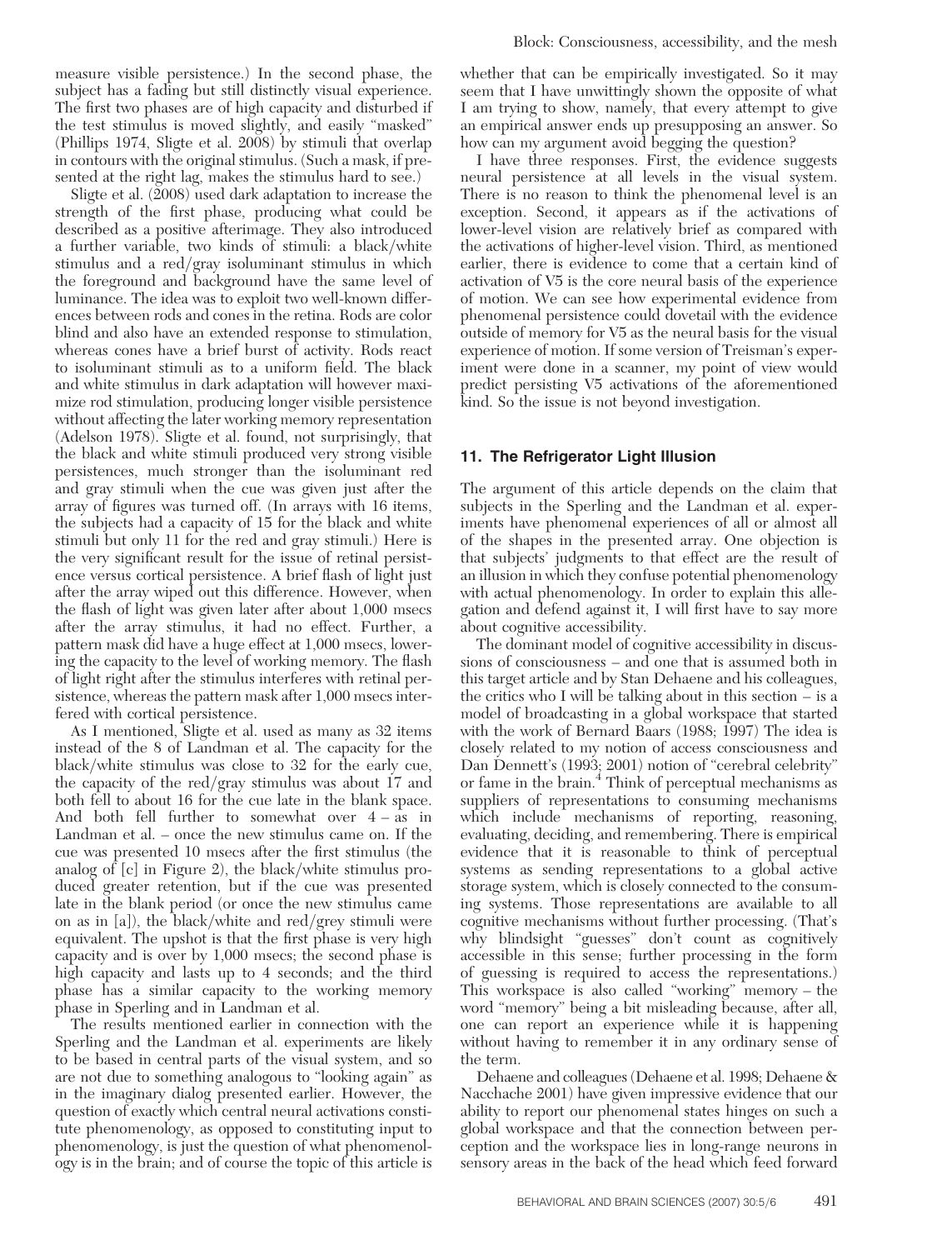to the workspace areas in the front of the head. In past publications, I argued for phenomenology without cognitive accessibility (Block 1995a; 1995b; 2001) on the basis of the Sperling experiment. Dehaene and Naccache (2001) replied, making use of the global workspace model:

Some information encoded in the nervous system is permanently inaccessible (set  $I_1$ ). Other information is in contact with the workspace and could be consciously amplified if it was attended to (set  $I_2$ ). However, at any given time, only a subset of the latter is mobilized into the workspace (set  $I_3$ ). We wonder whether these distinctions may suffice to capture the intuitions behind Ned Block's (Block 1995b; see also Block 2001) definitions of phenomenal (P) and access (A) consciousness. What Block sees as a difference in essence could merely be a qualitative difference due to the discrepancy between the size of the potentially accessible information  $(I_2)$  and the paucity of information that can actually be reported at any given time  $(I_3)$ . Think, for instance, of Sperling's experiment in which a large visual array of letters seems to be fully visible, yet only a very small subset can be reported. The former may give rise to the intuition of a rich phenomenological world – Block's P-consciousness – while the latter corresponds to what can be selected, amplified, and passed on to other processes (A-consciousness). Both, however, would be facets of the same underlying phenomenon. (Dehaene & Naccache 2001, p. 30)

The distinction between  $I_1$ ,  $I_2$ , and  $I_3$  is certainly useful, but its import depends on which of these categories is supposed to be phenomenal. One option is that representations in both categories  $I_2$  (potentially in the workspace) and  $I_3$  (in the workspace) are phenomenal. That is not what Dehaene and Naccache have in mind. Their view (see especially section 3.3.1 of their paper) is that only the representations in  $I_3$  are phenomenal. They think that representations in the middle category  $(I_2)$  of potentially in the workspace seem to the subject to be phenomenal but that this is an illusion. The only phenomenal representations are those that are *actually* in the workspace. But in circumstances in which the merely potential workspace representations can be accessed at will, they seem to us to be phenomenal. That is, the subjects allegedly mistake merely potential phenomenology for actual phenomenology.

Importantly, the workspace model exposes a misleading aspect of talk of cognitive accessibility. What it is for representations to be in the workspace  $(I_3)$  involves both actuality (sent to the workspace) and potential (can be accessed by consuming mechanisms without further processing). The representations that are actually in the workspace are in active contact with the consuming systems, and the consuming systems can (potentially do) make use of those representations. We might speak of the representations in  $I_3$  (in the workspace) as cognitively accessible in the narrow sense (in which consuming mechanisms make use of what is already there), and representations in the union of  $I_3$  and  $I_2$  as cognitively accessible in the broad sense. It is narrow cognitive accessibility that Dehaene et al. identify with phenomenology. When I speak of phenomenology overflowing cognitive accessibility, I mean that the capacity of phenomenology is greater than that of the workspace – so it is narrow accessibility that is at issue. In the rest of this article, I will be using "cognitive accessibility" in the narrow sense. The thesis of this article is that phenomenology does not include

cognitive accessibility in the narrow sense. Here we see that as theory, driven by experiment, advances, important distinctions come to light among what appeared at first to be unified phenomena (See Block & Dworkin 1974, on temperature; Churchland 1986; 1994; 2002, on life and fire).

But what is wrong with the broad sense? Answer: The broad sense encompasses too much, at least if a necessary and sufficient condition of phenomenology is at stake. Representations in  $I_2$  can be "amplified if ... attended to", but of course uncontroversially unconscious representations can be amplified too, if one shifts attention to what they represent (Carrasco 2007). So including everything in  $I_2$  in consciousness would be a mistake, a point I made (Block 1997) in response to the claim that consciousness correlates with a certain functional role by Chalmers (1997). No doubt a functional notion that is intermediate between narrow and broad could be framed, but the challenge for the framer would be to avoid ad hoc postulation.

An experimental demonstration that shifting attention affects phenomenology to a degree sufficient to change a sub-threshold stimulus into a supra-threshold stimulus is to be found in a series of papers by Marisa Carrasco (Carrasco et al. 2004) in which she asked subjects to report the orientation of one of a pair of gratings which had the higher contrast. Carrasco presented an attention-attracting dot on one side of the screen or the others that subject was supposed to ignore, slightly before the pair of gratings. She showed that attention to the left made a grating on the left higher in contrast than it would otherwise have been. In subsequent work (Carrasco 2007), Carrasco has been able to show precisely measurable effects of attentional shifts on contrast and color saturation, but not on hue. This alleged conflation of potential phenomenology with actual phenomenology could be called the Refrigerator Light Illusion $5$  (Block 2001), the idea being that just as someone might think the refrigerator light is always on, confusing its potential to be on with its actually being on, so subjects in the Sperling and the Landman et al. experiments might think that all the items register phenomenally because they can see any one that they attend to. In the rest of this section, I argue against this allegation.

Let us begin by mentioning some types of illusions. There are neurological syndromes in which cognition about one's own experience is systematically wrong; for example, subjects with anosognosia can complain bitterly about one neural deficit while denying another. And cognitive illusions can be produced reliably in normals (Piattelli-Palmarini 1994). To take a famous example, doctors are more reluctant to recommend surgical intervention if they are told that a disease has a mortality rate of 7% than if they are told it has a survival rate of 93%. Moving to a cognitive illusion that has a more perceptual aspect, much of vision is serial but subjects take the serial processes to be simultaneous and parallel (Nakayama 1990). For example, G. W. McConkie and colleagues (McConkie & Rayner 1975; McConkie & Zola 1979) created an eye-tracking setup in which subjects are reading from a screen of text but only the small area of text surrounding the fixation point (a few letters to the left and 15 to the right) is normal – the rest is perturbed. Subjects have the mistaken impression that the whole page contains normal text. Subjects suppose that the impression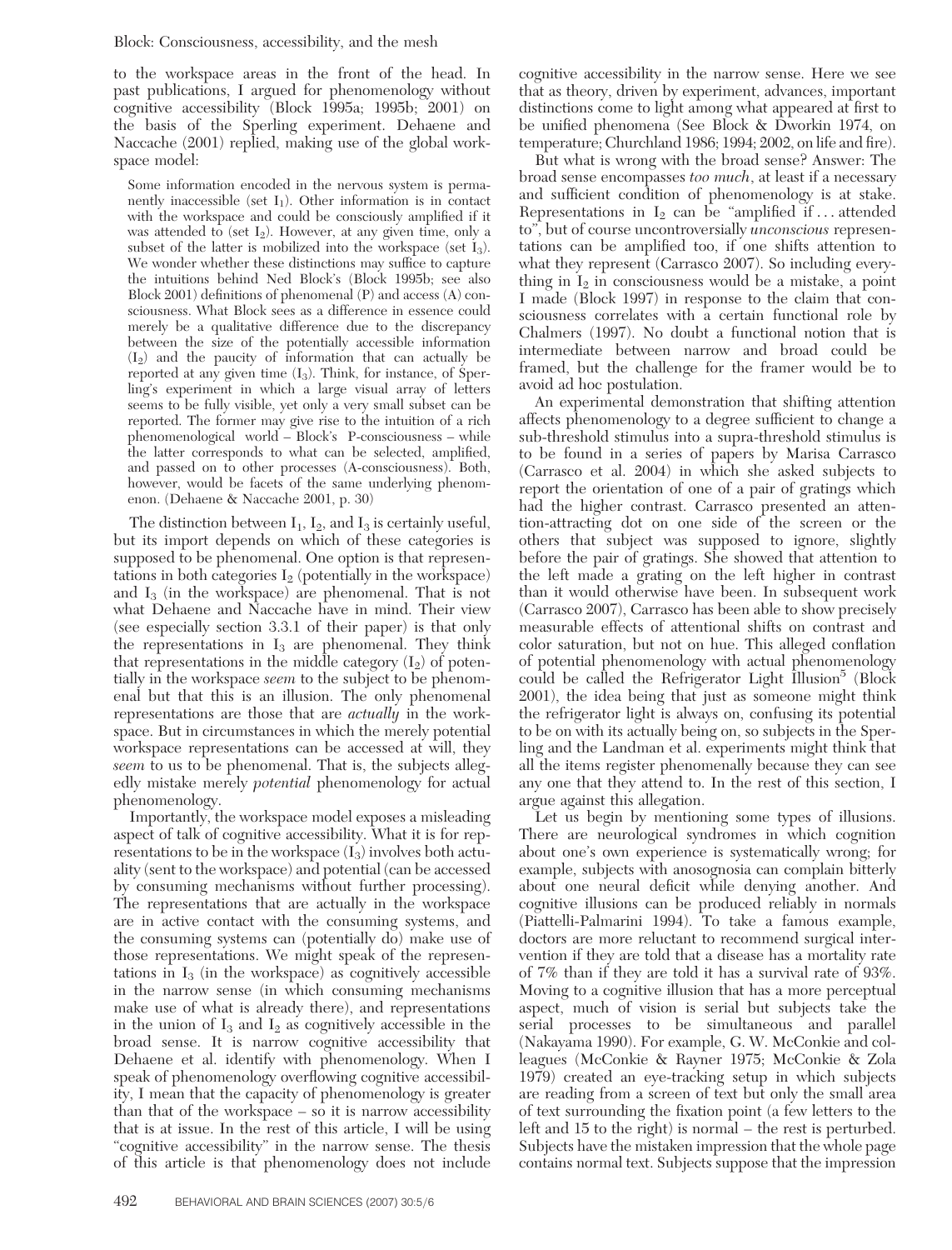of all the items on a page is a result of a single glance, not realizing that building up a representation of a whole page is a serial process. These illusions all have a strong cognitive element.

Are the results from experiments like those of Sperling and Landman et al. the result of cognitive illusions? One reason to think they are not is that the phenomena which the Sperling and the Landman et al. experiments depend on do not require that subjects be asked to access any of the items. It is a simple matter to show subjects arrays and ask them what they see without asking them to report any specific items (as was done first in Gill & Dallenbach 1926). This suggests that the analysis of subjects' judgments in the partial report paradigms as based on cognition – of noticing the easy availability of the items – is wrong. A second point is that cognitive illusions are often, maybe always, curable. For example, the framing illusion mentioned above is certainly curable. However, I doubt that the Sperling and the Landman et al. phenomenology is any different for advocates of the Dehaene view. Third, the sense that in these experiments so much of the perceptual content slips away before one can grab hold of it cognitively does not seem any kind of a cognition but rather is percept-like.

Recall, that in the Sperling experiment, the results are the same whether the stimulus is on for 50 msecs or 500 msecs. Steve Schmidt has kindly made a 320 msec demo that is available on my web site at: http://www.nyu.edu/ gsas/dept/philo/faculty/block/demos/Sperling320msec. mov.

See for yourself.

The suggestion that the putative illusion has a perceptual or quasi-perceptual nature comports with the way Dan Dennett and Kevin O'Regan describe the sparse representations allegedly revealed by change "blindness" (Dennett 1991; O'Regan 1992).<sup>6</sup> Their idea is that the way it seems that it seems is – supposedly – not the way it actually seems. They allege not a mismatch between appearance and external reality as in standard visual illusions but rather a mismatch between an appearance and an appearance of an appearance. We could call this alleged kind of illusion in which the introspective phenomenology does not reflect the phenomenology of the state being introspected a hyper-illusion.

But are there any clear cases of hyper-illusions? I don't know of any. One candidate is the claim, often made, that although the "self" is really a discontinuous stream of experiences, we have the illusion that it is a continuous existent (Strawson 2003). But this alleged hyper-illusion is suspect, being perhaps more a matter of failing to experience the gappiness rather than actually experiencing non-gappiness. Further, subjects' introspective judgments led to the prediction investigated by Sperling, Landman et al., and Sligte et al. One should have an empirical reason to judge that this experimentally confirmed introspective judgment is wrong.

Subjects in the Landman et al. experiment are looking right at the rectangles for half a second, a long exposure, and it is not hard to see the orientations clearly. It does not appear to them as if something vaguely rectangularish is coming into view, as if from a distance. In (c) of Landman et al., they see all the rectangle orientations for up to 1.5 seconds in the Landman et al. version and up to 4 seconds in the Sligte et al. version. It is hard to

believe that people are wrong about the appearances for such a long period.

Dehaene et al. (2006) revisit this issue. Here are the relevant paragraphs (references are theirs):

The philosopher Ned Block, however, has suggested that the reportability criterion underestimates conscious contents (Block 2005). When we view a complex visual scene, we experience a richness of content that seems to go beyond what we can report. This intuition led Block to propose a distinct state of "phenomenal consciousness" prior to global access. This proposal receives an apparent confirmation in Sperling's iconic memory paradigm. When an array of letters is flashed, viewers claim to see the whole array, although they can later report only one subsequently cued row or column. One might conclude that the initial processing of the array, prior to attentional selection of a row or column is already phenomenally conscious. (Block 2005, Lamme 2003)

However, those intuitions are questionable, because viewers are known to be over-confident and to suffer from an "illusion of seeing". (O'Regan & Noë 2001). The change blindness paradigm demonstrates this "discrepancy between what we see and what we think we see" (Simons & Ambinder 2005). In this paradigm, viewers who claim to perceive an entire visual scene fail to notice when an important element of the scene changes. This suggests that, at any given time, very little of the scene is actually consciously processed. Interestingly, changes that attract attention or occur at an attended location are immediately detected. Thus, the illusion of seeing may arise because viewers know that they can, at will, orient attention to any location and obtain conscious information from it. (Dehaene et al. 2006, p. 210)

Dehaene and his colleagues propose to use the change "blindness" results to back up their view of the Sperling result. But the issues in these two paradigms are pretty much the same – our view of one is conditioned by our view of the other. Further, as I mentioned earlier, the first form of the Landman et al. experiment (see Fig. 2, Part [a]) is itself an experiment in the same vein as the standard change "blindness" experiments. The subject sees 8 things clearly but has the capacity (in the sense of Cowan's K) to make comparisons for only 4 of them. And so the Landman et al. experiment – since it gives evidence that the subject really does see all or almost all the rectangles – argues against the interpretation of the change "blindness" experiments given by Dehaene and his colleagues.

Dehaene et al. (2006) say, "The change blindness paradigm demonstrates this discrepancy between what we see and what we think we see." But this claim is hotly contested in the experimental community, including by one of the authors that they cite. As I mentioned earlier (see Note 2), many psychologists would agree that initial interpretations of change "blindness" went overboard and that, rather than seeing the phenomenon as a form of inattentional blindness, one might see it as a form of inattentional inaccessibility (Block 2001). That is, the subject takes in the relevant detail of each of the presented items, but they are not conceptualized at a level that allows the subject to make a comparison. As Fred Dretske (2004) has noted, the difference between the two stimuli in a change blindness experiment can be one object that appears or disappears, and one can be aware of that object that constitutes the difference without noticing that there is a difference.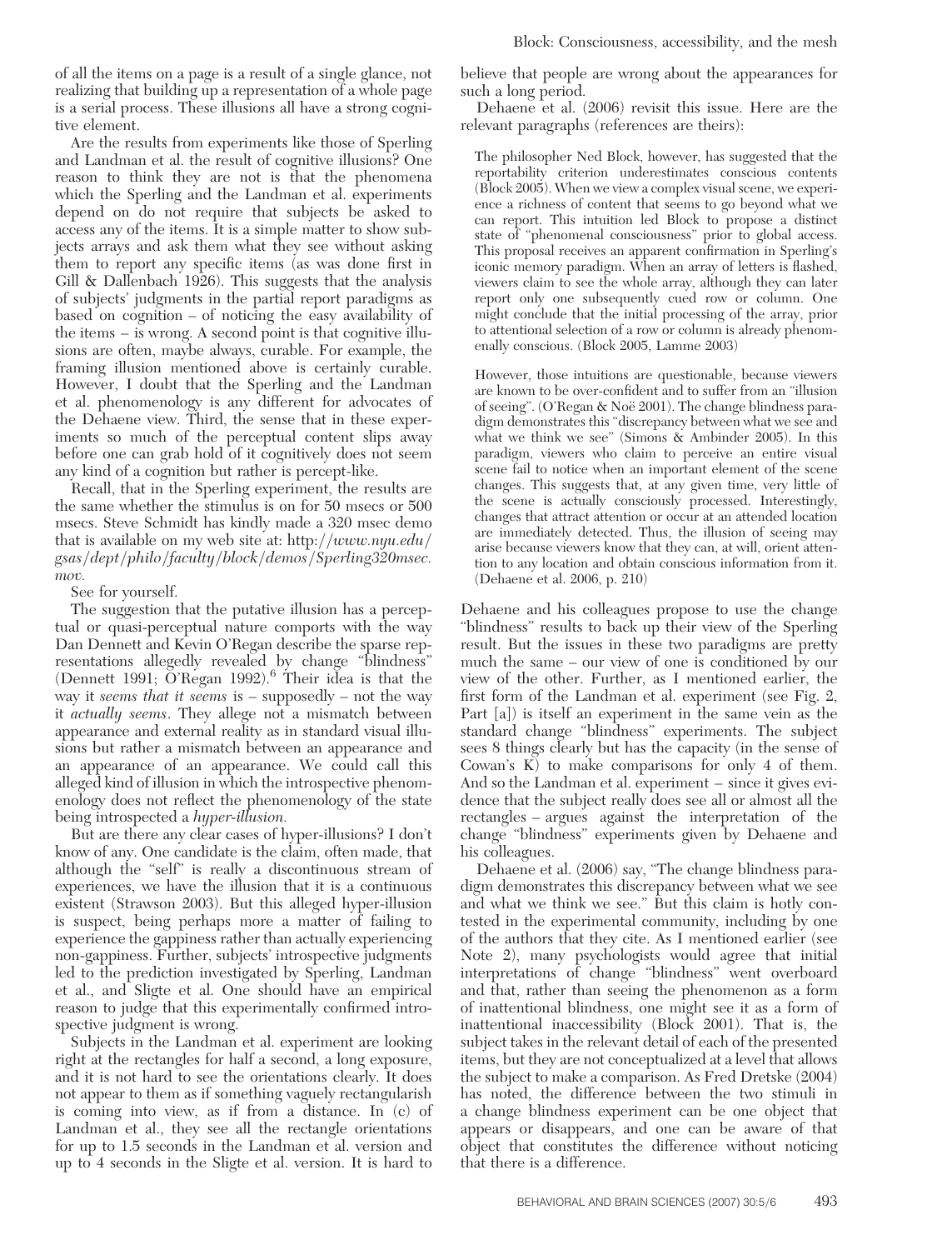Block: Consciousness, accessibility, and the mesh

Compare Figure 1 with Figure 4. It can be hard for subjects to see the difference between Figure 1 and Figure 4, even when they are looking right at the feature that changes. The idea that one cannot see the feature that changes strains credulity.

Two of the originators of the change "blindness" experiments, Dan Simons and Ron Rensink (see Simons & Rensink 2005a) have since acknowledged that the "blindness" interpretations are not well supported by the "change blindness" experiments. In a discussion of a response by Alva Noë  $(2005)$ , they summarize (Simons and Rensink 2005b):

We and others found the "sparse representations" view appealing (and still do), and initially made the overly strong claim that change blindness supports the conclusion of sparse representations (Rensink et al. 1997; Simons 1997). We wrote our article because change blindness continues to be taken as evidence for sparse – or even absent – representations, and we used O'Regan and Noë's influential paper (O'Regan & Noe 2001) as an example. However, as has been noted for some time ... this conclusion is logically flawed. (Simons & Rensink 2005b, p. 219)

I have been appealing to what the subjects say in Sperling-like experiments about seeing all or almost all the items. However, there is some experimental confirmation of what the subjects say in a different paradigm. Geoffrey Loftus and his colleagues (Loftus & Irwin 1998) used a task devised by Vincent Di Lollo (1980) and his colleagues using a 5 by 5 grid in which all but one square is filled with a dot. Loftus et al. divided the dots into two groups of 12, showing subjects first one group of 12 briefly, then a pause, then the other group of 12 briefly. The subjects always were given partial grids, never whole grids. Subjects were asked to report the location of the missing dot – something that is easy to do if you have a visual impression of the whole grid. In a separate test with no missing dots, subjects were asked to judge on a scale of 1 to 4 how temporally integrated the matrix appeared to be. A "4" meant that one complete matrix appeared to have been presented, whereas a "1" meant that two separate displays had been



Figure 4. Compare this with Figure 1 without looking at the two figures side by side. There is a difference that can be hard to see.

presented. The numerical ratings are judgments that reflect phenomenology: how complete the grids looked. The length of the first exposure and the time between exposures was varied. The Loftus et al. experiment probes persistence of phenomenology without using the partial report technique that leads Dehaene and his colleagues (2001; 2006) to suggest the Refrigerator Light illusion. The result is that subjects' ability to judge which dot was missing correlated nearly perfectly with their phenomenological judgments of whether there appeared to be a whole matrix as opposed to two separate partial matrices. That is, the subjects reported the experience of seeing a whole matrix if and only if they could pick out the missing dot, thus confirming the subjects' phenomenological reports.

To sum up: (1) the subjects' introspective judgments in the experiments mentioned are that they see all or almost all of the items. Dehaene and his colleagues (2001; 2006) seem to agree since that is entailed by the claim that the introspective judgments are illusory. (2) This introspective judgment is not contingent on subjects' being asked to report items as would be expected on the illusion hypothesis. (3) This introspective judgment leads to the prediction of partial report superiority, a prediction that is borne out. (4) The accuracy of the subjects' judgments is suggested by the fact that subjects are able to recover both size and orientation information with no loss. (5) These results cohere with a completely different paradigm – the Loftus paradigm just mentioned. (6) Dehaene and his colleagues offer no empirical support other than the corresponding theory of the change "blindness" results which raise exactly the same issues.

The conclusion of this line of argument is, as mentioned before, that phenomenology overflows cognitive accessibility and so phenomenology and cognitive access are based at least partly in different systems with different properties. I will be moving to the promised argument that appeals to the mesh between psychology and neuroscience after I fill in some of the missing premises in the argument, the first of which is the evidence for a capacity of visual working memory of roughly four or less.

## 12. Visual working memory

At a neural level, we can distinguish between memory that is coded in the active firing of neurons – and ceases when that neuronal firing ceases – and structural memory that depends on changes in the neural hardware itself, for example, change in strength of synapses. The active memory – which is active in the sense that it has to be actively maintained – is sometimes described as "short term" – a misdescription since it lasts as long as active firing lasts, which need not be a short time if the subject is actively rehearsing. In this target article, the active memory buffer is called "working memory".

You may have heard of a famous paper by George Miller called "The magical number seven, plus or minus two: Some limits on our capacity for processing information" (Miller 1956). Although Miller was more circumspect, this paper has been widely cited as a manifesto for the view that there is a single active memory system in the brain that has a capacity of seven plus or minus two "items." What is an item? There are some experimental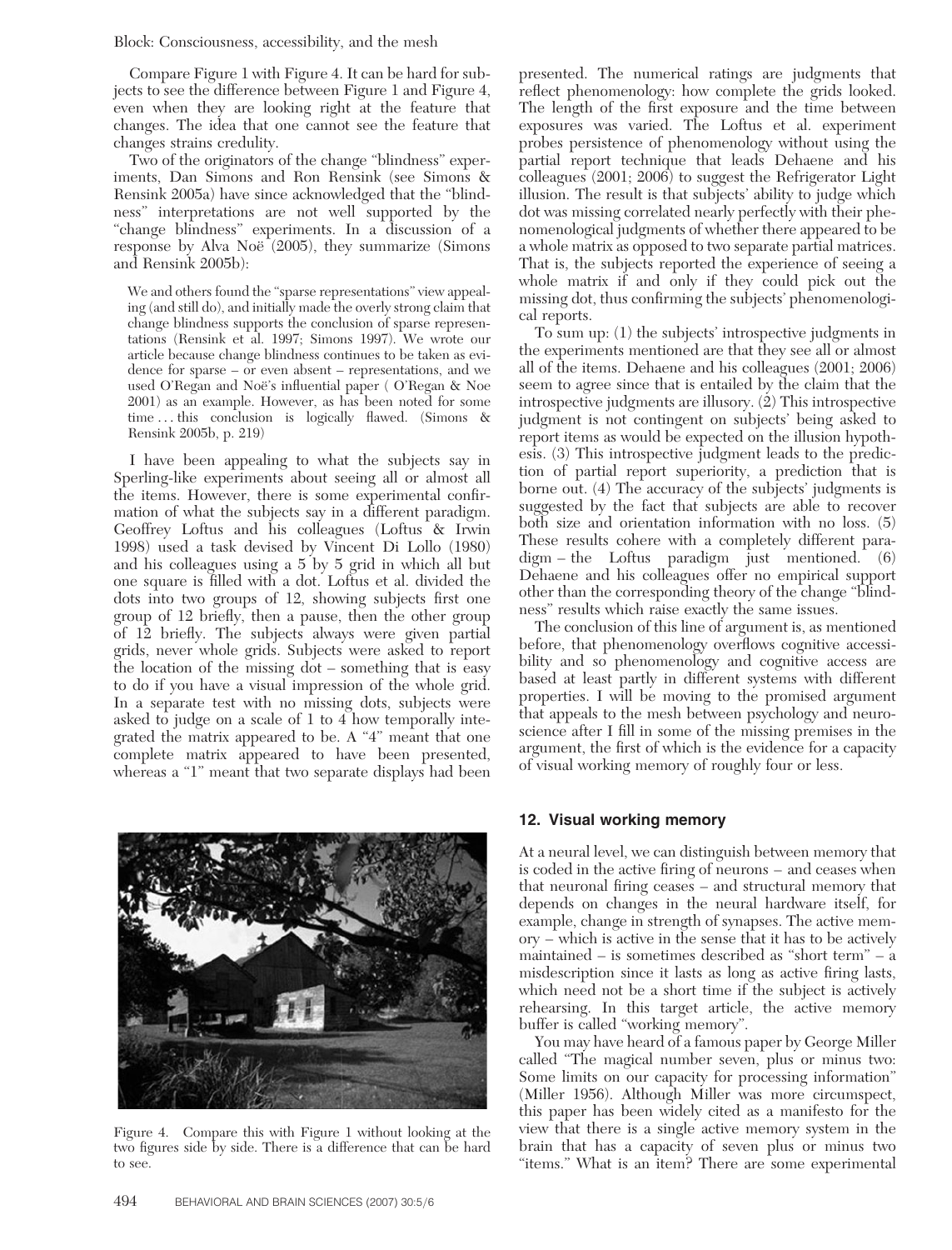results that fill-in this notion a bit. For example, Huntley-Fenner et al. (2002) showed that infants' visual object tracking system – which, there is some reason to believe, makes use of working memory representations – does not track piles of sand that are poured, but does track them if they are rigid. One constraint on what an item might be comes from some experiments that show that although we can remember only about four items, we can also remember up to four features of each one. Luck and Vogel asked subjects to detect changes in a task somewhat similar to the Landman et al. task already mentioned. They found that subjects could detect changes in four features (color, orientation, size, and the presence or absence of a gap in a figure) without being significantly less accurate than if they were asked to detect only one feature (Luck & Vogel 1997; Vogel et al. 2001).

In the 50 years since Miller's paper, reasons have emerged to question whether there really is a single active memory system as opposed to a small number of linked systems connected to separate modalities and perhaps separate modules – for example, language. Some brain injuries damage verbal working memory but not spatial working memory (Basso et al. 1982), and others have the opposite effect (Hanley et al. 1991). And evidence has accumulated that the capacity of these working memories – especially visual working memory – is actually lower than seven items (Cowan 2001, Cowan et al. 2006).

The suggestion of seven items was originally made plausible by experiments demonstrating that people, if read lists of digits, words or letters, can repeat back about seven of them. Of course, they can repeat more items if the items can be "chunked." Few Americans will have trouble holding the nine letters "FBICIAIRS" in mind, because the letters can be chunked into 3 acronyms.

More relevant to our discussion, visual working memory experiments also come up with capacities in the vicinity of four, or fewer than four, items. (For work that suggests fewer than four, see McElree 2006). Whether there is one working memory system that is used in all modalities or overlapping systems that differ to some extent between modalities, this result is what is relevant to the experiments discussed above. Indeed, you have seen three examples in this target article itself: the Sperling, Landman et al., and Sligte et al. experiments. I will briefly mention a few other quite different paradigms that have come up with the same number. One such paradigm involves the number of items that people – and monkeys – can effortlessly keep track of. For example, at a rhesus macaque monkey colony on a small island off of Puerto Rico, Marc Hauser and his colleagues (Hauser et al. 2000) did the following experiment: Two experimenters find a monkey relaxing on its own. Each experimenter has a small bucket and a pocket full of apple slices. The experimenters put down the buckets and, one at a time, they conspicuously place a small number of slices in each bucket. Then they withdraw and check which bucket the monkey goes to in order to get the apple slices. The result is that for numbers of slices equal to or smaller than four, the monkeys overwhelmingly choose the bucket with more slices. But if either bucket has more than four, the monkeys choose at random. In particular, monkeys chose the greater number in comparison of one versus two, two versus

three, and three versus four, but they chose at random in cases of four versus five, four versus six, four versus eight, and, amazingly, three versus eight. The comparison of the three versus four case (where monkeys chose more) and the three versus eight case (where they chose at random) is especially telling. The eight apple slices simply overflowed working memory storage.

Infant humans show similar results, although typically with a limit more in the vicinity of three rather than four (Feigenson et al. 2002). Using graham crackers instead of apple slices, Feigenson et al. found that infants would crawl to the bucket with more crackers in the cases of one versus two and two versus three, but were at chance in the case of one versus four. Again, four crackers overflows working memory. In one interesting variant, infants are shown a closed container into which the experimenter – again conspicuously – inserts a small number of desirable objects (e.g., M&Ms). If the number of M&Ms is one, two, or three, the infant continues to reach into the container until all are removed, but if the number is more than three, infants reach into the container just once (Feigenson & Carey 2003).

I mentioned above that some studies have shown that people can recall about four items including a number of features of each one. However, other studies (Xu 2002) have suggested smaller working memory capacities for more complex items. Xu and Chun (2006) have perhaps resolved this controversy by showing that there are two different systems with somewhat different brain bases. One of these systems has a capacity of about four spatial locations, or objects at four different spatial locations, independent of complexity; the other has a smaller capacity depending on the complexity of the representation. The upshot for our purposes is that neither visual working memory system has a capacity higher than four.

This section is intended to back up the claim made earlier about the capacity of working memory – at least visual working memory. I move now to a quick rundown on working memory and phenomenology in the brain with an eye to giving more evidence that we are dealing with at least partially distinct systems with different properties.

## 13. Working memory and phenomenology in the brain

Correlationism in its metaphysical form (which, you may recall, regards cognitive accessibility as part of phenomenology) would have predicted that the machinery underlying cognitive access and underlying phenomenal character would be inextricably entwined in the brain. But the facts so far can be seen to point in the opposite direction, or so I argue.

In many of the experiments mentioned so far, a brief stimulus is presented, then there is a delay before a response is required. What happens in the brain during the delay period? In experiments on monkeys using this paradigm, it has been found that neurons in the upper sides of the prefrontal cortex (dorsolateral prefrontal cortex) fire during the delay period. And errors are correlated with decreased firing in this period (Fuster 1973; Goldman-Rakic 1987). Further, damage to neurons in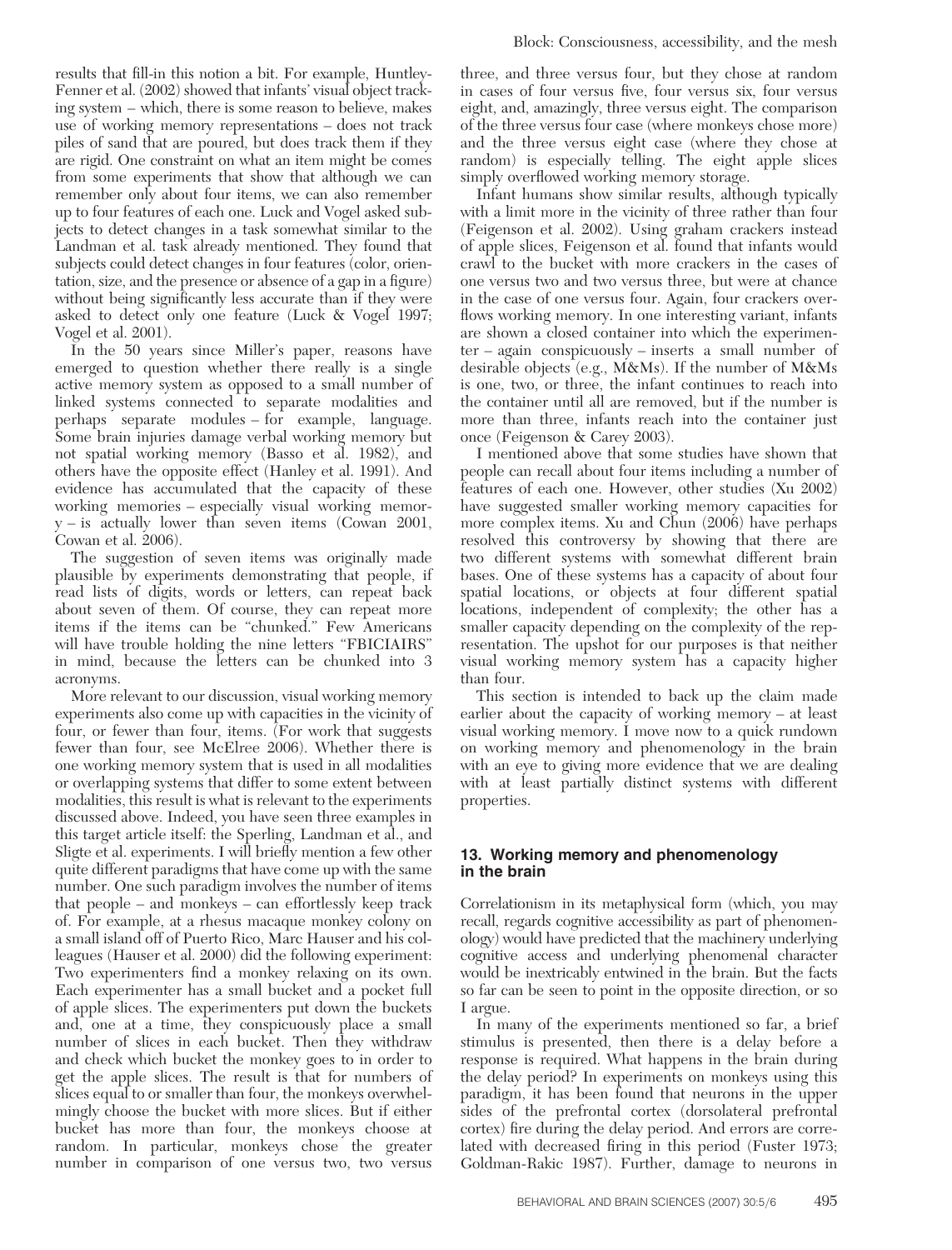this area has been found to impair delayed performance, but not simultaneous performance, and damage to other memory systems does not interfere with delayed performance (except possibly damage to parahippocampal regions in the case of novel stimuli; Hasselmo & Stern 2006). Infant monkeys (1.5 months old) are as impaired as adult monkeys with this area ablated, and if the infant area is ablated, the infants do not develop working memory capacity. It appears that this prefrontal area does not itself store sensory signals, but rather, is the main factor in maintaining representations in sensory, sensorimotor, and spatial centers in the back of the head. As Curtis and D'Esposito (2003, p. 415) note, the evidence suggests that this frontal area "aids in the maintenance of information by directing attention to internal representations of sensory stimuli and motor plans that are stored in more posterior regions." That is, the frontal area is coupled to and maintains sensory representations in the back of the head that represent, for example, color, shape, and motion. (See Super et al. [2001a] for an exploration of the effect of this control on the posterior regions.) The main point is that, as the main control area for working memory, this prefrontal area is the main bottleneck in working memory, the limited capacity system that makes the capacity of working memory what it is.

So the first half of my brain-oriented point is that the control of working memory is in the front of the head. The second half is that, arguably, the core neural basis of visual phenomenology is in the back of the head. I will illustrate this point with the example of one kind of visual experience of motion (typified by optic flow). But first a caution: No doubt the neural details presented here are wrong, or at least highly incomplete. We are still in early days. My point is that the evidence does point in a certain direction, and more important, we can see how the issues I have been talking about could be resolved empirically.

Here is a brief summary of *some* of the vast array of evidence that the core neural basis of one kind of visual experience of motion is activation of a certain sort in a region in the back of the head centered on the area known as  $V5^7$ . The evidence includes:

- Activation of V5 occurs during motion perception (Heeger et al. 1999).
- Microstimulation to monkey V5 while the monkey viewed moving dots influenced the monkey's motion judgments, depending on the directionality of the cortical column stimulated (Britten et al. 1992).
- Bilateral (both sides of the brain) damage to a region that is likely to include V5 in humans causes akinetopsia, the inability to perceive – and to have visual experiences as of motion. (Akinetopsic subjects see motion as a series of stills.) (Rees et al. 2002a, Zihl et al. 1983).
- The motion aftereffect a moving afterimage occurs when subjects adapt to a moving pattern and then look at a stationary pattern. (This occurs, for example, in the famous "waterfall illusion.") These moving afterimages also activate V5 (Huk et al. 2001).
- Transcranial magnetic stimulation  $(TMS<sup>8</sup>)$  applied to V5 disrupts these moving afterimages (Theoret et al. 2002).
- V5 is activated even when subjects view "implied motion" in still photographs, for example, of a discus thrower in mid-throw (Kourtzi & Kanwisher 2000).

TMS applied to visual cortex in the right circumstances causes stationary phosphenes $9$  – brief flashes of light and color. (Kammer 1999) When TMS is applied to V5, it causes subjects to experience moving phosphenes (Cowey & Walsh 2000).

However, mere activation over a certain threshold in V5 is not enough for the experience as of motion: the activation probably has to be part of a recurrent feedback loop to lower areas (Kamitani & Tong 2005; Lamme 2003; Pollen 2003; Super et al. 2001a). Pascual-Leone and Walsh (2001) applied TMS to both V5 and V1 in human subjects, with the TMS coils placed so that the stationary phosphenes determined by the pulses to V1 and the moving phosphenes from pulses to V5 overlapped in visual space. When the pulse to V1 was applied roughly 50 msecs later than to V5, subjects said that their phosphenes were mostly stationary instead of moving. The delays are consonant with the time for feedback between V5 and V1, which suggests that experiencing moving phosphenes depends not only on activation of V5, but also on a recurrent feedback loop in which signals go back to V1 and then forward to V5. Silvanto and colleagues (Silvanto et al. 2005a; 2005b) showed subjects a brief presentation of an array of moving dots. The experimenters pinpointed the precise time  $-$  call it  $t - at$ which zapping  $\sqrt{5}$  with TMS would disrupt the perception of movement. Then they determined that zapping V1 either 50 msecs before  $t$  or 50 msecs after  $t$  would also interfere with the perception of the moving dots. But zapping V5 a further 50 msecs after that (i.e., 100 msecs after t) had no effect. Silvanto et al. argue that in zapping V1 50 msecs before  $t$ , they are intercepting the visual signal on its way to V5, and in zapping V1 50 msecs after  $t$ , they are interfering with the recurrent loop. These results suggest that one V1-V5-V1 loop is the core neural basis for at least one kind of visual experience as of motion (and also necessary for that kind of experience in humans).

Recurrent loops also seem to be core neural bases for other types of contents of experience (Super et al. 2001a). The overall conclusion is that there are different core neural bases for different phenomenal characters. (Zeki and his colleagues have argued for a similar conclusion, using Zeki's notion of micro-consciousness [Pins & ffytche 2003; Zeki 2001]).<sup>10</sup>

## 14. Neural coalitions

But there is a problem in the reasoning of the last section. Whenever a subject reports such phenomenology, that can only be via the activation of the frontal neural basis of global access. And how do we know whether those frontal activations are required for – indeed, are part of – the neural basis of the phenomenology? Metaphysical correlationists say that they are; epistemic correlationists say we can't know. This section draws together strands that have been presented to argue that both kinds of correlationism are wrong because we have empirical reason to suppose that activation of working memory circuits are not part of the neural basis of phenomenology (not part of either the core or total neural basis).

A preliminary point: Pollen (in press) summarizes evidence that prefrontal lobotomies on both sides and other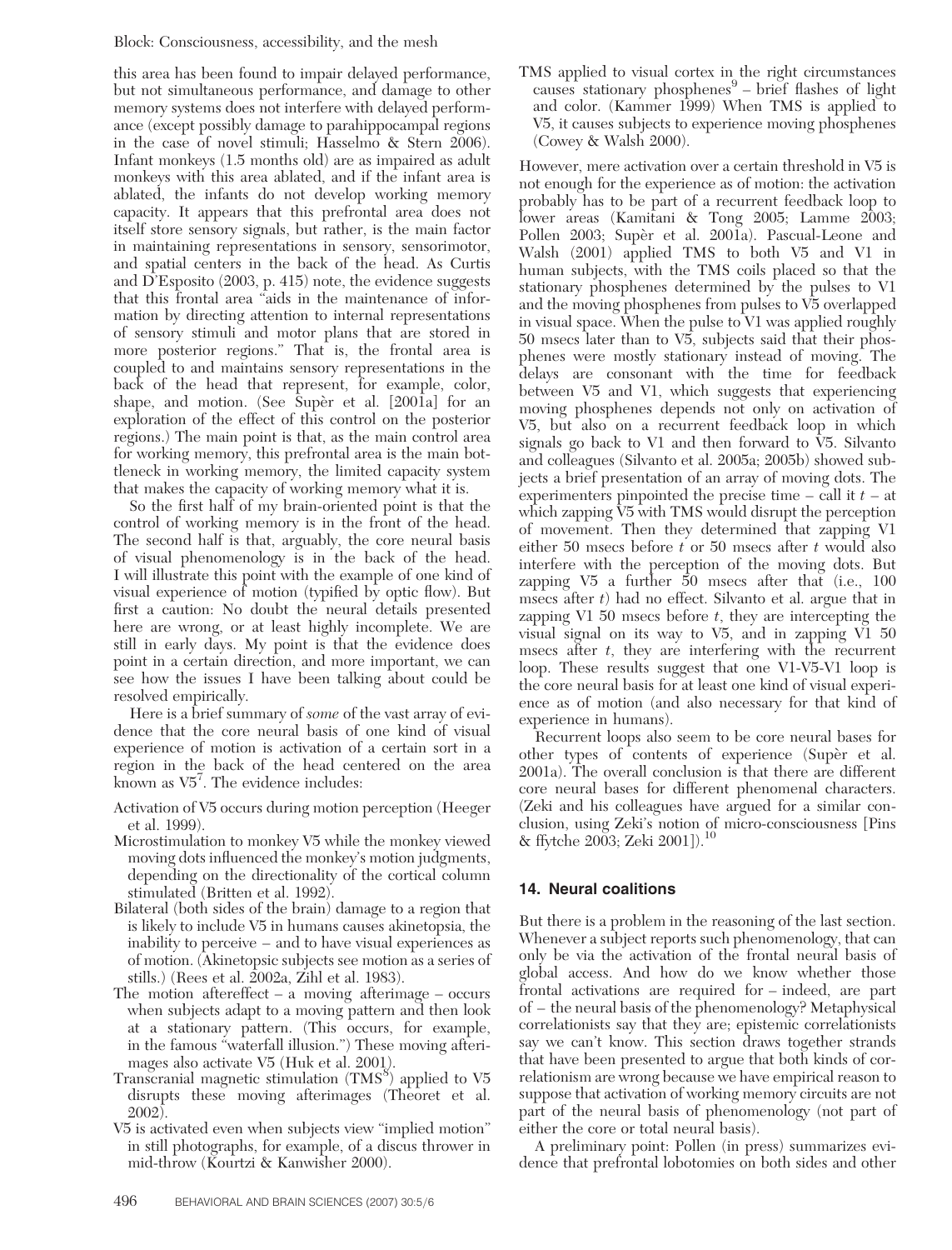frontal lesions do not appear to decrease basic perceptual content such as luminance or color. Frontal damage impairs access but it doesn't dim the bulb (Heath et al. 1949). Still, it could be said that some degree of frontal activation, even if minimal, is part of the background required for phenomenal consciousness, and, epistemic correlationists would allege, once there is so much frontal damage that the subject cannot report anything at all, there is no saying whether the person has any phenomenal consciousness at all.

In the rest of this section, I give my argument against this view, the one that the second half of the article has been leading up to: If we suppose that the neural basis of the phenomenology does not include the workspace activations, we can appreciate a neural mechanism by which phenomenology can overflow cognitive accessibility.

There is convincing evidence that the neural processes underlying perceptual experience can be thought of in terms of neural network models (see Koch 2004, Ch. 2, pp. 19, 20). In visual perception, coalitions of activation arise from sensory stimulation and compete for dominance in the back of the head, one factor being feedback from the front of the head that differentially advantages some coalitions in the back. Dominant coalitions in the back of the head trigger coalitions in the front of the head that themselves compete for dominance, the result being linked front and back winning coalitions. Support for this sort of model comes from, among other sources, computerized network models that have confirmed predictive consequences (see Dehaene & Nacchache 2001; Dehaene et al. 1998; 2006). Furthermore, some recent experiments (Sergent & Dehaene 2004) provide another line of evidence for this conclusion that is particularly relevant to the themes of this article.

This line of evidence depends on a phenomenon known as the "attentional blink." The subject is asked to focus on a fixation point on a screen and told that there will be a rapid sequence of stimuli. Most of the stimuli are "distractors," which in the case of the Sergent and Dehaene version are black nonsense letter strings. The subject is asked to look for two "targets": a white string of letters, either XOOX or OXXO, and a black name of a number, for example, "five." One or both targets may be present or absent in any given trial. At the end of the series of stimuli, the subjects have to indicate what targets they saw. In the standard attentional blink, subjects simply indicate the identity of the target or targets. The standard finding is that if the subject saw the first target (e.g., "XOOX"), and if the timing of the second target is right, the second target (e.g., "five") is unlikely to be reported at certain delays (so long as it is followed by distractors that overwrite the phenomenal persisting representation, as in Figure 5). In this setup, a delay of about 300 msecs makes for maximum likelihood for the second target to be "blinked." Sergent and Dehaene used a slight modification of this procedure in which subjects were asked to manipulate a joystick to indicate just how visible the number name was. One end of the continuum was labeled maximum visibility and the other was total invisibility. (See Fig. 5.)

The interesting result was that subjects tended to indicate that target 2 was either maximally visible or maximally invisible: intermediate values were rarely chosen. This fact



Figure 5. The Attentional Blink. A sequence of visual stimuli in which the first target is a white string of letters, either XOOX or OXXO and the second target is the name of a number. At the end of the series the subject is asked to indicate how visible target 2 was and whether target 1 was present, and if so, in which form.

suggests a competition among coalitions of neurons in the front of the head with winners and losers and little in between. Usually, the coalition representing the number word either wins, in which case the subject reports maximum visibility, or it loses, in which case subjects report no second target and there is no cognitive access to it at all.

I have guessed (Block 2005) that there can be coalitions in the back of the head which lose by a small amount and thus do not trigger winning coalitions in the front, but which are nonetheless almost as strong as the back of the head coalitions that do trigger global broadcasting in the front. The subject sees many things, but only some of those things are attended to the extent that they trigger global broadcasting. A recent study (Kouider et al. 2007) suggests that indeed there are strong representations in the back of the head that do not benefit from attention and so do not trigger frontal activations. (See also Tse et al. 2005 for convergent results.)

Kouider et al. contrasted a subliminal and supraliminal presentation of a stimulus, a lower-case word. In the subliminal case, the stimulus was preceded and succeeded by masks, which have the effect of decreasing the visibility of the stimulus (and, not incidentally, decreasing recurrent neural activation – see Super et al. 2001b). In the supraliminal case, the masks closest to the stimulus were omitted. The supraliminal but not the subliminal stimulus could be identified by the subjects when given a forced choice. In the key manipulation, the subject was told to look for an upper-case word, ignoring everything else. In those conditions of distraction, subjects claimed that they were aware of the lower-case stimuli in the supraliminal case but that they could hardly identify them because they were busy performing the distracting task on the upper-case stimulus (which came later). The difference between the supraliminal and subliminal stimuli in conditions of distraction was almost entirely in the back of the head (in occipito-temporal areas). Supraliminal stimuli activated visual areas in the back of the head strongly (subliminal stimuli did not) but did not activate frontal coalitions.<sup>11</sup> The strong activations in the back of the head did, however, modulate frontal activity.

Kouider et al. (2007) and Dehaene et al. (2006) acknowledge that there are highly activated losing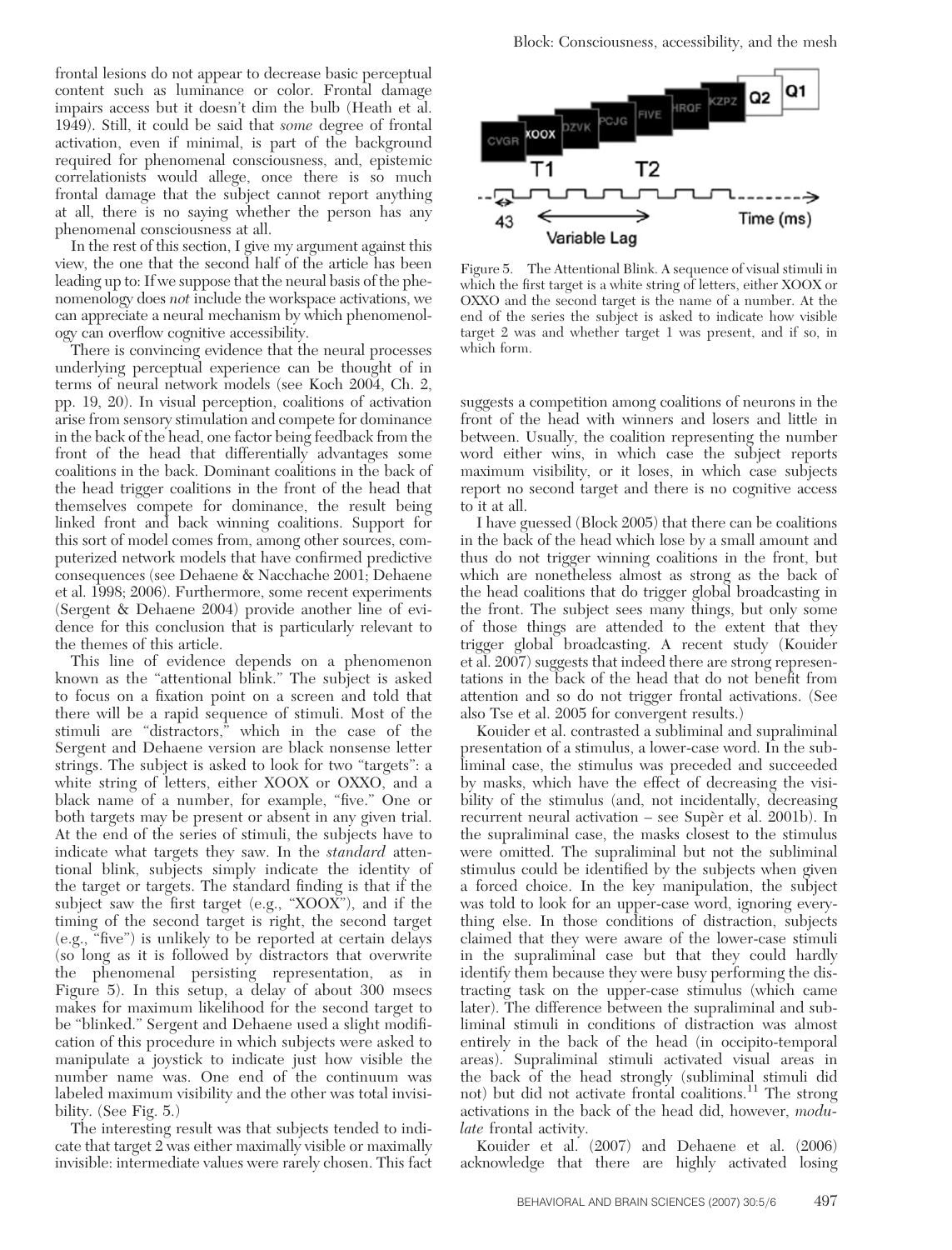coalitions in the back of the head. They argue that such losing coalitions are the neural basis of "preconscious" states – because they cannot be reported. But the claim that they are not conscious on the sole ground of unreportability simply assumes metaphysical correlationism. A better way of proceeding would be to ask whether a phenomenal state might be present even when it loses out in the competition to trigger a winning frontal coalition.

Here is the argument that the second half of this article has been building up to: If we assume that the strong but still losing coalitions in the back of the head are the neural basis of phenomenal states (so long as they involve recurrent activity), then we have a neural mechanism which explains why phenomenology has a higher capacity than the global workspace. If, on the contrary, we assume that the neural basis of phenomenology includes workspace activation, then we do not have such a mechanism. That gives us reason to make the former assumption. If we make the former assumption – that workspace activation is not part of the neural basis of phenomenology – we have a mesh between the psychological result that phenomenology overflows cognitive accessibility and the neurological result that perceptual representations that do not benefit from attention can nonetheless be almost as strong (and probably recurrent) as perceptual representations that do benefit from attention. The psychological argument from overflow showed that the machinery of phenomenology is at least to some extent different from that of cognitive accessibility, since something not in cognitive accessibility has to account for the greater capacity of phenomenology. What the mesh argument adds is that the machinery of phenomenology does not include the machinery of cognitive accessibility.

Of course, my conclusion that the neural machinery of cognitive access is not partially constitutive of phenomenology leaves room for causal influence in both directions. And it may be that top-down causal influence is almost always involved in making the phenomenal activations strong enough. But that is compatible with the possibility of the relevant amplification happening another way, for example, by recurrent loops confined to the back of the head or even by stimulation by electrodes in the brain, and that is enough to show that top-down amplification is not constitutively necessary.

My first conclusion then is that the overlap of the neural machinery of cognitive access and the neural machinery of phenomenology can be empirically investigated. Second, there is evidence that the latter does not include the former. These points are sufficient to refute the correlationism of the sort advocated by Dehaene and his colleagues and to answer the question posed at the beginning of this article.

Further, this theoretical picture leads to predictions. One prediction is that in the Sperling, Landman et al., and Sligte et al. experiments the representations of the unaccessed items will prove to involve recurrent loops. Another upshot is that if the activations of the fusiform face area mentioned earlier in the patient G.K. turn out to be recurrent activations, we would have evidence for phenomenal experience that the subject not only does not know about, but in these circumstances cannot know about. The fact that the fusiform face activations produced

in G.K. by the faces he says he doesn't see are almost as strong as the activations corresponding to faces he does see, suggests that top-down amplification is not necessary to achieve strong activations.

The mesh argument suggests that workspace activation is not a constitutive part of phenomenology. And given that actual workspace activation is not a constitutive part of phenomenology, it is hard to see how anyone could argue that potential workspace activation is a constitutive part. Further, as noted a few paragraphs back, it is doubtful that potential workspace activation is even causally necessary to phenomenology.

## 15. Conclusion

If we want to find out about the phenomenological status of representations inside a Fodorian module, we should find the neural basis of phenomenology in clear cases and apply it to neural realizers inside Fodorian modules. But that requires already having decided whether the machinery of access should be included in the neural kinds in clear cases, so it seems that the inquiry leads in a circle. This target article has been about breaking out of that circle. The abstract idea of the solution is that all the questions have to be answered simultaneously, tentative answers to some informing answers to others. The key empirical move in this article has been to give meshing answers to psychological and neural considerations about overflow.

## ACKNOWLEDGMENTS

Earlier versions of this paper were presented at the following venues: the 2005 NYU Colloquium in Mind and Language; Georgia State University; MIT; Harvard Medical School; Dan Pollen's course at Harvard College; Dartmouth College; NYU Medical Center; Aarhus University, Denmark; Stockholm University, Sweden; Göteborg University, Sweden; Umeå University, Sweden; Indiana University, Brown University; the Pacific APA 2006; University of Western Ontario; Cal State, LA; UCLA; the Association for the Scientific Study of Consciousness; the Institut Jean Nicod; the University of Toronto; and at Katalin Balog's class at Yale. I am grateful to Thomas Nagel for his role as chief inquisitor when this material was defended at the NYU Mind and Language Colloquium and for some of his suggestions; and I am grateful to Katalin Balog, Alex Byrne, Tyler Burge, Susan Carey, Max Coltheart, Leonard Katz, Sean Kelly, Victor Lamme, Mohan Matthen, Alva Noë, Dan Pollen, David Rosenthal and Susanna Siegel for comments on a previous draft.

## NOTES

1. See Siegel (2006a; 2006b) for discussion of what kind of thing the content of a phenomenal state is.

2. Phenomenal persistence and persistence of accessible information should be distinguished from what Koch (2004, Ch. 9) calls gist perception. We have specialized detectors for certain kinds of scenes, and in learning to read, we develop similar detectors for words. These detections can take place in 100 msecs and seem to require no attention. (See Potter 1993; Rousselet et al. 2002.)

3. The inattentional blindness view can be found in Rensink (1997), Simons (1997), Noe¨ (2004), and O'Regan & Noe¨ (2001). Views more closely related to the inattentional inaccessiblity view can be found in articles by philosophers – (e.g., Block  $2001$ ; Cohen 2002; Dretske  $2004$ ) – and by psychologists – (e.g., Simons & Rensink 2005a; 2005b; Wolfe 1999).

4. The "cerebral celebrity" view of consciousness is not the view in Dennett's Consciousness Explained (Dennett 1991),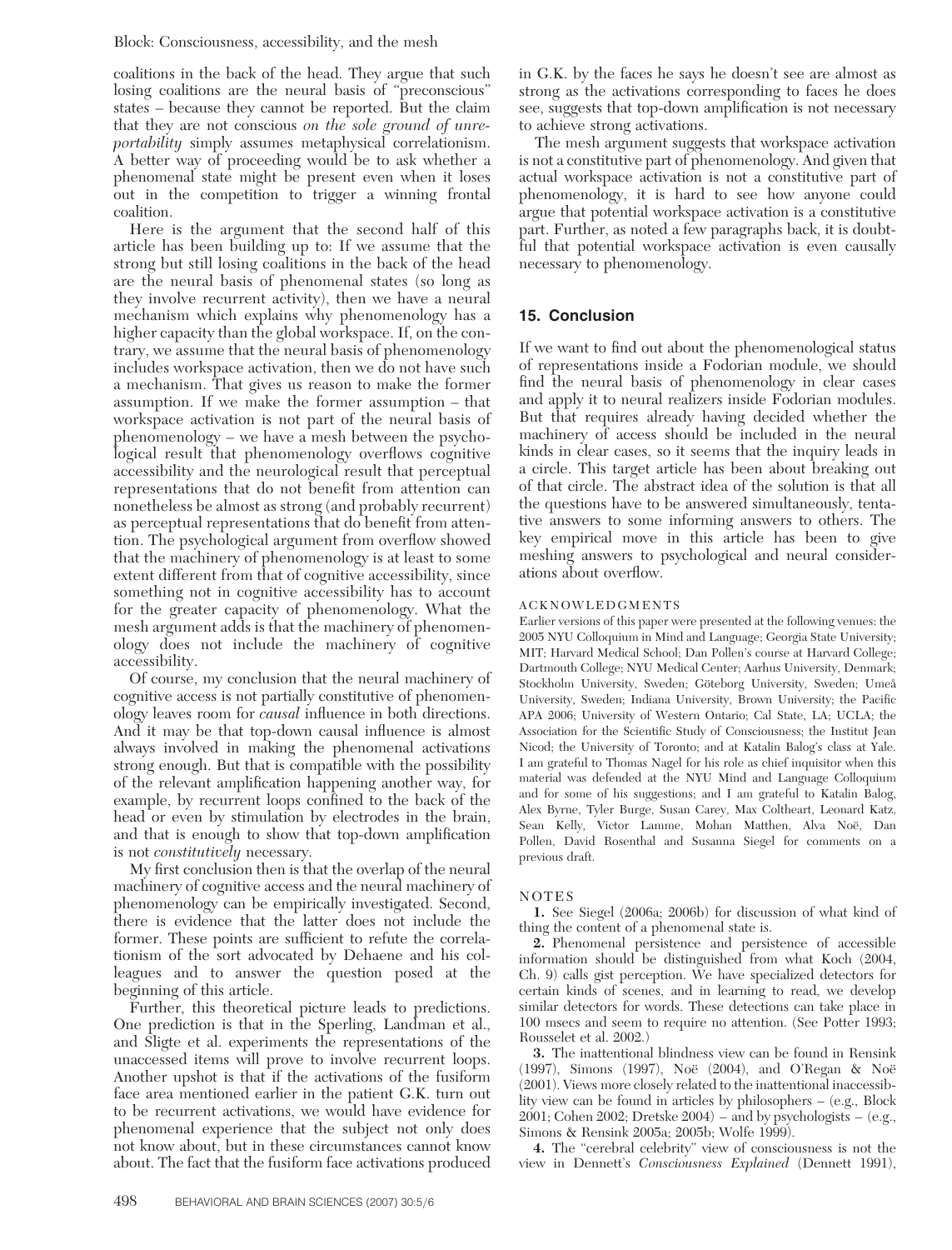but was introduced a few years after that, I think first in Dennett (1993). I argued for a distinct notion of "access-consciousness" in Block (1990; 1992).

5. I used this term in Block (2001), but I discovered years later that Nigel Thomas published pretty much the same idea first, deriving it from Marvin Minsky's "Immanence Illusion." Minsky's (1986, sect. 15.5) Immanence Illusion is this: "Whenever you can answer a question without a noticeable delay, it seems as though that answer were already active in your mind." At least in what I have read, Minsky does not focus on the idea that potential phenomenology is supposed to be confused with actual phenomenology. Thomas does focus on phenomenology, arguing for a view similar to that of O'Regan and Noë mentioned earlier:

The seeming immediate presence of the visual world to consciousness does not arise because we have built a detailed internal representation of it, rather it is (like the ever shining fridge light) a product of the "immanence illusion" (Minsky 1986). For the most part, the visual perceptual instruments ask and answer their questions so quickly and effortlessly that it seems as though all the answers are already, and contemporaneously, in our minds. (Thomas 1999, p. 219)

**6.** Noë (2002; 2004) suggests an even more pervasive form of such an illusion – that all experience is a matter of potentiality, but precisely because it is so pervasive, he does not regard the view as one that postulates an illusion. (See Cohen 2002.)

7. The first classical "visual" cortical area is V1; later classic "visual" areas include V2, V3, V4, and V5. The latter, V5, has two names, "MT" and "V5" because it was identified and named by two groups. I put "visual" in scare quotes because there is some debate as to whether some of the classic "visual" areas are best thought of as multimodal and spatial rather than as visual per se. The motion area I am talking about in the text is actually a complex including MT/V5 and surrounding areas, and is often referred to as hMT+. (See Kriegeskorte et al. 2003).

8. TMS delivers an electromagnetic jolt to brain areas when placed appropriately on the scalp. The effect is to disrupt organized signals but also to create a signal in a quiescent area. Thus TMS can both disrupt moving afterimages and create phosphenes. A comparison is to hitting a radio: the static caused might interrupt good reception going on but also cause a noise when there is no reception. (I am indebted here to Nancy Kanwisher and Vincent Walsh, personal communication.)

9. To experiences phosphenes for yourself, close your eyes and exert pressure on your eye from the side with your finger. Or if you prefer not to put your eyeball at risk, look at the following website for an artist's rendition: http://www.reflectingskin. net/phosphenes.html

10. TMS stimulation directed to V1 may also stimulate V2 (Pollen 2003). Perhaps V2 or other lower visual areas can substitute for V1 as the lower site in a recurrent loop. Blindsight patients who have had blindsight for many years can acquire some kinds of vision in their blind fields despite lacking V1 for those areas. One subject describes his experience as like a black thing moving on a black background (Zeki & ffytche 1998). Afterimages in the blind field have been reported (Weiskrantz et al. 2002). Stoerig (2001) notes that blindsight patients are subject to visual hallucinations in their blind fields even immediately after the surgery removing parts of V1; however, this may be due to a high level of excitation that spreads to other higher cortical areas that have their own feedback loops to other areas of V1 or to other areas of early vision such as V2. (See also Pollen 1999.)

11. In a different paradigm (de Fockert et al. 2001), working memory load can increase the processing of distractors.

## Open Peer Commentary

## Access to phenomenality: A necessary condition of phenomenality?

doi: 10.1017/S0140525X07002798

#### Katalin Balog

Department of Philosophy, Yale University, New Haven, CT 06520-8306. katalin.balog@yale.edu http://pantheon.yale.edu/~kb237

Abstract: Block argues that relevant data in psychology and neuroscience show that access consciousness is not constitutively necessary for phenomenality. However, a phenomenal state can be access conscious in two radically different ways. Its content can be access conscious, or its phenomenality can be access conscious. I argue that while Block's thesis is right when it is formulated in terms of the first notion of access consciousness, there is an alternative hypothesis about the relationship between phenomenality and access in terms of the second notion that is not touched by Block's argument.

Ned Block (in Block 1990; 1995b; 2002; and the present target article) has made a conceptual distinction between the phenomenality of a mental state (a.k.a. its phenomenal character or the quale it instantiates) and access consciousness of the same state. There is a view – Block calls it "epistemic correlationism" – according to which the metaphysical relationship between these two is not scientifically tractable. While cognitive accessibility is intrinsic to our knowledge of phenomenology, it might not be constitutive of the phenomenal facts themselves. According to the epistemic correlationist, there is no possible empirical evidence that could tell us one way or another. This view is Block's main target. His thesis is that the issue of the relationship between phenomenal and access consciousness is an empirical one; and that moreover, the issue is approachable by the same empirical methods we employ in science in general. Block's aim is to show that by looking at the relevant data, and employing the method of inference to the best explanation, we can mount an argument for the specific thesis that access consciousness is not constitutively necessary for phenomenality. If this is so, he has given reasons to reject "metaphysical correlationism" as well – that is, the view that the cognitive access relations that underlie reportability are constitutive of phenomenology.

Block's thesis needs further clarification. A phenomenal state can be access conscious in two radically different ways. Its content (or part of its content) can be access conscious, or its phenomenal character can be access conscious. Say, I am having a visual experience of a red circle in an orange background. In this case, both the content and the phenomenal character of this experience can be access conscious. I can be aware that I am seeing a red circle in an orange background, and I can also be aware that my experience has such and such a phenomenal character. However, in the experiments that Block discusses in his article, the two kinds of access come apart. As a result, although Block's thesis holds if understood as involving the first notion of access, there is an alternative thesis involving the second sense of access that is untouched by Block's arguments. After clarifying Block's thesis, I will briefly sketch this alternative hypothesis.

Consider the following kind of experiment, which provides crucial support for Block's thesis. Following Sperling's (1960) famous experiments, Landman et al. (2003) showed subjects eight rectangles in different orientations for half a second. The resulting experience  $e$  has a – presumably non-conceptual (pictorial or iconic) – representational content  $r$ , and, according to the introspective reports of subjects, a phenomenal character p. <sup>1</sup> Given the model of access consciousness assumed in Block's paper as broadcasting of conceptual representations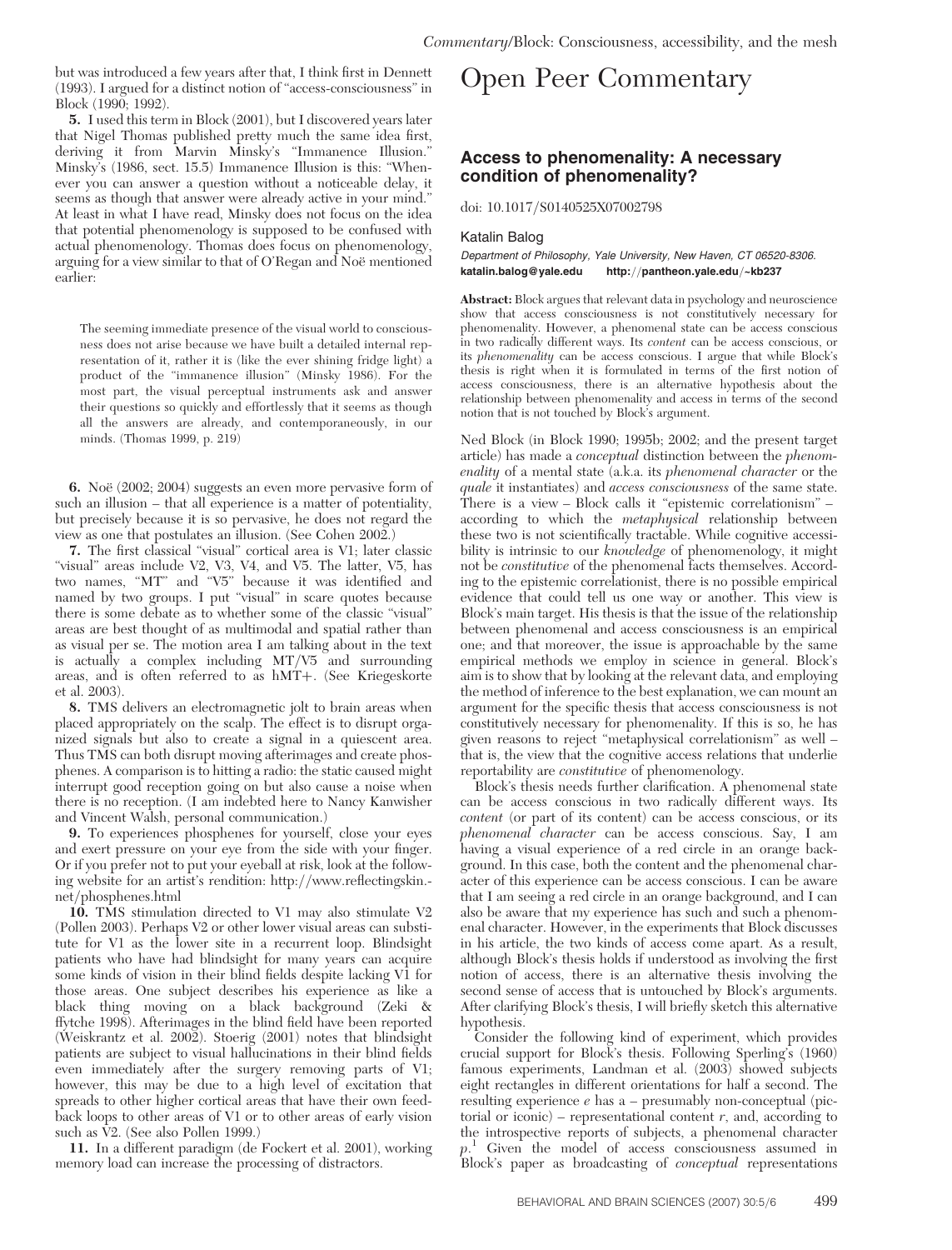in a global workspace (Baars 1988; 1997), Block takes e to be access conscious if and only if conceptual representations of e's content are present in the global workspace. In other words, e is access conscious if and only if there are conceptual representations in the global workspace that extract the content of e (e.g., "There were rectangles of the following orientations...").

That typically we are not access conscious, in the sense described above, of all aspects of a phenomenal experience's content is convincingly shown by the Landman et al. (2003) experiments. After the brief exposure, subjects are only able to report on the precise orientation of up to four of these rectangles. These experiments show, to my mind conclusively, that access consciousness of this sort – that is, the existence of conceptual representations in global workspace that extract all the relevant content of  $e$  – is not constitutively necessary for the phenomenality of the experience. This finding is further supported by the neurophysiological data Block cites, which show the neural implementation of sensory representations and the neural implementation of global access to be physically separate and independent from each other.

However, these experiments – which comprise the bulk of Block's supporting evidence  $-$  do not show that no access is constitutively necessary for phenomenality. Notice that the aforementioned interpretation of these experiments crucially relies on the subjects' introspective report of the phenomenality of their entire visual experience, including those aspects of the experience whose content is not access conscious. Introspective access to the phenomenality of the entire experience was part of the evidence in the Sperling and the Landman et al. experiments for why access to the *conceptualized content* of the experience is not necessary for phenomenality. But these data leave room open for the hypothesis that access to the *phenomenality* of the experience is constitutively necessary for that phenomenality. How exactly should we think about access to the phenomenality of the experience if it is not access to its conceptualized content?

Notice that the representations in the global workspace that are not constitutively necessary for phenomenality are separate from the representations whose phenomenality is in question. Phenomenal experience quite plausibly involves non-conceptual representation; representations that enter the global workspace, on the other hand, are conceptual representations. There are different representations involved. What about access to the phenomenality of the experience itself? It seems plausible that the relationship between phenomenality and the representation of it that is in the global workspace is more intimate. Here is an idea: Perhaps phenomenality requires that a conceptual representation of the *phenomenal character* of the experience, more precisely, a judgment to the effect that the relevant phenomenal experience occurs, itself is in the global workspace. Plausibly, this would not involve any old conceptual representation of the phenomenality of the experience, but a phenomenal representation involving phenomenal concepts. There is a plausible account of phenomenal concepts, the constitutional account (see, e.g., Papineau 2002), according to which phenomenal concepts – in their canonical, first person, present tense applications relevant to these experiments – are partly constituted by the experience they refer to. That is, the first-person, present-tense judgment that  $e$  has phenomenal character  $p$  is partly constituted by e itself. Notice that here the experience whose phenomenality is at issue and the state in the global workspace that constitutes access to it are not separate and independent. The conceptual representation in the global workspace involves e itself and this adds to the plausibility of the idea that this kind of access is intrinsic to phenomenality.

Unlike the thesis Block is criticizing (let's call it the  $\Lambda$ ccess<sub>c</sub> thesis), this thesis (let's call it the  $\text{Access}_p$  thesis) seems to be a viable hypothesis. None of the data discussed by Block rule it out, or even make it implausible. But if the Access<sub>p</sub> thesis is true, then some interesting consequences follow – for example,

that despite suggestions to the contrary by Block, activations in the "fusiform face area" of "visuo-spatial extinction" patients, or any other early visual state that is not access<sub>p</sub> conscious, could not be phenomenal.

#### ACKNOWLEDGMENT

I would like to thank Georges Rey for useful suggestions.

#### NOTE

1. I want to sidestep the issue of representationalism about qualia here. All I assume is that e has r and  $p$ ; I won't discuss the relationship between  $r$  and  $p$ .

## Psychology supports independence of phenomenal consciousness

doi: 10.1017/S0140525X07002804

#### Tyler Burge

Department of Philosophy, University of California, Los Angeles, Los Angeles, CA 90024.

#### burge@ucla.edu

Abstract: Inference-to-best-explanation from psychological evidence supports the view that phenomenal consciousness in perceptual exposures occurs before limited aspects of that consciousness are retained in working memory. Independently of specific neurological theory, psychological considerations indicate that machinery producing phenomenal consciousness is independent of machinery producing working memory, hence independent of access to higher cognitive capacities.

Ned Block argues, "the machinery of cognitive access is not included in the machinery of phenomenology" (target article, sect. 9, para. 13). His argument is plausible, but I think psychological considerations support his conclusion, independently of neurological conjecture.

The view that all consciousness must be available to higher cognitive faculties is motivated by worry that without "reportability," consciousness cannot be studied scientifically. Either the view tries to rule apriori on empirical matters – how could it be apriori that animals that lack propositional attitudes cannot feel pain? – or it envisions too narrow a range of possible empirical evidence. Block has widened the range. Here, I think he underplays psychological considerations.

In the Sperling (1960), Landman et al. (2003), and Sligte et al. (2008) experiments, subjects, using iconic memory, take themselves to have seen a relatively specific number of items, experimentally investigated to have been in the 8 to 32 range. The items are displayed long enough for normal perceptual processing to be completed. In any given trial, using working memory, subjects can make use of information on only four instances of specific types of items, say, specific alphanumeric characters. They can do this for specific types of any 4 of 8 to 32, if cued after presentation.

I believe these experiments support two conclusions: (a) In any given trial, there are phenomenally conscious perceptions of specific types of items not accessed by working memory; and (b) causal machinery produces specific types of phenomenal consciousness on given occasions, but on those occasions does not register those types in working memory.

Block accepts, but does not highlight, conclusions (a) and (b). He argues for a stronger conclusion: (c) The machinery of working memory does not overlap the machinery of phenomenal consciousness. He reaches this third conclusion in three steps. First, he holds that if one accepts the Sperling-type experiments at face value, the minimum concessions required of someone who believes working memory (and through it, "reportability") is constitutive to phenomenal consciousness are: (d) "the 'capacity' of ... the visual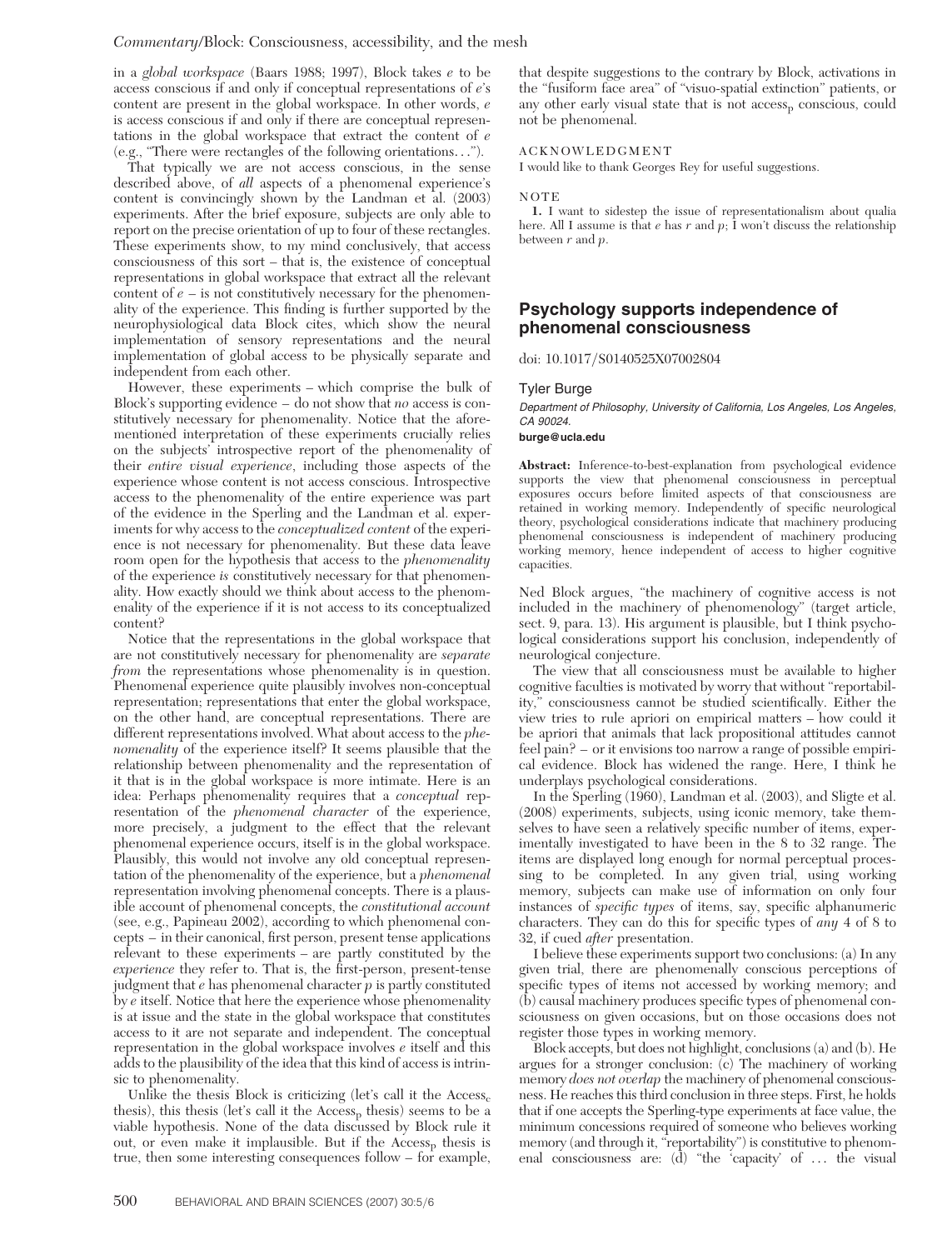phenomenal memory system, is greater than that of the working memory buffer that governs reporting" (sect. 9, para. 11), and  $(e)$ "the machinery of phenomenology is at least somewhat different from the machinery of cognitive accessibility" (sect. 9, para. 13). (That is, (a)-(b) entails (d)-(e), but not vice-versa.) Second, he argues for accepting Sperling-type experiments at face value. Third, he invokes neurological conjecture to support (c).

One might accept  $(a)$ - $(b)$  and  $(d)$ - $(e)$ , but insist that working memory and "reportability" are constitutive to phenomenal consciousness. One might hold that although some specific phenomenally conscious items do not appear in working memory, all phenomenal consciousness depends constitutively on some items' being accessible to working memory. Block marshals neurological considerations for (c) against such a position.

In his second stage, Block opposes Dehaene's attempts to avoid taking Sperling-type experiments at face value. Block effectively criticizes postulating what he calls a refrigerator-light illusion, and points out that it is question-begging to invoke "change-blindness" to support the position that the subjects in Sperling-type experiments are under an illusion that they had phenomenal experiences of items that do not appear in working memory. The two cases are disanalogous in a way that Block does not note. On Dehaene's view that Sperling-type subjects are phenomenally conscious only of items actually in working memory, the subjects cannot have had, before the cue that selects those items retained in working memory, a phenomenologically conscious perception of any of the specific 8–32 items that they seem to have experienced. On that view, subjects' sense of having consciously perceived even specific retained items before they appear in working memory is illusion. No one postulates analogous total illusion in "change-blindness" cases. Even proponents of the (I think mistaken) view that items that change unnoticed are not consciously seen do not claim that nothing is consciously seen.

I believe that Sperling-type experiments support (c), not just (a), (b), (d), (e). I argue by dilemma. If retained and unretained items are held not to be conscious before any items are retained in working memory, what is the evidence that memory of their having been conscious is total illusion? Exposure is long enough for perceptual processing to be complete. Why should phenomenology, even of specific retained items, have been missing? We have independent evidence about working memory. It does have constructive functions: making consciousness more vivid, rehearsing to facilitate retention and reproduction of imagery (Andrade 2001; Pearson 2001). But its primary function is to preserve perception already formed. Holding that its preservations convey systematic illusion is ad hoc. The fact that subjects seem to remember having seen all items, and could be cued to retain any item specifically, supports believing that even specific unretained items are phenomenally conscious. Now suppose that all, or at least the retained, specific items are held to be conscious before being preserved in working memory. What is the evidence that mere accessibility to working memory is constitutive to their being occurrently conscious beforehand? Such a view labors under heavy empirical burden. Consciousness is an occurrent, not a dispositional, condition. We have no good idea how mere dispositional accessibility to working memory could be causally necessary to occurrence of consciousness before working memory operates. Why should the door's being open matter to the occurrence of something that does not use the door until after it already occurs? Such a view would require very special evidence and explanation. In the absence of specific empirical support, the idea is not a serious contender. The best explanation of current evidence is that conscious perception of the specifics of items later retained, indeed of all 8–32 items, occurs independently of working memory. The machinery of phenomenal consciousness appears to be independent of the machinery of working memory. Conclusion (c) is supported independently of Block's neurological conjecture.

Further evidence for (c) may lie in the formation speed of at least generic phenomenally conscious aspects of visual

perception. Some super-ordinate object categorization occurs in less than 150 msec – before a signal even reaches working memory (VanRullen & Thorpe 2001; Rousselet et al. 2004a; 2004b). Such considerations are tentative. But it is important not to be so fixed on neurological matters that one underrates the force of psychological considerations in supporting psychological conclusions.

#### Do we see more than we can access?

doi: 10.1017/S0140525X07002816

## Alex Byrne<sup>a</sup>, David R. Hilbert<sup>b</sup>, and Susanna Siegel<sup>c</sup>

<sup>a</sup>Department of Linguistics and Philosophy, Massachusetts Institute of Technology, Cambridge, MA 02319; <sup>b</sup>Department of Philosophy, University of Illinois at Chicago, MC 267, Chicago, IL 60607; <sup>c</sup> Department of Philosophy, Harvard University, Emerson Hall, Cambridge, MA 02138. abyrne@mit.edu http://web.mit.edu/abyrne/www hilbert@uic.edu www.uic.edu/~hilbert ssiegel@fas.harvard.edu http://www.people.fas.harvard.edu/~ssiegel

Abstract: One of Block's conclusions, motivated by partial-report superiority experiments, is that there is phenomenally conscious information that is not cognitively accessible. We argue that this conclusion is not supported by the data.

Block's overall argument appeals to the lemma that "in a certain sense phenomenal consciousness overflows cognitive accessibility" (target article, Abstract), which Block takes to be supported by Landman et al. (2003) and Sligte et al. (2008). (For reasons of space we will ignore the latter.) Block summarizes his discussion of these two papers as follows:

The main upshot of the Landman et al. and the Sligte et al. experiments (at least on the surface – debunking explanations will be considered later) is along the same lines as that of the Sperling experiment: The subject has persisting experiences as of more specific shapes than can be brought under the concepts required to report or compare those specific shapes with others. (sect. 9, para. 10)

Thus, in the first condition of the Landman et al. experiment, Block holds that the subjects have persisting experiences as of [a circle of] eight rectangles, with the horizontal/vertical orientation of each rectangle specified. And if that is so, then, as Block says, the subject's experiences are not completely accessible, because the subjects can report the orientation of only four (or so) rectangles.

Although most of Block's discussion is couched in terms of "phenomenal consciousness" and the like, for present purposes we can talk instead (as Block himself sometimes does) of what the subjects see. Put this way, Block's claim is that the subjects continue to see each rectangle as oriented horizontally or vertically after the stimulus has been replaced with a gray screen. In the terminology of Coltheart (1980), this is an example of visible persistence.

Coltheart distinguishes visible persistence from informational persistence. The latter is defined not in terms of seeing, or phenomenal consciousness, but in terms of the persistence of rich visual information about a stimulus after it has been replaced. Sperling-type experiments show that stimulus information is held in a high-capacity but transient memory, and thus that there is informational persistence. One might hold that there is informational persistence simply because there is visible persistence; that is, stimulus information continues to be available because the subject continues to see the stimulus. Coltheart argues, however, that the phenomena are not connected so intimately. One consideration is that informational persistence lasts longer than a few hundred ms, the duration of visible persistence. (As Block notes, the duration of informational persistence found by Landman et al. is about  $1,500$  msecs.)<sup>1</sup>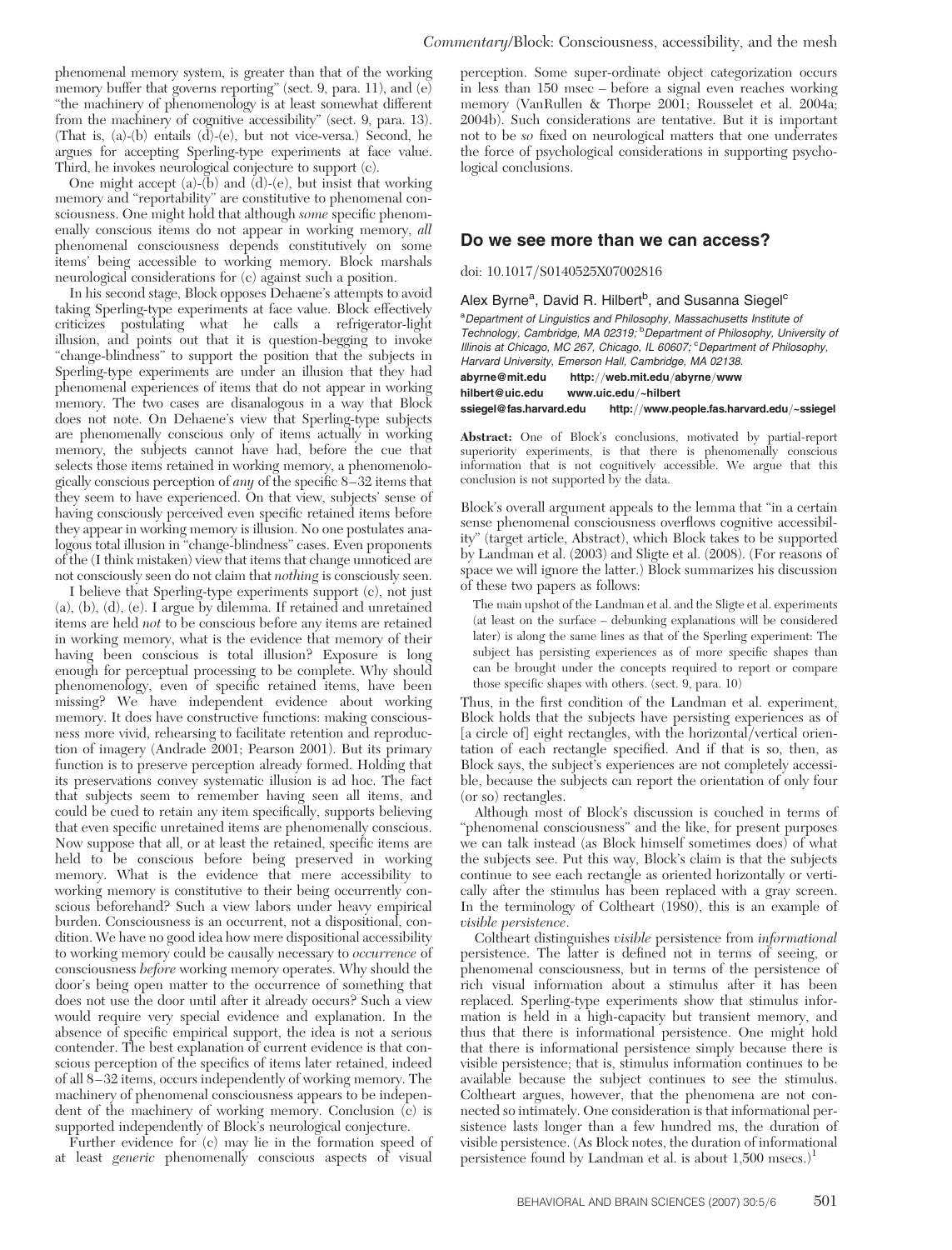With this distinction in hand, consider Landman et al.'s conclusion:

The present data agree with the presence of two parallel types of short term memory. ... Almost all items enter the first type of memory. It is like iconic memory, because it has a high capacity and it is maskable. ... The second type of memory is one that resists interference by new stimuli. When new items enter the visual system, they replace the old items, except the ones that have entered the second type of representation. ... The cue-advantage arises because the subjects selectively transfer the cued item from iconic memory to the more durable working memory. ... (Landman et al. 2003, p.162)

Landman et al. are, then, concerned with informational persistence, not visible persistence. Their paper contains no data concerning visible persistence. Since informational persistence is consistent with no visible persistence at all, Block's appeal to Landman et al. must be somewhat indirect.

And indeed it is. Block's argument for visible persistence is based on subjects' reports: "[subjects say they are] continuing to maintain a visual representation of the whole array" (sect. 9, para. 6).

We have three points about this. First, Block needs only the weaker claim that the subjects in the Landman et al. experiment saw each rectangle as oriented horizontally or vertically, not the stronger claim that the subjects remain in this state after the stimulus has been replaced. The weaker claim implies Block's conclusion about inaccessibility for the same reason that the stronger one does.

We do not dispute that information about the orientation of each rectangle persists and is not as a whole accessible; we do dispute Block's claim that this inaccessible information characterizes what the subjects see. Our second point is that it is unclear that subjects' reports unequivocally support Block. Block needs subjects to agree that they saw each rectangle as oriented horizontally or vertically (even if they can't report which orientation each rectangle has). More precisely: for each rectangle x, either they saw x as horizontal, or they saw x as vertical. If the subjects merely say that they saw eight rectangles, some horizontal and some vertical, or that "they can see all or almost all the 8 to 12 items in the presented arrays" (sect. 9, para. 11), this is insufficient.

According to Landman et al., selected stimulus information is transferred from the transient iconic memory to the more durable working memory. Working memory therefore contains less information about the stimulus than iconic memory. If that is all that working memory contains, and if working memory governs subjects' reports about what they see (as Block supposes), then subjects would simply say that they saw a circle of rectangles and saw some of them as oriented horizontally/vertically. They would not, then, agree that they saw details, some of which they can't report. So our third point is this: Block must deny that the contents of working memory are simply a subset of the contents of iconic memory, which is to go beyond the results of Landman et al. If Block is right and subjects report (correctly) that they saw each rectangle as oriented horizontally or vertically, then the contents of working memory should include, not just certain information about the stimulus transferred from iconic memory, but also the meta-information that some information was not transferred. We are not saying that this proposal about the contents of working memory is wrong, but only that the Landman experiment does not address it.

#### NOTE

1. The question of the exact relationship between visible and informational persistence remains open. Loftus and Irwin (1998) argue that the many measures of visible and informational persistence pick out the same underlying process. Nevertheless, the distinction is still useful and our discussion does not rely on the assumption that it marks a real difference.

## Experience and agency: Slipping the mesh

doi: 10.1017/S0140525X07002828

#### Andy Clark and Julian Kiverstein

School of Philosophy, Psychology and Language Sciences, George Square, Edinburgh EH8 9JX, Scotland, United Kingdom.

andy.clark@ed.ac.uk s9903600@sms.ed.ac.uk http://www.philosophy.ed.ac.uk/staff/clark.html

Abstract: Can we really make sense of the idea (implied by Block's treatment) that there can be isolated islets of experience that are not even potentially available as fodder for a creature's conscious choices and decisions? The links between experience and the availability of information to guide conscious choice and inform reasoned action may be deeper than the considerations concerning (mere) reportability suggest.

In this elegant and tightly argued target article, Ned Block seeks to persuade us that phenomenal consciousness routinely "overflows" cognitive accessibility. By this he means that we can (and do) have experiences even in cases where we lack the kind of access that would yield some form of report that such and such an experience had occurred. The case Block makes for such an apparently hard-to-support judgment rests on a "mesh" between psychological results and work in neuroscience. The psychological data seem to show that subjects can see much more than working memory enables them to report. Thus, in the Landman et al. (2003) experiments, for instance, subjects show a capacity to identify the orientation of only four rectangles from a group of eight. Yet they typically report having seen the specific orientation of all eight rectangles. Working memory here seems to set a limit on the number of items available for conceptualization and hence report.

Work in neuroscience then suggests that unattended representations, forming parts of strong-but-still-losing clusters of activation in the back of the head, can be almost as strong as the clusters that win, are attended, and hence get to trigger the kinds of frontal activity involved in general broadcasting (broadcasting to the "global workspace"). But whereas Dehaene et al. (2006) treat the contents of such close-seconds as preconscious, because even in principle (given their de facto isolation from winning frontal coalitions) they are unreportable, Block urges us to treat them as phenomenally conscious, arguing that "the claim that they are not conscious on the sole ground of unreportability simply assumes metaphysical correlationism" (sect. 14, para. 9; italics in original). That is to say, it simply assumes what Block seeks to question – that is, that the kind of functional poise that grounds actual or potential report is part of what constitutes phenomenology. Contrary to this way of thinking, Block argues that by treating the just-losing coalitions as supporting phenomenally conscious (but in principle unreportable) experiences, we explain the psychological results in a way that meshes with the neuroscience.

The argument from mesh (which is a form of inference to the best explanation) thus takes as its starting point the assertion that the only grounds we have for treating the just-losing back-of-thehead coalitions as non-conscious is the unreportability of the putative experiences. But this strikes us as false, or at least premature. For underlying the appeal to reportability is, we suspect, a deeper and perhaps more compelling access-oriented concern. It is the concern that any putative conscious experience should be the experience of an agent. The thought here is that we cannot make sense of the image of free-floating experiences, of little isolated islets of experience that are not even potentially available as fodder for a creatures rational choices and considered actions. Evans (1982) rather famously rejects the very idea of such informationally isolated islands of experience. According to Evans, an informational state may underpin a conscious experience only if it (the informational state) is in some sense input to a reasoning subject. To count as a conscious experience an informational state must: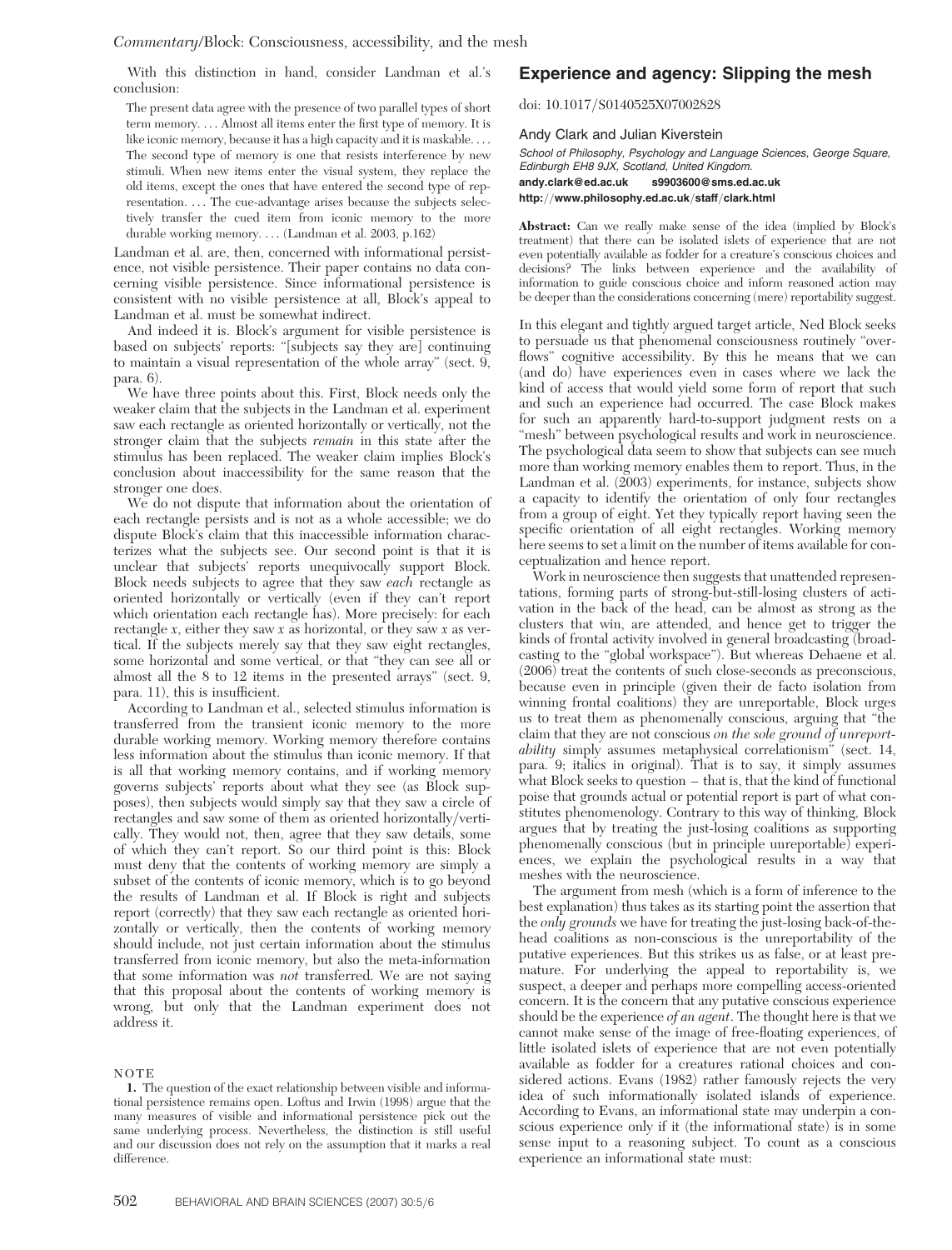[serve] as the input to a thinking, concept-applying and reasoning system: so that the subject's thoughts, plans, and deliberations are also systematically dependent on the informational properties of the input. When there is such a link we can say that the person, rather than some part of his or her brain, receives and processes the information. (Evans 1982, p.158)

The real point here is (or should be) independent of Evan's appeal to conceptualization. What matters, rather, is that the information must be available to the agent qua "reasoning subject," where this may be unpacked in many different ways, not all of them requiring full-blown concept-use on the part of the agent (see, e.g., Bermúdez & Macpherson 1998; Hurley 1997). Evans' insight is that the notions of conscious experience and reasoned agency (here very broadly construed) are deeply intertwined: that there are non-negotiable links between what is given in conscious awareness and the enabled sweep of deliberate actions and choices available to a reasoning subject. Such a story opens up a different way of interpreting the Sperling (1960) and the Landman et al. (2003) results. In these cases (we suggest) subjects report phenomenally registering all the items because information concerning each item was, at that moment, available to be deployed in the service of deliberate, reasoned, goal-directed action. Such momentary potentiality is not undermined by the (interesting and important) fact that the selection of a few items to actually play that role then precludes the selection of the rest.

Contrariwise, Block argues that a subject like G.K. can be having an experience of a face and yet it be impossible for him to know anything of this experience. Block takes G.K.'s phenomenal experience to be constituted by recurrent processing in the fusiform face area. We believe that G.K. can be consciously experiencing a face only if this experience is at least momentarily poised for use in reasoning, planning, and the deliberate selection of types of action. Recurrent processing in the fusiform area will no doubt prove to be among the conditions necessary for realizing a state that plays this causal role.

The contents of conscious phenomenal experience, if all this is on track, must be at least potentially available for use in the planning and selection of deliberate, stored-knowledge–exploiting, and goal-reflecting and goal-responsive, actions. Block's justlosing coalitions fail to trigger winning frontal coalitions and hence fail to be in a position to contribute their contents in this manner to the full sweep of the agent's deliberate acts and choices. It is this fact (rather than the more superficial indicator of unreportability) that should motivate our treating the contents of the just-losing coalitions as non-conscious. If this is correct, then the staging post for the argument from mesh is called into question. Until the considerations concerning links between experience and rational agency are more fully addressed, it remains unclear whether the kind of "fit" to which Block appeals can really favor his conclusion over our own.

#### ACKNOWLEDGMENTS

Thanks to Matthew Nudds, Tillmann Vierkant, and the participants in the Edinburgh Philosophy, Psychology, and Informatics Reading Group for stimulating discussion of the target paper. This commentary was prepared thanks to support from the AHRC, under the ESF Eurocores CNCC scheme, for the CONTACT (Consciousness in Interaction) project, AH/E511139/1.

## Why babies are more conscious than we are

doi: 10.1017/S0140525X0700283X

Alison Gopnik Department of Psychology, University of California at Berkeley, Berkeley, CA 94720. gopnik@berkeley.edu ihd.berkeley.edu/gopnik.htm

Abstract: Block argues for a method and a substantive thesis – that consciousness overflows accessibility. The method can help answer the question of what it is like to be a baby. Substantively, infant consciousness may be accessible in some ways but not others. But development itself can also add important methodological tools and substantive insights to the study of consciousness.

Infants and young children cannot report their phenomenology. This has led some philosophers to argue that babies' consciousness must be limited. Even if we think that babies are conscious it might seem impossible to recover the particular character of their experience. A version of Block's abductive method can at least partially solve this problem. We can consider a wide range of functional and neural correlates of conscious experience in adults and then look to see similarities and differences in babies.

In adults attention is highly correlated with vivid consciousness. This consciousness has a particular subjective quality – "the spotlight" – with a defined – "brightly lit" – focus and surrounding darkness. Both phenomenologically and functionally, attention to one event seems to inhibit consciousness of other events – as in inattentional blindness.

There is a distinction between exogenous and endogenous attention. Exogenous attention is driven by information-rich external events. These events may be intrinsically salient. But exogenous attention may also be driven by subtle unexpectedness. Exogenous attention is marked by characteristic event-related potential (ERP) signatures, eye movements, decelerating heart rate, and parietal activation. Exogenous attention and vivid consciousness characteristically fade as information is obtained, a process of habituation.

Endogenous attention is the sort of top-down "paying attention" that is motivated by specific goals rather than by intrinsic interest. It has been the focus of the adult literature for methodological reasons, and endogenous and exogenous attention are often not distinguished in discussions of consciousness. Frontal activation seems to be particularly important for endogenous attention.

These functional features of attention correlate well with neurological patterns. In adult animals, endogenous attention leads to the release of cholinergic transmitters to some parts of the brain and inhibitory transmitters to other parts. Attention increases both the efficiency of a particular part of the brain and its plasticity; and it inhibits activation and plasticity in other brain areas.

So for adults there is an elegant if undoubtedly oversimplified story about how consciousness works. In the canonical case, the goal-directed control systems in frontal cortex indicate that a particular kind of event is important. The perceptual system, guided by attention, zooms in on just that event and the brain extracts information about the event and modifies itself, that is, learns accordingly. Significantly, though, this whole process is highly focused; other parts of the brain may actually be shut down in the process. Vivid spotlight consciousness is the phenomenological result.

Even very young infants have extensive exogenous attention capacities. When they are presented with even highly subtle and conceptually unexpected novel events, they immediately focus their gaze on these events, and show similar heart rate deceleration and ERP signatures to those of adults. Indeed, this is the basis for the habituation technique that is our principal source of information about infant's minds. However, infants develop endogenous attention much later, and it is still developing during the preschool years. Moreover, and probably correlated with this fact, infants and young children appear to have less focused attention than older children – for example, they show better incidental memory.

The neurology suggests a similar picture. The parietal and sensory systems involved in exogenous attention are on line at an early age. The top-down frontal regions and connections that control endogenous attention only mature later. Young animals' brains are far more plastic than adult brains and this plasticity is much less focused and attention-dependent. Cholinergic transmitters are in place early, while inhibitory transmitters emerge only later.

So again, an undoubtedly oversimplified but suggestive picture emerges. When infants and young children process information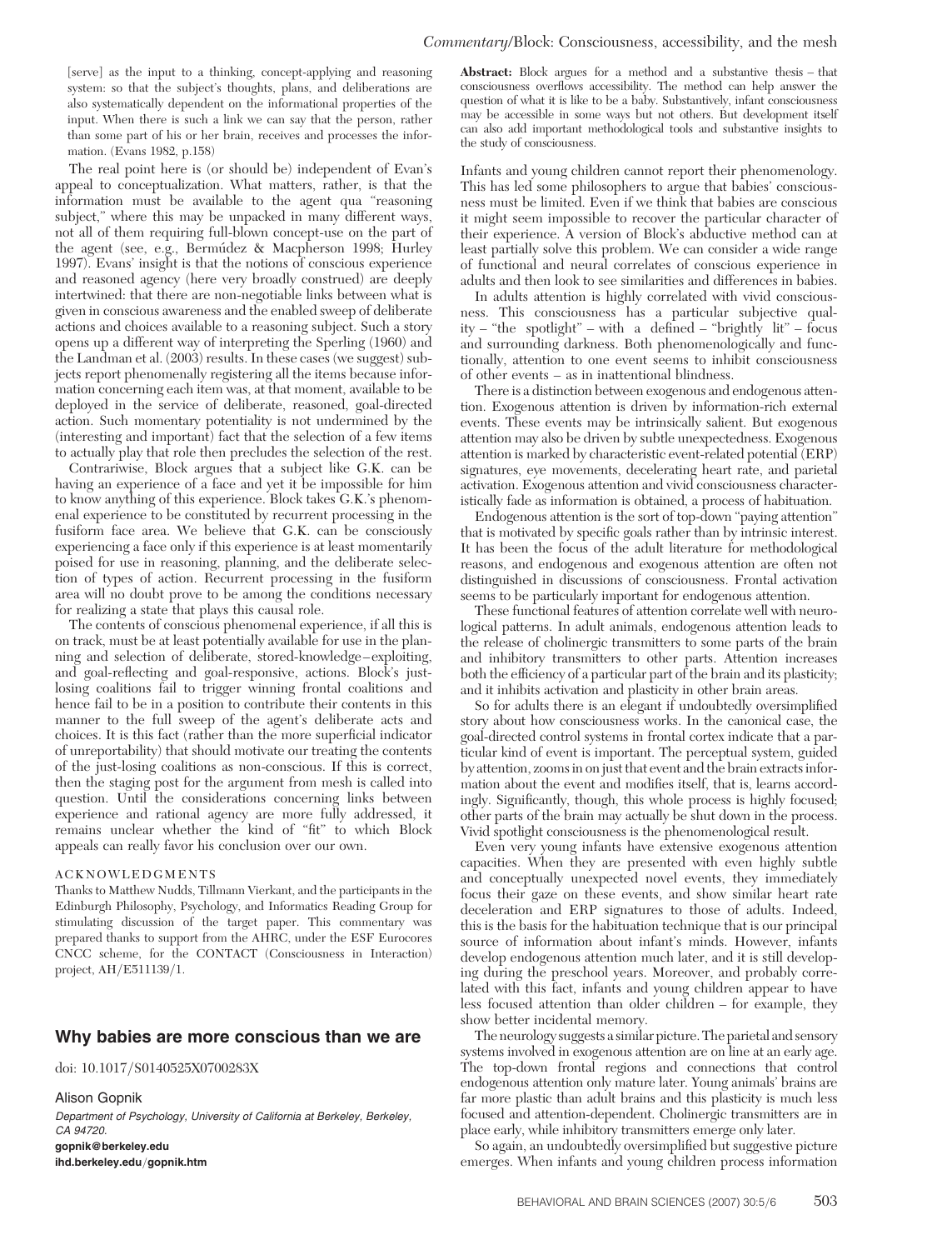there is much less top-down control and inhibition. Infants are sensitive to any information-rich stimuli, not just those stimuli that are relevant to their goals and plans. And because they have much less experience, more stimuli will be informationrich for them than for us. With less top-down inhibition their processing and plasticity will be more distributed and less focused than those of adults.

These pictures also make sense from an evolutionary point of view. Childhood itself, that paradoxical period of helpless immaturity, is more protracted in species that rely heavily on learning – and most protracted in humans. Childhood reflects an evolutionary division of labor. Children are very good at learning about everything and are not very good at doing anything – adults use what they have learned in childhood to design effective actions.

As Block suggests, we can use this mesh of functional, neurological, and evolutionary facts to make a hypothesis about phenomenology. Babies are more conscious than we are. They are ceaselessly and broadly engaged in the kind of information-processing and learning that adults direct only at limited, relevant events. And babies are less subject to the processes that actively cause unconsciousness in adults – inhibition and habituation. When adults are placed in a situation that is functionally similar to babies, such as traveling in a strange country or meditating in certain ways, we experience a similarly vivid but distributed phenomenology – consciousness becomes a lantern instead of a spotlight.

For babies, consciousness may also overflow accessibility. But babies make the ambiguity of "accessibility" vivid. Obviously, information in infant consciousness is not accessible for reporting – it may also not be accessible for goal-directed planning nor be the subject of the endogenous attention that accompanies such planning. But it may indeed be accessible for purposes of induction, prediction, generalization, and intuitive theory-formation – the principal psychological activities of babies. Does that constitute overflow or not?

This leads to a broader methodological point, and to the greatest advantage of developmental data. Human adults are our chief source of information about consciousness. But in adults, many very different functional and neurological processes are highly correlated. Attention is focused, inhibitory, and top-down, and it leads to plasticity and learning, and it is reportable, and it is in the service of goals, and it is connected to a sense of self, and so on, and so forth. In development, this apparently unified picture breaks apart in unexpected and informative ways: Babies may have access for induction but not planning, have exogenous but not endogenous attention, and have plasticity and facilitation without inhibition. Rather than a single story of capital-c Consciousness, there may be many very varied relations between phenomenology and function.

## A plug for generic phenomenology

doi: 10.1017/S0140525X07002841

#### Rick Grush

Department of Philosophy, University of California San Diego, La Jolla, CA 92093.

rick@mind.ucsd.edu http://mind.ucsd.edu

Abstract: I briefly sketch a notion of generic phenomenology, and what I call the wave-collapse illusion – a less radical cousin of the refrigerator light illusion – to the effect that transitions from generic to detailed phenomenology are not noticed as phenomenal changes. Change blindness and inattentional blindness can be analyzed as cases where certain things are phenomenally present, but generically so.

A number of researchers have used mismatches between what subjects think they are aware of and what subjects can report on, to argue that we are subject to a grand illusion – that the idea that we are presented with a rich, detailed visual scene is false. Block

shows that with some of these phenomena (e.g., the phenomena in the Sperling [1960] and the Landman et al. [2003] experiments), the better analysis is that the items subjects think are phenomenally present are in fact present, but inaccessible in a certain sort of way. But there are other kinds of cases – change blindness and inattentional blindness – to which Block's analysis doesn't seem to apply, and so the threat of this illusion remains. I want to assist Block in dulling the teeth of the illusion argument.

The first topic I will discuss involves a sketch of the notion of generic phenomenology, the idea that some of what is phenomenally present is present only generically. Roughly the idea is that, for example, when reading a page of text, a word on the page in the visual periphery is phenomenally present, but not as the specific word it is, just as the generic *text word*. If I am right, then much mental representation, including phenomenology, is sui generis, and not well described as either picture-like or sentence-like; and in particular, generic phenomenology is neither a description, nor a blurry image. Nor is it an interpreted image (a combo-metaphor of both picture and sentence). The second part suggests how the problematic phenomena, change blindness and inattentional blindness, can be given plausible, and less alarmist, interpretations using the notion of generic phenomenology.

While there is no space for a full positive characterization of this sui generis format, I sketch three of its features here: First, it is possible that incorrect genera are employed in some cases. Second, a generic phenomenal presentation can present its content as clear without presenting the details. In this respect it differs from an image. This is, I currently believe, an affordance issue: a clear phenomenal presentation presents its content as affording answers to queries of detail. Images only offer this affordance if they actually have the detail. Third and relatedly, this representational format supports and is subject to a less radical version of the refrigerator light illusion, what I will call (with a great deal of trepidation, since I don't want to encourage quantum-mechanical approaches to the study of consciousness) the wave collapse illusion: If a given generic phenomenal presentation is clear because it presents itself as affording detail queries of a certain kind, and the phenomenal presentation changes from generic to detailed as a result of such a query, then this transition is not noticed as a phenomenal transition. This is actually a simplification, as I think there are two kinds of clarity: being presented (1) as affording answers to queries effected by modulation of sensory apparatus (e.g., moving the eyes), and (2) as affording answers to queries effected by attention modulation alone without modulation of sensory apparatus; both contrast with being presented as query-resistant, for example as occluded or blurry. For purposes of this commentary I speak here of a univocal clarity, though if pressed I would hypothesize that the wave-collapse illusion is present, or strongest, only in the latter sort of case. (As I understand it, the refrigerator light illusion is more radical, because it claims that when something can be expected to be present upon query, then the transition from *nothing* to the presence of that thing is not noticed as a phenomenal change. It is not obvious to me that we are really subject to this illusion.)

So, most of the words on the page are generically phenomenally present; some at the small region of foveation are present in a phenomenally detailed way, and some near this area, but just outside it, are presented as clear but only as the generic text word. When the eyes are moved to foveate the word, the added sensory detail effects a transition from the phenomenally generic text word to a phenomenally specific and detailed presentation of that text word. Now, because the genera employed can be wrong, it is possible to arrange for a situation where all the "words" in this penumbral area are switched around when an eye movement to that area is detected. The subject will notice nothing because (1) the genus *text word* was used for the clear generic; (2) that genus remained applicable when more detail was available; and (3) the wave collapse illusion was in effect.

When being asked to count ball passes between people clothed in white, the perceptual system employs the ad hoc genera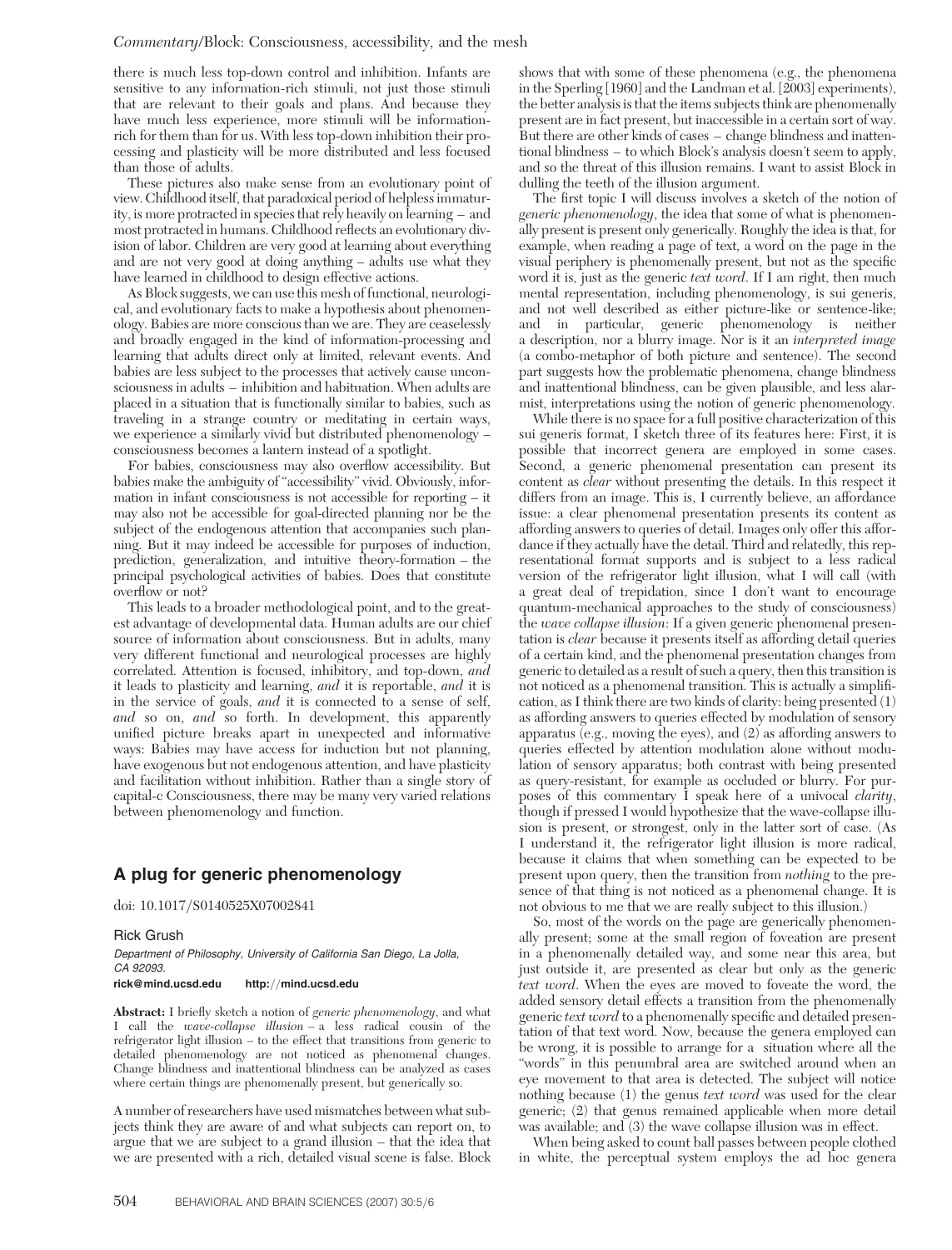person-clothed-in-white and person-clothed-in-black. A person in a gorilla suit walking through the middle of the scene is phenomenally presented as clear and under the genus *person-clothed-in*black. Many instances of change blindness would seem to be cases where some corresponding regions or objects in two scenes or images are phenomenally present as clear but generic, and under the same genus – even though either that one genus is applicable to both but the details differ, or in one case the genus is actually wrong.

If this admittedly sketchily presented hypothesis is on the right track, then we are under an illusion regarding the phenomenal content we entertain – but not a terribly radical illusion. We seem to have a full, richly detailed, phenomenal representation of the visual scene, though in fact what we have is, albeit full and clear (in the specified sense), only actually detailed in some places and in some respects, and in other places and other respects it is clear but generic. This might seem like no large departure from what some radicals have defended, but in fact it provides traction at exactly the point where the slide from "no fully detailed rich internal representation" to "no internal representation" occurs.

## What is cognitively accessed?

doi: 10.1017/S0140525X07002853

#### Gilbert Harman

Department of Philosophy, Princeton University, Princeton, NJ 08544-1006. harman@princeton.edu

#### http://www.princeton.edu/~harman/

Abstract: Is Block's issue about accessing an experience or its object? Having certain "flow" experiences appears to be incompatible with accessing the experience itself. And any experience of an object accesses that object. Such access either counts as cognitive or does not. Either way, Block's issue seems resolvable without appeal to the scientific considerations he describes.

Block is concerned with the question of whether there are cases of phenomenology in the absence of cognitive access. I assume that, more precisely, the question is whether there are cases in which a subject  $S$  has a phenomenological experience  $E$  to which  $S$  does not have *direct* cognitive access?  $(S \text{ might have})$ indirect cognitive access to E through scientific reasoning. I take it that this is not the sort of cognitive access in question.)

It is somewhat unclear – in at least two ways – what Block means by "cognitive access." First, it is unclear what cognitive access is supposed to be access to. Second, it is unclear what makes access cognitive.

Let me begin my discussion with the first question, about what cognitive access is supposed to be access to. Suppose first that  $E$ is not an experience of or awareness of a phenomenal or intentional object X. Then it would seem that the relevant cognitive access can only be to  $E$  itself, that is to  $S$ 's having  $E$ . On the other hand, suppose that the relevant phenomenological experience E involves being aware of something X, the phenomenal or intentional object of  $E$ , what  $S$  is aware of in having experience  $E$ . In that case, would the relevant cognitive access be access to  $X$  or to E?

It may be that  $S$ 's experience of  $X$  is compatible with and perhaps even sufficient for S to cognitively access X, although  $S$ 's trying cognitively to access  $E$  is incompatible with  $S$ 's having the experience E. In such a case it would seem that S does not have (direct) cognitive access to E. For example, S's being completely engaged in what S is doing – as in optimal "flow" experience (Csikszentmihalyi 1990) – is compatible with (and even sufficient for) S's cognitively accessing what S is doing while at the same time at least sometimes being incompatible with S's being aware of being so engaged. In such cases it would seem that S does not have direct cognitive access to having such flow experiences.

So, if the relevant cognitive access is access to E, there seem to be clear cases of phenomenology without cognitive access, and no need for the sort of investigation Block describes.

Alternatively, the relevant cognitive access might be to the (intentional or phenomenal) object  $X$  of  $S$ 's experience  $E$ . This seems to be the sort of cognitive access Block has in mind. Consider his discussion of the subjects in Sperling's (1960) experiment who reported being aware of all the items in a briefly displayed grid even though they could identify only some of the items. The items in question are the objects of the subject's perceptual experiences.

But can one have a phenomenal experience of  $X$  without having cognitive access to  $X$ ? Indeed, can one have a phenomenal experience of  $X$  without that phenomenal experience of  $X$  being a cognitive experience of X that constitutes cognitive access to  $X$ ? Or, to put the question the other way, can there be a phenomenal experience of  $X$  that is not itself a cognitive experience of  $X$ ? What could possibly distinguish a cognitive experience of  $X$ from a noncognitive experience of  $X$ ? Clearly, it depends on what is meant by "cognitive" experience.

Suppose that a necessary condition of E's being a "cognitive" experience of  $X$  is that  $E$  should have a certain sort of "intentional content" – an experience of  $X$ 's being  $F$ , for some relevant  $F$ . Given this supposition, if S's having  $E$  is a cognitive experience,  $E$  consists at least in part in  $X$ 's seeming (appearing, looking, etc.) to  $S$  to be  $F$  for some relevant  $F$ . Furthermore, it might be suggested that, S's having a phenomenal experience  $E$  of  $X$ need not (and maybe never does) consist even in part in X's seeming to S to be F. If so, then given the aforementioned supposition, it would seem that there could be a phenomenal experience E that is not cognitively accessible.

So it may seem highly relevant whether some S could have phenomenal experiences of X that did not consist at least in part in  $X$ 's seeming to  $S$  to be  $F$  for some relevant  $F$ . In Harman (1990) I argue (in effect) that the answer is "No, this is not possible." In fact, I argue that phenomenal content is the same thing as intentional content, a conclusion that is widely (but not universally) accepted in recent philosophical discussion.

In this (controversial) view, S must have cognitive access to the object of a phenomenal experience E because any phenomenal experience of  $X$  is itself a cognitive experience of  $\overline{X}$ . Not only are the objects of phenomenal experience cognitive accessible, they are ipso facto cognitively accessed. If Block assumes that phenomenal content is not always intentional content, so that the phenomenal content of experience is not always cognitively accessed, this assumption by itself appears to guarantee a negative answer to Block's question without any appeal to the scientific considerations he mentions.

## The "mesh" as evidence – model comparison and alternative interpretations of feedback

doi: 10.1017/S0140525X07002865

#### Oliver J. Hulme<sup>a</sup> and Louise Whiteley<sup>b</sup>

<sup>a</sup> Anatomy Department, Wellcome Trust Centre for Neuroimaging, University College London, London WC1E6BT, England, United Kingdom; <sup>b</sup>Gatsby Computational Neuroscience Unit, University College London, London WC1N 3AR, England, United Kingdom.

o.hulme@ucl.ac.uk l.whiteley@ucl.ac.uk http://www.gatsby.ucl.ac.uk/~louisew/

Abstract: We agree that the relationship between phenomenology and accessibility can be fruitfully investigated via meshing, but we want to emphasise the importance of proper comparison between meshes, as well as considerations that make comparison especially difficult in this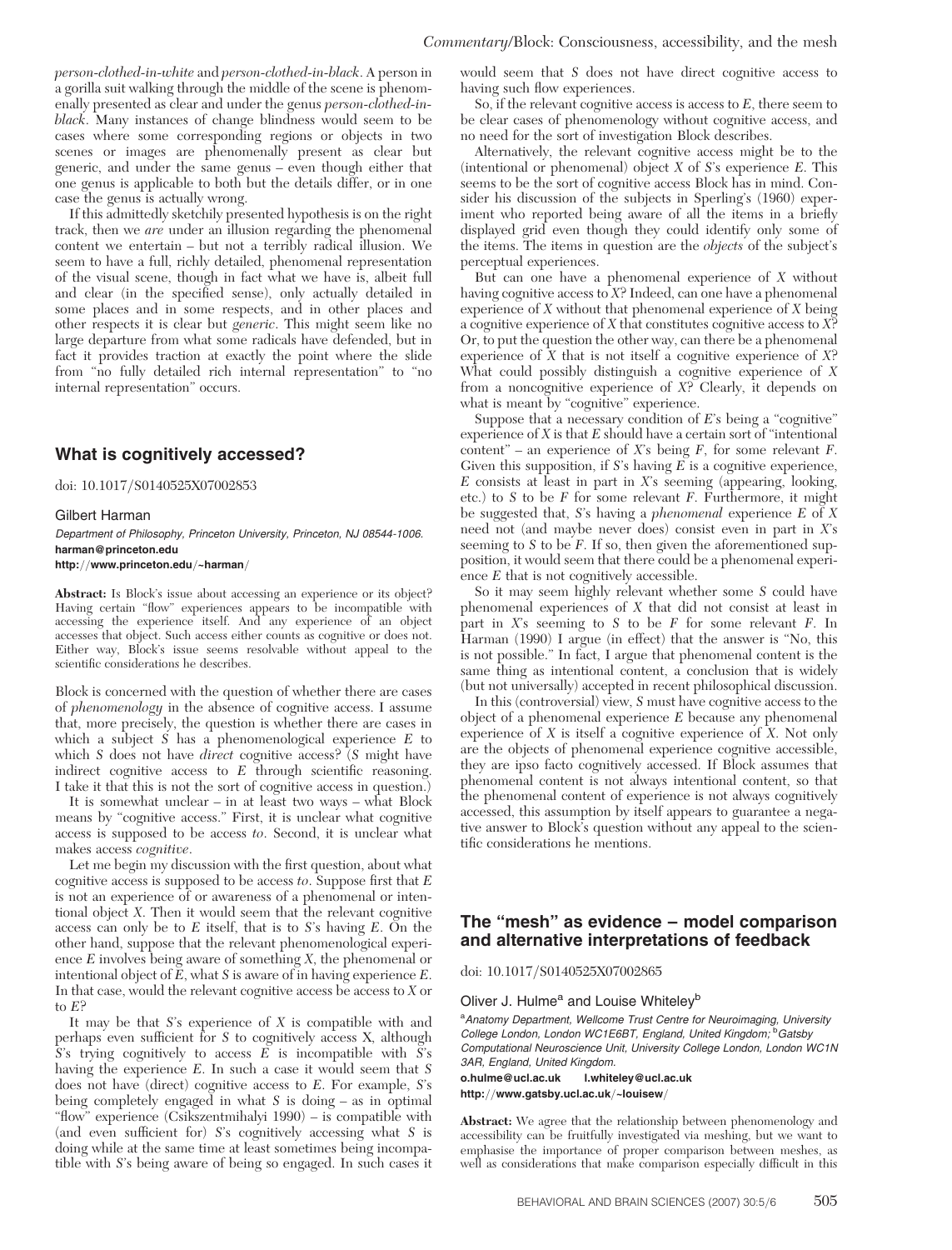domain. We also argue that Block's interpretation of the neural data in his exemplar mesh is incorrect, and propose an alternative.

What Block calls a "mesh" can also be considered a "model" of the interrelationship between neural and psychological data, and of the relationship of both sources of data to the concepts of phenomenology and accessibility. This kind of model fitting is massively underdetermined, and there is a real danger of overfitting – massaging the data to create meshes that can support any assumption. In a Bayesian framework, competing quantitative models are evaluated by comparing their marginal likelihoods - how likely the observed data is under each model. The marginal likelihood incorporates an Occam's razor–like penalty, penalising complex models that have more parameters, and are thus more likely to overfit the data (Mackay 2004). The kind of "mesh" at issue here is clearly not yet a quantitative model for which a marginal likelihood can be computed, but the principles of model comparison should still be followed as closely as possible.

Block presents a single mesh whose explanatory power gives us "reason to believe" (target article, sect. 1, para. 2) the assumption embedded in it. We would like to emphasise the necessity of comparing fully developed competing meshes before we can have more reason to believe Block's assumption than its counterpart – a single entrant in a race will always be the winner. We will now use Block's example to demonstrate some of the issues inherent in evaluating whether a particular mesh really does provide the "best explanation" in this domain.

In his example, Block claims that without making the assumption that accessibility is constitutive of phenomenology it is not possible to build a mesh that provides a mechanism for overflow. The starting point is an argument from behavioural data that phenomenology overflows accessibility, which is then taken as a given for the mesh to explain. This conclusion is itself a kind of inference to the best explanation, which ultimately contains an assumption about the answer to the methodological puzzle. The importance of the puzzle is diminished by embedding an assumption about the answer within a larger explanatory structure. However, how much the structure relies upon such assumptions will affect the strength of the evidence it provides, and it is therefore essential to be extremely precise about which assumptions are made, and where.

Another issue that makes model comparison particularly difficult in this domain is the imprecise terminology. In his example, Block uses unitary concepts of accessibility and reportability to refer to different phenomena, in different contexts. This can lead to confusion. For instance, whatever is currently part of access-consciousness is reportable in the sense that it can be reported at any time, without any reorienting of attention or the sense organs. Objects in a Sperling task are reportable only if attended, but no terminological distinction is made between these two types of reportability even though the distinction is critical to Block's disentangling of phenomenology and accessibility. We propose that a more precise taxonomy of the different types of accessibility and reportability would be easy to develop and would resolve much of this confusion.

A significant source of difficulty in building and comparing meshes is how we should describe the neural data, and how it maps to psychological states. Block acknowledges that the neural data he invokes may be "wrong or at least highly incomplete" (sect. 13, para. 3). Therefore, great care should be taken at this stage because an error here can cascade through the mesh, severely limiting the strength of the evidence it provides. In demonstration of this point we suggest an alternative mapping between neural states and phenomenology which, in our opinion, would strengthen the mesh by better accounting for the data, or at least cast doubt over Block's version.

Block proposes that cortico-cortical (CC) recurrent loops from higher to lower areas are the core neural basis for phenomenology – for example, that feedback from V5 to V1 is constitutive of phenomenal motion. We propose that motion phenomenology

should instead be viewed as being composed of different component phenomenal characters that correspond to the activity of independent but interacting cortical areas, and that recurrent feedback is then necessary for *binding* these phenomenal characters together. As an illustrative oversimplification, the phenomenal experience of a simple moving grating could be characterised as being composed of a phenomenal experience of a retinotopic array of contrast elements, and a phenomenal experience of motion within a particular retinotopic region. It has been argued elsewhere that the best candidate for the core neural basis of the phenomenal experience of contrast elements is V1 (Pollen 1999) and of motion is V5 (Zeki & Bartels 1999). Under normal conditions the two attributes are bound to each other and one directly experiences the surface qualities of the thing that is moving – a modal experience. If the two are not bound, one will have an *amodal* experience of motion.

This hypothesis can be tested by looking at what happens when feedback from V5 to V1 is prevented. Block claims that V5 activity over a certain threshold in the absence of feedback to lower areas is not sufficient for the experience of motion (sect. 13). We would claim that it is in fact sufficient for an amodal phenomenal experience, supported by the observation (cited by Block in his Note 10) that patient G.K. can experience fast motion in his "blind field," described as looking like "black moving on black" (Zeki & ffytche 1998), despite having no possibility of recurrent feedback from V5 into V1/V2 in his damaged hemisphere (Semir Zeki, personal communication).

The same logic can be applied to the transcranial magnetic stimulation (TMS) evidence that disrupting feedback from V5 to V1 prevents the perception of a moving phospene (Pascual-Leone & Walsh 2001). Subjects reported that the phosphene was "present but stationary," which is equally consistent with the role of CC feedback in binding phenomenal contents. A true test would be whether subjects can distinguish between sham and real V5 stimulation in the context of disrupted feedback to V1, and whether this is correlated with an experiential report of amodal motion. Adopting this alternative mapping would potentially strengthen Block's mesh by better fitting the neuroscientific evidence.

Block's proposed approach compares meshes as a proxy for a direct comparison of competing hypotheses about the relationship between accessibility and phenomenology. To make this comparison meaningful, we must be very precise about the necessity of the hypothesis to the explanatory power of the mesh. From this perspective the explanatory gap may prove to be more like a crack in the pavement than a gaping hole, but we must still take great care in stepping over it.

## Many ways to awareness: A developmental perspective on cognitive access

doi: 10.1017/S0140525X07002877

#### Carroll E. Izard, Paul C. Quinn, and Steven B. Most Department of Psychology, University of Delaware, Newark, DE 19716. izard@udel.edu pquinn@udel.edu most@udel.edu

Abstract: Block's target article makes a significant contribution toward sorting the neural bases of phenomenal consciousness from the neural systems that underlie cognitive access to it. However, data from developmental science suggest that *cognitive* access may be only one of several ways to access phenomenology. These data may also have implications for the visual-cognitive phenomena that Block uses to support his case.

Prelingual infants perform mental operations that signal levels of awareness beyond phenomenal consciousness and that may be observed or indexed by processes other than those involved in cognitive accessibility. These include: (1) using action selection processes to group stimuli into perceptual categories, thereby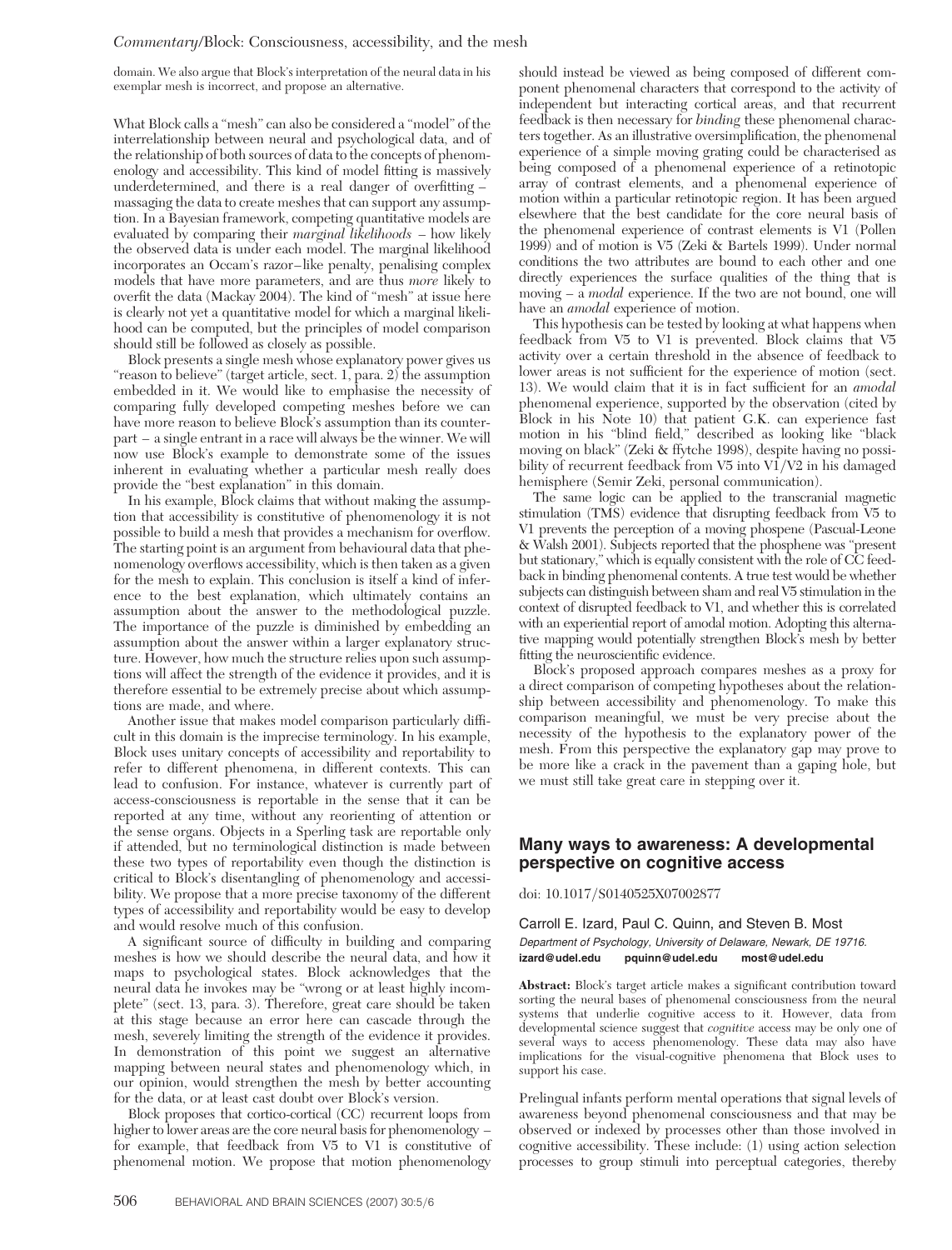laying groundwork for subsequent concept formation; (2) recognizing and responding appropriately to faces and facial expressions of basic emotions and making stable emotion-cognition connections; and (3) exhibiting movements indicative of intentionality, goal-directed behavior, and problem-solving (Slater & Lewis 2007; cf. Merker 2007). These behaviors may reflect the development of different levels or complexities of awareness and offer possibilities of extending current conceptualizations of ways to access phenomenal experience.

Mechanisms of accessibility and levels of awareness. Developmental scientists routinely observe evidence suggesting that prelinguistic infants not only experience objects and events phenomenologically, they respond to them in meaningful ways. They discriminate between animate and inanimate faces (Ellsworth et al. 1993), familiar and strange persons (Bushnell et al. 1989), and among a wide variety of objects sufficiently well to place them in categories (Quinn 2006). As well, they respond differentially to others' emotion expressions (Walker-Andrews 1998), and execute movements to influence persons, objects, and events, and to solve problems (Sommerville & Woodward 2005).

Foundations of concept formation. Through visual tracking and eye movements, young infants have shown that they can parse visual experiences into perceptual groups that subsequently attain conceptual significance. For example, 3-to-4–month-olds presented with visual images of realistic photographs of cats generalize their looking-time responsiveness to subsequently presented novel cats, but use comparison and selection processes to display visual preferences for exemplars from novel categories including birds, dogs, and horses (Eimas & Quinn 1994; Oakes & Ribar 2005; Quinn et al. 1993). Studies demonstrating categorization abilities early in life indicate that infants do not experience objects in the world as undifferentiated, but as separate groups that fall into distinct representations (Quinn & Eimas 1996). These representations may then serve as placeholders for the acquisition of the more abstract and non-obvious information that occurs beyond infancy, through language and more formal learning of semantic categories (Quinn & Eimas 1997; 2000). Thus, over time, the perceptual placeholder representation for cats will come to include the information that cats eat tuna, hunt mice, give birth to kittens, have cat DNA, and are labeled as "cats."

**Emotion expression.** In mother-infant face-to-face play, young infants display emotion expressions in synchrony with the mother but also periodically take the lead, indicating behavior other than imitation (Stern 1974; Tronick 1989). Their behavior in the "stillface" procedure is typically interpreted as an effort to re-engage the mother (Muir & Lee 2003). 2.5-to-9–month-old infants respond differentially and predictably to the mother's discrete emotion expressions (Izard et al. 1995; Montague & Walker-Andrews 2001). Through their emotion expressions, children without a cerebral cortex also show evidence of access to phenomenal experience (Merker 2007).

**Body movement/action.** Kinematic data have shown that 10-month-old infants reach more rapidly for a ball that they have been encouraged to throw into a basket than for one they have been encouraged to fit into a plastic tube (Claxton et al. 2003). From ages 9 to 19 months, infants show clear developmental changes in target selection and movements that ultimately lead to problem solving (McCarty et al. 1999).

The three foregoing types of data suggest that prelingual infants have emotion- and action-systems that mediate access to contents of phenomenal experience independently, or largely independently, from those involved in cognitive access. Thus young infants (like hydranencephalic children; cf. Merker 2007) appear to possess forms of accessibility that may lie outside the pale of Block's "cognitive" criteria.

Independence and interdependence of access modes. Evidence suggestive of accessibility via emotion- and actionsystems (in the absence of cognitive accessibility) can be found in adults as well as in children. However, due to maturation and resultantly enriched connections among neural systems, examples of functionally independent access pathways may become rarer with age. In adults, observations of such independence might often require artificially constrained manipulations or incidental brain lesions. Milner and Goodale's (1995) work with patient D.F., for example, suggests that dorsal and ventral visual pathways output separately to action and cognitive systems respectively (also see James et al. 2003). When asked to indicate explicitly the orientation of a slot, D.F. (who had a compromised ability to process information via her ventral visual pathway) was unable to do so. However, when asked to insert a card into the slot as if posting a letter, her action was immediate and correct. Examples also abound of situations where emotion processes seem to glean aspects of experience that lie beyond reach of cognitive accessibility. These include emotion's role in decision making (Bechara et al. 2000) and in the power of emotional stimuli to guide attention even when people cannot report them (Jiang et al. 2006).

Recent evidence suggests that contents accessible to the neural systems of emotion can be made available to the systems of cognitive access (e.g., particularly emotional task-irrelevant stimuli appear to gain access to explicit report mechanisms at the expense of non-emotional target stimuli; Arnell et al. 2007; Most et al. 2005a). However, the quality and function of the experience change after the emotion-cognition connection (Izard, in press). For example, when people label emotions, there follows an observable activation decrease in neural areas associated with emotional reactivity (Lieberman et al. 2007). Emotion-cognition-action connections and interactions have played a critical role in the evolution and functioning of consciousness and continue to influence the development of higher levels of awareness in ontogeny.

Implications for visual cognition. Evidence of multiple routes for accessing phenomenology might help reframe findings from the visual cognition literature, several of which Block described in making his argument. Rather than casting phenomena such as the attentional blink (Chun & Potter 1995; Raymond et al. 1992), inattentional blindness (Mack & Rock 1998; Most et al. 2001; 2005b; Simons & Chabris 1999), and object substitution masking (Di Lollo et al. 2000; Reiss & Hoffman 2006; Woodman & Luck 2003) in terms of a conscious versus unconscious divide, it may be more fruitful to regard them as failures of cognitive access but not necessarily as failures of other types of access. The limitations that constrain cognitive accessibility might not generalize to other forms of accessibility. For example, evidence suggests that whereas people often fail to detect neutral targets during an attentional blink, emotion stimuli are much less susceptible to this effect (except in cases of bilateral amygdala damage; Anderson & Phelps 2001).

A different look at accessibility and reportability of levels of **awareness.** Developmental research potentially allows us to examine a time before connections between cognition-, emotion-, and action-systems are fully formed, thereby providing insights that might not be as readily gleaned from, but which may affect interpretation of, the adult literature (e.g., evidence of separable access systems). The developmental data also have implications for Block's endeavor to pinpoint neural bases of phenomenal experience unadulterated by access mechanisms. His suggestions for ruling out the machinery of cognitive accessibility are important, but ruling out mechanisms involved in accessibility via emotion and action processes may prove even more challenging. Block's ability to construct an empirically based proposition for how phenomenology might overflow cognitive accessibility gives testimony to the burgeoning of cognitive science investigations relevant to this enterprise. Empirical investigations of similar constraints on emotion- and action-accessibility have yet to catch up. We hope that Block's path-making endeavor will kick-start this process.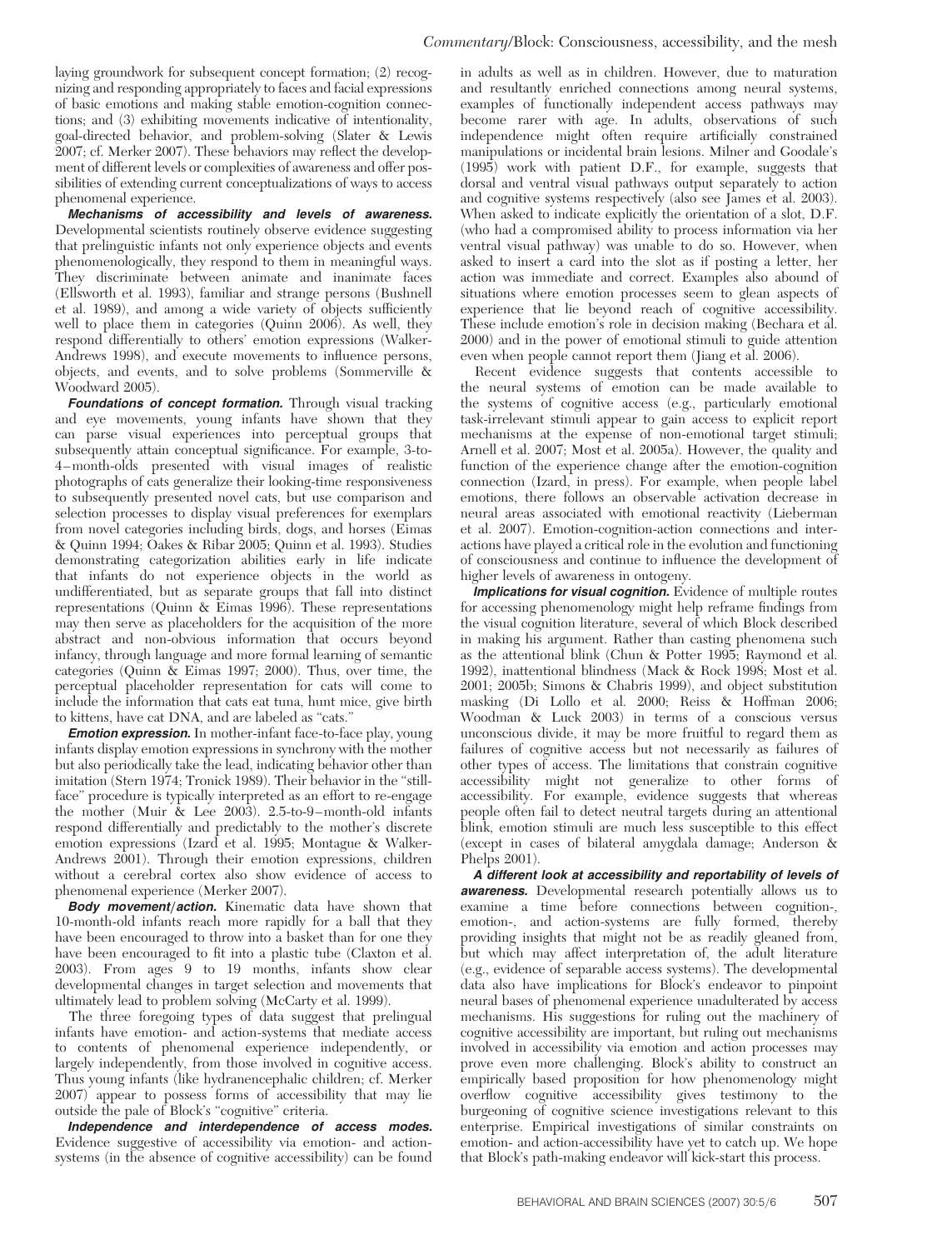## What is "cognitive accessibility" accessibility to?

doi: 10.1017/S0140525X07002889

#### Pierre Jacob

Institut Jean Nicod, UMR 8129, EHESS/ENS/CNRS, DEC, Ecole Normale Supérieure, Pavillon Jardin, 75005 Paris, France.

#### Pierre.Jacob@ehess.fr http://www.institutnicod.org

Abstract: I first argue that some of Block's formulations may misleadingly suggest that the function of mechanisms of so-called cognitive accessibility is to make one aware, not of visible features of the visible world, but of one's own psychological life. I then ask whether Block's view of phenomenology in the present target article is consistent with his endorsement of non-representationalism elsewhere.

According to Block's diagnosis, the present scientific evidence is compatible with the hypothesis that the neural machinery underlying cognitive accessibility is not a constitutive part of the neural machinery underlying visual phenomenology. The evidence shows that locally recurrent activity within the occipital areas is not sufficient for cognitive accessibility: the latter requires broadcasting to a global workspace involving frontal and parietal areas by means of long-range projections from the occipital areas. But the evidence does not rule out the hypothesis that recurrent activity within occipital areas is sufficient for visual phenomenology. I find Block's diagnosis compelling and his hypothesis quite plausible. Here, I want to press him on a pair of conceptual issues respectively raised by his present conception of cognitive accessibility and by his present conception of visual phenomenology.

Block's hypothesis presupposes the acceptance of some such psychological distinction as the distinction between belief (or judgment) and phenomenal experience. One can visually experience (or see) an object that exemplifies the determinate property F without using (or even possessing) the concept of F. But one cannot believe that some object is  $F$  unless one possesses the concept of property F.

As Block recognizes, the belief–experience distinction faces a direct challenge from the behaviorist reliance on reportability. Since the content of one's report depends on what one believes, not on the content of one's visual experience, one basic reason for rejecting the distinction between experiencing and believing is the behaviorist suspicion that, unlike the content of one's belief, the content of one's experience runs the risk of being unreportable and thereby escaping the scope of scientific investigation.

If one accepts the belief–experience distinction, then the question may also arise: What does it take to be aware of one's own experiences? At one extreme is Dretske's (1993; 1994) view that one might have a conscious experience and not be conscious of having it. At another extreme is Dennett's (1991) firstperson operationalist view, according to which one cannot be aware of a stimulus unless one believes that one is aware of it.

Block rejects first-personal operationalism. But instead of endorsing the view that one might have a conscious experience and not be conscious of it, he considers a deflationary view and the "same order" view. I wonder why. On the deflationary view, one is supposed to experience one's experience just as one dances one's dance or one smiles one's smile. On the same order view, a conscious experience is reflexive. The deflationary view sounds to me like a failed attempt at dissolving rather than solving the problem of self-awareness. Certainly, one is not having a visual experience of one's own visual experience of a red rose when one is having a visual experience of a red rose. Nor is it clear that the same order view can accommodate Block's explicit purpose of providing a unified account of experience: Is a mouse in a reflexive state of awareness when it sees a piece of cheese?

Furthermore, Block sometimes gives, I think, the misleading impression that the function he assigns to the mechanisms of

cognitive accessibility is to make one aware, not of features of distal stimuli, but of one's own phenomenology or of features of one's own phenomenally conscious experiences. For example, early on he introduces cognitive accessibility in terms of Fodor's criterion of modularity according to which we do not have cognitive access to some of our own perceptual states and representations. This is slightly misleading because Block's view is that by being broadcasted to the global workspace for further processing, the content of a dominant visual representation makes one cognitively aware of visible features of one's non-mental environment, not of one's own psychological life (or computational architecture).

I now turn to Block's present conception of visual phenomenology. So far as I can see, none of Block's arguments in this paper presupposes his (2003; 2007) anti-representationalist view of the character of phenomenal visual experiences. Given my own representionalist bias, this independence makes his arguments for the view that the neural machinery of visual phenomenology does not include the neural machinery of cognitive accessibility more easily acceptable. In particular, I fully concur with the main line of Block's accounts of the Sperling experiment, change blindness experiments, and the Landman et al. experiment.

Consider Block's present account of the Sperling experiment. To say of subjects that they visually experience the whole array of 12 alphanumeric characters is to say that they are able to bring each character under the general concept "letter." The reason they fail to report more than 4–5 of such characters is that they fail to bring more than 4–5 of them under the concepts of their distinctive shapes. On this view, the content of a reportable representation seems to stand to the phenomenal character of a non-reportable experience of one and the same stimulus just as the concept of a determinate shape property (e.g., rectangle) stands to the concept of a determinable shape property (e.g., polygon). If so, then the question arises: Is the rejection of representationalism, which Block has endorsed elsewhere, consistent with his present account of visual phenomenology?

The question, I think, is made more pressing by the fact that Block is willing to draw a contrast between two memory systems with different storage capacities: The capacity of the so-called visual phenomenal memory system is said to overflow the capacity of working memory. But on the face of it, the argument for the view that the neural machinery for visual phenomenology does not contain the neural machinery for cognitive accessibility seems to presuppose that only contents that are cognitively accessible, not the contents of visual phenomenology, are available for further processing by such cognitive mechanisms as attention, memory, and reasoning. Would Block be willing to postulate a special phenomenal attention system and a special phenomenal reasoning system for visual phenomenology? If not, then why not? Why single out visual phenomenal memory among other cognitive mechanisms?

## Incomplete stimulus representations and the loss of cognitive access in cerebral achromatopsia

doi: 10.1017/S0140525X07002890

#### Robert William Kentridge

Department of Psychology, University of Durham, Durham DH1 3LE, England, United Kingdom.

#### robert.kentridge@durham.ac.uk

Abstract: When processing of stimuli occurs without attention, phenomenal experience, as well as cognitive access, may be lost. Sensory representations are, however, constructed by neural machinery extending far beyond sensory receptors. In conditions such as cerebral achromatopsia incomplete sensory representations may still elicit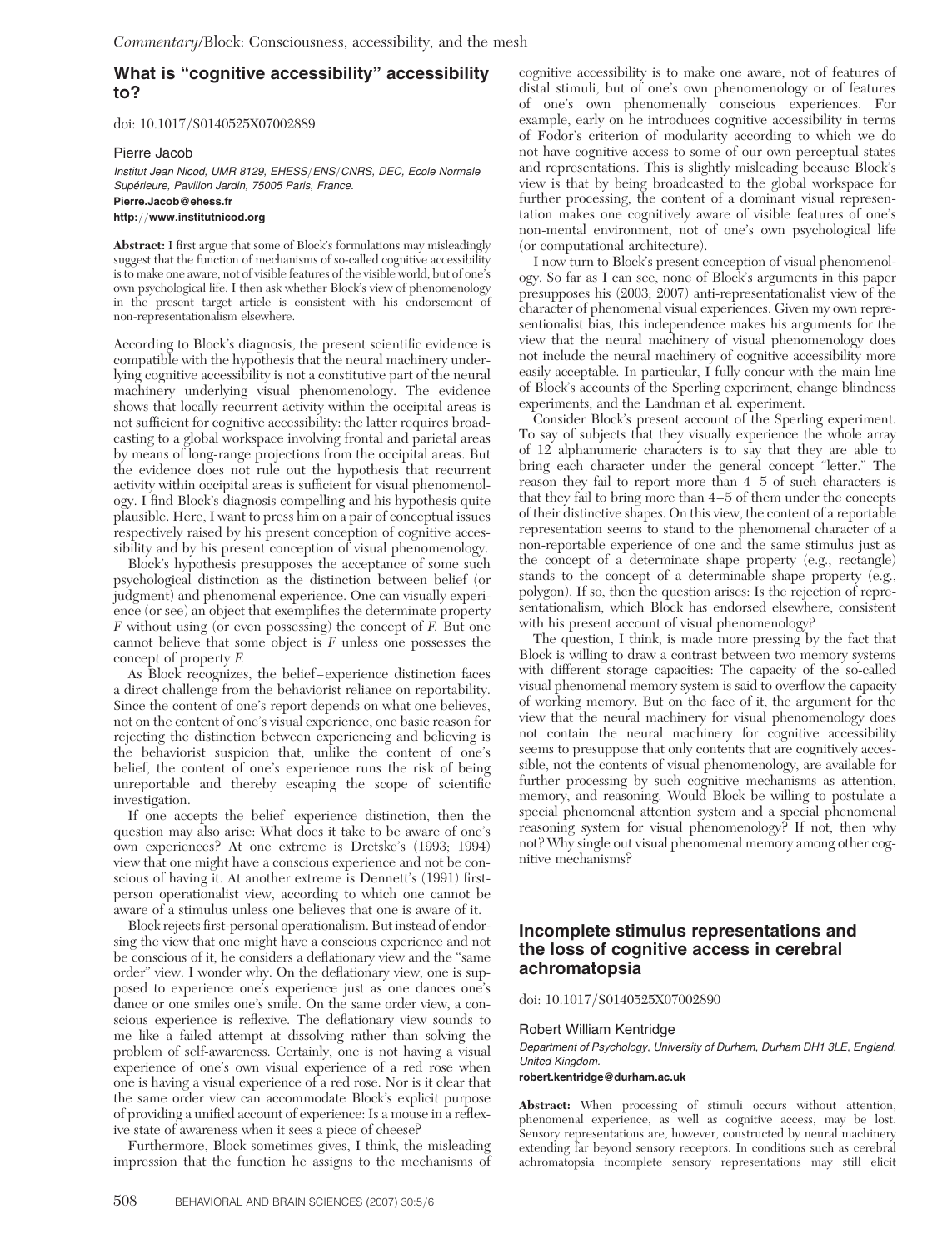phenomenal experience but these representations might be too aberrant to be integrated into the wider cognitive workspace.

In the target article Block aims to identify circumstances in which stimuli might elicit phenomenal experience but not elicit a representation which is cognitively accessible. In the examples Block considers, cognitive accessibility is impeded through deficits in attention (the extinction example) or through limitations in processing time (the partial report examples). Both mechanisms depend upon some constraint in processing the stimulus. There must be a concern that this might affect sensory processing, and hence that phenomenal experience of the stimulus is affected along with cognitive access. We know, for example, that attention affects visual sensitivity (Solomon 2004). Changes in the response gain of neurons in sensory areas of cortex are as likely to be affecting phenomenal experience as cognitive access (Carrasco et al. 2004; Treue & Martinez Trujillo 1999). Are there circumstances in which the object of sensory processing can be examined at leisure and can be fully attended, and yet cognitive access is lost when phenomenal experience survives?

What does it mean for a representation to be cognitively accessible? As Block notes, "mechanisms of reporting, reasoning, evaluating, deciding, and remembering" (sect. 11, para. 2) should be able to make use of such a representation – a key aspect of cognitive access in models such as Baars' Global Workspace Theory (Baars 1997) is that information about a stimulus becomes widely available. The representation must therefore take a form that permits interaction with memories or plans about other stimuli (in Piagetian terms, for a cognitive system to assimilate a representation, the former must be accommodated to the latter). If stimuli no longer engage representations that can be integrated in any sense with the rest of a person's representational framework, then surely they cannot be said to be cognitively accessible.

How can representations become isolated from cognition? One might erroneously assume that sensations are "raw" – that they do not need to be prepared in a fashion to make them accessible to cognition. Sensations do not, however, correspond simply to the activity of sensory receptors. In color vision, for example, color appearance is far more closely related to a distal property of surfaces (things in the world about which we have cognitions), their spectral reflectance, than to the activations of cone photoreceptors in the retina (Hofer et al. 2005). Color sensation is the endpoint of a complex process. If this process is prevented from running to its conclusion we may be left with an incomplete signal that gives rise to sensation but cannot be integrated with cognition. Stimuli may therefore potentially elicit phenomenal experiences and these experiences may be discriminable yet they remain cognitively isolated. There is no framework within which to reason about or evaluate their differences, nor can they be remembered (I am not sure I see mere discrimination or decision as an act of cognition, but neither does Block when he discusses "guessing" in blindsight).

Do such circumstances exist? I will argue there are neurological patients who have all the time in the world to process stimuli, who can attend to them, but who have sensations divorced from cognition.

Cerebral achromatopsia is a neurological condition in which color vision is lost as a consequence of damage to ventromedial occipital cortex, usually in the vicinity of the fusiform and lingual gyri (Meadows 1974). Unlike more usual forms of color blindness there are no deficits or abnormalities in the retinal cone photoreceptors which form the starting point of normal color perception. Patients with cerebral achromatopsia do not usually make spontaneous comments about color. Questions about color sensation seem quite alien to them. They are unable to name the colors of stimuli presented to them or to perform nonverbal tests of color perception such as sorting or odd-one-out tasks. Although they may remember some semantic associations of color words (e.g., that bananas are yellow), they appear to have no sensation of color or means of remembering any aspects of the nature of color sensation (see, e.g., Heywood & Kentridge [2003] for a recent review). It is, however, well known, that cerebral achromatopsics do see (quite consciously) the border formed between regions of equiluminant color (Heywood et al. 1998). If a red and a green that a patient cannot tell apart are used to construct a red square against a green background, then the patient will effortlessly see the square although they will be unable to explain how the square and its background differ. My colleagues and I (Kentridge et al. 2004) have shown that not only can these patients see such color borders but they can discriminate between borders formed from different colors (and that this discrimination cannot be accounted for on the basis of chromatic contrast salience) even though they cannot see the colors of the adjoining surfaces that form the borders. Again, the discrimination is conscious. The borders somehow look different from one another. The patients cannot, however, explain in any sense how or why the borders differ (they have no accessible representations of color) – they just know that the borders look different. The patient is surely having differing phenomenal experience of these borders, yet these experiences are not cognitively accessible. It is true that they know of the existence of these borders, but subjects in a partial report experiment know of the existence of items they cannot describe. I suggest that this situation, in which sensory representations simply cannot be integrated into the global workspace, provides a better example of phenomenology in the absence of cognitive access than cases in which the integration of representations into the workspace is possible but temporarily unachieved.

## Phenomenology without conscious access is a form of consciousness without top-down attention

doi: 10.1017/S0140525X07002907

#### Christof Koch<sup>a</sup> and Naotsugu Tsuchiya<sup>b</sup>

aDivision of Biology, California Institute of Technology, Pasadena, CA 91125; <sup>b</sup> Division of Humanities and Social Sciences, Psychology and Neuroscience, California Institute of Technology, Pasadena, CA, 91125.

## koch.christof@gmail.com

http://klab.caltech.edu/~koch/naotsu@gmail.com http://www.emotion.caltech.edu/~naotsu/Site/index.html

Abstract: We agree with Block's basic hypothesis postulating the existence of phenomenal consciousness without cognitive access. We explain such states in terms of consciousness without top-down, endogenous attention and speculate that their correlates may be a coalition of neurons that are consigned to the back of cortex, without access to working memory and planning in frontal cortex.

We agree with Block's hypothesis that phenomenally conscious states may sometimes not be cognitively accessible. Partial report and dual-tasks paradigms show that we have only limited access to some aspects of phenomenal experience. Or, to adopt Block's earlier language, phenomenal consciousness can occur without access consciousness, a revision of our earlier position (Crick & Koch 1998a; Koch 2004). We argue here that sensory psychology has a long-standing framework to consider such cases, involving attentional selection processes.

We recently (Koch & Tsuchiya 2007; Tsuchiya & Koch 2008) summarized the empirical evidence that consciousness and topdown, volitionally controlled endogenous attention are distinct neurobiological processes with distinct functions (see also, Iwasaki 1993; Lamme 2003). In particular, sensitive psychophysical techniques can dissociate these two. Indeed, a range of phenomena exists in which subjects are conscious of certain stimuli attributes without top-down attention. This list includes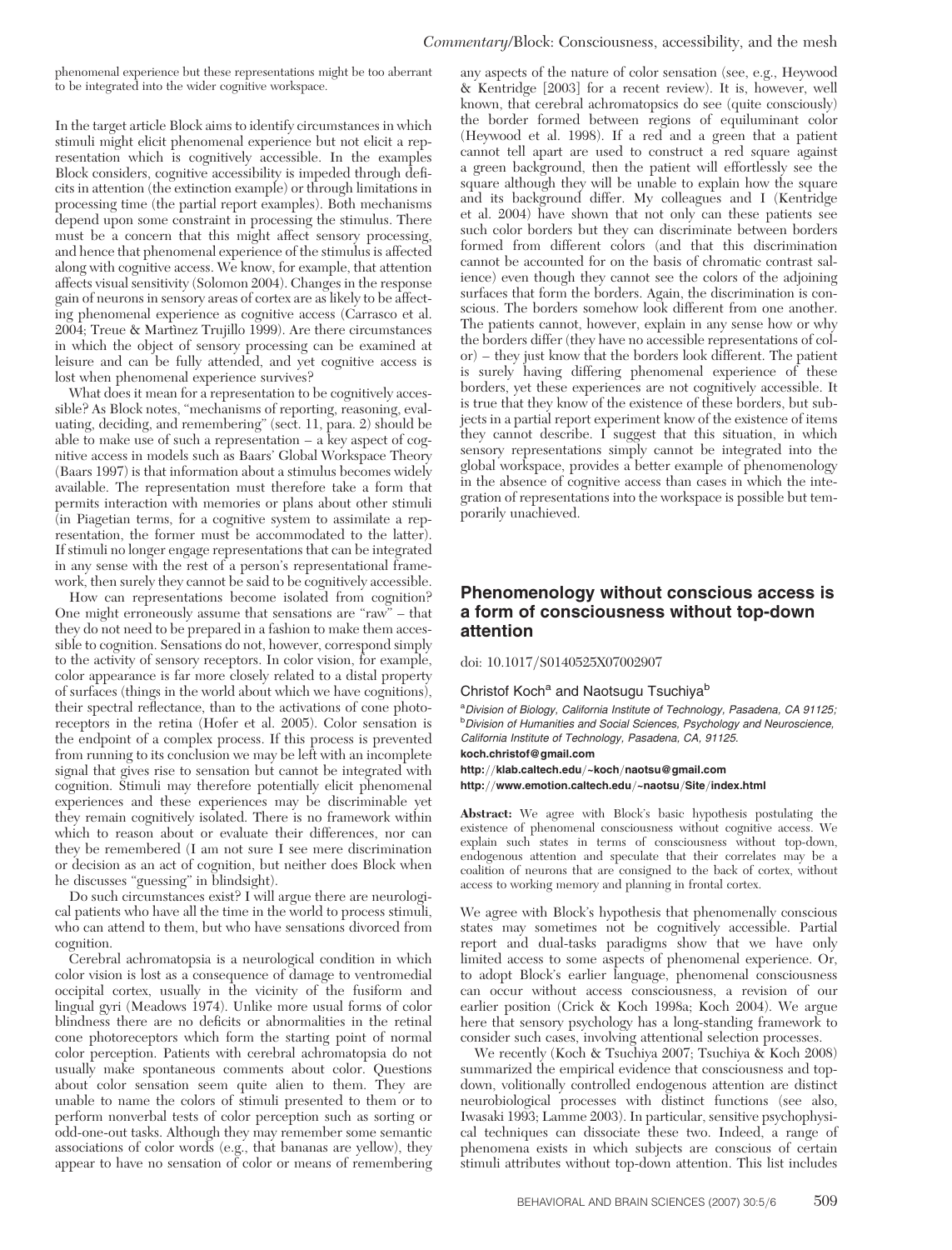the pop-out target in a visual search task, gist perception of a scene, categorization of peripheral targets when a very intensive cognitive-resource task has to be performed at fixation, and iconic memory.

Consider Sperling's original iconic memory experiment (Sperling 1960) or Landman et al.'s (2003) variant. Subjects report that they clearly, vividly, and consciously see a field of letters or a bunch of bars arranged on a circle. This is also what we experience when we look at such displays. However, it is well known that subjects have only very limited access to the detailed properties of the individual elements, unless top-down attention is directed to a subset of stimuli using appropriately timed cues. Our basic point is that phenomenology without conscious access is an example of consciousness without top-down attention processing, though the converse is not true; that is, not every example of conscious perception in the absence of top-down attention is cognitively non-accessible. For example, the gender of a briefly presented face can be accurately reported even if subjects are engaged in a highly demanding task at the fixation (Reddy et al. 2004).

So what is the story at the level of the brain? Decades of electrophysiological recordings in monkeys have proven that the spiking response of neurons in the ventral visual stream (e.g., in areas V4 and IT) representing attended stimuli is boosted at the expense of the response to non-attended items. According to Crick and Koch (1995), this enables these neurons to establish a reciprocal relationship with neurons in the dorsolateral prefrontal cortex and related regions that are involved in working memory and planning (and language in humans), leading to reverberatory neuronal activity that outlasts the initial stimulus duration. Critical to the formation of such a single and integrated coalition of neurons are the long-range axons of pyramidal neurons that project from the back to the front of cortex and their targets in the front that project back to the upper stages of the ventral pathway (possibly involving stages of the thalamus, such as the pulvinar [Crick & Koch 1998b], and the claustrum [Crick & Koch 2005]). The subject now consciously sees these stimuli and can report on their character (e.g., identify the letter [Sperling 1960] or the orientation of the square [Landman et al. 2003]). Furthermore, the subject also has a strong conscious sense of the entire scene ("I see an array of letters") that is likewise mediated by a loop that involves the inferior temporal cortex and the frontal lobes half-way across the brain.

But what happens to those stimuli that do not benefit from attentional boosting? Depending on the exact circumstances (visual clutter in the scene, contrast, stimulus duration) these stimuli may likewise establish coalitions of neurons, aided by local (i.e., within the cortical area) and semi-local feedback (i.e., feedback projections that remain consigned to visual cortex) loops. However, as these coalitions of neurons lack coordinated support from feedback axons from neurons situated in the prefrontal cortex, thalamus, and claustrum, their firing activity is less vigorous and may decay much more quickly. Yet, aided by the neuronal representation of the entire scene, these weaker and more local coalitions may still be sufficient for some phenomenal percepts.

Block cites functional magnetic resonance imaging (fMRI) studies of patients with visuospatial hemi-neglect (Driver & Vuilleumier 2001; Rees et al. 2000; 2002b) that offer evidence of enhanced hemodynamic activity in the fusiform face area contralateral to a face that the patient is not aware of. For Block, this raises the question of whether this is likewise an example of phenomenal consciousness without cognitive access. We answer this question clearly in the negative. First, one should trust the first-person perspective: That is, in the absence of compelling, empirical evidence to the contrary (such as Anton's blindness, also known as hysterical blindness; Sackeim et al. 1979), if the subject denies any phenomenal experience, this should be accepted as a brute fact. If we take the existence of mere recurrent, strong neuronal activation as evidence for consciousness, why not argue

that the spinal cord or the enteric nervous system is conscious but is not telling me (Fearing 1970)? Second, the relationship between neuronal firing activity and the associated hemodynamic BOLD response is a very complex one. In particular, there are well-documented cases where a vigorous fMRI signal is observed in the absence of any spiking from the principal neurons in that area (Harrison et al. 2002; Logothetis 2003; Logothetis & Wandell 2004; Mathiesen et al. 1998). Synaptic activity is a much larger driver of hemodynamic activity than are action potentials. Therefore, a much more cautious reading of these studies is that they demonstrate synaptic input into the fusiform face area in these patients; however, whether or not this input is vigorous enough to establish a sustained coalition of neurons is totally up in the air and requires further investigations.

In conclusion, the quiddity of the neuronal correlates of conscious access are long-range loops between the back and the front of cortex and its associated satellites (thalamus, basal ganglia and claustrum), enabled by top-down attention. Without this amplification step, most coalitions in the back are fated to die; however, given the right conditions, a few may survive and may be consciously experienced by the subject. Yet, as the informational content of these coalitions are not accessible to working memory and planning circuits in the front, the subject cannot consciously access the detailed stimulus attributes. Our explanation provides a plausible account of how phenomenal consciousness can occur without cognitive access.

## Partial awareness and the illusion of phenomenal consciousness

doi: 10.1017/S0140525X07002919

Sid Kouider, Vincent de Gardelle, and Emmanuel Dupoux Laboratoire de Sciences Cognitives et Psycholinguistique, Ecole Normale Supérieure, 75005 Paris, France, and CNRS/EHESS/DEC-ENS, 75005 Paris, France.

sid.kouider@ens.fr gardelle@ens.fr dupoux@lscp.echess.fr www.lscp.net

Abstract: The dissociation Block provides between phenomenal and access consciousness (P-consciousness and A-consciousness) captures much of our intuition about conscious experience. However, it raises a major methodological puzzle, and is not uniquely supported by the empirical evidence. We provide an alternative interpretation based on the notion of levels of representation and partial awareness.

In his target article, Ned Block is dealing with a difficult problem: how to empirically demonstrate that phenomenal consciousness (hereafter P-consciousness) is dissociable from access consciousness (hereafter A-consciousness). An a priori argument in favor of this dissociation is the common intuition that the representational content of phenomenal experience is much richer than the limited content we can access at a given time. In Block's words, "phenomenology overflows cognitive accessibility" (sect. 8, para. 6). This intuition is so strong that it appears very easy, at first glance, to show how much richer P-consciousness is, compared with A-consciousness.

However, providing an empirical demonstration of this dissociation leads to a major methodological difficulty: any measure of consciousness seems inevitably to require the involvement of A-consciousness. From there on, it seems impossible to show evidence for P-consciousness without A-consciousness. This methodological puzzle arises also in dissociating consciousness and top-down attention. Demonstrating consciousness without attention seems impossible for similar reasons: To assess consciousness of the stimulus, one needs to direct the subject's attention on the stimulus! Although there is converging evidence that attention can affect both conscious and unconscious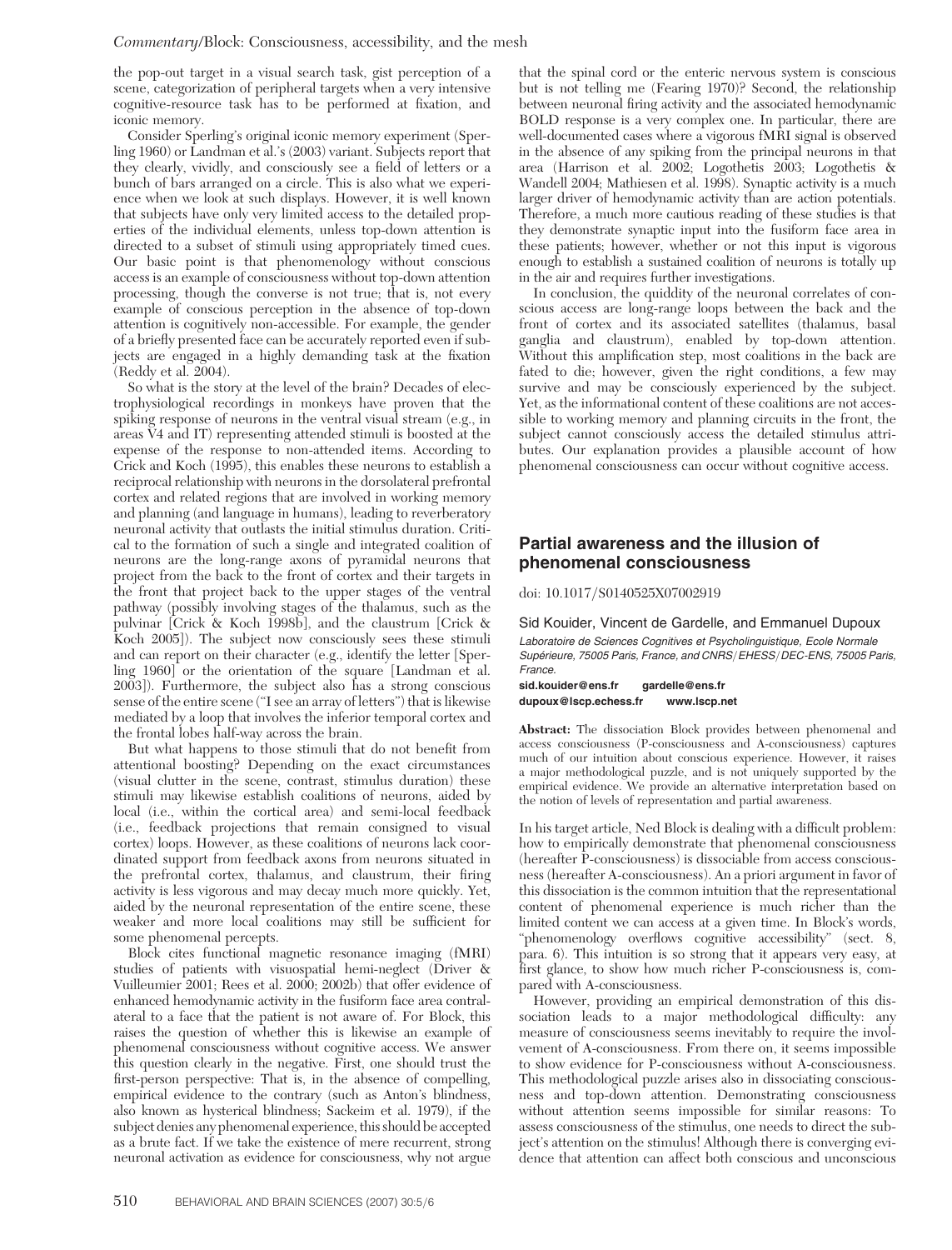perception, the reverse dissociation involving the possibility of consciousness without attention remains highly debated (see Dehaene et al. 2006; Koch & Tsuchiya 2007). Block acknowledges this methodological issue and proposes to take the set of evidence at hand as a whole and see whether it points towards the researched dissociation. Using, among others, examples from perception of unattended objects (e.g., attentional blink, change blindness), and from partial report Sperling-like experiments, Block assumes that we should adopt the A- versus P-consciousness dissociation and look for its respective neural bases.

Unfortunately, the evidence Block is using cannot unequivocally prove his theory. Furthermore, we think that the empirical data reviewed in his target article do not provide more support for his accounts over alternative and crucially simpler explanations. In the empirical phenomena that Block is using, one can distinguish two types of situations: those involving partial access and those involving undetectable stimuli.

The first type of situation involves stimuli that are visible but unattended – and importantly, not even detected – implying the absence of any conscious access. This is usually the case during attentional blink and inattentional blindness experiments. Block uses the fact that the stimulus is supra-threshold (it can be reported when attention is drawn towards it) to argue for Pwithout A-consciousness. But there is no evidence for this claim, since subjects do not even detect the unattended stimulus. Moreover, Block's claim that participants forget their phenomenal episode appears impossible to test, because any probe would modify their attention and hence make the stimulus consciously accessible (Kouider et al. 2007).

In the second type of situation, by contrast, subjects are aware of "some" information: stimuli are presented very briefly and/or in a degraded fashion, such that they are not fully visible but not subliminal either. Block assumes that this situation gives rise to P- without A-consciousness. We propose instead that what happens here is rather a form of partial awareness in the absence of full awareness. Partial awareness reflects the situation where subjects have transient access to lower but not higher levels of representation. For instance, visual word recognition implies the processing of several hierarchically organized levels (e.g., fragments, letters, whole word). With degraded presentation conditions, lower levels can be accessed (e.g., fragments/letters) while higher levels cannot (whole word). Still, subjects can use such partial information in conjunction with context/expectations to make hypotheses about the representational content at higher levels of processing (Kouider & Dupoux 2004). Under this perspective, Block's richness of phenomenal experience can be reinterpreted as the transient activation of a large quantity of degraded low-level information. In such partial awareness conditions, the available information is quantitatively rich but qualitatively poor.

This hypothesis allows us to construe the Sperling phenomenon (see Sperling 1960) as resulting from partial awareness: subjects have a transient and degraded access to fragments of all the letters in the grid. As subjects are not expecting anything other than letters, fragments are used to reconstruct as many letters as possible. Due to mnemonic decay and attentional overflow, subjects are able to reconstruct at most about four letters. Crucially, the unreported items are never identified as letters per se and remain coded as unidentified letter fragments. A similar situation of partial without full access is the McConkie experiment (McConkie & Rayner 1975) in which subjects see "letter-like" fragments in the periphery and infer that these are real letters. In our previous work (Kouider & Dupoux 2004) we have extended this phenomenon to a dissociation between the letter and the word level. We have induced subjects to access some but not all letters of a real or false color word (GREEN or GENER). We found that both the real and false color words are identified and treated as real words, as assessed by both subjective reports and the magnitude of the Stroop effect.

An important question for future research will be to characterize whether such reconstruction processes imply metacognitive/ inferential interpretations or rather more direct perceptual illusions. Block acknowledges that McConkie's experiments involve a reconstruction process (what Block labels "cognitive illusions"). However, Block assumes that subjects in Sperlinglike experiments are not reconstructing the visual scene but genuinely experiencing the whole set of items. To justify this special treatment, Block argues that the Sperling phenomenon is somehow mandatory and does not require subjects to explicitly report the stimuli, implying that it is a perceptual rather than a metacognitive reinterpretation. Yet, these statements remain highly speculative, as none of them has been empirically demonstrated. For us, it is highly probable that Sperling-like paradigms also lead to the "experience" of letters even when the uncued items consist of false letters. Of course, disentangling this issue requires further empirical research.

All these remarks point towards the same direction: Including a typology in terms of levels of representation during conscious access, along with the associated notion of partial awareness, provides a unified description of the empirical evidence at hands. In particular, this account offers more explicit specifications of the functional mechanisms leading to conscious perception.

## Sue Ned Block!: Making a better case for P-consciousness

doi: 10.1017/S0140525X07002920

#### Victor A. F. Lamme

Department of Psychology, University of Amsterdam, 1018 WB Amsterdam, The Netherlands.

The Netherlands Institute for Neuroscience, part of the Royal Academy of Arts and Sciences (KNAW), 1105 BA Amsterdam, The Netherlands v.a.f.lamme@uva.nl

www.cognitiveneuroscience.nl

Abstract: Block makes a case for the existence of conscious experience without access. His case would have been much stronger, however, if he had woven fully unconscious processing into the "mesh argument," and considered arguments that are intrinsic to neuroscience.

Sometimes, science looks like a court of law. There is a scientific hypothesis – the defendant – and there are its advocates and opponents – the defense and prosecution. Here, the defendant is conscious experience. It stands accused of not existing in its own right. Conscious experience is what we say we see or hear, what we cognitively access and manipulate – so claim the prosecutors. Ned Block is leading the defense team, arguing that we should not equate conscious experience with cognitive access. Many psychological experiments show mental representations that have higher capacity than what is reported by the subject. These mental representations have phenomenal qualities and might just as well be conscious representations. There is sufficient evidence to cast reasonable doubt on the accusation. Should the defendant be satisfied with such a defense, or litigate for malpractice? I think the latter. Block has made only half a plea (his "mesh argument" lacks a key consideration), and left out all the forensic evidence (arguments intrinsic to neuroscience).

Neurophysiological studies in primates (Supèr et al. 2001b), as well as electroencephalography (EEG) (Sergent et al. 2005), functional magnetic resonance imaging (fMRI) (Haynes et al. 2005), and transcranial magnetic stimulation (TMS) (Silvanto et al. 2005b) studies in human subjects, show that recurrent or re-entrant processing between different regions of the brain is necessary for conscious experience. In the Global Workspace theory (GWT) (Baars 2005; Dehaene et al. 2006), the content of information processed in, say, visual areas, is broadcast and made available for global access by means of recurrent amplification. "Workspace neurons," in prefrontal cortex, are vital to this amplification, because they provide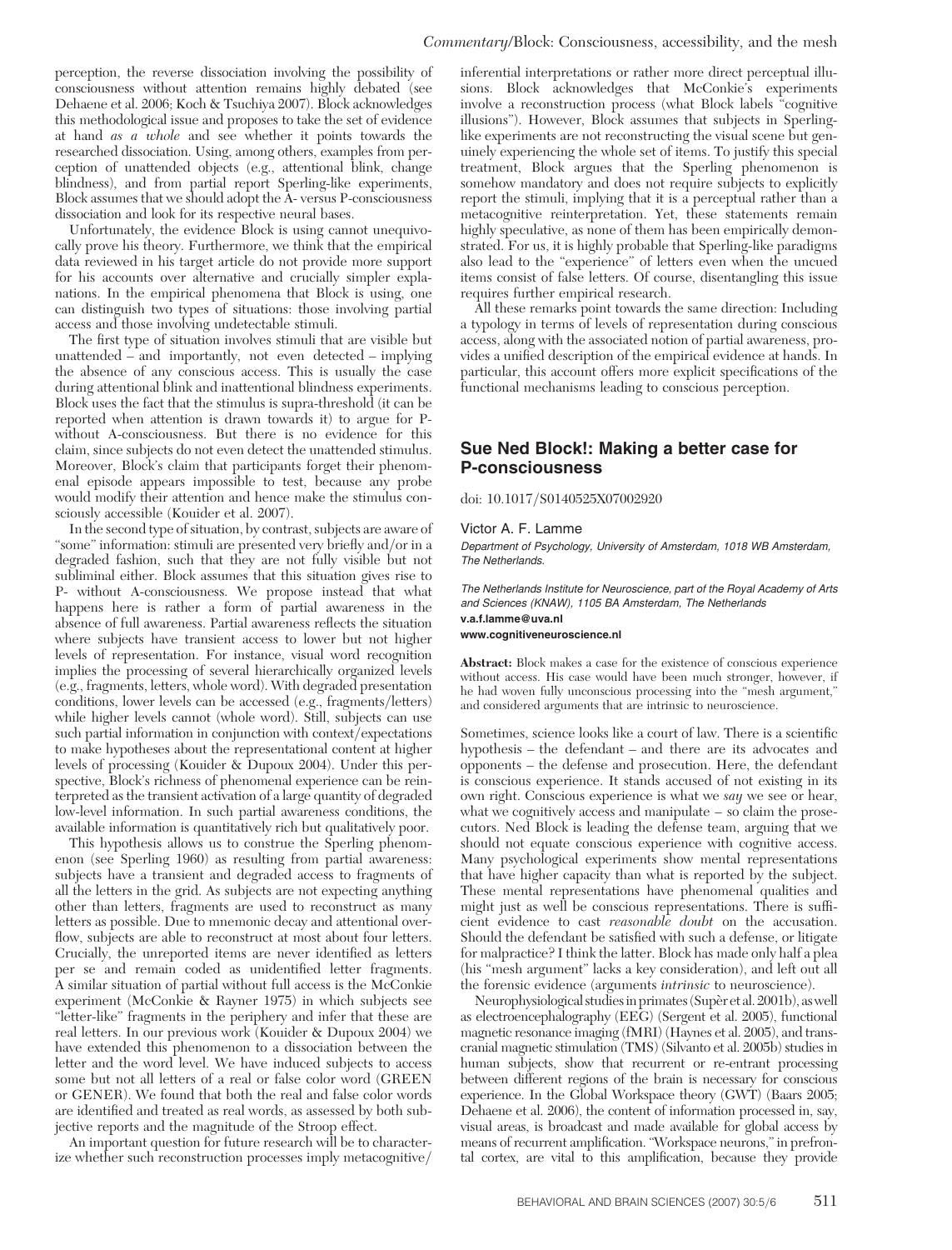

Figure 1 (Lamme). Three stages of visual processing: First, visual information is processed along the sensorimotor hierarchy (V1 to M1) by means of feedforward connections. This constitutes the feedforward sweep  $(I_1)$ . Depending on attention, subsequent recurrent processing either remains localized to visual areas  $(V1, V4, IT, I<sub>2</sub>)$  or extends towards areas involved in the planning and execution of movement (PFC, M1;  $I_3$ ). Phenomenal sensation develops from  $I_1$  (unconscious), via  $I_2$ (P-conscious), to  $I_3$  (A-conscious). See Lamme (2003).

long-range connections between sensory and motor cortices. With global recurrent amplification, conscious experience becomes accessible and reportable (Sergent et al. 2005). However, more localized recurrent interactions, restricted to visual areas and not involving specialized workspace neurons, are also possible and have been reported (Scholte et al. 2006). Advocates of GWT argue that in that case there is no conscious experience, only proto-consciousness, precisely because of the absence of global workspace (prefrontal cortex) activation.

Block, however, argues that such localized recurrent states correspond to phenomenality without access. He converges upon that view through the "mesh argument": If we assume that the neural basis of phenomenality (recurrent processing in visual cortex) does not include the neural basis of access (frontal cortex), we can understand why phenomenality overflows access, as is shown in the Sperling, Landman et al., and Sligte et al. experiments. Although I agree with the conclusion – localized recurrent processing is conscious processing – this is an argument that I suspect will convince only part of the jury.

The metaphysical correlationist can sketch a competing mesh argument, interpreting the iconic memory experiments as nonphenomenal, proto-consciousness overflowing "real" consciousness. And he would argue that this corresponds to the difference between processing with or without workspace neuron activation. No need for acquittal of the defendant. The epistemic correlationist would still find both options not scientifically distinguishable. Call for a mistrial.

What we need are independent arguments for attributing phenomenality to localized recurrent processing. The mesh argument should not only take the division between local and global recurrent processing  $(I_2 \text{ and } I_3 \text{ in}$  Dehaene et al.'s  $[2006]$  terms, Fig. 1) into account. The issue becomes much clearer when fully unconscious or inaccessible neural processing  $(I_1)$  is also considered. Since there is little disagreement about the absence of conscious experience in  $I_1$ , or about its presence in  $I_3$ , the question becomes whether  $\mathrm{I}_2$  is more like  $\mathrm{I}_1$  (i.e., unconscious) or like  $\mathrm{I}_3$ (conscious). This is an empirical issue. The question could be asked, whether properties we usually associate with conscious percepts  $(I_3)$  are also present in iconic memory  $(I_2)$ , or in other alleged cases of inaccessible experience (attentional blink, neglect, split

brain – probably all  $I_2$ ). For example, unconscious processing  $(I_1)$ in the neural sense) is typically about feature extraction, whereas in conscious perception  $(I_3)$  features are combined into objects, backgrounds, and so on (Lamme 2004). Is there perceptual binding in iconic memory (Landman et al. 2003)? Do indirect effects (such as learning) of  $I_2$  states operate along the dimensions of isolated features or of coherent percepts?

Similarly, it could be asked what the critical neural differences are between  $I_1$ ,  $I_2$ , and  $I_3$  states. The first 100 msecs of visual processing is dominated by feedforward activation of the brain. Information sweeps from visual to frontal areas, not accompanied by conscious experience – that is, fully inaccessibly  $(I_1)$  (Lamme  $\&$ Roelfsema 2000). Subsequently, recurrent processing is instantiated by horizontal and feedback connections. With time, localized  $(I_2)$  recurrent cores may grow into more global ones  $(I_3)$ , depending on bottom-up and top-down selection mechanisms (Lamme 2003). Where does the critical neural dichotomy lie? Between feedforward and recurrent processing – that is, between  $I_1$  and  $I_2/I_3$ , as Block and I would argue (Block 2005; Lamme  $2003$ ) – or between  $I_1/I_2$  and  $I_3$ , as GWT advocates try to let you believe (Dehaene et al. 2006)? Before you choose, please consider that also in fully unconscious feedforward activation  $(I_1)$ , there is activation of workspace neurons, as is shown by masked stimuli activating prefrontal cortex (Lau & Passingham 2007; Thompson & Schall 1999). In addition, there are important differences in the properties of feedforward versus feedback synapses. It is likely that feedforward activation is not mediating synaptic plasticity and learning, while recurrent processing (of whatever extent) does do so (Singer 1995). Third, recurrent processing between visual areas has been shown to mediate perceptual organization, binding, and figure-ground organization, in cases of inattention and the absence of report, as well, whereas feedforward processing is typically about feature extraction and categorization (Lamme 2004). Finally, recurrent processing is suppressed by anesthesia, whereas feedforward is not (Lamme et al. 1998).

To the neuroscientist, it therefore seems pretty straightforward to draw a line between feedforward processing  $(I_1)$  on the one hand, and recurrent processing  $(I_2/I_3)$  on the other. Of course, the extent of these recurrent interactions matters: when frontal or motor areas are involved, a report is possible, otherwise not. But that also applies to feedforward processing. Unconscious behavioral effects (like priming) are possible only when the feedforward sweep penetrates deeply into the sensorimotor cascade. The key feature "causing" phenomenality in I<sub>3</sub> states therefore seems to be the recurrency, not the activation of workspace (frontal) neurons. Occam's razor thus obliges us to group  $I_2$  with  $I_3$ , not with  $I_1$ , and to attribute phenomenality to both  $I_3$  and  $I_2$ . The neuroscience angle brings that out immediately, and much more convincingly (Lamme 2004). The jury can now go out and deliberate.

## Can we equate iconic memory with visual awareness?

doi: 10.1017/S0140525X07002932

Rogier Landman<sup>a</sup> and Ilja G. Sligte<sup>b</sup>

aMcGovern Institute for Brain Research, Massachusetts Institute of Technology, Cambridge, MA 02139; <sup>b</sup>Department of Psychology, University of Amsterdam, 1018 WB Amsterdam, The Netherlands. landmanr@gmail.com

#### i.g.sligte@uva.nl

Abstract: Every time we look around we can see a rich and detailed world surrounding us. Nevertheless, the majority of visual information seems to slip out of our thoughts instantly. Can we still say that this fleeting percept of the entire world was a conscious percept in the first place, as Block proposes?

Attention enables human observers to report and to remember visual information. However, in our experiments, the formation of the memory trace that gives rise to the partial report benefit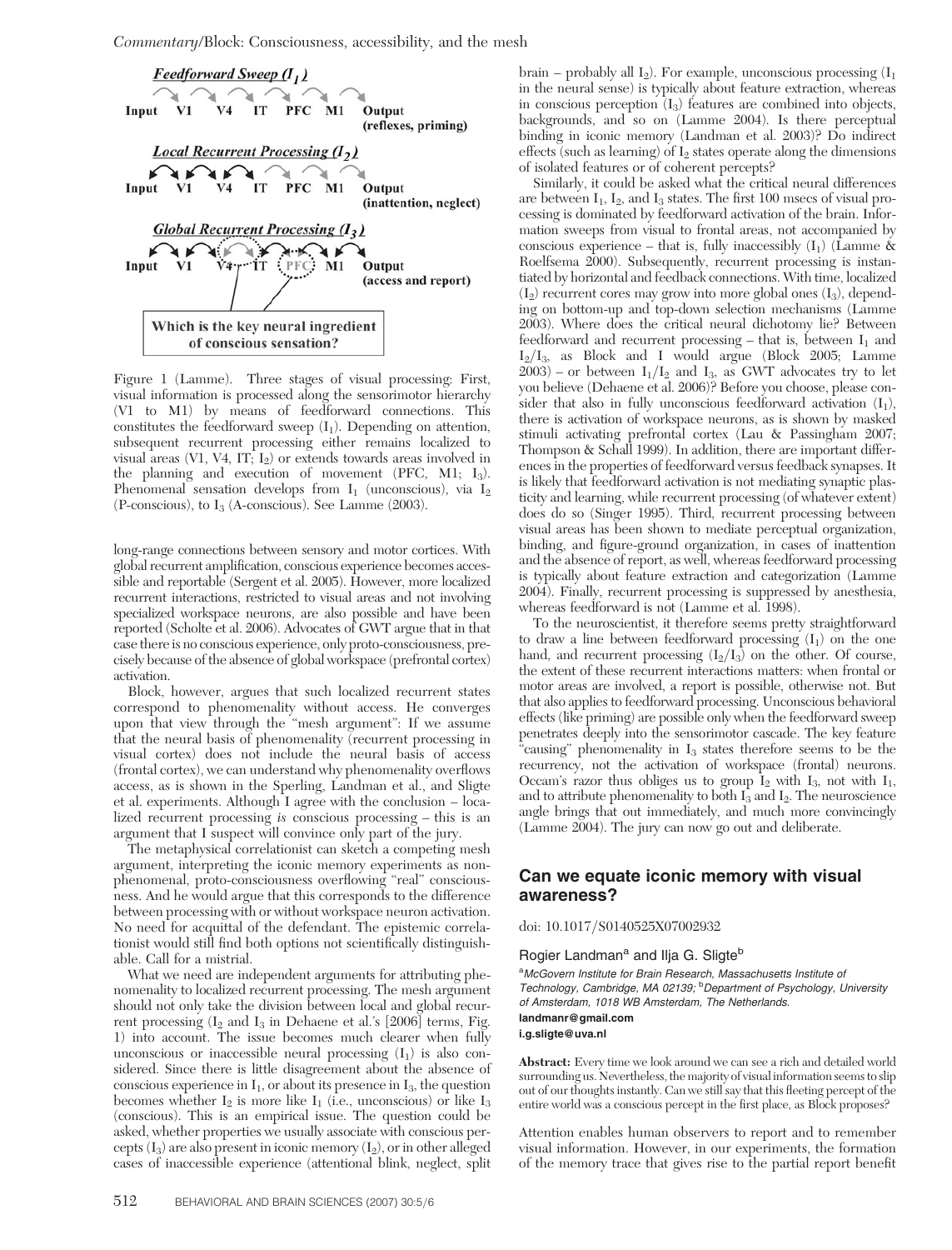takes place without focal attention being directed to the items while they are in view. After the items have disappeared and the cue appears, focal attention shifts to the cued item in memory and enables observers to make a large amount of information available for report. This suggests that much more information is processed beyond the scope of focal attention.

The properties of the iconic representation indicate that the items in the scene have undergone more extensive processing than one might expect given that no focal attention was directed at them. We have shown that a cue allows for recovery of multiple features of the same object, indicating that feature binding has taken place, and objects are at least processed up to the level of figure-ground segregation (Landman et al. 2003; 2004); characteristics that historically were only attributed to attentional – that is, reportable – stages of visual perception. In addition, iconic representations can last up to several seconds, and they are not a mere after-effect (Sligte et al. 2008). Also, several older studies have already indicated that iconic memory has a spatiotopic component, suggesting that it has undergone more processing than if it were strictly retinotopic (e.g., Breitmeyer et al. 1982; McRae et al. 1987; for a review, see Cowan 1995).

In daily vision, and in most experiments, when new information enters the visual cortex, the processing of that information gets priority over keeping information about stimuli that are no longer there. In the iconic memory experiment, we limit the entry of new information by showing a blank screen after the stimuli presentation. This allows us to test how much information about the stimuli is available in the visual system, by cueing one of them. If there is a distinction between phenomenal awareness and access awareness, then iconic storage can be seen as a window into the contents of phenomenal awareness. This is difficult to achieve in another way. If we test while the stimuli are still in view, subjects can just get information by looking, or switching attention, whereas if we test once new stimuli have already appeared, the processing of those new stimuli interferes with information we were interested in in the first place.

Iconic memory may be so vulnerable to interference that even the subjects' own response interferes with it. Many classic iconic memory experiments required a verbal response and identification of items. It could be that while the subject was reporting items, the report itself interfered with memory. Our experiments, however, merely required a "yes/no" button press, and change detection instead of identification of the items. Thus, the "report" requirement was much smaller, while we could still get an estimate of the amount of information available. That could be a reason why cues in our experiments are effective up to several seconds after stimulus offset, longer than in a classic iconic memory experiment. Another major difference is that in standard partial report designs, subjects are shown a brief sample display just once before reporting about them, whereas we employed a match-to-sample design. Thus, in our design all items are shown twice; once during encoding and once during report. It seems that memory in general (including other forms of memory, such as long term memory) does better on recognition than on recall.

In favor of Block's proposal, studies so far indicate that iconic memory does not have the key properties of an unconscious process, while it does have properties typical of a conscious process. Unconscious processes (such as masked representations) typically remain inaccessible even when attention is focused on the specific object of interest, whereas iconic memory is accessible when cued. Also, in unconscious processing, even basic features may not be processed to the level of perception. Recent evidence shows that unconscious color-priming effects are more dependent on physical stimulus properties than on perceptual properties (Breitmeyer et al. 2004). In iconic memory, however, not only have features been resolved, but also figure-ground segregation and feature binding have already taken place, properties that are more associated with conscious processes.

Additional ways to find out whether iconic memory has properties in common with conscious processes include

neurophysiological studies. In neurophysiology, it is possible to distinguish between feed-forward processing, and recurrent processing (Lamme & Roelfsema 2000). By selectively disrupting recurrent processing (RP), but leaving feed-forward processing intact, it has been observed that visual awareness does not arise. This was shown by backward masking (Lamme et al. 2002), by applying transcranial magnetic stimulation to the primary visual cortex (Jolij & Lamme 2005; Pascual-Leone & Walsh 2001), and by inactivating higher visual areas (Hupe et al. 1998; Lamme et al. 1998). Even when there are sudden lapses in awareness, it is observed that RP is absent, whereas feed-forward processing is intact (Supèr et al. 2001b). Many scholars agree that RP is likely to be involved in conscious perception. Current and future experiments are necessary to address what the exact mechanism behind iconic memory is, in which areas of the brain it occurs, and whether RP is involved. However, if there is RP, depending on how widespread it is, views will still differ on whether it looks more like a conscious process or more like an unconscious process. Some argue that RP within the visual cortices is sufficient for conscious perception to arise (Block 2005; Lamme 2003; 2006), while others maintain that consciousness requires more widespread recurrency, including areas involved in cognitive access and control, such as the prefrontal cortex (Dehaene et al. 2006).

It is important to test whether RP is involved in iconic memory. Preliminary data provides some indirect evidence for this, by showing a cortical origin and a long-lasting, reverberating nature. Still, more direct evidence is required to determine whether RP takes place and whether iconic processing is necessary and sufficient for visual awareness to occur.

## Broken telephone in the brain: The need for metacognitive measures

doi: 10.1017/S0140525X07002944

Hakwan Lau and Navindra Persaud

Department of Experimental Psychology, University of Oxford, OX1 3UD Oxford, United Kingdom.

hakwan@gmail.com http://hakwan.googlepages.com nav.persaud@utoronto.ca http://navpersaud.googlepages.com

Abstract: The fact that early visual processing has a larger capacity than later visual processing can be explained without positing distinct systems for phenomenology and cognitive accessibility. While phenomenology may overflow forced-choice reports, the later can also overestimate the former, as in the case of blindsight. Metacognitive measures of awareness offer a way to address the "methodological puzzle" of consciousness research.

Block claims that sometimes we see more than we can report because the neural system for phenomenology "overflows" the system for accessibility. He makes the additional claim that this implies there are distinct neural mechanisms for phenomenology and cognitive accessibility. We argue that the difference in capacity between phenomenology and accessibility can be explained by noise amplification without any need to posit distinct systems. We explain why we think Block's approach is unable to build upon empirical findings, and suggest that metacognitive approaches will be more fruitful.

As a message passes down the line in the "broken telephone" or "Chinese whisper" game, it becomes garbled and some of its elements are completely lost. That is, the quality of information tends to deteriorate. Noise propagation and amplification also limit late sensory processing in the brain. This is why early forms of vision that are brief and iconic have larger capacities than later verbal reports which require deeper information processing. Simply put, the retina has more visual information for a simple visual perceptual event than the motor cortex. Hence, a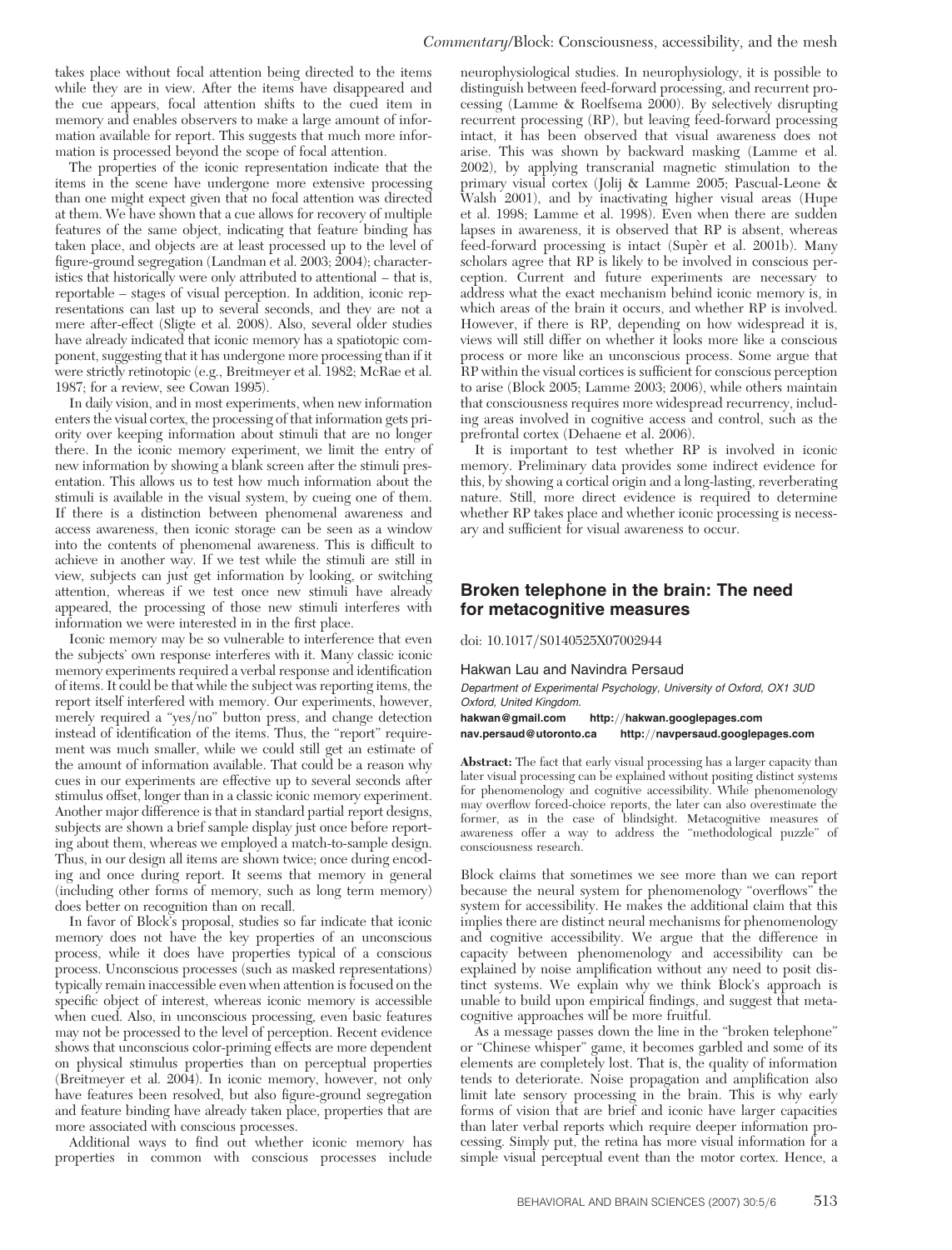difference in capacity is consistent with a single stream of serial processing and does not imply distinct processing systems, as Block claims. Note that our argument does not apply to situations when there are actually two streams of information, as in the dorsal-ventral distinction in visual processes (Goodale et al. 1991). In that case, the two systems are largely independent of each other. In Block's case though, the later cognitive access certainly depends on and receives its major inputs from the earlier brief processing, and for this reason the capacity difference is trivial.

Although we disagree with Block over the explanation of the differing capacities of phenomenology and cognitive accessibility, we agree that forced-choice reports can fail to capture what feels to be seen, especially when there is a lot going on in the visual presentation. This leads Block to propose "a neural mechanism by which phenomenology can overflow cognitive accessibility" (sect. 14, para. 3). But "overflow" is just one example of the failure of forced-choice reports. There are also cases in which forced-choice reports capture more than what is consciously seen. People with V1 lesions claim not to see anything in their affected visual field and yet make accurate visual discriminations; that is, they have blindsight (Weiskrantz 1986). There are other cases in which forced-choice reports made with different modalities (e.g., manual button press, eye blinks, verbal reports) yield inconsistent measures of phenomenology given the same stimulus (Marcel 1993). There are yet other cases in which a stimulus can cause people to make a forced-choice response that they do not want to make (Debner & Jacoby 1994; Persaud & McLeod 2007). So forced-choice reports are not ideal for measuring phenomenology. But this does not mean that we must associate phenomenology with a neural system that has a different processing capacity than that reflected by normal forced-choice reports. Nor does it mean that the capacity reflected by forced-choice reports under optimal cueing conditions (as in Sperling-style experiments) is the capacity for phenomenology. We never know, because forced-choice reports sometimes capture too much, sometimes capture too little, sometimes are inconsistent, and sometimes capture irrelevant information. We suggest that we must explore alternative measures, as it is vital to find reliable and valid ways of measuring phenomenology behaviourally before attempting to map it to a specific brain mechanism. We have been doing just this by employing metacognitive measures (Lau & Passingham 2006; Persaud et al. 2007); that is, we collect subjective reports, or judgements of performance, in addition to forced-choice reports regarding the stimuli.

Part of our motivation for using metacognitive measures is demonstrated by how Block's argument fails to find empirical support where he claims it does. Block claims that recurrent processing (feedback loops; for motion that is  $VI \rightarrow V5 \rightarrow V1$ ) within the visual cortices may support phenomenology. Given the above argument about capacities, it is clear that any processing stage prior to the stage that supports normal reportability would have a capacity large enough to "overflow" cognitive accesibililty, and thus be a good candidate for the supposed phenomenology. The retina, for instance, has all the visual information needed to support what is likely to be seen but not reported. Of course, Block does not think that the retina is a candidate. Presumably the reason is that the retina is not necessary for phenomenal vision: Electrical stimulation of the primary visual cortex can cause visual phenomenology without the retinal involvement. So being necessary for phenomenology is an important criterion. But pure feedforward processing (i.e.,  $V1 \rightarrow V5$ , without the feedback for the case of motion) may fit this criterion as well, and, if one follows the above argument about capacities and inheritance of noise, the information capacity of this processing would certainly overflow cognitive accessibility.

Block attempts to support his feedback hypothesis by pointing out that disrupting feedback processing is correlated with a lack of visual consciousness (Pascual-Leone & Walsh 2001). But if Block's argument that there can be stimuli which a person can

see but not report is right, how do we know that in these cases there is a lack of phenomenology (and not just a lack of cognitive accessibility)? Block's argument backfires: If we allow for phenomenology without access, we would not be able to know when people do not see visual stimuli. For example, when magnetic fields disrupt feedback processing and people report not seeing stimuli they would otherwise see, how can we know that people do not actually see the stimuli? How can we know that feedback processing within the visual cortices does not just reflect cognitive access?

We believe that using alternative measures of phenomenology, such as metacognitive measures, may fill this gap. Although they may be imperfect, metacognitive measures are the best available method for determining when a person is aware of a stimulus. It is only after awareness can be properly measured that the neural substrates of consciousness can be found. Thus, metacognitive measures avoid the circularity inherent in Block's approach – that is, the very circularity in the "methodological puzzle of consciousness research" that Block attempts to address.

## Two kinds of access

doi: 10.1017/S0140525X07002956

#### Joseph Levine

Department of Philosophy, University of Massachusetts, Amherst, MA 01003- 9269.

#### jle@philos.umass.edu

#### http://www.umass.edu/philosophy/faculty/levine.htm

Abstract: I explore the implications of recognizing two forms of access that might be constitutively related to phenomenal consciousness. I argue, in support of Block, that we don't have good reason to think that the link to reporting mechanisms is the kind of access that distinguishes an experience from a mere state.

Block's original distinction between phenomenal consciousness and access consciousness has provoked a lot of critical comment in the last decade or so, my own included. I see two distinct sources of uneasiness with the distinction between phenomenal and access consciousness, and while these two sources have not usually been distinguished, some of Block's remarks in the present target article seem to acknowledge the need to do so. On the one hand, coming principally from a functionalist perspective, many philosophers and psychologists believe that there has to be a constitutive connection between what we are conscious of and what we can report. The idea is that consciousness is somehow reducible to this kind of access, and only if we can so reduce consciousness will it be amenable to scientific investigation. It is this view that is Block's target here.

On the other hand, some, like myself, have been uneasy with Block's distinction because the idea of phenomenal consciousness totally divorced from any access by the subject does not really seem like any kind of consciousness at all. As Block notes here, we have complained that the very phrase that serves to canonically express the notion of the phenomenal – "what it's like for  $x$  to  $\ldots$ " – explicitly refers to the phenomenal state in question being "for" the subject. The way I would put it now is: Phenomenal states/properties are not merely instantiated in the subject, but are experienced by the subject. Experience is more than mere instantiation, and part of what that "more" involves is some kind of access.

So one possibility, suggested by Block's discussion here, is that for a state to be phenomenally conscious it must be accessible to the subject in some sense, but not necessarily to the mechanisms responsible for report. Block supports the view by appeal to the Sperling and the Landman et al. experiments, together with the associated neurological data, which, he argues, show that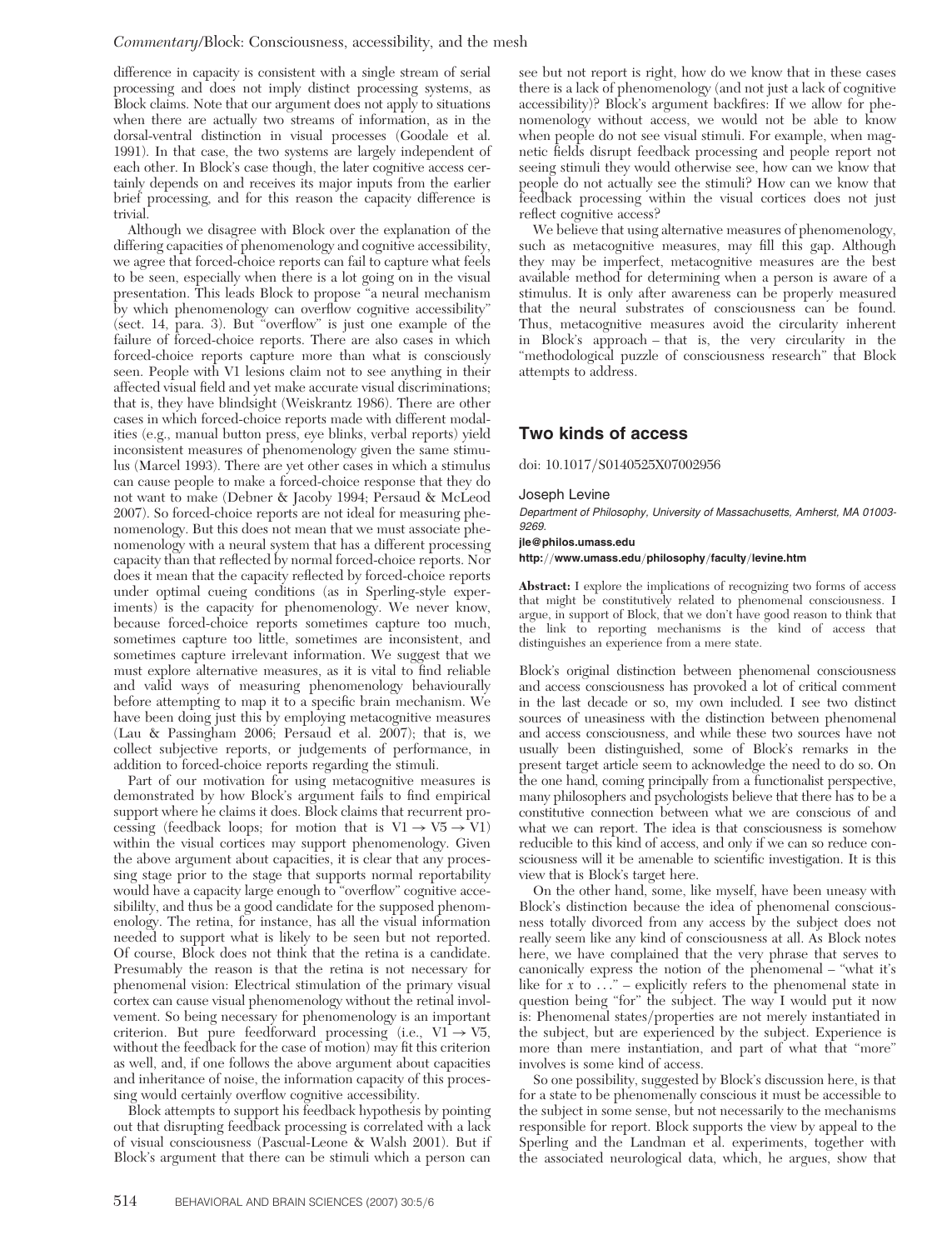phenomenal consciousness overflows the "working space" that is report-accessible. Is this appeal persuasive?

One thing to notice right away is that Block's own argument actually relies on building some notion of access into the notion of what is phenomenally conscious, which reinforces the argument mentioned above. After all, in the Sperling experiment, the evidence that is supposed to show that we are phenomenally conscious of more than we can report is that there is information concerning the identity of the letters in the array that we are aware of, though we lose it when reporting mechanisms are engaged. The evidence that it was there in phenomenal consciousness is primarily that we say we saw all the letters. My point is not about the saying, but about the fact that what we report is that we did have a kind of access to this information; and it is because the information is available phenomenally that, when prompted appropriately, we can report a portion of it.

But now one might object that we can't really tell from the experimental data that the identities of the letters were phenomenally conscious. One might claim that, instead, one was phenomenally aware of more generic information, and that the specific information manifested in the partial report was stored unconsciously. Block explicitly addresses the objection that perhaps the information persists retinally only, but one might claim, in response to his demonstration that it goes higher up, that it is still a matter of unconscious, or sub-personal storage. How can one ever rule that out, after all?

Of course, Block is not claiming to have a knock-down refutation of his opponents' interpretation of the data, just a more plausible version. I find myself largely sympathetic to his position, and so wonder about the source of the resistance to it. Why could it not be pretty much as he says? It seems to me that fueling this resistance is a nagging sense that access just has to be constitutive of conscious experience, that we just cannot understand what it would be to be conscious without it. But given the concession already made that some access is involved in phenomenal consciousness, why not go along with Block's interpretation of the Sperling and other data? Why insist on report-access in particular?

I cannot speak for Block's opponents, but I suspect that reasoning along the following lines underlies a good part of the resistance to his position- First, there is the relatively conceptual point that consciousness is constitutively related to subjective access – my aforementioned point about experience being more than mere instantiation. Once the notion of the subject – the "for whom" it is like what it's like – enters the picture, we then ask who or what this subject is. Well, the natural thought is that the subject is the person, and the person is the entity that both plays the highest executive role in deliberation and planning action, and reports to others (and to itself). Hence, the idea of a subjective access that is divorced from reporting mechanisms seems hard to swallow, as there doesn't seem to be a suitable candidate for the subject whose access is involved in the bit of phenomenal consciousness at issue.

If I am right about the source of the resistance, then I think there are two lines of reply. First, it might be that subjective experience does not entail the existence of a subject, at least not anything like what we normally take a subject to be. While what is consciously attended to might involve access by the sort of high-level executive we associate with the personal level, and we naturally think of as the subject, the person, it seems plausible that there are centers of experience more loosely connected in the mind and that do not involve an entity we would call a fullfledged subject. I take Block's argument here to show that this is plausible, given the data so far. The argument can be contested, of course, but I wonder what, besides a commitment to the conceptual binding of experience to a substantial subject, motivates the search for these alternative – and to my ear – strained, interpretations of the data.

Finally, one might retain the idea of a substantial subject as a necessary component of experience, and even retain the idea that the subject is that which reports. As Block noted in discussing Dehaene and Naccache's division of the global workspace into  $I_2$  and  $I_3$ , the only dispute here is whether what's phenomenally conscious has to be in  $I_3$ . Block isn't denying that it must at least be in  $I_2$ . But if  $I_2$  is understood as that pool of information from which  $I_3$  draws, then what counts as the subject can be identified with the union of  $\mathbf{I}_2$  and  $\mathbf{I}_3$  . The point is that whatever bottleneck exists due to the processing that gets an item from  $I_2$  into  $I_3$ shouldn't be taken to restrict what we count as the full-fledged subject of experience. Of course it might have been that way, and in the end it is an empirical question, as Block insists. But why think, as so many who insist on the constitutive connection between consciousness and reportability seem to, that it just has to be that way?

#### Phenomenality without access?

doi: 10.1017/S0140525X07002968

#### William G. Lycan

Department of Philosophy, University of North Carolina, Chapel Hill, NC 27599- 3125.

ujanel@email.unc.edu http://www.unc.edu/~ujanel

**Abstract:** Block holds that there can be "phenomenology," "awareness," and even awareness of the phenomenology, without cognitive access by the subject. The subject may have an experience and be aware of the experience, yet neither notice it nor attend to it. How that is possible is far from clear. I invite Block to explain this very fine distinction.

I firmly endorse the idea that qualitative character overflows cognitive accessibility, because I believe we are often in sensory states that present qualitative features of which we are unaware. But Block makes a stronger claim based on a finer distinction. That distinction is unclear to me, and I invite him to explain it. He holds that there can be "phenomenology" and "awareness" without cognitive access by the subject.

First, I distinguish Block's distinction from the more familiar one between unconscious and conscious detection of a sensory quality. As noted, we often sense color or shape or sound or another environmental feature without being at all aware of doing so. But such nonconscious detection does not count as phenomenal for Block, since (a) as he uses that term, "when one has a phenomenally conscious experience, one is in some way aware of having it" (sect. 6, para. 1), and (b) for a mental state to be phenomenal, in Block's usual use of the term, there must be "something it is like" to be in it.

Yet according to him, such Awareness (his capital "A") does not require cognitive accessibility. Why not? At least in part, because a mental state that includes it need not be one that "the subject notices or attends to or perceives or thinks about" (sect. 6, para. 3).

But awareness of any sort is intentional, especially when "of" is explicitly appended. If one is aware of having an experience, in particular, the experience is the intentional object of the awareness. And I assume, without fear of disagreement from Block or any of his readers, that intentionality is representation. Therefore, a phenomenally conscious experience in his sense is one that is represented by one of the subject's own psychological states. In light of Block's allegiance to "same order" accounts of Awareness (sect. 6), I do not say that the experience is represented by another of the subject's states; Block's view is that the experience "consists in part in an awareness of itself" (sect. 6, para. 2), perhaps as if it were a conjunction along the lines of "There is some cheese over there and it is this very experience that tells me so."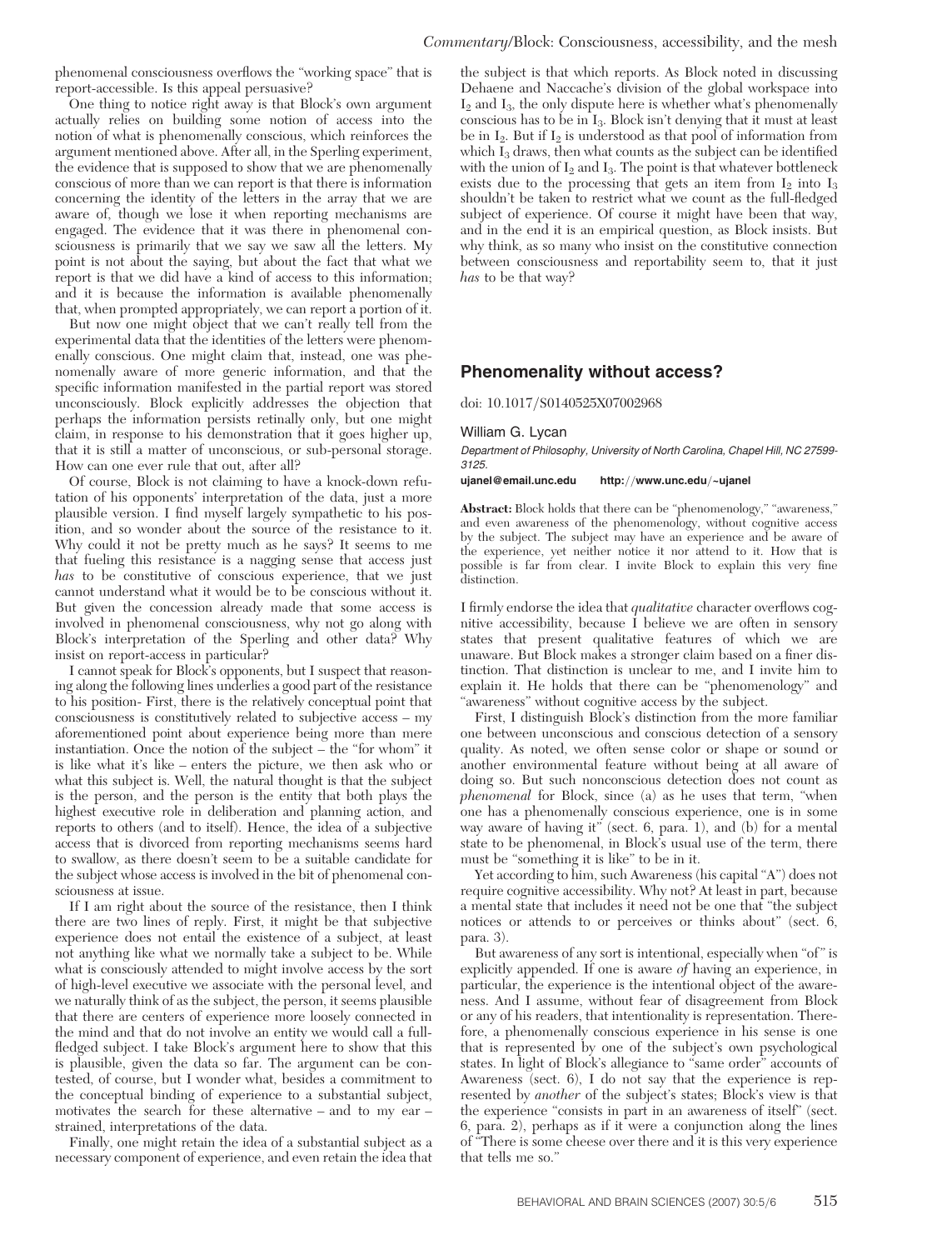#### Commentary/Block: Consciousness, accessibility, and the mesh

But that "same order"–ness does not per se distinguish Awareness from noticing or (minimally) attending. As Block says, the awareness of itself is (only) part of the experience. So far as has been shown, it is a separable part, as is the foregoing cheese sentence's second conjunct: there is the first-order component of the experience and another part that represents the first-order component, as in Gennaro (1996). So how does that latter representational part differ from noticing or attending?<sup>1</sup>

The most obvious guess would be in terms of passive versus active introspection. "Higher order" theorist Armstrong (1981, p. 63) distinguishes between mere "reflex" introspective awareness and "scrutinizing" or actively exploratory introspection. The former is merely a "watching brief" and not really worth calling "introspection," while the latter is "introspection proper." Though Armstrong does not say so, I daresay this is a matter of a low and routine level of attention versus a high and active level of attention.

But that cannot be what Block means either. If the reflexive part of the experience were a matter of passive, routine "watching" and/or peripheral, low-level attention, it would still be watching and attention, which are what he is denying.<sup>2</sup>

Of course there is representation in the brain that does not constitute either noticing or attending. But the awareness Block is talking about is person-level; it is the whole subject who is supposed to be aware of her/his own experience.

What, then, is Awareness, and how does it differ from the various forms and degrees of cognitive accessibility?

#### NOTES

1. Kriegel (2005) faults Gennaro for so treating the first-order component and the self-referential part as separate and distinct; he maintains that the self-representation is somehow more "intrinsic" to the original state itself. But this is obscure and not explained.

2. Nor does help come from Block's (1995b) pneumatic drill example, designed to illustrate "phenomenal consciousness" absent "access-consciousness": "You were aware of the [drill] noise all along, but only at noon ...[do you become access-]consciously aware of it" (p. 234; italics in the original). I can parse that in any of three ways: (1) You were detecting the noise all along, but only at noon do you become aware of the noise; (2) you were dimly aware of the noise all along, but only at noon do you become focally aware of it; (3) you were aware of the noise all along, but only at noon do you become aware of that awareness itself. Each of those makes sense, but I am pretty sure that none of them is what Block intended.

## The measurement problem in consciousness research

doi: 10.1017/S0140525X0700297X

#### Rafael Malach

Department of Neurobiology, Weizmann Institute of Science, Rehovot, Israel 76100.

rafi.malach@weizmann.ac.il

http://www.weizmann.ac.il/neurobiology/labs/malach

Abstract: States of sensory absorption may offer a means to disentangle perception from report. Interestingly, such states lead to an antagonistic relationship between perceptual and cognitive-access networks, suggesting that perceptual awareness does not depend on a read-out by high order cognitive-access mechanisms. Rather, it may emerge internally, through a cooperative coding dynamics, whereby each neuron simultaneously represents and reads-out the perceptual awareness state.

Block forcefully illustrates a challenging methodological difficulty inherent in consciousness research: the measurement problem – that is, the fact that any exploration of consciousness depends on some kind of report, either external or through introspection. Consequently, one is invariably faced with the difficult task of disentangling the neuronal mechanisms associated with such reports from those underlying the phenomenal experience (e.g., sensory perception) itself. Human functional magnetic resonance imaging (fMRI), which can provide a highly detailed mapping of the conscious human brain, nevertheless suffers particularly severely from this methodological confound due to its sluggish temporal dynamics.

How then can one disentangle these closely related processes? Block provides an impressive survey of sophisticated experiments suggesting that reportability can be distinguished, and in fact is not necessary for phenomenal experience. Here I will present an alternative approach which nevertheless agrees with the notions proposed by Block – both point to the feasibility of phenomenal perception without a reporting perceiver.

The idea is quite straightforward: If the reporting/introspection stage can somehow be sufficiently segregated in time from the perceptual stage, one may be able to study in isolation the brain areas engaged during perception without confounding them with those involved in reporting and introspection. In such an experimental paradigm, the report/introspection of the percept is obtained only at a later stage, through recollection.

It could be argued that such a clean temporal separation of perception from reporting is simply not feasible. However, there are many instances in which it seems that perception occurs without any overt report or introspection. A striking example is the condition of sensory *absorption*, in which engagement with the perceptual stimuli is so intense that one gets the strong sense of "losing oneself in the act." Another, more common type of experience may happen when watching a highly engaging movie – again, one is clearly not in the business of reporting or self-introspection during such states.

Of course, there is no a priori reason to assume that such intuitive impressions of self-loss indeed reflect a true neuronal dissociation of perception from any self-related processes; for example, it could be that implicit activation of cognitive-access areas may occur even during highly absorbing moments. In particular, it has been suggested that neural processes underlying an implicit first-person perspective may be an essential element of any conscious awareness state. Here is where fMRI research may prove useful, because it allows the mapping of any neuronal activity, be it conscious as well as implicit or subconscious during such engaging moments.

So what does brain imaging during absorbing perceptual moments reveal? In an fMRI study of brain activation in subjects watching a highly engaging movie (Hasson et al. 2004), the results revealed a robust and wide-spread activation in the back (i.e., sensory part) of the cerebral cortex, in a system of areas we termed the "Extrinsic" system (i.e., cortical regions oriented towards the external environment). In contrast, the front part of the brain remained relatively unresponsive. Indeed, even in the back part we found several relatively unresponsive islands. This entire set of nonresponsive areas constituted a coherent system (largely overlapping with the default mode network; Raichle et al. 2001)) which we termed the "Intrinsic" system because of its complementary nature to the sensory-driven Extrinsic system. We hypothesized that the intrinsic/extrinsic divide may reflect a fundamental functional organization of the human cortex (Golland et al. 2007).

Our research, as well as that of many others, have indicated that the Intrinsic system deals with internally oriented functions – precisely the network one would assume is the most likely candidate for mediating cognitive access, introspection, and reportability, as well as the "first person perspective" (Baars et al. 2003). Critically though, the Intrinsic network in fact shows a strong *reduction* in activity precisely during moments of intense perceptual processing (Goldberg et al. 2006; and see Fig. 1 further on here). Thus, not only do we fail to find fMRI evidence for a synergistic activation of sensory representations in the back of the brain with self-related networks in the front,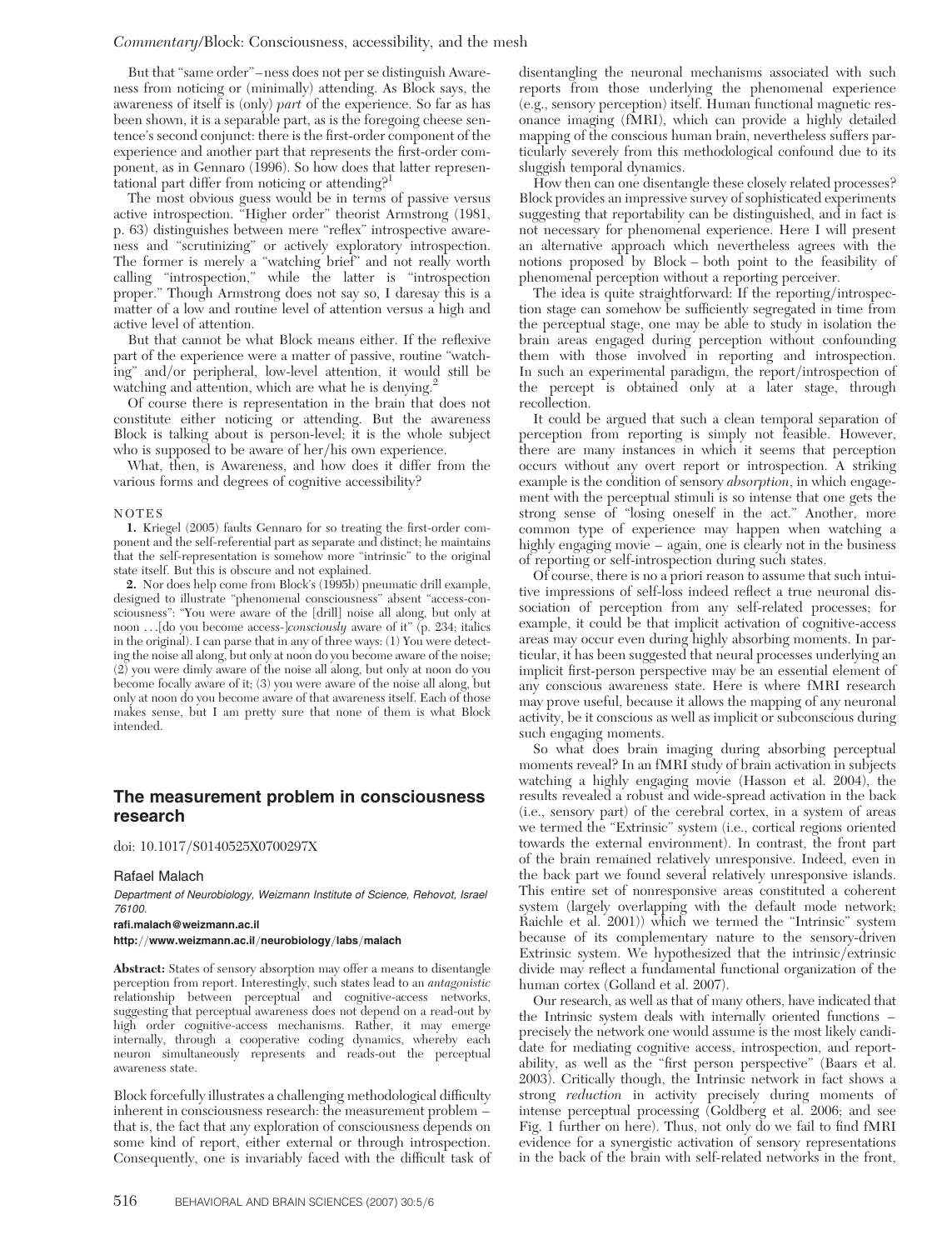

Figure 1 (Malach). Intrinsic and extrinsic systems. Antagonistic relationship between the extrinsic and intrinsic systems (light and dark patches, respectively) during an intense visual recognitions task. Arrows point to the high fMRI activation in the LOC region of the extrinsic system (right inset), as opposed to inhibition of activity in the SFG, a self-related part of the intrinsic system (left inset). Lateral view of an "inflated" left hemisphere. Back is to the right. [Modified from Goldberg et al. (2006) and Golland et al. (2007).]

but intense sensory engagement actually appears to shut off these cognitive access networks!

In summary, fMRI data during perceptual engagement suggests that perceptual awareness can emerge through internal activity in sensory systems, without a need to be "read out" by higher-order cognitive access mechanisms.

Finally, on a cautionary note, it should be emphasized that the present conclusions should be tempered by the methodological limitations of fMRI. Hence, substantial neuronal activity may go undetected by the fMRI method if the neuronal representations are too small (Avidan et al. 2002), or the signals are too rapid to affect the sluggish hemodynamic fMRI response. Furthermore, cortical regions which do not modulate their activity levels during sensory perception may go undetected using our standard fMRI methodology.

On the other hand, it is tempting to consider the more speculative implication of these recent findings: the notion that phenomenal experience may emerge through internal processing within sensory representations proper has far reaching consequences for neuronal theories of consciousness. To see why, let us consider, first, the concept of population coding, which is a widely accepted notion of sensory representations. In such coding schemes, the combined pattern of activity in a group of neurons (the population vector or state) represents a sensory percept, say a yellow color (see Fig. 1) generated by virtue of the fact that a "green" and a "red" neurons (R and G in Fig. 2) are active while the "blue" neuron (B) is not. Importantly, in conventional models, this network state is then read out by a higher-order station. Such coding allows a huge combinatorial power (e.g., Levy et al. 2004).

However, note that here we consider the possibility that phenomenal experience emerges within the bounds of the sensory representations themselves, without assuming a hierarchical flow into a high order read-out area. Instead, I would like to propose that the percept is coded cooperatively by the sensory network itself (see Fig. 2). Therefore, in such a scheme the phenomenal experience emerges when all relevant neurons in a network are informed about their own population state. Note that in such a cooperative coding model (somewhat



Figure 2 (Malach). Two alternative schemes for perceptual representations. In conventional population coding (A) the neuronal state is read out by high-order areas. In the "cooperative coding" scheme there is no hierarchical processing. The neuronal state is both generated and read out by the same neurons through their lateral connectivity. Here I propose that the latter dynamics leads to phemonenal experience.

analogous to a point attractor dynamics) there is no hierarchical processing – each active neuron simultaneously serves the roles of reading out and representing the perceptual state. Intriguingly, this single principle seems to successfully account for a large body of recent experimental data: for example, the high firing rates, relatively long durations, and dense local connectivity which appear to be critical for the emergence of conscious perceptual states.

To summarize, the field of consciousness research appears to be in the midst of an exciting period where the experimental jury is still out regarding such fundamental issues as the minimal spread of neuronal activity that is sufficient to elicit a conscious percept. However, in complete agreement with Block, I believe that these issues are experimentally tractable and will certainly lead to great advances in the construction of testable neuronal theories of conscious awareness.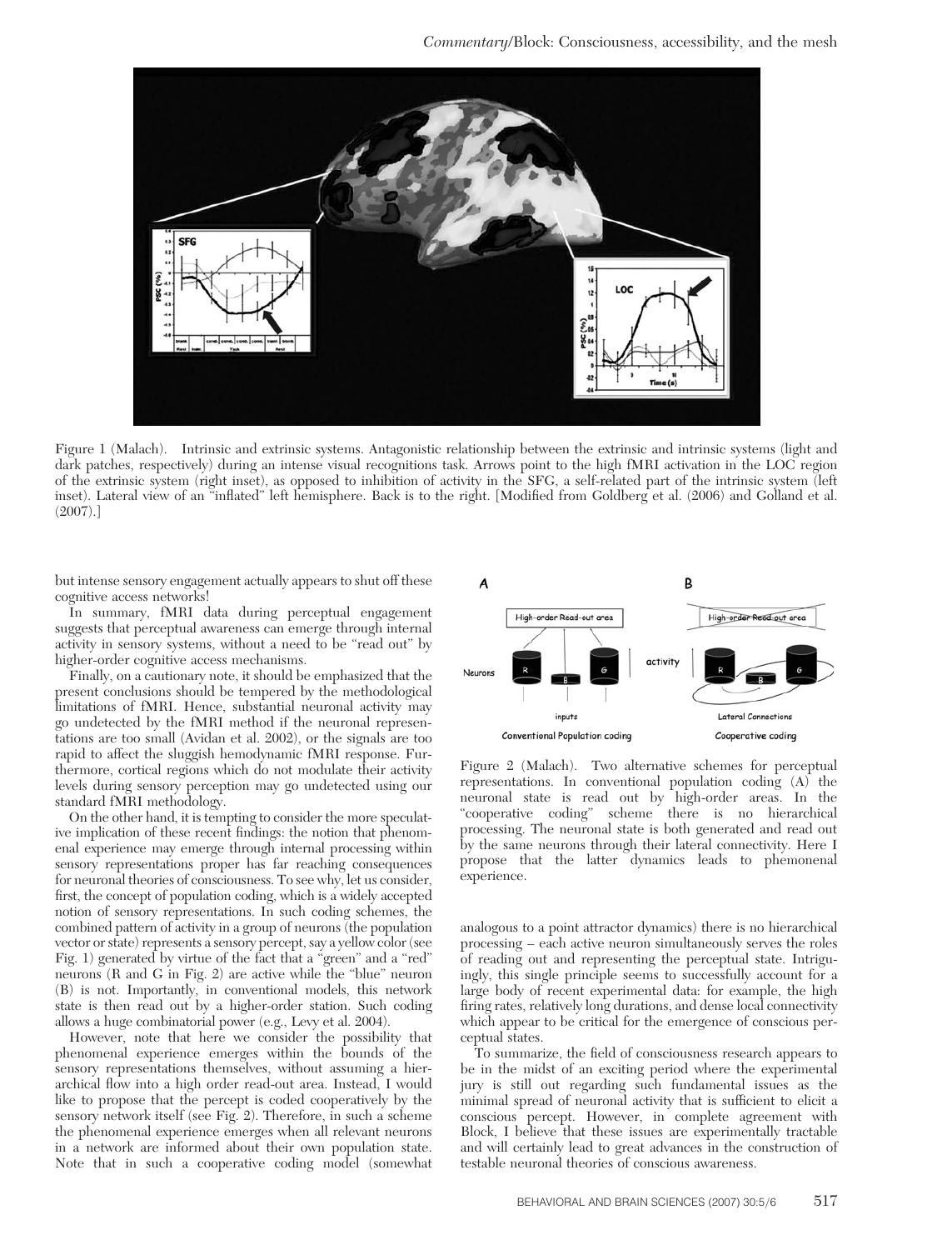## Dodging the explanatory gap – or bridging it

doi: 10.1017/S0140525X07002981

Drew McDermott Computer Science Department, Yale University, New Haven, CT 06520-8285. drew.mcdermott@yale.edu http://www.cs.yale.edu/homes/dvm

Abstract: Assuming our understanding of the brain continues to advance, we will at some point have a computational theory of how access consciousness works. Block's supposed additional kind of consciousness will not appear in this theory, and continued belief in it will be difficult to sustain. Appeals to "what it's like" to experience such-and-such will carry little weight when we cannot locate a subject for whom it might be like something.

Block says he wants to sidestep the "explanatory gap," but I'm afraid that it is too wide to walk around – you have to find a way to get across it.

Let us suppose we had a completely worked-out explanation of how information flows between the various chunks of brain discussed in the target article. Let's stipulate, with the author, that the explanations are roughly at the level of neural networks as described by Koch (2004). They will therefore be *computational*, in the sense that they would leave little room for distinctions between the actual brain and any device that passed equivalent coded messages between nodes standing for assemblies of neurons.

It seems likely that we will possess such explanations in the foreseeable future. At that point we will know how "access" in the author's sense will happen; that is, let us suppose, how information is distributed to a global workplace in Baars' (1997) framework. Will we also know how "phenomenology" happens? (I mean "phenomenology" in the sense Block uses it in sentences such as, "Sperling's clever idea was to test ... whether the phenomenology persists after the stimulus was turned off by..."; target article, sect. 9, para. 2.) Well, no, we won't. The computational explanation of how information flows in order to enable subjects to report a row of Sperling's (1960) array after hearing a tone will of course not refer to anything like phenomenology, but only to neural structures playing the role of buffers and the like. This is what Chalmers (1996) calls the Paradox of Phenomenal Judgment, which is just another angle on the Explanatory Gap.

Block would like it to be the case that phenomena play a role in our psychological abilities. To extract a few exemplary phrases from section 9:

[S]ubjects are able to deploy working memory so as to access only half the rectangles despite the fact that ... subjects' reported phenomenology is of seeing all or almost all of the rectangles. ... [Suppose] the subjects are continuing to maintain a visual representation of the whole array – as subjects say they are doing ... (sect. 9, para. 6)

and

The subject has persisting experiences as of more specific shapes than can be brought under the concepts required to report or compare those specific shapes with others. (sect. 9, para. 10)

Notice how terms like "working memory," "phenomenology," "visual representation," "experiences," and "concepts" are used as though they all belong at roughly the same level in the explanatory hierarchy; but, in fact, in our envisioned computational explanation the "phenomenology" and "experiences" will drop out, as they seemingly always do.

Our intuition that experiences are somehow inspected in making phenomenal judgments is, $<sup>1</sup>$  as I argue at greater length</sup> in McDermott (2001), exactly backwards. The inspections are computational events that must precede the experiences, causally and temporally. If an experience is reported, or accessed in some weaker sense, then we can explain it by reference to how the brain thinks about itself.<sup>2</sup> But if an experience happens without being accessible, then it becomes a phantom.

Let me draw an analogy here. If we continue to suppose that cognitive science finds a satisfying computational explanation of visual processing and access consciousness, the unaccessed experiences will be in a position analogous to unobserved electrons in a two-slit experiment demonstrating interference of their wave functions. Some physicists, such as David Bohm (Bohm & Hiley 1993), found it hard to believe that an electron could shed its particlehood for all except brief flashes of time, and devised theories in which electrons always remained particles, whose positions ingeniously served as indices to wave functions. Few in the mainstream physics community found this theory attractive, for some technical reasons, but also for an easily grasped one: The "positions" in Bohm's theory, being in principle completely unobservable, were obviously vestigial ornamentation on a theory that was otherwise an inelegant variant of ordinary (nonrelatavistic) quantum mechanics.

It seems clear that if we get a cognitive-scientific (i.e., a neuroscientific or a cognitive-psychological) explanation of access to experience, we are going to go through an intuition change at least as violent as that brought about by quantum physics. I think it is inevitable that our understanding of consciousness will change as radically as our understanding of, say, life, has since the seventeenth century. Will this be a new "definition" of consciousness? Block supposes (sect. 3) that we can always rephrase questions about phenomenology using the popular but at best vacuous formulation asking "what it is like" to have a particular experience. However, one has to ask to whom it might be "like something" for the fusiform face area of brainlesion patient G.K. to light up when it is not like anything to G.K. himself?

I am actually in sympathy with the author's stance on methodology. I think the Occamish arguments he uses to justify his conclusions can be valid. I just don't think Block's methodological razor is a match for the scientific buzz saw that is cutting through this area of science.

#### **NOTES**

1. Note the unspoken premise in the quote from the target article above that the phenomenology of eight somethings must somehow be eight – what? Phenomenologies of some kind, I guess – only a few of which can be snatched before evanescing.

2. In other words, we can place it within the framework of a "higherorder thought" theory of phenomenal consciousness, although not the caricature of that hypothesis described by the target article in section 6; of course the theory does not posit that every conscious thought is conscious by virtue of another conscious thought targeted at it. If it did, the obvious infinite regress would make the theory unattractive to just about anyone aware of post-Renaissance developments in philosophy of mind.

## Reportability and illusions of phenomenality in the light of the global neuronal workspace model

#### doi: 10.1017/S0140525X07002993

## Lionel Naccache<sup>a,b\*</sup> and Stanislas Dehaene<sup>b</sup>

a Fédération de Neurophysiologie Clinique, Fédération de Neurologie, Hôpital de la Pitié-Salpêtrière, Paris, France; <sup>b</sup>INSERM Cognitive Neuro-Imaging Unit, CEA/SAC/DSV/DRM Neurospin Center, Gif/Yvette Cedex, France. lionel.naccache@normalesup.org dehaene@cea.fr

Abstract: Can we ever experimentally disentangle phenomenal consciousness from the cognitive accessibility inherent to conscious reports? In this commentary, we suggest that (1) Block's notion of phenomenal consciousness remains intractably entangled with the need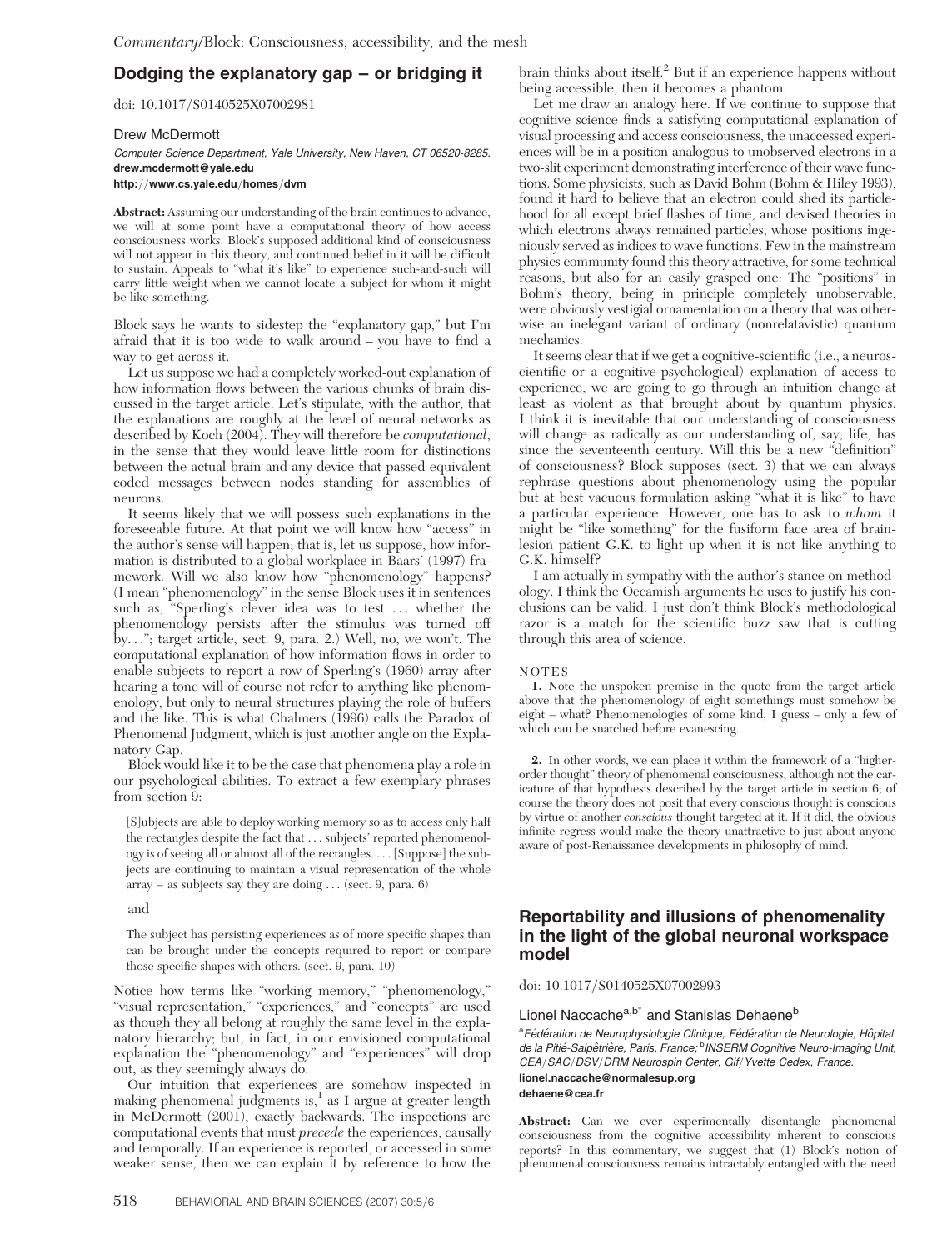to obtain subjective reports about it; and (2) many experimental paradigms suggest that the intuitive notion of a rich but non-reportable phenomenal world is, to a large extent illusory – in a sense that requires clarification.

In a very stimulating target article, Ned Block places phenomenal consciousness at the core of his conceptual framework for consciousness (Block 1995b; 2001; 2005). In the past, we have proposed that access of information to a prefronto-parietal global neuronal workspace, capable of broadcasting that information to many distant cortical areas and therefore making it available for verbal or nonverbal report, is the essential ingredient of a theory of conscious perception (Dehaene & Naccache 2001). For Block, however, conscious reports fail to capture the whole conscious experience (and this incompleteness is not imputable solely to spurious factors such as reporting biases or errors). Block defends the existence of a phenomenal consciousness irreducible to conscious reportability. The key problem that we have with his thesis is its lack of empirical testability. Can we ever experimentally disentangle phenomenal consciousness from the cognitive accessibility inherent to conscious reports? In this commentary, we suggest that (1) Block's notion of phenomenal consciousness remains intractably entangled with the need to obtain subjective reports about it; and (2) many experimental paradigms suggest that the intuitive notion of a rich but non-reportable phenomenal world is, to a large extent illusory – in a sense that requires clarification.

1. Reports, conscious access, and phenomenology. If one wants to define phenomenal consciousness differently than conscious reportability, then one should resist the temptation to make use of subjects' reports to credit the existence of phenomenal consciousness. If the only support for the existence of phenomenal consciousness comes from conscious reports, then we find no reason to accept a major distinction between these two concepts. Yet Block's argument makes recurrent use of subjects' reports to advocate the existence of phenomenal consciousness. For instance, Block states:

When one has a phenomenally conscious experience, one is in some way aware of having it. (sect. 6, para. 1)

In this case, aren't we also able to report it? Later, when discussing Sperling's seminal "iconic memory" experiments, Block writes:

I am taking what subjects say at face value. (sect. 9, para. 6) and

How do we know we can believe subjects' reports to the effect that they experience all or almost all of the objects in the Sperling and the Landman et al. experiments? (sect. 9, para. 15)

In these sentences, Block relies heavily on subjective reports. He suggests that they provide face-value support for a rich phenomenal experience, supposedly going way beyond the few details that can actually be reported. Yet this seems to prove our point: Availability for report remains the sole criterion for conscious perception. We are still waiting for a clear, empirically usable definition of "phenomenality" or "qualia" that goes beyond what can be done based on subjects' reports alone.

**2. What is a report?** It is, however, essential to better define what we mean by "report." A report is not a "cut and paste" copy of a visual scene, but rather a conscious comment on an inner mental representation. This representation can originate from perceptual systems at multiple levels, but ultimately it results from their redescription by evaluative and interpretative systems. At any given moment, it provides only a partial and possibly biased description of the perceptual scene. In our view, the fact that, on any given trial, subjects cannot report the whole scene is therefore non-essential – what is essential is that any consciously visible item is accessible for report.

Block's comments on split-brain patients, locked-in patients and aphasic patients, also prompt us to remind him that conscious reports can be nonverbal or even become entirely covert, due to motor system impairments (Gazzaniga et al. 1977; Laureys et al. 2005). The absence of overt verbal report in patients is not diagnostic of the absence of conscious access and of internal form of "self-report" (e.g., internal speech). Using neurophysiological tools such as functional magnetic resonance imaging (fMRI) and event-related potentials (ERPs), indirect conscious reports can be obtained from these patients. They can and should be further complemented by looking for other psychological properties which are thought to be exclusive to conscious processing, such as active maintenance of mental representations (Owen et al. 2006) or dynamic regulation of executive control. In this broader definition, the reportability criterion is far from being a "behavioristic ladder" (see target article, sect. 4, para. 5) – rather, it provides an excellent test of whether or not an information is conscious accessible (Naccache 2006b).

3. Sperling's experiments. Block interprets Sperling's iconic memory experiments (Sperling 1960) and their recent extension by Landman et al. (2003) as a clear proof of a rich though non-reportable phenomenal world. We disagree, and propose an alternative interpretation of these experiments in the global neuronal workspace framework.

What happens in the brain when a large array of letters is briefly flashed, then removed? Since no mask is present, there is no reason to doubt the subject's report that he or she is aware of the array. The conscious content presumably stems from both a dorsal map of approximate letter locations (perhaps in area lateral intraparietal [LIP]) and a ventral representation of the letters (perhaps in area V4; Dehaene et al. 2004). Both dorsal and ventral representations must be jointly accessed by prefrontal regions when subjects report that they see a spatially extended array of letters.

Sperling's experiments clearly demonstrate that all individual letters remain represented for  $\sim$  1 second within a posterior, presumably retinotopic location-specific buffer (iconic memory). However, other studies indicate that when attention is distributed, temporal and prefrontal regions act as capacity-limited filters and cannot represent more than a few objects (Kastner et al. 1998). When subjects report seeing "all the letters," we suggest that they distribute their attention globally over the array, and thus are only able to determine its approximate numerosity and "letterhood"; our model predicts that only this approximate content, not the detailed letter identities, accesses a fronto-parietal global neuronal workspace. When subjects report individual letters, they change to a focused attention mode that allows them to enhance one location at a time, to let its specific content access the global workspace, and, therefore, to name it. Our model predicts that in this case, a local subregion of letter-sensitive retinotopic cortex (e.g., V4) becomes temporarily synchronized with anterior cortices and transmits a reportable visual content to prefrontal cortex (for related evidence, see Haynes et al. 2005; Sergent 2005).

The model we just sketched, although in need of further specification, seems capable of accounting for the subjects' reports within the global neuronal workspace without appealing to Block's hypothesis of non-reportable phenomenal states. The mismatch between the report of seeing the whole array and the reduced capacity to report the individual letters therefore fails to provide univocal support in favor of Block's phenomenalitywithout-report hypothesis (as noted above, it does not even speak to this issue, since it is a mismatch between two *reports*).

4. The illusion of seeing. Part of the confusion surrounding the Sperling paradigm may stem from our description of the report of seeing the whole array as an "illusion of seeing" (Dehaene et al. 2006). The term "illusion" applies imperfectly to Sperling's paradigm because, after all, the subjects' introspection turns out to be veridical: they can see the whole array, and they can, when probed, report any of its letters (though not all of them at once). However, the term "illusion" emphasizes that, until information is accessed by the fronto-parietal workspace, it is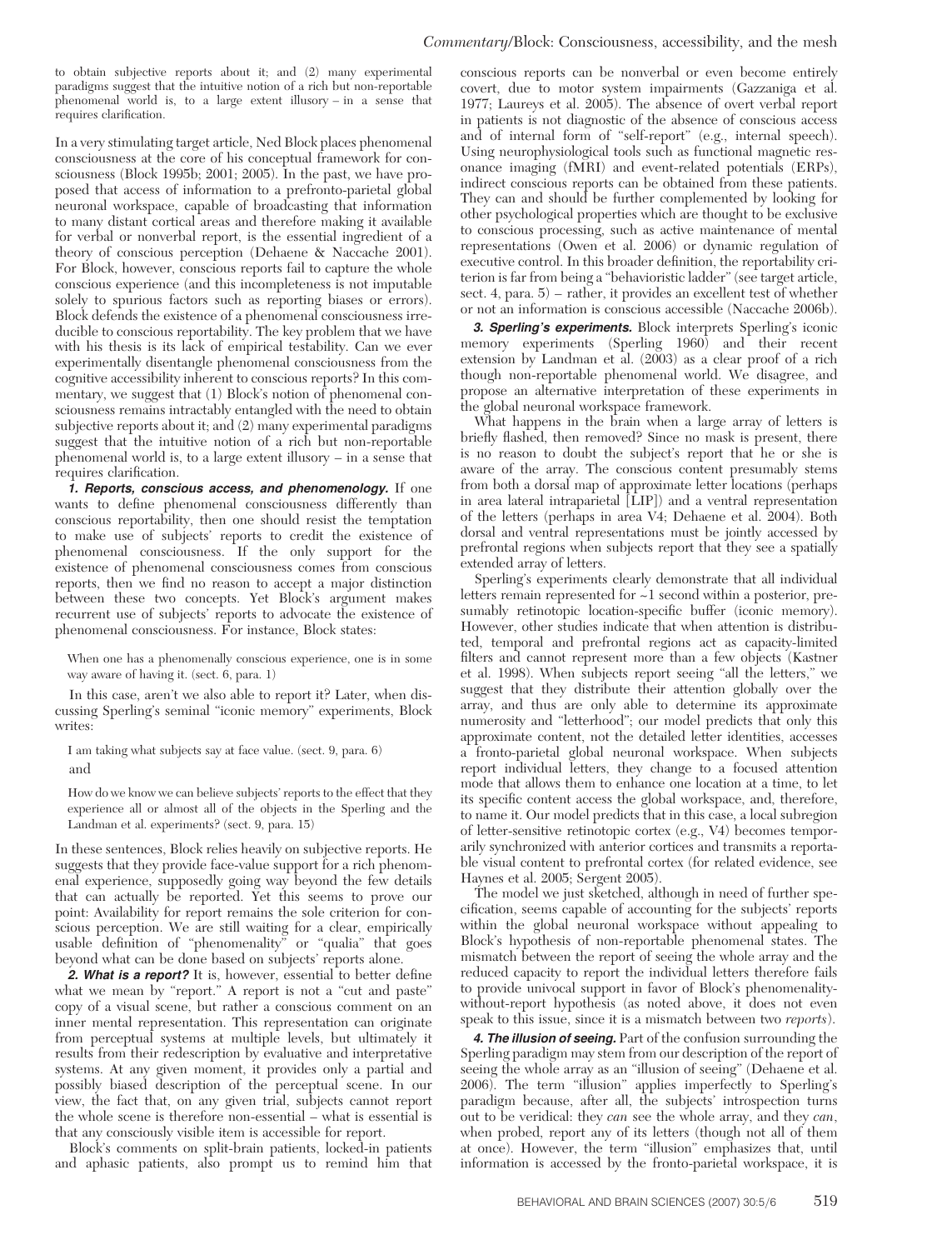illusory to think that subjects necessarily have veridical knowledge of it. Indeed, our model predicts that, if a single letter of the Sperling array was replaced by another letter or even a digit prior to the focused attention stage, subjects might not notice it and still maintain that they "see all the letters" – a clear illusion. This substitution paradigm would lead to many testable predictions. For instance, a subpart of area V4 should have veridical information about the symbol's identity, which could be decoded by fMRI (see Haynes & Rees 2006; Williams et al. 2007) – but this spot should be (temporarily) functionally disconnected from frontal decision areas, and its information should not be used in subject's reports.

Many other paradigms and neuropsychological syndromes (Naccache 2006a) that are not discussed by Block indicate that reports of a rich phenomenality cannot be taken at face value (though we agree with Block that they still have to be explained in all of their details). In the "moving window" paradigm, for instance, where a computerized display is changed in synchrony with eye movements, viewers claim that they see a normal page of text even when all parafoveal information is replaced by strings of X's (Rayner & Bertera 1979). Similarly, we all have the illusion of seeing a world in full color although color-sensitive cones are absent in the periphery of our retina. Such illusions suggest to us that building a theory of consciousness based on intuitions of phenomenality without reportability may be building on sand.

## Phenomenal consciousness lite: No thanks!

doi: 10.1017/S0140525X07003007

#### J. Kevin O'Regan<sup>a</sup> and Erik Myin<sup>b</sup>

<sup>a</sup> Laboratoire Psychologie de la Perception, CNRS – Université Paris Descartes, Centre Biomédical des Saints Pères, 75270 Paris cedex 06, France; <sup>b</sup> Centre for Philosophical Psychology, Department of Philosophy, Universiteit Antwerpen, 2000 Antwerpen, Belgium.

jkevin.oregan@gmail.com http://nivea.psycho.univ-paris5.fr Erik.Myin@ua.ac.be http://www.ua.ac.be/erik.myin

Abstract: The target article appeals to recent empirical data to support the idea that there is more to phenomenality than is available to access consciousness. However, this claim is based on an unwarranted assumption, namely, that some kind of cortical processing must be phenomenal. The article also considerably weakens Block's original distinction between a truly nonfunctional phenomenal consciousness and a functional access consciousness. The new form of phenomenal consciousness seems to be a poor-man's cognitive access.

A central piece of the argument presented in the target article is Ned Block's claim that "phenomenal consciousness overflows cognitive accessibility" (target article Abstract). Block's main motivation for this claim is his intuition, shared by most of us, that we see much more than we can report. The feeling is particularly clear when an image is flashed before us, and we feel we have seen "everything in it," yet generally will be unable to report more than 3 to 5 elements from the scene (the classic Sperling "whole report" paradigm).

The trouble is that an explanation for this feeling of being able to see more than we report might lie in the fact that the early stages of the visual system possess a certain degree of neural persistence. This neural persistence or "icon" might not itself be phenomenally conscious. Instead, it might, for a short while, be available for access by higher cortical mechanisms. Our impression of seeing "everything" might therefore derive not from actual phenomenality of the icon, but from the immediate availability for access of information in this persistent subcortical icon.

This is where Block musters new evidence from the recent experiments of Landman et al. (2003) and Sligte et al (2008). These experiments, contrary to the original Sperling experiments

(Sperling 1960), show that the neural persistence that seems to be involved in giving us the impression of seeing everything can sometimes be of considerably longer duration than previously measured. Information about the orientation of eight rectangles, for example, can sometimes be recovered as long as one second after stimulus extinction. This long persistence suggests that the information cannot be subcortical but must be of cortical origin, and Block concludes that for this reason it is likely to be phenomenal.

So Block's argument contains this critical step: the step consisting in assuming that if something provides an impression of detail, and its substrate is cortical, then it is likely to be phenomenal. This makes sense to Block because he starts from an a priori assumption that consciousness is a "natural kind" and has some kind of "neural signature." Converging evidence, he says, suggests that if certain neural conditions are met (e.g., being cortical rather than subcortical), then visual information in the brain becomes conscious.

However, the neural signature hypothesis is merely speculative. It could indeed turn out that there is neural commonality in every case of consciousness, but why should one start out with this assumption? Moreover, even if it were the case that an identifiable neural signature for consciousness existed, what would its significance be? Block himself suggests it would leave us still struggling with a "hard problem" of consciousness, showing that this neural signature would give us little insight into phenomenal consciousness.

Leaving aside the criticism of Block's use of recent empirical data in defense of his hypothesis, we are surprised at another aspect of his argument.

Block once had a program of disproving philosophical functionalism. There were two kinds of consciousness: phenomenal consciousness and access consciousness. Phenomenal consciousness was pure and *nonfunctional*. Block thought the existence of phenomenal consciousness (for which he adduced empirical and theoretical material) proved there was more to consciousness than the functional (Block 1995b).

The problem, critics quickly pointed out, was that something purely nonfunctional, something that has no effects, and in principle can have no effects, is not only undiscoverable (any observation would be an effect), but epiphenomenal as well: it cannot even have any effects on the phenomenology of the subject in whose consciousness it is present. Nevertheless, if the goal of showing the plausibility of a nonfunctional phenomenal consciousness were attainable, this would be an important result.

But in the target article the opposition between the realm of the phenomenal and the realm of access is diluted. Today's version of phenomenal consciousness is no longer completely access-resistant. After all, Block musters evidence for its existence by noting that people report that they think they have seen everything in the scene even though they cannot always report all the details. So this is a report, just not a full report. Furthermore he claims further evidence by saying that they *can* report the details if cued early enough. This is also a report!

Thus, instead of the original strong opposition between functional access consciousness and nonfunctional phenomenal consciousness, there now seems actually to be a tight link between this new (avowedly less-than-) cognitive access, and phenomenal consciousness. Indeed, nothing in the present target article indicates phenomenal consciousness cannot be interpreted as a weaker variant of access consciousness. Importantly, and further encouraging this interpretation, phenomenal consciousness also no longer gets identified with the qualitative, often called "what-it-is-like" aspects of consciousness.

If phenomenal consciousness is no longer sharply distinguished from access consciousness, a significant issue on the Scientific Explanation of Consciousness is transformed into a rather minor quibble about the scope of the access subjects have to visual information in psychological experiments! Deciding whether subjects can describe four or eight masked items after a certain number of milliseconds is perhaps an important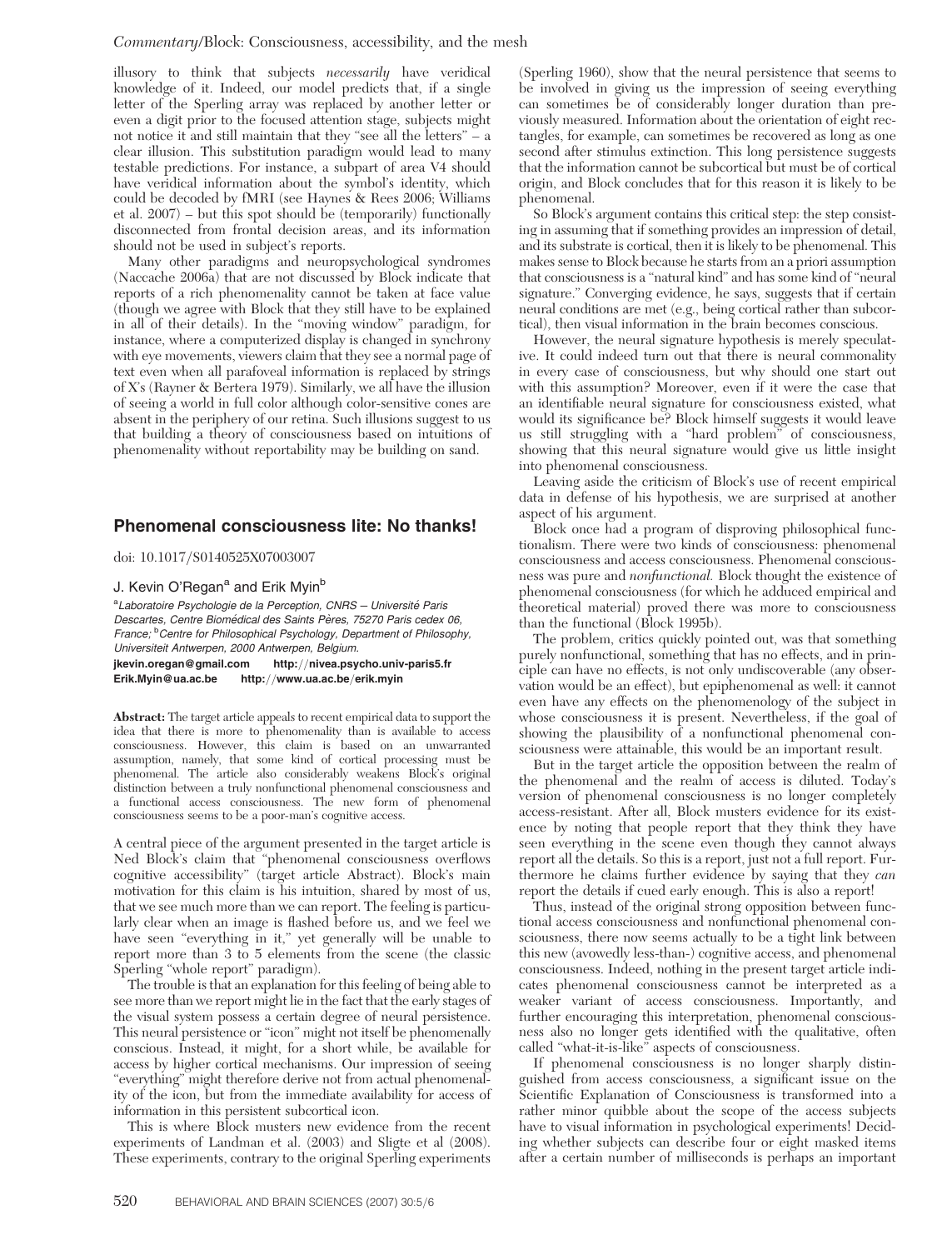project in psychology and neuroscience, but resolving the question does not seem like a big advance on the mind/body problem.

## Reuniting (scene) phenomenology with (scene) access

doi: 10.1017/S0140525X07003019

#### David Papineau

Department of Philosophy, King's College London, Strand, London WC2R 2LS, United Kingdom.

david.papineau@kcl.ac.uk

http://www.kcl.ac.uk/kis/schools/hums/philosophy/staff/ d\_papineau.html

Abstract: Block shows that we can consciously see a scene without being able to identify all the individual items in it. But in itself this fails to drive a wedge between phenomenology and access. Once we distinguish scene phenomenology from item phenomenology, the link between phenomenology and access is restored.

Block describes how in Sperling's (1960) classic study subjects were briefly shown three rows of four alphanumeric characters. The subjects reported seeing the array, but when asked to identify the characters could only name four or five. Block invokes this study and an impressive number of further considerations to argue that "phenomenology overflows accessibility" (sect. 9) – you can be consciously aware of the alphanumeric array even though you cannot cognitively access the individual characters.

I agree that there is one sense in which this is true. But I'm not sure that it supports Block's larger program of distinguishing "phenomenal consciousness" from "access consciousness."

Suppose we distinguish "scene phenomenology" from "item phenomenology." In relation to the Sperling display, you have the former once you are phenomenally conscious of a  $3\times4$ array, whereas you have the latter if you are phenomenally conscious of the individual characters. Now focus on scene phenomenology: Block's arguments seem to me to leave it quite open that scene phenomenology may constitutively require some kind of access. After all, his arguments depend crucially on the fact that normal subjects report that they are visually aware of an alphanumeric array – this is his basic reason for saying that there is more in phenomenology than the four or five characters they can name. At first pass, this certainly suggests that scene phenomenology requires at least "scene access" in some sense that allows normal subjects to report that they are aware of an array, even if they cannot identify all the characters.

No doubt Block would urge that scene phenomenology does not require even scene access. He maintains that the patient G.K. is sometimes consciously aware of a face even though G.K. denies seeing any such thing. Block also suggests that there can be phenomenology in Fodorian modules whose encapsulation presumably precludes cognitive access of any kind. Still, while Block makes these claims, it is not clear to me that he offers any arguments for scene phenomenology without scene access. Rather, his arguments all concern the possibility of scene phenomenology without item access, which is rather different. He shows that I can see the alphanumerical array without being able to report all the characters, but not that I can see it without even knowing that I am seeing an array. (Nor is it is entirely clear to me that Block is consistent in urging the possibility of scene phenomenology without scene access. Consider what he says in section 11 against the suggestion that a state is conscious if it is broadly cognitively accessible in the sense that it can be "amplified if attended to." Block's objection is that this would let in some "uncontroversially unconscious" states. But what makes a state "uncontroversially unconscious" if it is not that subjects tell us so? Once we allow that a state can be conscious even though normal subjects systematically deny this, then I'm not sure there will be any uncontroversially unconscious states.)

Having got this far, we might well wonder whether Block really does anything at all to separate phenomenology and access. He shows that we can have scene phenomenology without item access, but not that we can have scene phenomenology without scene access, or item phenomenology without item access.

Block argues that we need to let phenomenology without access explain the kind of data displayed in the Sperling experiment: in such cases we have phenomenology (in the back of the head) without cognitive access (in the front). But, for all he says, an equally good explanation would be that we have scene phenomenology/access (in the front of the head) without item phenomenology/access (which would also be in the front).

Does it make sense to posit scene phenomenology without item phenomenology? Can we be conscious of the array without being conscious of the individual characters? I don't see why not. If visual perception involved something like physical photographs in the brain, maybe this would be impossible. You can't photograph an array of characters without photographing the individual characters. But if conscious seeing is always seeing as – always a matter of bringing back-of-the brain activity under stored patterns – then I don't see why you can't consciously recognize something as an array without consciously recognizing the individual characters.

I have been suggesting that Block's arguments fail to drive a wedge between phenomenology and access. However, this is not because I am a "metaphysical correlationist," as Block suggests in his section 7. I don't think that there is any principled reason for insisting that consciousness must be tied to access. The passage that Block cites (from Papineau 2002, p. 187; see target article, sect. 7, para. 2) is my characterization of the "standard methodology" of consciousness research, not my own view. As is made clear in the later sections of the chapter from which Block quotes me, I am quite open to the possibility that there may be "hidden" conscious states of just the kind Block is interested in – states with phenomenology but to which the subject lacks cognitive access. Still, although I am open to this possibility, I don't think that Block's target article mounts an effective empirical case for such states, for the reasons given earlier.

In my book (Papineau 2002), I conjectured that this issue will always be incapable of resolution, and suggested that this is because the very concept of phenomenal consciousness is too indeterminate to allow serious empirical investigation of its boundaries. But now I am not so sure. Block's richly textured use of the empirical data may not amount to a conclusive case for phenomenology without access, but it certainly teaches us a great deal about both. It also makes me less pessimistic about the possibility that further empirical data may cast even more light on the boundaries of phenomenal consciousness.

## Accessed, accessible, and inaccessible: Where to draw the phenomenal line

doi: 10.1017/S0140525X07003020

#### Jesse Prinz

Department of Philosophy, University of North Carolina, Chapel Hill, NC 27514. jesse@subcortex.com

http://www.unc.edu/~prinz

Abstract: One can distinguish among perceptual states that have been accessed by working memory, states that are accessible, and states that are inaccessible. Block compellingly argues that phenomenology outstrips access but wrongly implies that phenomenology outstrips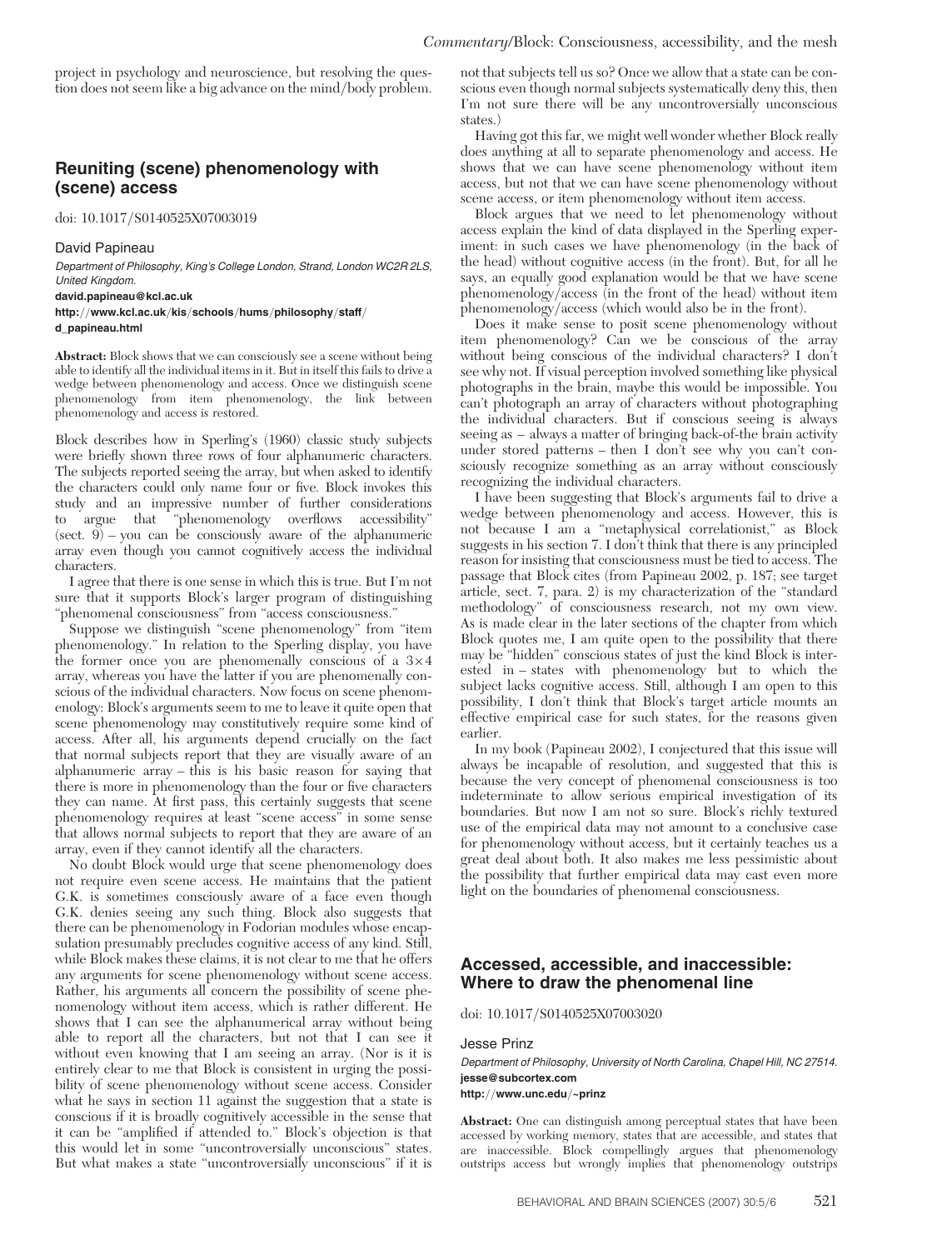accessibility. There is a subjective difference between Sperling cases and inattentional blindness, which suggests that phenomenology occurs under conditions of accessibility, and not inaccessibility.

For more than a decade Ned Block has been defending the thesis that phenomenal experience can occur without cognitive access. In his target article here, he compellingly argues for the more restricted view that phenomenal experience outstrips accessibility in a narrow sense. In Block's terminology, a perceptual state is narrowly accessible if it has been encoded in working memory (or encoded in a "global workspace" in frontal cortex). It would be more perspicuous to describe such states as "accessed," rather than "accessible." In contrast to these, there are states that are accessible but not yet accessed, and states that are totally inaccessible (Dehaene & Nacchache 2001). Therefore, we may ask whether consciousness outstrips mere accessibility in addition to access. Block is largely agnostic about this question here, but he implies that phenomenology outstrips accessibility; his methodological claims seem to entail this conclusion, and his phenomenal/access distinction may depend on it (Block 1995b). In this commentary, I argue that Block can grant the existence of inaccessible phenomenal states only on pain of multiplying the number of phenomenal states beyond plausibility.

Elsewhere I argue that phenomenal consciousness requires attention (Prinz 2005; 2007; forthcoming). I define attention as the process that allows representations in perceptual centers to gain access to working memory. Attended representations are accessible, but not necessarily accessed, as confirmed by studies of divided attention and passive movie watching (Goldberg et al. 2006; Kouider et al. 2007). If this account is right, the neural correlate of consciousness is the neurocomputational process that underwrites accessibility. That process might be a distinctive pattern of neural activation, or perhaps activation levels above a critical threshold. When the process occurs, the affected neurons can send afferent signals to working memory structures in frontal cortex, but task demands, lateral competition, and other factors determine which neurons in the window of attention propagate beyond perceptual centers and get encoded in working memory. Thus, there is a three-way distinction between unattended, attended, and encoded, or inaccessible, accessible, and accessed.

Block correctly concludes that phenomenology outstrips working memory encoding, but he underestimates the behavioral evidence for the view that accessibility is necessary for phenomenology. Research on inattentional blindness, attentional blink, extinction, and visual neglect strongly suggest that phenomenal experience disappears when attention is withdrawn. Block seems to disagree. He implies that phenomenology can occur without attention (consider his discussion of extinction and his enthusiasm for the view that reentry is the neural correlate of consciousness). Block implies that cases of inattention are comparable to Sperling cases (and standard change blindness experiments), in which participants report seeing a stimulus but cannot identify it. He may think that we have phenomenology in both cases. If so, this is a fatal flaw in his position. Sperling cases and cases of inattention are radically different. In cases of inattention, participants insist that they have seen nothing, and they are at chance in guessing whether there was an object presented in their unattended fields. There is no reason to postulate phenomenology under total inattention, and overwhelming reason to postulate phenomenology in Sperling cases (and cases of change blindness), where subjects attend to the stimuli and have vivid experiences, despite limitations of reportability. In my terminology, Sperling cases involve accessibility without (complete) encoding, and inattention cases render stimuli inaccessible. Therefore, consciousness depends on accessibility.

Block might counter with a methodological objection: The claim that phenomenology disappears under inattention is based on what participants report in the relevant studies, and taking reports as authoritative begs the question against those

who believe that phenomenology outstrips accessibility. Against this, I have two replies. First, the evidence does not rely solely on reports. There are dramatic *subjective differences* between inattentional blindness and Sperling cases; anyone who has seen both kinds of stimuli can experience the contrast. There are presumably also psychometric and physiological differences that correlate with the subjective differences, and these can be used to test for phenomenology when reports are unavailable or unreliable (as with aphasia or anosagnosia). Under non-pathological conditions, every subject can subjectively confirm that when phenomenal experiences occur, we can at least report that something was experienced. That gives us reason to trust such reports in others. Reports can be subjectively confirmed.

Second, Block implicitly relies on reports in defending his own conclusions. For example, he dismisses the view that activations in low-level visual areas are conscious by appeal to the fact that there are low-level activations corresponding to unseen stimuli in binocular rivalry studies. But the assumption that participants in rivalry studies are not experiencing both concurrently presented stimuli is based on what they report. Block must either concede that reports are authoritative or deny that we can rule out the possibility of conscious states in V1 and earlier visual areas.

In response, Block should reject the conjecture that both stimuli are conscious in binocular rivalry on subjective grounds: When you participate in such a study, you feel like you are seeing just one stimulus. The subjective method of determining which states are conscious does not presuppose that consciousness depends on reportability; even if I don't trust the reports of other participants, I can participate in the studies and see for myself. If Block grants that subjective confirmation is authoritative, then he should concede that there is no experience of stimuli under conditions of inattention. If he denies that subjective confirmation is authoritative, then he will have no way of ruling out that we have conscious experiences of both stimuli in binocular rivalry – indeed, Block will have no way of ruling out the possibility that there are phenomenal states in the LGN and the retina. On the first horn, Block would have to concede that phenomenology requires accessibility, and, on the second horn, he would proliferate the number of phenomenal states beyond plausibility. In sum, I think Block can postulate inaccessible phenomenal states only on pain of rendering every visual response conscious. The dramatic subjective distinction between Sperling cases and cases of inattentional blindness undermines efforts to establish phenomenology without accessibility.

## Phenomenological overflow and cognitive access

doi: 10.1017/S0140525X07003032

#### David M. Rosenthal

Program in Philosophy and Concentration in Cognitive Science, City University of New York Graduate Center, New York, NY 10016-4309.

## davidrosenthal@nyu.edu

http://web.gc.cuny.edu/cogsci/dr.htm

Abstract: I argue that the partial-report results Block cites do not establish that phenomenology overflows cognitive accessibility, as Block maintains. So, without additional argument, the mesh he sees between psychology and neuroscience is unsupported. I argue further that there is reason to hold, contra Block, that phenomenology does always involve some cognitive access to the relevant experience.

Block's argument for the overflow of cognitive accessibility by phenomenology relies primarily on the partial-report results of Sperling (1960) and others. I argue first that those results do not by themselves support that overflow. I then raise concerns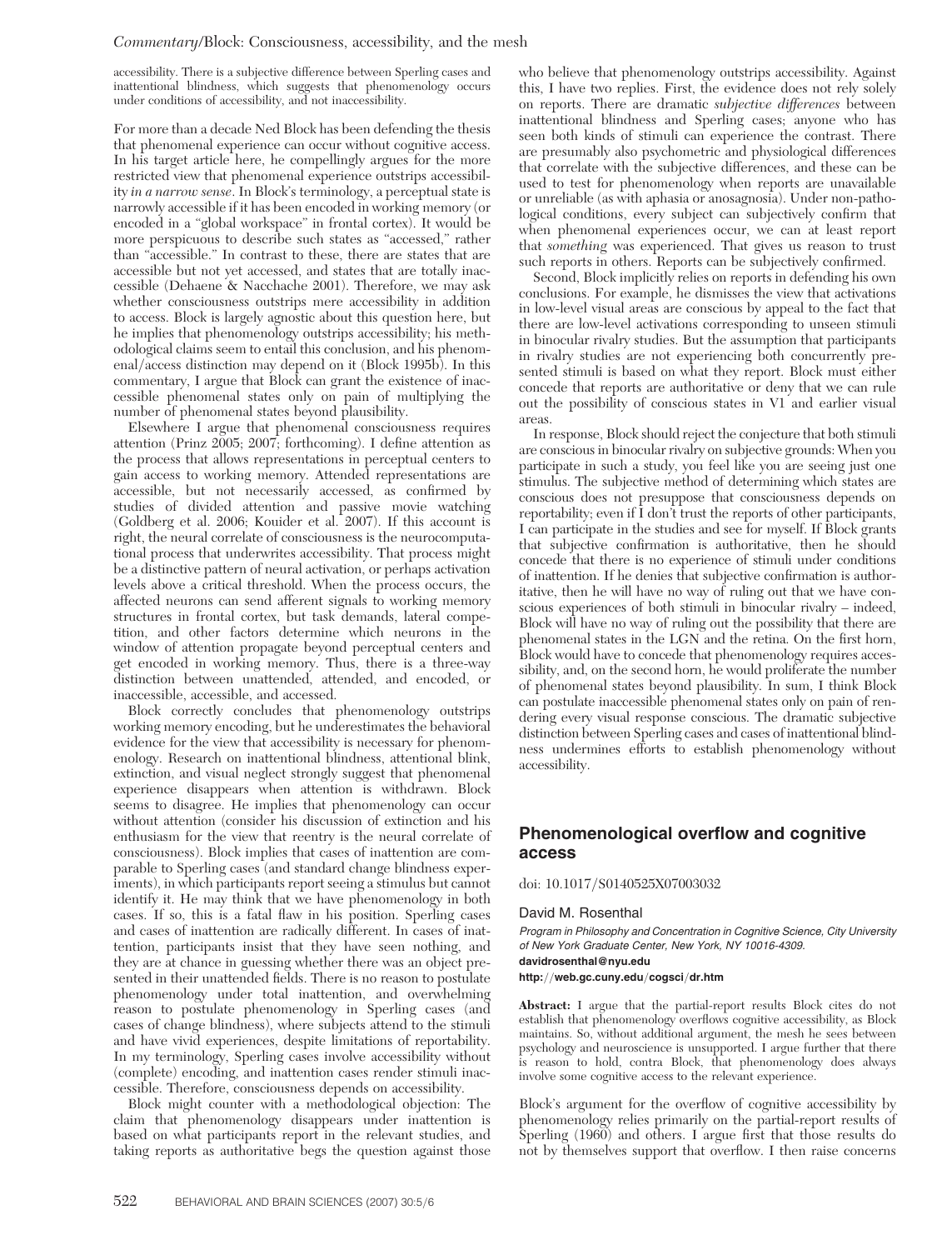about whether phenomenology could be altogether independent of cognitive access, as Block maintains.

Subjects in Sperling's experiment can identify only a few of the presented letters, but they report that they are all letters. Block convincingly argues that this limitation in identifying results from constraints imposed by visual working memory. He also urges that "phenomenology persists beyond the stimulus" (sect. 9, para. 4), since post-stimulus cuing enables subjects to focus on the subset of items they then identify. Because that cuing occurs after the stimulus has ceased, one reasonable hypothesis is that the identifying relies on persisting phenomenology.

Still, subjects identify all the items as alphanumeric independent of any cuing; as Block notes, subjects "can bring them [all] under a general concept like 'alphanumeric character'" (sect. 9, para. 2). So all the items are at least partially conceptualized independent of cuing, presumably before the stimulus ceases.

So it may well be that, even before the stimulus ceases, the items are all conceptualized in respect of their specific alphanumeric identity. Identification of specific letters might then rely solely on that conceptual information, rather than on persisting phenomenology. The working-memory bottleneck would still be operative; conceptual representations of the specific identities of all the letters would be available prior to cuing, but only about four could get through to figure in subjects' identifications.

On this model, only persisting conceptual representations figure in whatever identifications the bottleneck permits. As with the Global Workspace model of Dehaene and Naccache (2001), which Block considers, the limit on specific identifications results from a constraint on how much conceptual information can get through.

Perhaps phenomenology does persist, as Block urges. But some conceptual representations plainly persist as well, since subjects can identify all the items as alphanumeric long after phenomenology has clearly ceased. So if phenomenology does persist, it is accompanied by persisting conceptual representations, and those representations may by themselves be the basis of whatever specific identifications subjects can make.

The same holds for the related results of Landman et al. (2003). Block urges that these "[s]ubjects are apparently able to hold the visual experience for up to 1.5 seconds" (sect. 9, para. 7). But, as with the Sperling result, subjects' post-cuing ability to detect which rectangles have changed may be the result, not of persisting phenomenology, but rather, of persisting conceptual representations.

Block takes phenomenology to overflow cognitive access because subjects must have "persisting experiences as of more specific shapes than can be brought under the concepts required to report or compare those specific shapes with others" (sect. 9, para. 10). But the working-memory bottleneck may instead operate by restricting the number of fine-grained conceptual representations that can figure in reporting and comparing.

The upshot of the partial-report results, then, would not be "phenomenological overflow" (sect. 9, para. 13), but rather overflow of the working-memory bottleneck by fine-grained conceptual representations. Since the mesh Block argues for is "between the psychological result that phenomenology overflows cognitive accessibility and the neurological result that perceptual representations that do not benefit from attention" (sect. 14, para. 10), that mesh is in jeopardy. So it cannot help resolve Block's puzzle about "whether the cognitive access underlying reportability is a constitutive condition of phenomenal consciousness" (sect. 2, para. 9).

In any case, there is reason to think phenomenology does always involve cognitive access. Block notes that "when one has a phenomenally conscious experience [i.e., an experience with phenomenology], one is in some way aware of having it" (sect. 6, para. 1). This reflects the widespread intuition that phenomenology is a matter of how our mental lives appear to us. There being something it is like to have an experience is just a matter of such mental appearance. Block denies that being thus aware of an experience itself involves some cognitive access to it, but his reasons for that rejection are unconvincing.

One way to explain why phenomenology always involves awareness of the experience is to posit a distinct higher-order state about the experience (Rosenthal 2005). Block notes that phenomenology occurs even when we do not notice, attend to, or think about it. But that does not rule out having inattentive, nonconscious thoughts about one's phenomenology.

Block also notes that young infants are often in pain, though they may be incapable of such higher-order states. But it is possible that infants' pains are not conscious pains. A state can have qualitative character even if there is nothing it is like for one to be in that state (Rosenthal 2005, Ch. 7); it is question-begging here simply to assume otherwise. And because nonconscious pains have largely the same causal connections to behavior and to a strong desire for pain to cease, they are just about as bad. So infants' pains are compatible with the hypothesis that higher-order cognitive states are required for pains to be conscious – for there to be something it is like for one to have them.

Block also argues that a higher-order theory of consciousness "fits both science and common sense" (sect. 6, para. 3) less well than same-order theories, on which the awareness of an experience is internal to the experience itself. But according to standard same-order theories (Brentano 1874/1924; Kriegel 2005), that awareness is every bit as cognitive as on the higher-orderthought hypothesis (Rosenthal 2005).

Block's concession that phenomenology always involves being aware of it also raises a difficulty he does not address. Phenomenology may occur, he holds, when there is activation in the fusiform face area of the extinction patient G.K., even though G.K. "not only does not know about, but ... cannot know about" (sect. 14, para. 13) that phenomenology. But awareness of things standardly results in one's knowing about them and in being able to express that knowledge in verbal reports. If phenomenology always involves awareness of it, why would such awareness fail here to have those results?

Perhaps Block thinks that G.K. might in this case have only a weak phenomenology, like the nonconscious qualitative character that may occur in infants. But that is not ordinary phenomenology, which involves there being something it is like to have it.

Higher-order theories of consciousness and many same-order theories avoid this difficulty, since they hold that some cognitive awareness is constitutive of all phenomenology. By contrast, the global-workspace theories Block favors do not help explain why ordinary phenomenology always involves some awareness of it.

Block argues for the possibility of phenomenology wholly without cognitive access. But the awareness that always accompanies phenomenology and the compelling intuition that phenomenology is essentially a matter of mental appearance together suggest a close tie between phenomenology and some type of cognitive access.

## Conscious access overflows overt report

doi: 10.1017/S0140525X07003044

## Claire Sergent and Geraint Rees

Institute of Cognitive Neuroscience & Wellcome Department of Imaging Neuroscience, Institute of Neurology, University College London, London WC1N3AR, United Kingdom.

csergent@fil.ion.ucl.ac.uk

http:// www.icn.ucl.ac.uk/Research-Groups/awareness-group/ g.rees@fil.ion.ucl.ac.uk

http://www.fil.ion.ucl.ac.uk/~grees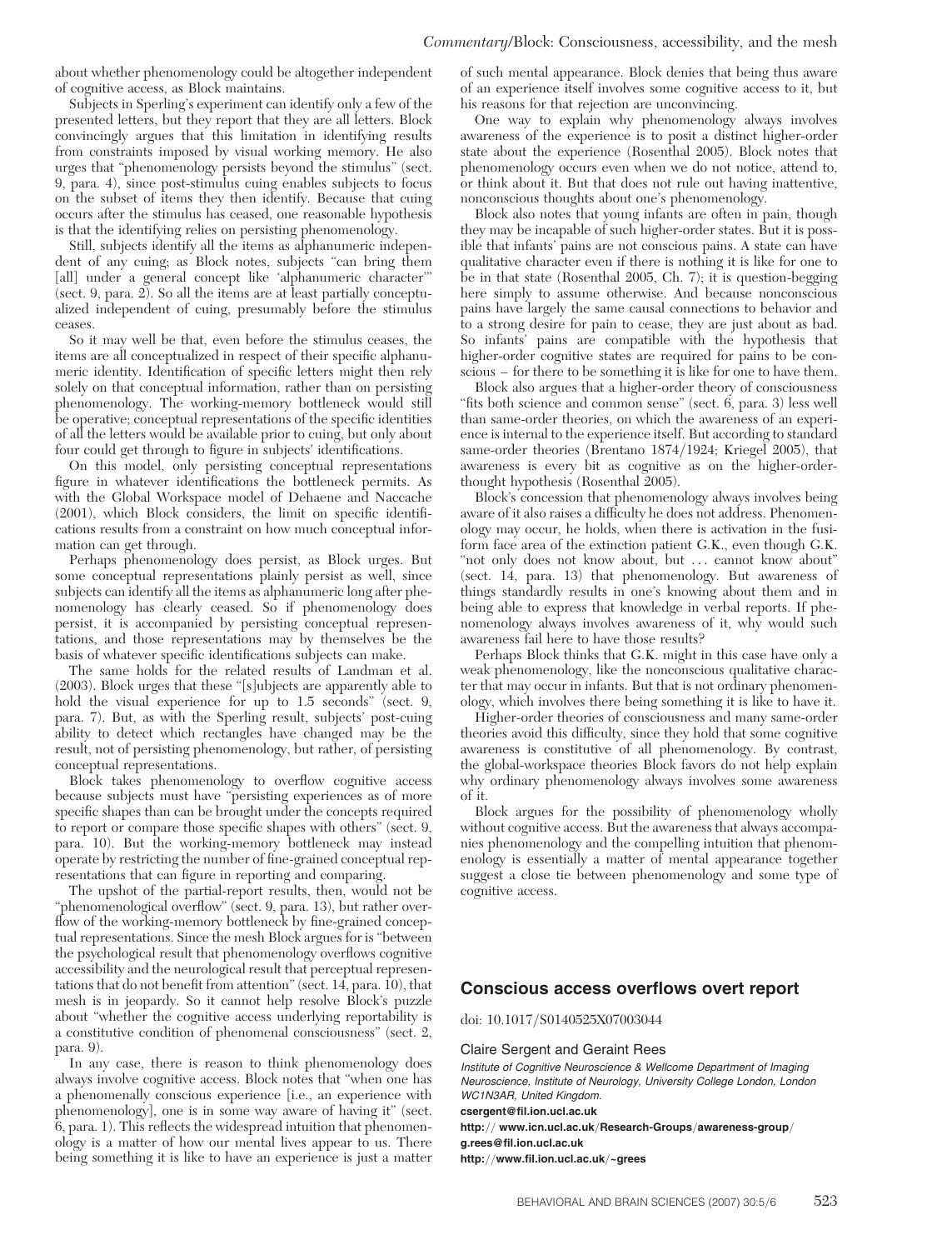Abstract: Block proposes that phenomenal experience overflows conscious access. In contrast, we propose that conscious access overflows overt report. We argue that a theory of phenomenal experience cannot discard subjective report and that Block's examples of phenomenal "overflow" relate to two different types of perception. We propose that conscious access is more than simply readout of a preexisting phenomenal experience.

Visual presentation of a face can elicit strong activity in the fusiform gyrus even when a patient with neglect does not see it (Rees et al. 2000). Block's proposition that recurrent sensory activations constitute the core neural basis of phenomenal experience leads him to the following prediction:

[I]f the activations of the fusiform area [...] in the patient G.K. turn out to be recurrent activations, we would have evidence for phenomenal experience that the subject not only does not know about, but in these circumstances cannot know about. (target article, sect. 14, para. 13)

In other words, the experimenter could detect phenomenal experience in a patient's brain even if the patient denies having that experience! This contradicts the notion of phenomenal experience itself, which is, by definition, a subjective, firstperson experience. We suggest that any theory of phenomenal experience that discards subjective report as its fundamental measure is bound to lead to such contradictory predictions.

It is crucial to distinguish different forms of accessibility. In experiments using backward masking (Lau & Passingham 2006; Vorberg et al. 2003), when subjects are pressed to guess which stimulus has been presented they can perform better than chance, even when they claim they have not seen it. In this case, as in classical "blindsight" (Weiskrantz 1997), there is a clear distinction between two types of report: objective report (accessibility in a direct sense, probably via automatic stimulusresponse routes) and subjective report (accessibility as defined in the term "conscious access"). We propose that this latter form of accessibility is intrinsic to what Block calls phenomenal consciousness.

In our view, the real challenge lies in designing tools to allow an objective, scientific measure of subjective report (Dennett 1992). Indeed, this is already an active area of study (Dienes & Scott 2005; Macmillan & Creelman 1991; Persaud et al. 2007; Sergent et al. 2005; Sergent & Dehaene 2004; Weiskrantz 1997) and could in principle produce biomarkers of consciousness that allow report of phenomenal experience in the absence of overt report, via external brain imaging devices (Naccache 2006b; Nachev & Husain 2007; Owen et al. 2006).

Block makes extensive use of partial-report paradigms (Landman et al. 2003; Sperling 1960) to support the argument that phenomenal experience overflows conscious accessibility. While an observer viewing such a letter array appears to "see it all," uncued report of the individual letters a short time later is poor. Nevertheless, a cue occurring after the array has been presented can lead to excellent recall of letter identity for the cued subset of the array. This excellent cued recall does not entail – as Block argues – that the earlier "seeing it all" experience therefore reflects phenomenal experience of all the letters at the same level of detail. Instead, we suggest that cued recall not only reflects readout of a fading information buffer, but it is a modification of perception through attention that does not differ much from classical sensory modulation by spatial attention (Ruff et al., in press). Although only the cued letters receive this additional attentional enhancement, the claim of "seeing it all" might still be based on access to lower-level attributes that are not explicitly probed by the experimenter – for example, presence of the uncued stimuli, rough recognition as "alphanumeric characters," or "Gestalt" properties of the scene gist. The apparent intuition lying behind phenomenal consciousness might therefore simply refer to access itself being much greater in some situations than the specific report required by the experimenter.

Strong sensory processing is consistently observed even when observers deny any form of experience of the stimulus. For example, the "attentional blink" describes impairment in reporting the second of two visual targets when they are separated by a short interval. Sergent and colleagues asked subjects to evaluate the visibility of a target word during the attentional blink on a continuous scale going from 0 to 100% visibility. If there were any form of experience of the target, even feeble or partial, they could acknowledge that by using intermediate visibility levels. However, missing a target corresponded to a subjective rating of zero, just as when no word was presented (Sergent & Dehaene 2004). Nevertheless, these "zero-visibility" words elicited strong, long-lasting brain potentials up to 300 msecs after they had been presented (Sergent et al. 2005), a time scale at which local recurrent loops ought to have been established (Lamme & Roelfsema 2000). Therefore, strong and elaborate processing within sensory areas is not sufficient for subjective experience.

In summary, we believe that what Block calls "phenomenal consciousness" actually reflects two different situations:

1. Genuinely unconscious stimuli that nevertheless receive strong sensory processing: this type of stimuli can influence our conscious mental life (Dehaene et al. 1998; Gaillard et al. 2006; Greenwald et al. 2003), but are not directly conscious.

2. Conscious stimuli that do not receive full attention and for which conscious access is partial to only certain attributes of the stimuli.

Finally, Block argues that activity in fronto-parietal areas does not reflect the core neural basis of consciousness and instead constitutes "read out" of the perceptual state represented in occipitotemporal areas. But the empirical evidence does not support a clear distinction between "perceptual" and "report" areas. For example, enhanced connectivity between fronto-parietal and visual cortices is associated with fluctuations in conscious contents during binocular rivalry (Lumer et al. 1998; Srinivasan et al. 1999) even when observers are not required to make any covert or overt reports of their experience (Lumer & Rees 1999). Therefore, the evidence points to an active interaction among frontal, parietal, and sensory areas that altogether constitute conscious perception (Dehaene et al. 2003; 2006; Rees et al. 2002a).

In conclusion, we are far from understanding the complexity of the neural mechanisms that underlie our rich subjective experience of the external world, and Block's article provides a stimulating reminder of the path that lies ahead. But, in our view, the study of conscious access through careful assessment of subjective reports is the most positive and promising movement in that direction so far.

#### ACKNOWLEDGMENTS

This work is supported by the Wellcome Trust (for Geraint Rees), and the Fyssen Foundation and the Marie Curie European Program (for Claire Sergent).

## Global workspace theory emerges unscathed

doi: 10.1017/S0140525X07003056

#### Murray Shanahan<sup>a</sup> and Bernard Baars<sup>b</sup>

<sup>a</sup>Department of Computing, Imperial College London, London SW7 2AZ, United Kingdom; <sup>b</sup> The Neurosciences Institute, San Diego, CA 92121. m.shanahan@imperial.ac.uk http://www.doc.ic.ac.uk/~mpsha baars@nsi.edu http://nsi.edu/users/baars

Abstract: Our aim in this reply is to defend Global Workspace theory (GWT) from the challenge of Block's article. We argue that Block's article relies on an outdated and imprecise concept of access, and perpetuates a common misunderstanding of GWT that conflates the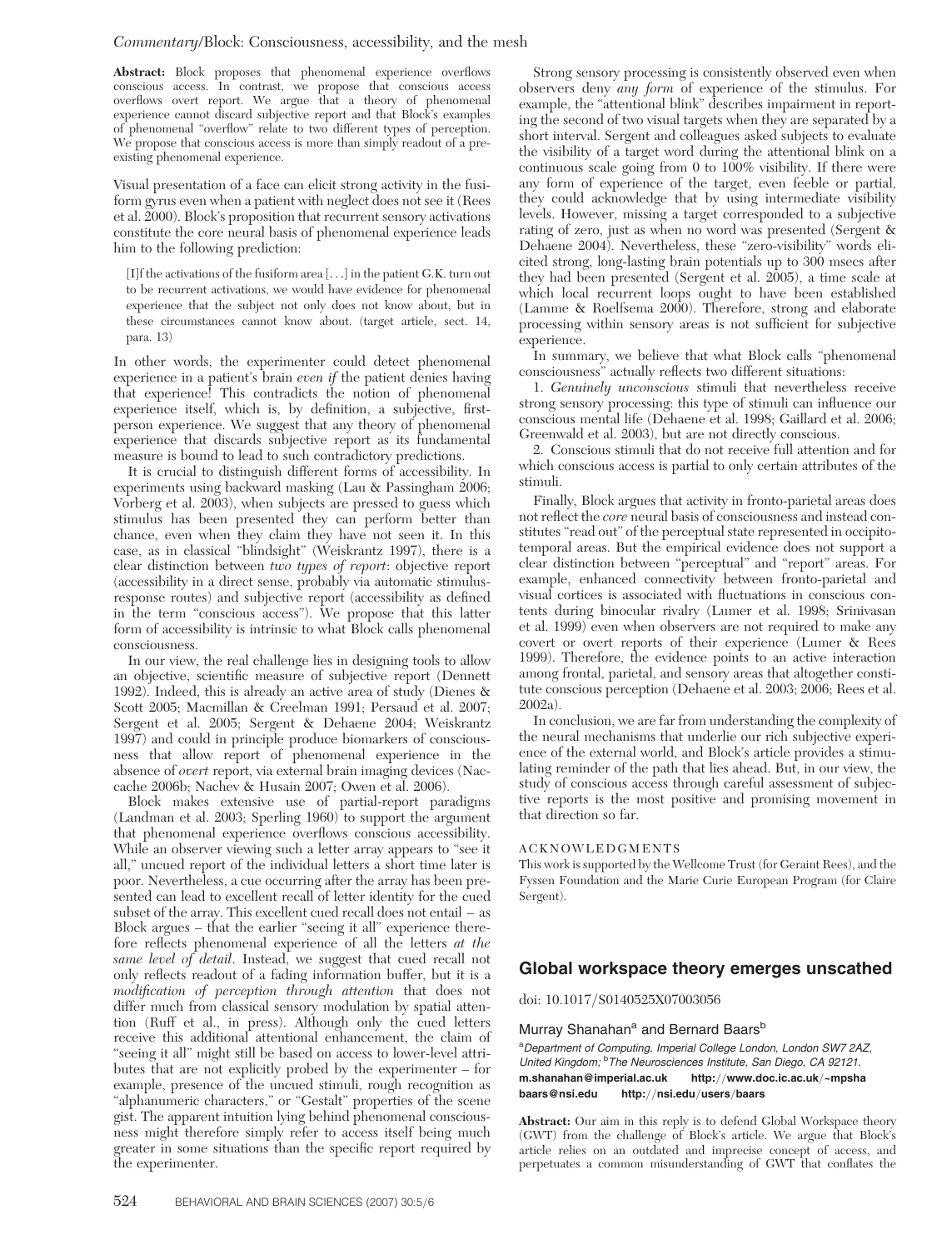global workspace with working memory. In the light of the relevant clarifications, Block's conclusion turns out to be unwarranted, and the basic tenets of GWT emerge unscathed.

Block's threefold strategy is as follows: (1) He seeks to separate phenomenology from what he calls "access" on the basis of empirical psychology. (2) Shifting to neuroscience, he locates phenomenology in posterior brain regions and access in frontal brain regions. (3) He then concludes that mechanisms of access are not constitutive of mechanisms of phenomenology and claims that this conclusion meshes with both the psychology (1) and the neuroscience (2). However, we contend that the separation of phenomenology and access attempted in (1) fails because it relies on too crude a notion of access. Adopting the more precise notion of broadcast (Shanahan & Baars 2005) allows us to preserve the intimate relationship between phenomenology and the global workspace posited by Global Workspace theory (GWT). And we believe the attempt in (2) to isolate "mechanisms of access" from "mechanisms of phenomenology" is also flawed, because it relies on a faulty identification of the global workspace with working memory.

In contemporary elaborations of GWT, the emphasis is on discovering a plausible neurological basis for the hypothesised global workspace – the global neuronal workspace as Dehaene and his colleagues call it (Dehaene et al. 1998). Dehaene and a number of others suggest that phenomenal consciousness of the visual world requires large-scale re-entrant interaction between posterior visual cortex and frontoparietal regions (see also Baars 2002). According to the leading proposals, the neural substrate for the workspace is a network of long-range pathways that interconnects distant cortical sites (Dehaene et al. 2006; Shanahan, in press). A pattern of activation is globally disseminated, or *broadcast*, when it is propagated by this white matter infrastructure, and thereby comes to exercise widespread influence in the brain. Because the great majority of such pathways are bidirectional, the anatomy suggests widespread reentrant activity triggered by the initial broadcast. The overall pattern of information flow alternates episodes of broadcast with bursts of competition for workspace access, and the typical duration of discrete episodes of broadcast is on the 100 msec scale.

Using the idea that broadcast implements access, we can supply a more fine-grained account of what might go on in the sorts of experiments that, according to Block, demonstrate "phenomenology without access" (Sperling 1960; Landman et al. 2003). It is worth noting that subjects in such experiments believe they are simply reporting the contents of their recent visual consciousness, even after the visual stimulus has disappeared from view. Therefore, subjects' reports do not support a distinction between access and phenomenology.

The theoretical account might go something like this (Shanahan 2005). Information pertaining to the initial visual object gestalt in its entirety is broadcast at the time of presentation for one or more 100 msec broadcast cycles. As a consequence of broadcast, this information can influence widespread local brain processes involved in memory – both short-term and long-term. Subsequently, following some retrieval cue, a detailed memory of a portion of the original scene is recalled from the relevant part of short-term memory and is broadcast, enabling (with the help of many other brain processes) a verbal report. Thanks to this process of retrieval and report, or perhaps because of subsequent activity, or merely due to the time that has elapsed, the fragile contents of the short-term memory are degraded and a good deal of information about the original visual stimulus is lost. So no exhaustive subsequent reports detailing the shapes and orientations of specific objects in the scene are possible. But post-hoc partial reports can be retrieved with very high accuracy, which is of course why the Sperling procedure is called the "partial report procedure." Over multiple trials the entire 12 object Sperling array can be accurately reported, always with a reported phenomenal experience of the retrieved item. Moreover, a general impression of the original visual stimulus is retained in short-term memory. If later evoked, this information can still be broadcast, facilitating a verbal report about the overall arrangement of objects in the scene.

The very possibility of such an account shows that, even if they did supply evidence for phenomenology without "access." in Block's temporally coarse-grained sense of the term, experiments such as those by Sperling and Landman et al. offer no evidence of phenomenology without broadcast, to use the more precise and temporally fine-grained technical term found in the contemporary GWT literature. Admittedly, the theoretical concept of broadcast stands in need of further empirical justification. But it is, in this respect, in no worse a position than that of access.

Now, the above explanation makes little sense unless a clear distinction is maintained between (conscious) presence in the global workspace and (unconscious) retention in short-term memory. But Block incorrectly identifies the global workspace of GWT with working memory, leading to further difficulties with his argument. In humans, presence in the global workspace enables entry to working memory (Baars & Franklin 2003). But items can then be held in working memory unconsciously. They only become conscious again when they are retrieved from working memory and re-enter the global workspace.

In short, the global workspace and unconscious working memory are quite distinct, and for this reason it does no harm to GWT if it turns out that, as Block suggests, "activation of working memory circuits are not part of the neural basis of phenomenology" (sect. 14, para. 1). What counts for phenomenology, according to contemporary GWT, is broadcast via the long-distance axons alluded to earlier on, and this may or may not necessitate activation of the prefrontal areas associated with working memory.

To summarise, Block's challenge to GWT rests on a faulty view of the concept of the global workspace. GWT is an empirical theory, and as such it is open to both experimental refutation and conceptual critique. So challenges such as this are a welcome opportunity to test the theory, and a chance to revise or discard it if it is found wanting. But to mount a more successful attack on the theory, Block needs to consider more detailed GWT models of broadcast, and clearly to dissociate global workspace activity from unconscious aspects of working memory.

## Access for what? Reflective consciousness

doi: 10.1017/S0140525X07003068

#### Michael Snodgrass and Scott A. Lepisto

Department of Adult Ambulatory Psychiatry, University of Michigan, Ann Arbor, MI 48105.

jmsnodgr@umich.edu slepisto@umich.edu

Abstract: Can phenomenality without access occur? We suggest that the crucial issue is not to show phenomenality that cannot be accessed, but whether phenomenality sometimes simply is not accessed. Considering this question leads to positing a distinct, second form of consciousness: Reflective consciousness. The most important form of access is then from phenomenal (first-order) to reflective (second-order) consciousness.

Block's primary concern involves whether phenomenal consciousness (henceforth, P-consciousness) is independent of what he calls "cognitive accessibility." He argues yes (e.g., that P-consciousness can "overflow" access), and contrasts this view with that of others (e.g., Baars, Dehaene, Dennett, Naccache, etc.) who argue instead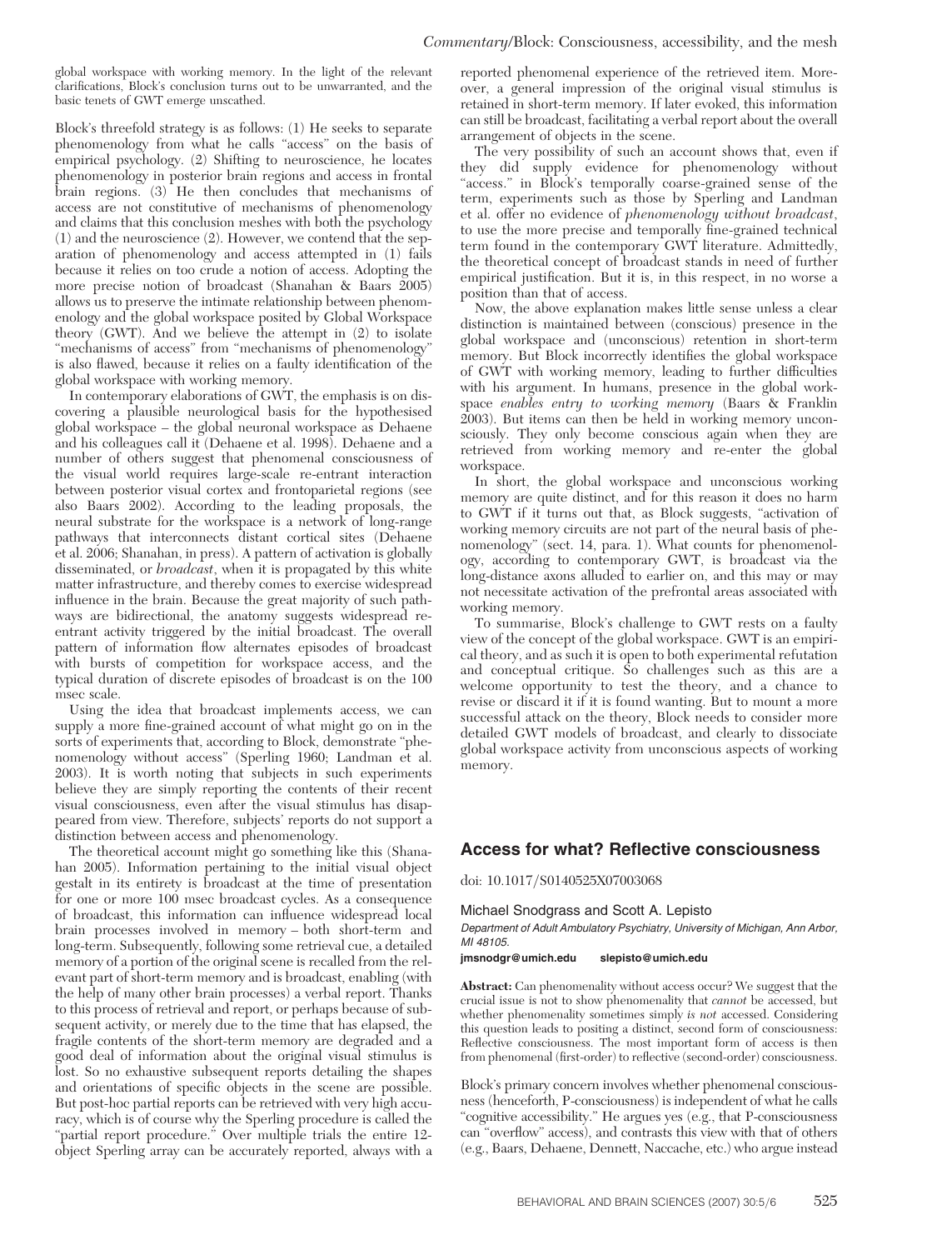that access (for them, a.k.a. being in the "global workspace") is in part constitutive of P-consciousness – and hence that phenomenality without access cannot occur.

These fundamental questions can be usefully engaged from a framework informed by signal detection theory (SDT; e.g., Macmillan & Creelman 1991). To foreshadow, to show that P-consciousness is independent of access does not require demonstrating that there are P-conscious contents that cannot be accessed (Block's strategy). Rather, one need only show that sometimes P-conscious contents are not accessed, whereas sometimes they are. In this way, even if Block is wrong, one can still show that access is indeed an independent conscious process distinct from P-consciousness proper.

The easiest way to show this is to sketch our theory of consciousness, which derived from attempting to solve a perennial problem in unconscious perception research: How can consciousness be validly indexed? It seems clear that we must rely in some way upon subjects' reports – but what kind of report?

First, we could simply inquire about participants' subjective conscious experience; for example, "Can you see (hear, remember, etc.)  $X$ ?" If they say no, they are not conscious of  $X$ ; if yes, they are. Using such methods, ostensibly unconscious effects (including above-chance discrimination) are easily obtained. Despite "subjective threshold" methods' intuitive appeal, however, SDT shows that *all* reports involve not just (1) the perceptual process itself, but also  $(\overline{2})$  an additional, independent criterion-based decision process wherein the strength of available perceptual evidence is evaluated as to whether it is sufficient to reply in the affirmative. That is, contrary to many researchers' implicit assumptions, there is no such thing as an unmediated "subjective report" – ever. Consequently, the SDT analysis directly implies that if someone says "no," this does not show that they have no relevant P-conscious experience, but perhaps merely that such experience, being very weak and hence lowconfidence, is below criterion. With this in mind, subjective threshold effects – which are easily obtainable – are plausibly weakly P-conscious, not unconscious.

This "conscious but weak" interpretation is strongly supported by the under-appreciated fact that the same result (i.e., the same estimate of perceptual sensitivity,  $d'$  is obtained in both the yes/ no form of the detection task and in the so-called rating form, wherein participants rate their confidence that a target stimulus (vs. noise only) has appeared. This means that whenever  $d' > 0$ , participants do in fact possess relevant subjective confidence – however weak – which enables above-chance stimulus discrimination.

Despite the above, some argue that subjective threshold stimuli really are phenomenally unconscious (henceforth, P-unconscious) after all. Perhaps the most compelling are various demonstrations of "exclusion failure" (e.g., Merikle et al. 1995), wherein participants respond with a previously presented word above baseline despite instructions not to, apparently suggesting that such stimuli are unconscious. Nonetheless, these effects too can be explained as weakly P-conscious if exclusion is a decision process such that sufficient confidence is required to exclude a candidate response (Snodgrass 2002; see also Haase & Fisk 2001).

Consistent with this analysis, Visser and Merikle (1999) found that exclusion failure disappeared when participants were paid for successful exclusion – a classic criterion manipulation (SDT has long shown criterions can be shifted at will). This finding is crucial, because it shows that subjective threshold stimuli can be accessed, even though typically they are not. Here again, this is exactly what one would expect from (initially) below-criterion but nonetheless weakly conscious stimuli.

Perhaps instead, then, we should use the second form of report – namely, by asking participants to objectively discriminate the stimuli rather than deliver opinions about their phenomenal experience. By using SDT methods, we can independently estimate  $d'$  and the criterion  $(c)$ . In this way, if discrimination responses are required even when confidence is low, criterion

artifacts of the sort just mentioned are avoided, and if stimulus conditions are arranged such that  $d' = 0$  (i.e., the "objective threshold"), there are strong reasons to conclude that any other obtained effects are truly not P-conscious. Strikingly, under these conditions, clearly qualitatively different phenomena emerge (Snodgrass et al. 2004; Snodgrass & Shevrin 2006) including both facilitation and striking *below*-chance inhibition – which never occurs under subjective conditions.

So are subjective methods simply invalid? Despite the above, we think not, because they  $d\tilde{o}$  index a centrally important phenomenon: whether or not higher-order, controlled (vs. automatic) processing is applied to the relevant stimuli. In other words, subjective methods index our criterion for access to higher-order processes including reasoning, planning, and so forth. After all, strategic control processes will not be attempted if we don't think the relevant stimuli exist.

With all this in mind, we (Snodgrass 2002; Snodgrass & Shevrin 2006; Snodgrass et al. 2004) propose that there are two, not one, kinds of consciousness: (1) first-order (phenomenal consciousness), and (2) second-order (reflective consciousness), which takes first-order (and other second-order) conscious states as its objects. In this model, while all reflectively conscious states are also phenomenally conscious, the converse is not the case – that is, there are phenomenal states that are not additionally reflectively conscious. Rather, because reflective consciousness is highly capacity-limited, only the most relevant phenomenally conscious stimuli – even if strong – are selected for additional, optional higher-order processing. At the same time, under usual circumstances essentially any phenomenally conscious content can be selected into reflective consciousness if desired, as the SDT analysis of typically subjectively unconscious stimuli demonstrates.

Putting it all together, stimuli can clearly be P-conscious without being accessed. This is most obvious with subjectively unconscious stimuli, which are typically not accessed, but nonetheless exhibit effects qualitatively identical to clearly P-conscious stimuli whenever further (and optional) reflectively conscious (i.e., strategic) processing is absent. Moreover, they can be accessed, given our willingness to do so (e.g., use more liberal criteria). In contrast, clearly (objectively) P-unconscious stimuli are intrinsically inaccessible, and display qualitatively different effects.

## Expecting phenomenology

doi: 10.1017/S0140525X0700307X

#### Maja Spener

Faculty of Philosophy, University of Oxford, Oxford OX1 4JJ, United Kingdom. maja.spener@philosophy.ox.ac.uk

Abstract: Block's argument against correlationism depends in part on a view about what subjects in certain experiments can be aware of phenomenally. Block's main source of evidence for this view is introspection. I argue that introspection should not be trusted in this respect. This weakens Block's argument and undermines correlationism at the same time.

Block's argument against correlationism depends in part on the assumption that subjects in the central experiments (i.e., Sperling 1960, Landman et al. 2003, and Sligte et al. 2008) are phenomenally aware of all or almost all items in the presented arrays. Block suggests that the main source of evidence for this assumption comes from introspection – that is, from subjects' introspective reports that they have seen all or almost all items during the initial brief presentation.

Someone who adopts the methodology of inference to the best explanation, as Block does, should be ready to defend a proposed range of data as relevant to his or her approach. And when it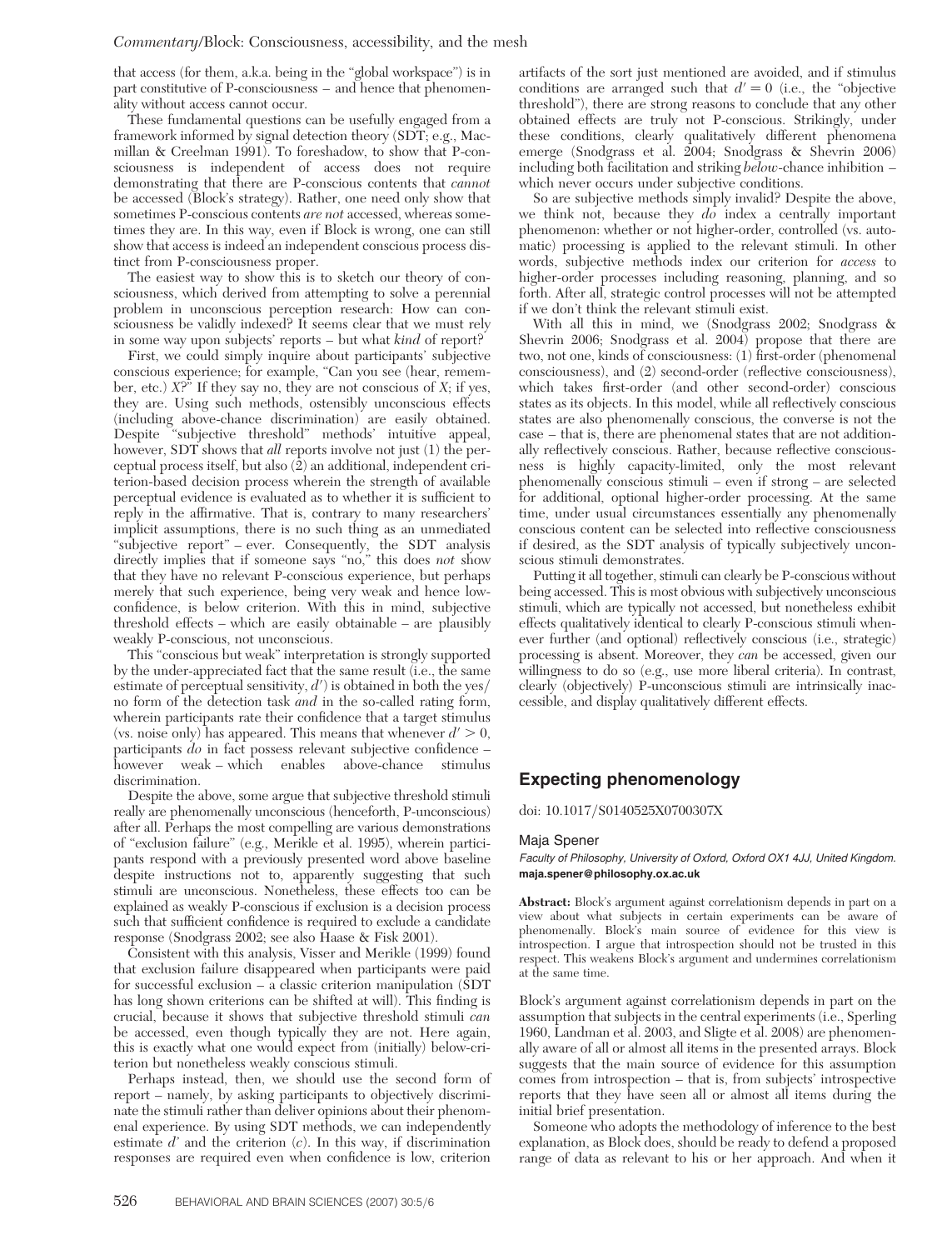comes to the above-mentioned introspective evidence, at least, Block is sensitive to such an obligation. He defends his claim that we can take the reports in question at face value against the worry that subjects might confuse potential phenomenology with actual phenomenology.

But there is a more general worry about introspective judgements Block should consider. Introspective judgements might be reliable enough when it comes to off-the-cuff or approximate judgements about phenomenology, as for instance when one introspectively judges that it appears as if something is red. Visual phenomenology arguably does involve colourrelated features and, arguably, introspection reveals this fact. For the purposes of theorizing about phenomenology, however, not much follows from this general fact. But introspective judgements are demonstrably unreliable about the subtle details of phenomenology, as the philosophical debate about the nature of perception makes perfectly clear. Participants in that debate disagree fiercely on how to characterize phenomenology on the basis of introspection. Views range from characterizations of phenomenology solely in worlddirected terms to ones involving intrinsic properties of experience individuated independently of one's environment. The bone of contention here is not whether a given case involves actual phenomenology – on this most participants are agreed – but rather how to describe it accurately on the basis of introspection. I have argued elsewhere (Spener, under review) that the best explanation of such disagreements in the philosophical literature involve the idea that one's introspective grasp of phenomenology is thoroughly expectation-driven, and, for this reason, that introspection is thoroughly inadequate on its own to provide reliable knowledge of the finer details of phenomenology.

How does this worry affect Block's claim that we can believe subjects' reports that they saw all the items in the presented arrays? Note, first, that this particular bit of introspective evidence plays a crucial role in Block's argument. It provides the main reason to identify the experimentally elicited informational state with what is present to the subject phenomenally. This identification does not come for free, as demonstrated by the experimenters' explicit attempts to argue for it (see Sligte et al. 2008; Sperling 1960). Moreover, despite giving such arguments, Sperling is careful to say that "[s]hort-term information storage has been tentatively identified with the persistence of sensation that generally follows any brief intense stimulation" (Sperling 1960, p. 26, my italics). Without the introspective evidence, the claim that the detailed information about the array of items – that which is experimentally shown to be at the subjects' disposal – is indeed phenomenally present to the subject is on much weaker footing. In turn, this means that Block's argument against correlationism is on much weaker footing.

So, what sort of introspective judgements are we dealing with in Block's argument? Specifically, are they of a detailed sort and hence suspicious, or are they of an approximate sort and hence theoretically uninteresting? Given their role in Block's argument, it seems they have aspects of both. On the one hand, Block takes subjects to report introspective judgements about phenomenology which provide reason to identify the relevant phenomenal state with the short-term informational state demonstrated by the experiments. The latter concerns specific details about all the particular items in the presented array. This suggests that the judgements in some sense reveal detailed phenomenal information. On the other hand, though, subjects cannot exactly report their alleged phenomenal awareness of such plentiful detail, but can only "bring [these experiences] under a general concept" (sect. 9, para. 2). This suggests that the introspective judgements are of an approximate sort.

Recall that the introspective judgements in question are meant in some way to give good evidence for subjects' phenomenal awareness of all the items in the array, a kind of phenomenal awareness that can readily be identified with the informational state demonstrated by the experiments. I think there is trouble for that thought with respect to both the aspects just articulated. Consider the detailed-phenomenology aspect first. As the old debate about the problem of the speckled hen (for instance) makes vivid, the right way to characterize the phenomenology of an experience of a plurality of items based on introspection is a matter of great dispute (see, e.g., Chisholm 1942; Jackson & Pinkerton 1973). In this case, too, then there can be different introspective takes on the details of phenomenology. This makes room for my worry that introspection-based characterizations of the specifics of phenomenology are partly expectation-driven. They should not be regarded as straightforward, reliable evidence about phenomenology.

Consider now the approximate-judgement aspect of Block's introspective judgements. There clearly is a large gap between the general nature of the introspective judgement and the phenomenology of particular detail they allegedly reveal. That general introspective take on phenomenology could correctly capture several, non-equivalent ways that things look. It is hard to see how the general judgement could in turn provide evidence to single out one of those ways as captured by it.

By Block's lights, correlationism must be rejected because it places mistaken limits on the kind of data relevant and admissible to the enquiry. I suggest, more radically, that correlationism must be rejected because it limits itself to poor data. Introspective evidence should not be abandoned altogether, of course, but it also should not carry too much weight in an argument. I recommend spreading the weight equally, using introspective data alongside data from other sources, for instance, branches of science and philosophy in which perceptual experience figures prominently. The theory that fits such a motley bag of data best overall, should win our allegiance. I take this suggestion to be very much in the spirit of Block's methodological proposal.

ACKNOWLEDGMENT

Thanks to Scott Sturgeon for helpful comments.

## Phenomenal consciousness and cognitive accessibility

doi: 10.1017/S0140525X07003081

#### Michael Tye

Department of Philosophy, The University of Texas at Austin, Austin, TX 78712.

#### mtye@mail.utexas.edu

http//www.utexas.edu/cola/depts/philosophy/faculty/tye

Abstract: Block tries to show that the results of the Sperling experiment lend support to the view that phenomenology outstrips cognitive accessibility. I argue that Block fails to make a compelling case for this general claim on the basis of the Sperling data.

Ned Block argues that the results of the Sperling experiment (Sperling 1960) lend support to the view that phenomenology outstrips or overflows cognitive accessibility. I shall argue that Block fails to make a compelling case for this claim on the basis of the Sperling data.

I agree with Block that the subjects in the Sperling experiment see all 12 letters in the array even though they can accurately report the identities of only three or four. The first point I want to make is that there is an important sense in which all twelve letters are cognitively accessible notwithstanding the subjects' inability to identify two-thirds of them; for, with respect to each letter in the array, the subjects' experiences enable them at least to wonder "What is that letter?" Their experiences thus put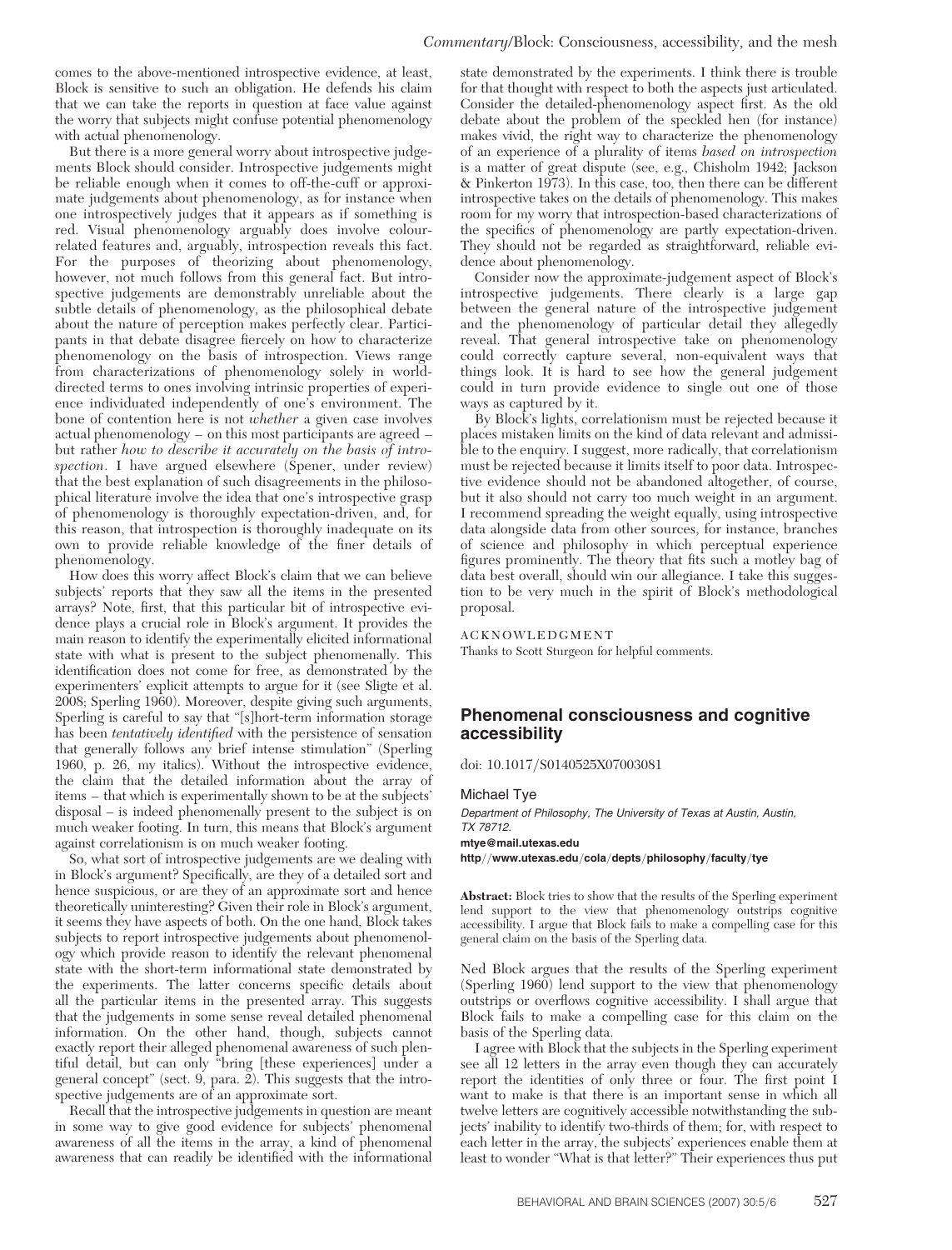them in a position, with respect to each letter, to bring the letter under the demonstrative concept that. The content of the concept varies with the putative query. Were a subject to wonder "What is that letter?" with respect to, say, the letter S in the top right-hand corner of the array, the cognitive content of the query would be different from the content of the query, expressible in the same sentence, with respect to the letter B in the middle of the bottom row. Of course, subjects do not typically so wonder with respect to each letter in the array. They may not so wonder with respect to any letter. The point is that their experiences enable them to wonder, "What is that?" with respect to each letter, whether or not they actually wonder anything, and the content of this possible cognitive response varies with the letter. So, each letter in the array is cognitively accessible via a cognitive act, the content of which is distinctive to that letter.

This brings me to Block's claim that phenomenology outstrips cognitive accessibility. Let us look more closely at how this is supposed to be the case. One way of understanding Block's claim in a particular instance is that the subjects' phenomenal consciousness of the letter S, say, in the top row, is different from the subjects' phenomenal consciousness of the letter B in the bottom row, even under the condition that the middle tone is heard and subjects are attending to the central row. But this does not show that phenomenology outstrips cognitive accessibility, since the possible act of demonstrative wondering with respect to the former letter has a different content from the possible act of demonstrative wondering with respect to the latter.

What happens when the middle tone sounds? One possible view is that there is no change in phenomenology as the subjects attend to the letters in the central row. The subjects simply focus their attention on the row and report what the letters look like. But patently this does not show that phenomenology outstrips cognitive accessibility. I am happy to allow, of course, that when one focuses on a given letter, one is then put in a position by one's experience to identify the letter as being the letter such-and-such and thus to cognitively classify the letter in a way that one could not before. With the shift in attention, then, one's cognitive possibilities enrichen – one goes from possibly wondering "What is that?" to actually thinking that that is the letter P, for example – even though (I am now supposing) the phenomenology stays the same. But this is not to the point. It shows that cognitive accessibility, content-wise, outstrips phenomenology, not the other way around.

I should add that I am actually disinclined to accept that when one shifts one's attention to a particular row, there is no change in the appearance of the letters. It is true that there is no dramatic or big change, but the situation seems to me similar to the following: Focus on an object – a watch, say – lying on a magazine in the middle of your field of view. There will likely be letters on the magazine cover close to the watch that you won't be able to identify even if you try, given your focus of attention. It is not that the letters are fuzzy or obscure; it is just that they are insufficiently determinate in your experience. Now switch your attention slightly from the watch to the letters. With the new focus, you will be able to identify them, but there will be no marked or sudden change in the phenomenology. The letters will not sharply change in their appearance. Still, the phenomenology does change a little. At a conscious level, there is a detail in the letters that simply was not there before – a detail that now enables you to identify them. Subtle changes of this sort happen all the time as we move our eyes around. But these changes are not dramatic or pre-reflectively obvious.

Block sometimes states his position in a more qualified way. He says that, in his view, the reason why subjects are unable to gain access to all the letters in the Sperling experiment without the tones is that "the 'capacity' of phenomenology, or at least the visual phenomenal memory system, is greater than that of the working memory buffer that governs reporting"

(sect. 9, para. 11). The working memory system has a capacity of four items (or less) in humans whereas the capacity of visual phenomenal memory "could be said to be at least 8 to 32 objects – at any rate for stimuli of the sort used in the described [i.e., the Sperling and Landman et al.] experiments" (sect. 9, para. 11).

The point I wish to stress again is that cognitive access can be achieved via the use of the demonstrative concept that letter. Seeing the 12 letters, one is put in a position by one's experience to query the identity of each letter and to so do, in each case, via a cognitive act that, in part, subsumes the relevant letter under the concept letter. This involves the use of working memory. Furthermore, it permits one to issue the report, "That is a letter."

Presumably, what Block has in mind when he says that the capacity of the working memory system is four items (or less) under a certain restricted range of conditions is the capacity to identify (for example) letters as the specific letters they are. But now his claim about phenomenal consciousness outstripping or overflowing cognitive accessibility, although not without interest, does not have quite the bite it first appeared to have. Certainly, nothing that Block says here shows that there fails to be an important connection between the phenomenology of the experience one undergoes in seeing an object and the object's general cognitive accessibility.

## What if phenomenal consciousness admits of degrees?

doi: 10.1017/S0140525X07003093

#### Robert Van Gulick

Department of Philosophy 541 HL, Syracuse University, Syracuse, NY 13244. rnvangul@syr.edu

Abstract: If the phenomenality of consciousness admits of degrees and can be partial and indeterminate, then Block's inference to the best explanation may need to be revaluated both in terms of the supposed data on phenomenal overflow and the range of alternatives against which his view is compared.

Block argues, by the method of inference to the best explanation (IBE), for the thesis that cognitive accessibility is not part of the constitutive nature of phenomenal consciousness. He claims his view provides the best explanation of the apparent respect in which phenomenology overflows cognitive access and that it meshes with the neural data, which he takes to show that the machinery underlying cognitive access is distinct from that underlying phenomenal consciousness.

As with any case of IBE, the plausibility of Block's argument will depend on both the data it aims to explain and the range of alternative explanations available. Challenges may be raised in both respects, especially if one allows for the possibility that phenomenal consciousness may admit of degrees rather than being an all or nothing matter. If so, critical cases in which phenomenal consciousness apparently occurs in the absence of some types of cognitive access may be better regarded as cases in which a lesser degree of phenomenal consciousness involves a lesser degree of cognitive access. We need not suppose, for example, that when we have phenomenal visual experience of a scene we phenomenally represent all of its features. Phenomenal consciousness may be partial and incomplete in ways that correlate with our partial cognitive access.

Does phenomenology in fact overflow cognitive access? In experiments such as those by Sperling (1960) and Landman et al. (2003), subjects often report having experienced more features than they can identify, categorize, or detect changes in. However, such reports do not necessarily show that phenomenal consciousness exceeds cognitive access. Though the subjects in the Sperling experiments cannot cognitively identify many of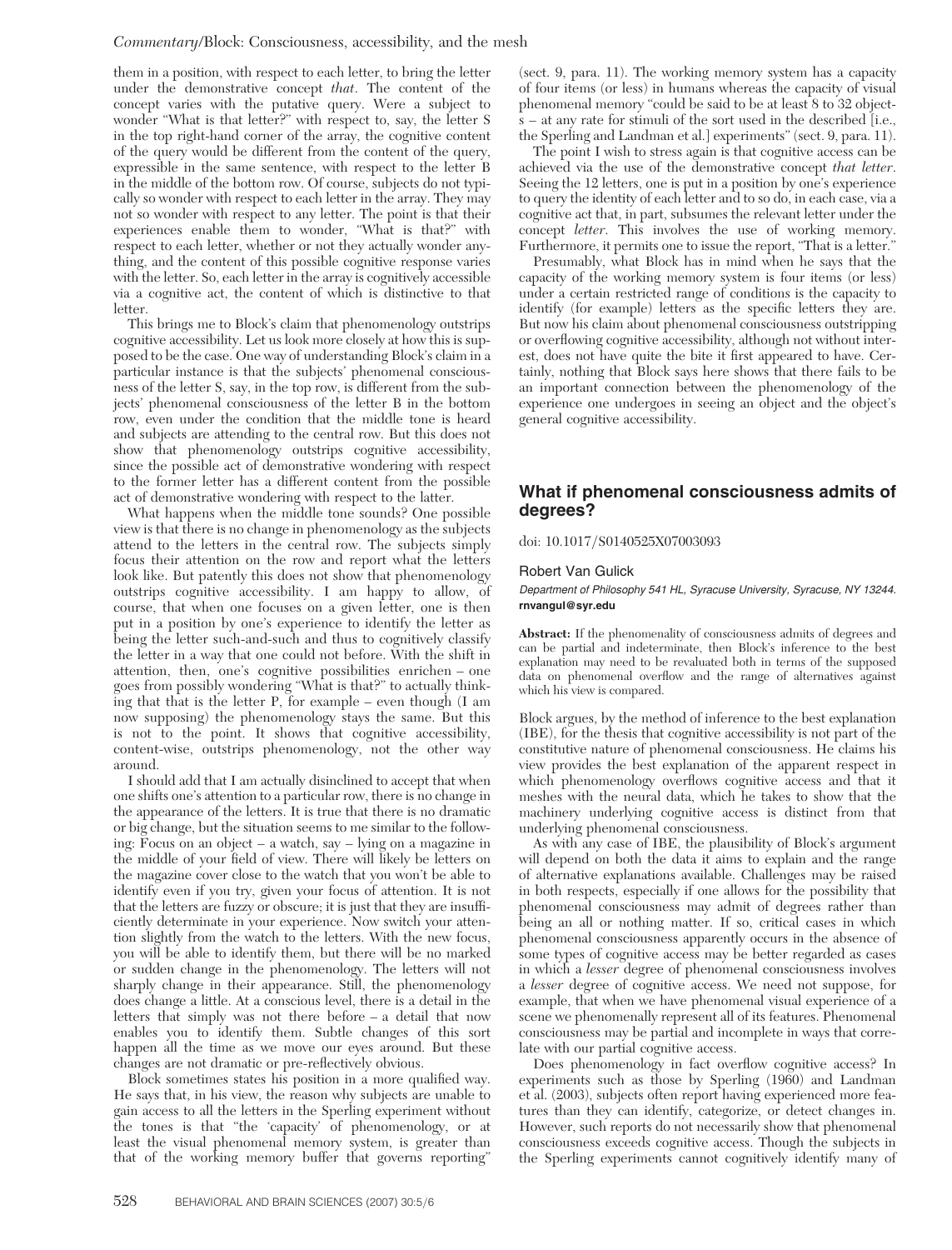the specific letters that were briefly presented to them, they do have cognitive access to the fact that they were presented with an array of 12 characters. Their cognitive access is limited, but so too may be their phenomenal consciousness of those letters. If one holds a "movie screen of the mind" model of phenomenal consciousness, it may seem impossible that there could be letters that are phenomenally present as letters without being present as specific letter shapes. But such a model is at best problematic, and if one rejects it, then there seems no reason why the characters of which the subjects are aware could not be indeterminate in ways that exactly match their limited cognitive access to those features.

Moreover, the subjects' reports of what they experienced under such marginal conditions may be more problematic than Block contends. He rejects the idea that they might be hyperillusions – cases in which how it seems that it seems, is not how it really seems. He says he knows of no such illusions. However, the well-known color marker demonstration (Dennett 1991) would seem to be just that. We have the firm belief that our phenomenal experience of the entire visual field is colored; that is how it seems to us. But if we hold fixation to the front and hold a marker whose color we do not know at arms length to the side, we cannot discern its color. If it is gradually moved toward the front, we cannot see its color until it is far toward the center of our field of vision, though we can detect its motion almost as soon as it begins to move – which reflects the fact that the retina lacks cones at the periphery but not motion detectors. Nor is the illusion easily dispelled, as Block says is generally true of cognitive illusions. Despite participating in the marker demonstration, one still experiences the illusion (hyperillusion) that one's whole visual field is phenomenally colored.

The possibility that phenomenal consciousness may admit of degrees also enlarges the space of alternatives against which Block's view must be compared in assessing his IBE argument. He contrasts his position mainly with what he calls metaphysical and epistemological correlationism, but these views, like his own, do not consider the possibility that phenomenal consciousness may be partial, indeterminate, and admitting of degrees. If one allows for that possibility, then there are other hypotheses one might consider about whether cognitive access is sometimes a constitutive element of phenomenal consciousness.

If the neural substrate of phenomenal consciousness involves interactions among multiple brain regions, and the specific regions vary for different experiences – two ideas Block endorses in general – then could it not be the case that sometimes those regions most active in providing cognitive access are among the relevant constitutive elements? The suggestion is not merely hypothetical. As Block acknowledges, phenomenal consciousness involves some sort of awareness. Indeed, it involves the awareness or experience of objects present to the self – that is, objects experienced from the perspective of the self. There need not involve a commitment to any traditional substantial notion of the self. The self and the self-perspective may well be virtual structures. As I look at my desk the phenomenal content of my experience is that a blue mug is present here and now before me. In light of the integrative role played by the machinery of cognitive access, it seems plausible to regard it as constituting part of the substrate of my phenomenal consciousness of that mug as an object in my world, rather than merely a cause of my experience.

Perhaps in marginal and attenuated cases, we may have phenomenal experiences of isolated properties or features, and in such cases perhaps all the constitutive elements of our phenomenal consciousness lie outside the structures that support cognitive access. But those would be cases in which we are phenomenally conscious to a lesser degree than is typical. In more normal cases of full-blown phenomenal consciousness, we experience colors, shapes, and motions as properties of objects present to us as part of our world. And in those cases, it seems plausible to treat the regions that present those

objects to us, that give us access to those objects, as parts of the substrate of such phenomenal consciousness.

## The challenge of disentangling reportability and phenomenal consciousness in post-comatose states

doi: 10.1017/S0140525X0700310X

Audrey Vanhaudenhuyse<sup>a</sup>, Marie-Aurélie Bruno<sup>a</sup>, Serge Brédart<sup>b</sup>, Alain Plenevaux <sup>c</sup>, and Steven Laureys<sup>a</sup> <sup>a</sup>Coma Science Group, Cyclotron Research Center, University of Liège, Sart Tilman B30, 4000 Liège, Belgium; <sup>b</sup>Department of Cognitive Science, University of Liège, Sart Tilman B32, 4000 Liège, Belgium; <sup>c</sup>Department of Cognitive Sciences, Cyclotron Research Center, University of Liège, Sart Tilman B30, 4000 Liège, Belgium. avanhaudenhuyse@student.ulg.ac.be www.comascience.org marieaureliebruno@hotmail.com www.comascience.org serge.bredart@ulg.ac.be http://www.fapse.ulg.ac.be/Lab/Cog/ alain.plenevaux@ulg.ac.be http://www.ulg.ac.be/crc/index.html steven.laureys@ulg.ac.be www.comascience.org

Abstract: Determining whether or not noncommunicative patients are phenomenally conscious is a major clinical and ethical challenge. Clinical assessment is usually limited to the observation of these patients' motor responses. Recent neuroimaging technology and brain computer interfaces help clinicians to assess whether patients are conscious or not, and to avoid diagnostic errors.

Block differentiates phenomenal consciousness and its cognitive access based on empirical data obtained with healthy subjects and neglect syndrome patients. Evidencing consciousness in noncommunicative patients is an important theoretical, medical, and ethical issue. In this commentary, we first emphasize the problem faced when determining the presence of phenomenal consciousness in vegetative and minimally conscious states in absence of any verbal response; second, we show that phenomenal consciousness may occur without verbal or motor reports in patients with a complete locked-in syndrome.

Vegetative state (VS) is characterized by "wakefulness without consciousness," accompanied by reflexive motor activity only, devoid of any voluntary interaction with the environment (The Multi-Society Task Force on PVS 1994). Minimally conscious state (MCS) describes patients who are unable to communicate while demonstrating inconsistent but reproducible behavioral evidence of consciousness. Patients in MCS may show command-following, gestural or verbal yes/no response, intelligible speech, and purposeful behavior (Giacino et al. 2002). Neurological practice illustrates how difficult it is to identify signs of conscious perception in such patients. Misdiagnosis of VS occurs in about one-third of patients (Andrews et al. 1996; Childs et al. 1993). Consciousness is a subjective experience and by definition VS and MCS patients are noncommunicative; we are therefore limited to observing their motor responses and interpreting them in terms of consciousness. Functional neuroimaging procedures provide an opportunity to find the neural correlates of phenomenal consciousness in these patients.

The problem is that there is no validated objective "consciousness meter" that can be used as a proof or disproof of consciousness in such patients. Passive paradigms such as auditory and pain perception showed that brain activations were significantly different between VS and MCS (for a review, see Giacino et al. 2006). But in the absence of a thorough understanding of the neural correlates of consciousness, brain activations observed with passive paradigms are not sufficient to know whether or not these patients are phenomenally conscious. Brain activations observed by using passive paradigms could reflect consciousness but they could also simply reflect nonconscious processing (see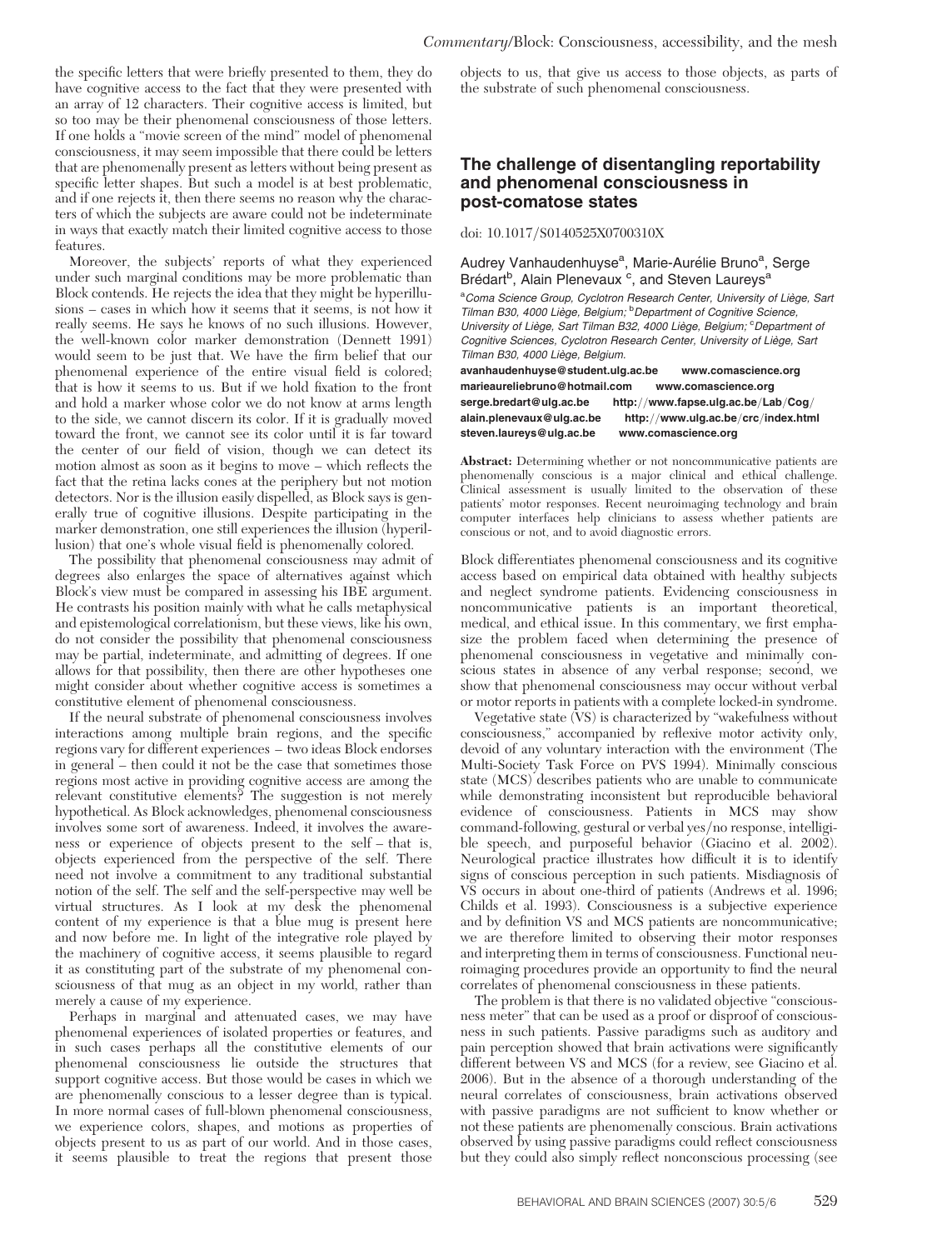studies on subliminal priming or nonconscious processing during sleep and anesthesia). Active paradigms may provide a means for detecting phenomenal consciousness in brain-damaged patients (Boly et al. 2007). Owen et al. (2006) have recently used such paradigms by asking patients to actively perform mental imagery tasks. In one exceptional VS patient studied five months after trauma, activation was observed in the supplementary motor area after the patient was asked to imagine playing tennis; and in premotor, parahippocampal, and posterior parietal cortices when asked to imagine visiting her house. Identical activation was observed in healthy volunteers. The aforementioned patient's neural responses by imagining tasks when asked to do so confirmed that she was phenomenally conscious (Boly et al. 2007; Owen et al. 2006; 2007).

We concur with Block when he claims that conscious states would not magically disappear in a person who is unable to report conscious states. In this context we emphasize the complete locked-in syndrome (LIS). Classical LIS is defined by sustained eye opening, aphonia, quadriplegia, vertical or lateral eye movement or blinking of the upper eyelid to signal yes/no responses, and preserved consciousness (American Congress of Rehabilitation Medicine 1995). Complete LIS consists of total immobility including all eye movements (Bauer et al. 1979). In approximately half of LIS patients the diagnosis initially is missed (Laureys et al. 2005). Julia Tavalaro, a LIS patient whose diagnosis was missed for 6 years, illustrates that phenomenal consciousness can exist for many years in the absence of reportability. Although Tavalaro was actually fully conscious, she was called "the vegetable" – she documents this horrible experience in her book, Look Up for Yes (Tavalaro & Tayson 1997). Another testimony comes from an unpublished case we witnessed. This patient was considered as being vegetative for 15 years after a traumatic brain injury, although he was conscious. Now he can talk; and, using a facilitated communication device, he talks of his despair during these years of isolation.

Brain computer interfaces (BCI), also named "thought translation devices," have shown their utility to document consciousness in LIS. BCI is a communication system in which the messages or commands that an individual sends to the external world do not pass through the brain's normal output pathways of peripheral nerves and muscles (Kubler & Neumann 2005). In end-stage amyotrophic lateral sclerosis (ALS), near-complete LIS patients were able to communicate without any verbal or motor report, but were able to do so solely by modulating their EEG (Birbaumer et al. 1999; Hinterberger et al. 2005). BCI can use surface electrodes but is faster when intracortical electrodes are used (Hochberg et al. 2006). Finally, mental manipulation of salivary pH has been used as a form of non-motor mediated communication in one complete LIS ALS patient (Wilhelm et al. 2006). Figure 1 graphically illustrates such "Yes" (imagine lemon)/"No" (imagine milk) communication we obtained from a healthy volunteer.

Bedside evaluation of consciousness in severely braindamaged patients who cannot verbally or behaviorally report their putative phenomenal consciousness is intrinsically difficult. New functional neuroimaging techniques employing "active" mental imagery paradigms have shown their interest in the assessment of VS and MCS. The rare but horrifying condition of complete LIS illustrates that phenomenal consciousness may remain present for many years in the absence of any overt reportability.

#### ACKNOWLEDGENTS

Steven Laureys is research associate at the Belgian Fonds National de la Recherche Scientifique (FNRS). Audrey Vanhaudenhuyse is funded by a grant from the French Speaking Community of Belgium (Concerted Research Action 06/11-340).



Figure 1 (Vanhaudenhuyse et al.). Nonverbal report of phenomenal consciousness using salivary pH changes. A healthy subject communicated "Yes" (i.e., imagine lemon) or "No" (i.e., imagine milk) while salivary pH changes were monitored (as compared with baseline). Box (mean and standard deviation) and whickers (minima and maxima) obtained during a single untrained session; 2 minutes of imagery for each task.

## Author's Response

#### Overflow, access, and attention

doi: 10.1017/S0140525X07003111

#### Ned Block

Department of Philosophy, New York University, New York, NY 10003. ned.block@nyu.edu

Abstract: In this response to 32 commentators, I start by clarifying the overflow argument. I explain why the distinction between generic and specific phenomenology is important and why we are justified in acknowledging specific phenomenology in the overflow experiments. Other issues discussed are the relations among report, cognitive access, and attention; panpsychic disaster; the mesh between psychology and neuroscience; and whether consciousness exists.

#### R1. Introduction

I have learned a great deal from reading the commentaries and I am gratified that so many respondents are sympathetic to separating phenomenal consciousness from cognitive access to it – a stark contrast to the responses to an earlier BBS paper (Block 1995), in which I argued for similar though slightly stronger views. I don't flatter myself with the supposition that I have convinced anyone – the main factor is that a wide range of accumulating evidence increasingly supports separating phenomenal consciousness and cognitive access. (Evidence beyond what is described in the target article is mentioned in Gopnik; Izard, Quinn, & Most [Izard et al.]; Koch & Tsuchiya; Lamme; Landman & Sligte; Malach; and Snodgrass & Lepisto.)

The empirical core of my argument in the target article concerned what I called overflow, that is, that the capacity of the phenomenal system is higher than the capacity of the cognitive access system that underlies reportability of phenomenal states. Many of the respondents (Burge;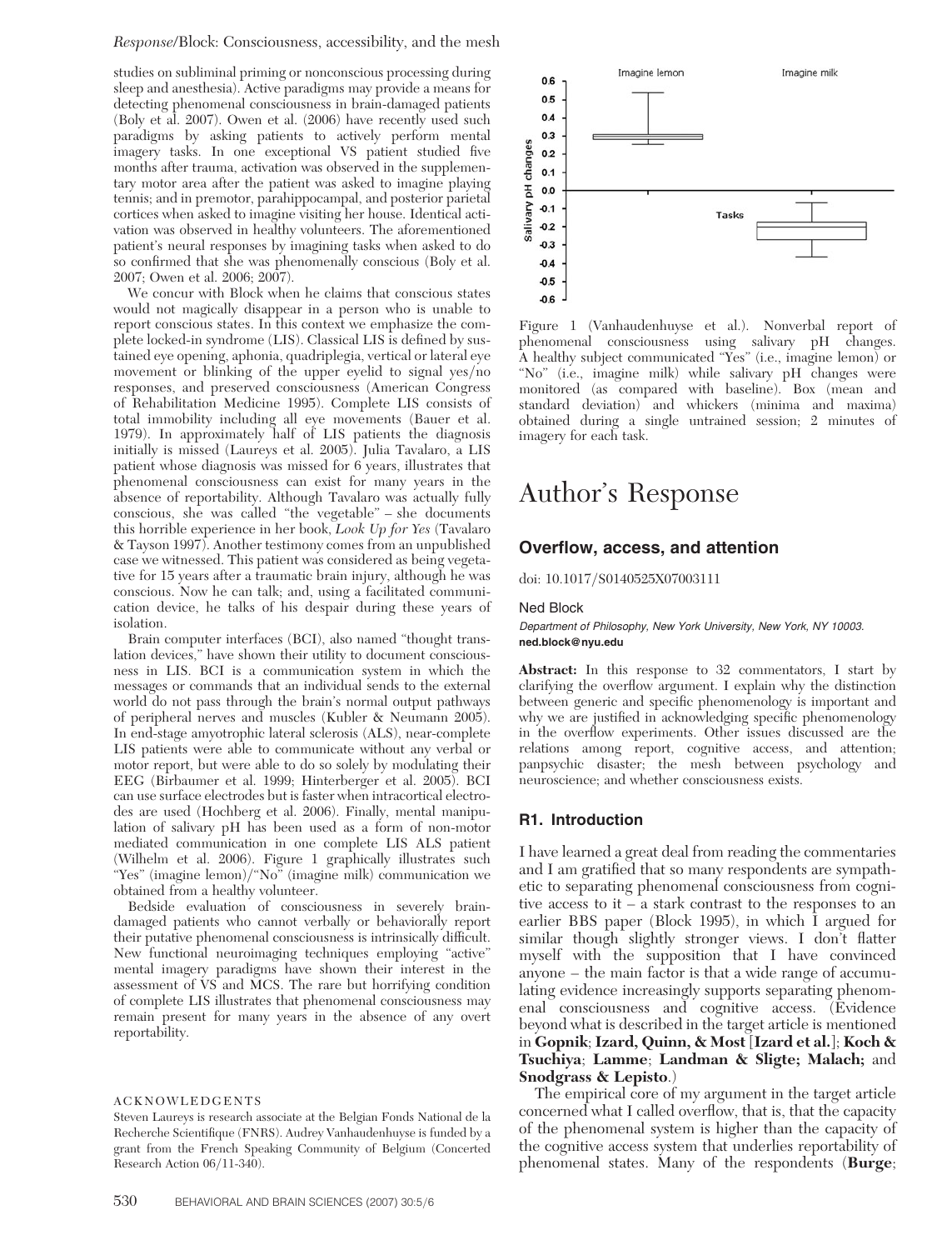Byrne, Hilbert, & Siegel [Byrne et al.]; Grush; Jacob; Kouider, de Gardelle, & Dupoux [Kouider et al.]; Landman & Sligte; O'Regan & Myin; Naccache & Dehaene; Papineau; Spener; Van Gulick) have commented on that argument, and my discussion of their responses is in section R2. There are two main issues, one concerning the distinction between generic and specific phenomenology (sect. R2.2) and the other concerning hyperillusions (sect. R2.4). If the overflow argument is correct, the cognitive system underlying the reporting of phenomenology is distinct from the system underlying phenomenology itself, a matter that raises the issue of the role of reports in an empirical investigation of consciousness. I argued that reports are the starting point but that they can be rejected on the basis of the method of "inference to the best explanation." Naccache & Dehaene, Lau & Persaud, Papineau, Prinz, and Sergent & Rees criticize this reasoning. My response – in section  $R3$  – makes use of contributions by **Koch** & Tsuchiya; Malach; Snodgrass & Lepisto; and Vanhaudenhuyse, Bruno, Brédart, Plenevaux, & Laureys [Vanhaudenhuyse et al.]. The overflow argument presupposes a view of the cognitive access system that has drawn many comments both for and against (Balog; Clark & Kiverstein; Gopnik; Harman; Kentridge; Lau & Persaud; Izard et al.; Levine; Malach; Rosenthal; Shanahan & Baars; Snodgrass & Lepisto; Tye), and is discussed in section R4. Section R5 concerns the comparison between consciousness and attention in relation to comments by Lycan, Koch & Tsuchiya, and Prinz. In the target article I gave another empirical argument in addition to the overflow argument, one based on the claim that a theory that explains the mesh between psychology and neuroscience is to be preferred, other things being equal, to a theory that does not so explain. Commentators Burge, Grush, Lamme, Landman & Sligte, Hulme & Whitely, Prinz, Snodgrass & Lepisto, and Van Gulick discuss this argument regarding the mesh and I reply to them in section R6. Finally, McDermott questions whether consciousness even exists, and that issue is discussed in section R7.

## R2. The overflow argument

## R2.1. Introduction

I appealed to the Sperling (1960), Landman et al. (2003), and Sligte et al. (2008) experiments in the overflow argument. In the Sperling experiment, subjects exposed to a short initial stimulus have the impression that they are aware of up to 12 specific letter-shapes but can report only about 3 or 4 letters. However, if a specific row is cued, subjects can report any 3 or 4 letters in that row, confirming their initial impression. Landman et al. and Sligte et al. get similar results using a paradigm in which subjects give a much more minimal response – with regard to whether a specific cued item has changed orientation – thus minimizing interference between the phenomenal representation and the subjects' own response. (See also the Landman & Sligte commentary.) The overflow argument says that the capacity of phenomenology is much greater than the working memory system underlying report, so they must to some extent be distinct systems.

## R2.2. Generic/specific phenomenology

The distinction between generic and specific phenomenology was crucial in the overflow argument, although I did not give it a name or draw enough attention to it (I did speak of experiences "as of ... specific shapes.") I will explain it here by example. In the Landman et al. experiment, the relevant generic phenomenology would be the phenomenal presentation that there is a circle of rectangles. The relevant specific phenomenology would be a phenomenal presentation that specifies for each of the rectangles (or anyway, most of them) whether they are horizontal or vertical. For the Sperling experiment, the relevant generic/specific difference would be that between a phenomenal presentation that there is an array of alphanumeric characters and a phenomenal presentation of specific shapes of all or most items in the array. I argued that in the Sperling, Landman et al., and Sligte et al. experiments, there was specific phenomenology involving all or almost all of the items, as well as generic phenomenology. This distinction figures – in those terms – in the commentaries by Burge, Grush, and Levine. Kouider et al. express it as the lower/higher distinction, Papineau as the scene/item distinction, Sergent & Rees as the scene gist/detail distinction, and in the target article as well as in the Byrne et al., Naccache & Dehaene, Jacob, Spener, and Van Gulick commentaries, the distinction is deployed without special terminology.

My argument was that before the cue, there is specific phenomenology for all or almost all items (and also generic phenomenology, though that does not figure in the argument). This specific phenomenology is what justifies the claim that the capacity of the phenomenal system is more than 4, whereas the capacity of the access system is 4 or less and thus that the two systems cannot completely coincide. A number of the critiques (most pointedly, Papineau's and Byrne et al.'s) challenge the premise that there are more than 4 items of specific phenomenology before the cue. It is important to recognize that the objectors have to agree that before the cue, there are specific (not just generic) visual representations of all or almost all of the  $\overline{8}$  to 32 items in the Sperling, Landman et al., and Sligte et al. experiments. There have to be such specific representations given that any location can be cued with high accuracy of response. The locus of controversy is whether those specific representations are phenomenal.

Here is my evidence for claiming that there is specific phenomenology for all or almost all the items in the overflow experiment:

1. As Burge notes, subjects (including myself) in overflow experiments often testify that their responses are based on specific phenomenology that was there all along. (Rogier Landman tells me that the extent to which subjects evince specific phenomenology may be correlated with how well they do in the experiments.) Shanahan & Baars say "It is worth noting that subjects in such experiments believe they are simply reporting the contents of their recent visual consciousness, even after the visual stimulus has disappeared from view." In the Sligte et al. experiment, subjects have up to 4 seconds before the cue comes on, so their judgments about their phenomenology are not rushed.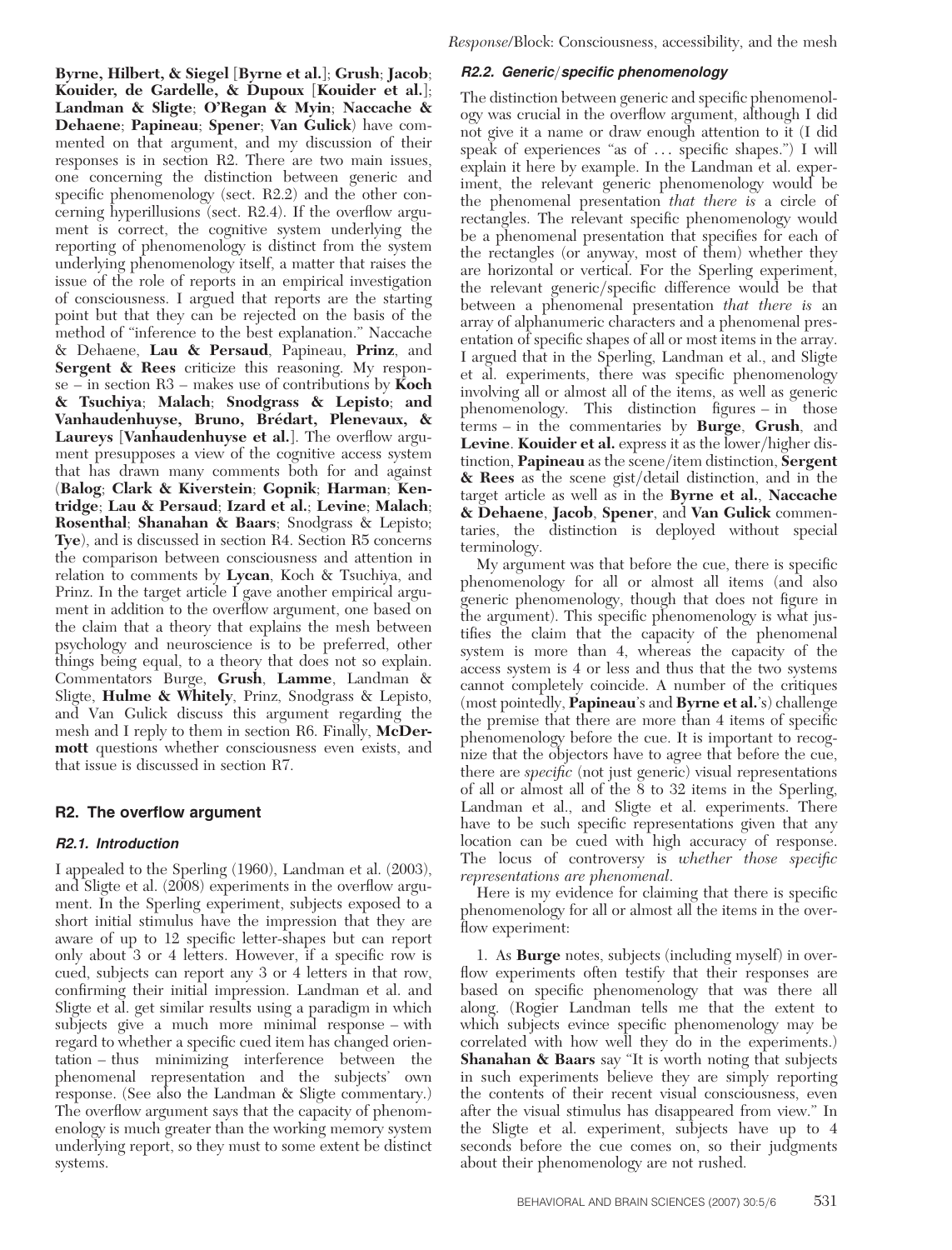2. Subjects are attending to arrays in full view, in good viewing conditions, for half a second in the Landman et al., and some versions of the Sperling experiments, and one second in the Sligte et al. experiment, more than enough time for specific phenomenology. (Burge also makes this point.)

3. If there is only generic phenomenology before the cue, and if the cue causes the generic phenomenology to be replaced by specific phenomenology, then there is a shift from generic to specific phenomenology. The fact that subjects report no such phenomenological shift might not be strong evidence against this view, but it is some evidence. The vast literature on this topic (including two Ph.D. theses I have read) contains no mention of such a thing as far as I know. I myself can testify that even looking for such a shift, one does not experience it. The point of the target article's example of the rectangle coming into view as if from a distance was to compare that phenomenal shift with the absence of such a shift in the overflow experiments. If there are some items of specific phenomenology before the cue, and different items of specific phenomenology after the cue, then one might expect that to be noticed as well.

4. There is evidence mentioned in the target article that cortical persistence obtains at all levels of the visual system and therefore at the phenomenal level as well. In particular, there is evidence (mentioned in the target article) that the persistence exists at levels where depth and motion are represented. As Lamme and Landman & Sligte note, persisting representations obtain at a stage of visual processing past figure-ground segregation and feature binding, properties that "are more associated with conscious processes" (Landman & Sligte's commentary, para. 5). Hence, there is a neural case for phenomenal persistence.

5. In the target article, I mentioned Di Lollo's paradigm using a  $5$  by 5 grid in which all but one of the squares is filled with a dot. Subjects see a partial grid with 12 of the dots filled in, then, after a delay, another partial grid with a different 12 dots filled in. The subjects' task is to report which square has a missing dot, something they can do easily if they have a visual impression as of the whole matrix of dots. Loftus and Irwin (1998) show that subjects' ability to perform the task correlates nearly perfectly with their phenomenological judgments of whether there appears to be a whole matrix rather than two partial matrices. When writing the target article, I did not know about the variant by Brockmole et al. (2002) in which the appearance of the second partial grid was delayed by as long as 5 seconds and in which subjects were told that a good strategy was to "imagine the dots still being present after they disappeared" (p. 317). The subjects' memory capacity for the 12 dots in the first grid can be computed by the type of errors made. When the delay between the first and second partial grids is 100 msecs, the subjects' retention capacity falls from 12 to 4.1 of the 12 dots in the first partial grid. The striking result was that with delays over 100 msecs, subjects' capacity increased, asymptoting at a delay of about 1.5 seconds, at which time their capacity was 10 of 12 dots, and the capacity stayed that high for delays up to 4–5 seconds. Independent estimates of the time to generate a mental image (Kosslyn et al. 2006) are between 1 and 2 seconds, and the authors argue that the subjects were

following instructions, generating a visual image of the first array, and integrating that visual image with the percept of the second array. This result constitutes converging evidence for high capacity specific phenomenology: Since the subjects could do the task well, the Loftus and Irwin result suggests they have a visual impression of the whole matrix; and in any case visual imagery is phenomenal. So the representations are phenomenal, and the capacity of 12 dots is substantially more than 4 items. The upshot is that there is a completely different paradigm in which the evidence favors high capacity specific phenomenology.

6. Finally, there is the evidence mentioned by **Kouider** et al., which I discuss immediately below.

**Kouider et al.** suggest what they take to be an *alterna*tive to what I am suggesting but what I take to be a version of it. They hypothesize that Sperling-like paradigms result from "partial awareness: subjects have a transient and degraded access to fragments of all the letters in the grid." Kouider et al. take comfort from a common observation that subjects in experiments involving masked stimuli often report seeing bits and pieces of stimuli. What are Kouider et al. saying about specific phenomenology? No specific phenomenology at all is not compatible with their view, since they say subjects are to some degree conscious of and have access to "fragments of all the letters in the grid." And these commentators clearly don't envision full specific phenomenology, so they must envision partial specific phenomenology. Their evidence involves cases (Kouider & Dupoux 2004) of brief masked presentations of color words and pseudo-color words  $(e.g., "green" vs. "gener")$  in which both have the same effect on subsequent identification of colored stimuli, facilitation in the case of congruent stimuli (e.g., "green" or "gener" followed by green) and inhibition in the case of incongruent stimuli ("green" or "gener" followed by red). Kovider et al. predict, plausibly, that in Sperling experiments that include some letter-like symbols which are not letters, subjects would treat false letters as similar to real letters. More generally, Kouider and Dupoux (2004; 2007) give evidence that genuine semantic priming requires at least partial phenomenology and that totally unconscious stimuli can have only non-semantic effects. (But see Abrams & Grinspan 2007.) To the extent that I disagree with Kouider et. al., that disagreement is on just *how* degraded the specific phenomenology is. One of the experiments in Sligte et al. (2008) used bars that differed in increments of 45 degrees, and subjects still showed high capacities – slightly under 8 for stimuli of 16 bars with the cues presented at 1,000 msecs after the stimulus offset. The specific phenomenology is good enough to make those distinctions between say 135 degrees and 180 degrees pretty well. In the Sperling experiment, the specific phenomenology was good enough for subjects to distinguish among the 26 letters of the alphabet. No doubt if there had been pseudoletters, subjects would have made more errors, but distinguishing among 26 alternatives is still respectable. It is worth noting that in the experiment by Kouider and Dupoux, stimuli were presented at 29 msecs or 43 msecs and also masked, an intervention aimed at making them harder to see. Landman et al.'s stimuli were normally unmasked and presented for 500 msecs, Sligte et al.'s for 1,000 msecs (and Sperling's stimuli yield the same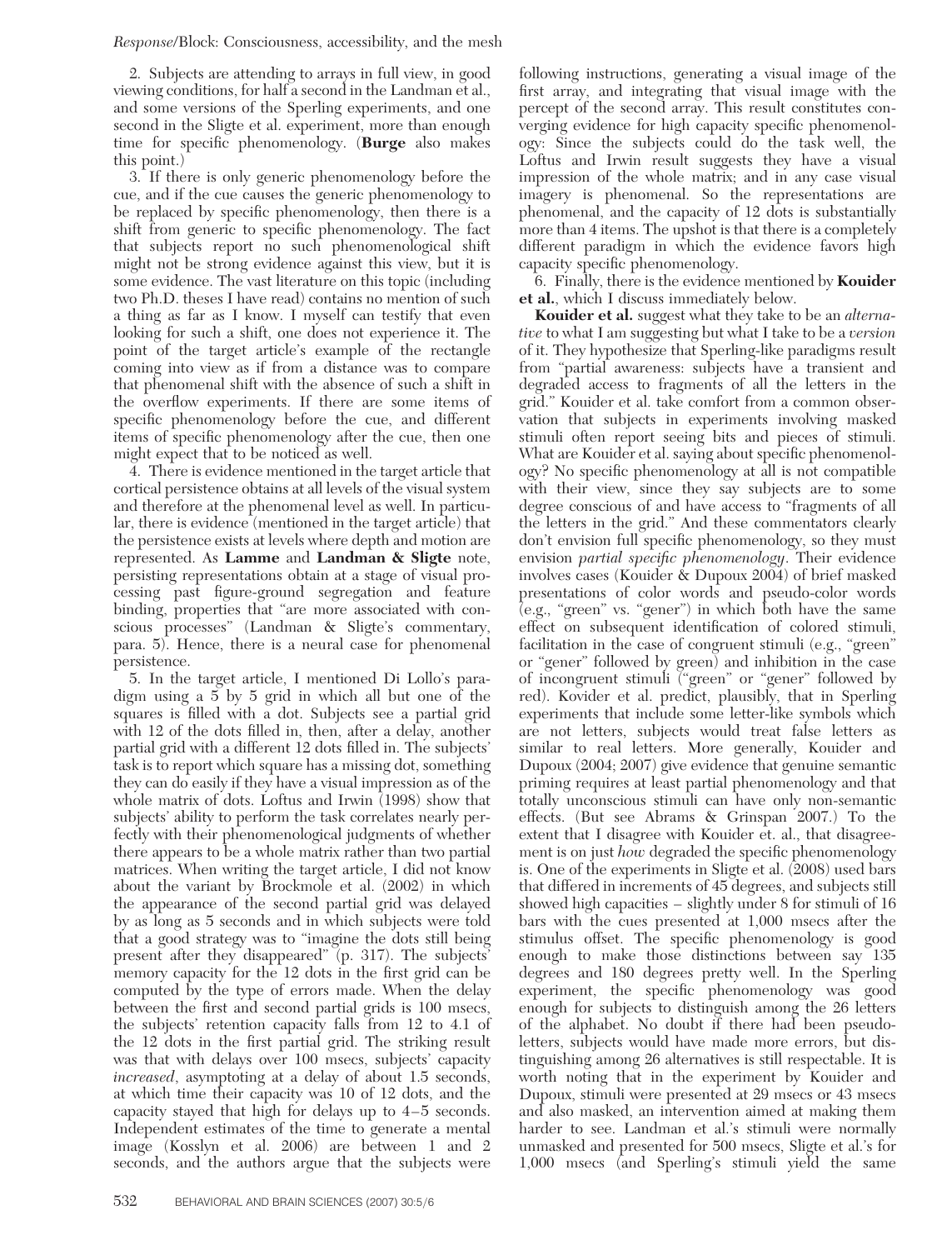**Byrne et al.** are not impressed with my appeal to subjects' testimony. They raise a plausible objection, that the generic/specific distinction is pretty abstruse, so how can the responses of subjects who don't know the distinction provide support for specific phenomenology? However, when subjects say (cf. **Shanahan & Baars**) that in reporting the letters in the cued row or in telling whether the cued rectangle changed orientation, they are simply reading their answers off of the visual impression that was in existence before the cue, they are evincing specific phenomenology regardless of whether or not they could state the distinction between specific and generic phenomenology.

Readers may be thinking that subjects may have seen the orientations/identities of a few of the items, but that subjects cannot be sure that they saw all or most of them. Recall that specific representations of all or almost all the items before the cue (though perhaps fragmentary representations) have to be postulated to explain the fact that subjects can report the items no matter which row is cued. So the options would appear to be either that there was no specific phenomenology before the cue, or that there was specific phenomenology involving all or most of the items, even if fragmentarily. As I just mentioned, subjects' testimony (and lack of surprise in what they can do) suggest the latter.

Papineau hypothesizes that the presence of generic phenomenology is my basic reason for postulating specific phenomenology. I should have drawn more attention to my reasons, as I have now done.

Van Gulick notes that the "movie screen of the mind" view would say that you cannot have generic phenomenology without specific phenomenology, implicitly suggesting that I am relying on the "movie screen of the mind" view, and on the fact of generic phenomenology, to argue for specific phenomenology. (Grush uses what would appear to be the movie screen view of pictorial representation, but the other way around from what Van Gulick ascribes to me: Grush says generic phenomenology cannot be an image because if it were an image, clear contents would have to present the details.) I reject the principle – applied by both Grush and Van Gulick – that pictorial representation has to specify the relevant details. I call this principle the "photographic fallacy" (Block 1983). More specifically, the photographic fallacy supposes that pictorial representations have to represent details of anything in view in the manner of a prototypical photograph. To see the fallacy, note that an impressionist painter might represent a hand in broad brush strokes that do not explicitly represent the number of fingers or whether one of them has a ring.

Van Gulick also argues that phenomenology in the overflow cases may be partial, weak, or somewhat indeterminate, but that access may also be limited in the same way, so there is no evidence for a discrepancy. With regard to the issue of whether degree of phenomenology is matched by degree of access, there is experimental

evidence to the contrary mentioned by **Sergent & Rees** (e.g., Sergent & Dehaene 2004). Cognitive access appears to be more of a binary phenomenon than Van Gulick supposes.

Spener argues that the fine details of introspective grasp of specific phenomenology are thoroughly expectation-driven. In support, she mentions the disagreements in the philosophical literature about whether or not there is a determinate number of phenomenologically represented speckles on the speckled hen.

I think Spener exaggerates the problem. Phenomenological disagreement can be to some extent settled. The speckled hen case, in particular, has been illuminated by work on the different "grain" of vision as opposed to attention. Patrick Cavanagh and colleagues (1999) have shown that the grain of vision is about one-sixtieth of a degree at the fovea. For example, in order for a grating to be distinguishable from a gray field, the individual lines have to subtend more than one-sixtieth of a degree. However, for a subject to attend to visible lines and to be able to *move* attention from one to another, the lines must subtend at least five- to ten-sixtieths of a degree. How is this relevant to representations of speckles? Plausibly, the phenomenological disagreement about represented speckles stems from conflating seeing with attending. The speckles in the standard example in which they subtend more than one-sixtieth of a degree, but less than five- to ten-sixtieths of a degree, are visible but not attendable, so that one can see them (and thus phenomenally represent them) but not count them or do anything else that requires moving one's attention from one to another. If one is looking right at the speckles for sufficient time, the phenomenology really does determinately represent many of the individual speckles – specific phenomenology as opposed to generic phenomenology – but the speckles have an "elusive" quality because one cannot attend to them.

Grush argues for an illusion in which generic phenomenology presents an object as affording answers to certain queries, so when the answers to the queries are filled in, the subject does not notice. One might call this putative illusion the affordance illusion. (Grush gives it a less mnemonic name.) The affordance illusion is supposed to explain change "blindness" and inattentional "blindness" in terms of sparse generic representations. Of course the same idea, if it worked, could be used to undermine my reason (3) for specific phenomenology. The one argument for this illusion that Grush offers is that if there were an affordance illusion, it would serve to explain change "blindness" in terms of sparse representations. But as I noted in the target article, the Landman et al. and Sligte et al. experiments are themselves evidence against the "sparse representations" view of change "blindness."

Jacob raises the issue of whether what I say in the target article is compatible with what I have said against representationism. I say yes, because the distinction between generic and specific phenomenology requires only that in the cases in question, phenomenology has representational content of the appropriate kinds; and that is compatible with the view (which I hold) that there is more to phenomenology than representational content.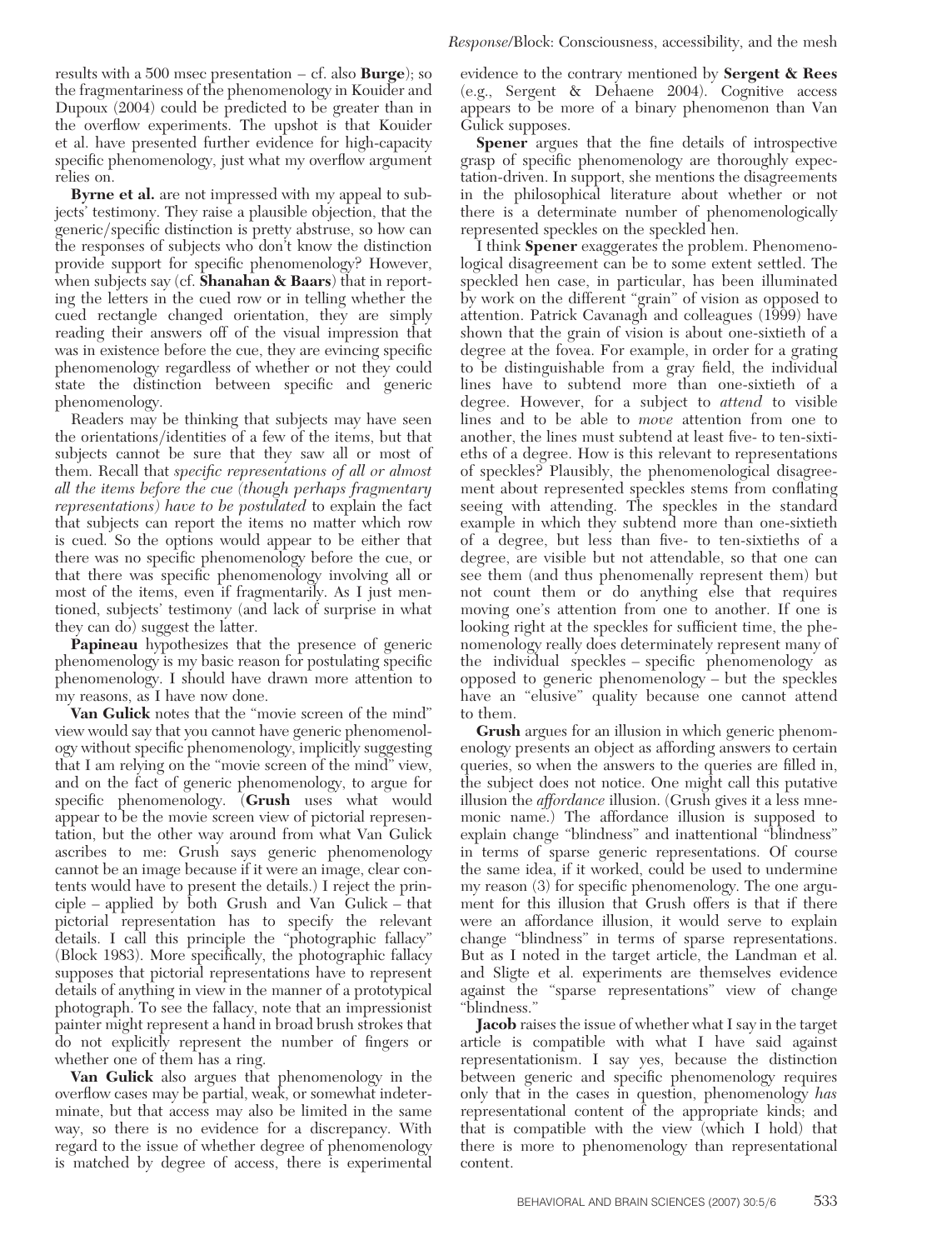#### R2.3. Unconscious representation before the cue

So far, I have been talking about the objection that before the cue, there is only generic phenomenology, and no specific phenomenology. However, there is a more radical view that says that until the cue appears, there is no phenomenological representation of the array at all, either generic or specific. Dehaene and his colleagues (2001; 2006) were arguably committed to this more radical view by the refrigerator-light illusion hypothesis, as emphasized by Burge, but Naccache & Dehaene in their commentary advocate the less radical thesis. The only advocate of the more radical thesis among the commentators is O'Regan & Myin. My main response to the more radical thesis is that the arguments I have given for specific phenomenology before the cue constitute a case for *some* phenomenology before the cue.

O'Regan & Myin note, correctly, that I am assuming that consciousness is a natural kind and has some sort of neural signature. They claim this hypothesis is speculative and that even if true, it would not solve the "hard problem." One of the points of my target article is that we can discover a lot about the neural basis of consciousness, short of solving the hard problem. On the issue of speculativeness: I am not assuming there is something physical in common to all possible cases of consciousness (e.g., including mammals, birds, octopi, conscious machines, and conscious extra-terrestrials, if there are any). My assumption is that there is a neural signature of consciousness in humans that is shared at least by other mammals with similar sensory systems. This is an assumption that I believe is shared by the field and looks promising so far. O'Regan & Myin note that I claim that phenomenal consciousness has effects on the basis of which we can find evidence about its nature. They interpret my earlier paper in this journal (Block 1995b) as arguing for the opposite view, epiphenomenalism. Although Block (1995b) took epiphenomenalism seriously, the upshot was (and is) that we have reason to reject it.

## R2.4. Hyperillusions

Naccache & Dehaene appear to agree with me (and disagree with **Byrne et al.**) that subjects think they have specific phenomenology of all or almost all the items in the overflow experiments; but Naccache & Dehaene think subjects are suffering from what I called a hyper-illusion. In ordinary illusions, appearance misleads a subject about reality, but in hyper-illusions, appearance of appearance misleads about appearance. (This may sound glib and meaningless – and perhaps it is – but  $I$ think it is fair to describe a putative phenomenon in a way that brings out its peculiarity.) Naccache & Dehaene argue that "we all have the illusion of seeing a world in full color although color-sensitive cones are absent in the periphery of our retina." And Van Gulick makes the same claim, citing Dennett's (1991) color marker demonstration: we hold a colored marker to the side of our visual field, bringing it gradually into the fovea, where we supposedly begin to see its color. However, the claim of illusion on the basis of retinal distribution of cones is analogous to (though not quite as obviously wrong as, for reasons I will get to) the idea

that there is an illusion involved in seeing the world right-side-up, given that our retina contains upside-down images. What is on the retina is relevant to phenomenal experience only to the extent that it affects the parts of the brain that determine phenomenology. Assuming for the sake of the example that activity in V4 is the neural basis of color phenomenology, then the issue of whether the world genuinely appears colored in the periphery would be illuminated by knowing whether V4 has receptive fields in the periphery (that is, whether V4 contains groups of neurons that respond to and represent areas in the periphery), not by knowing what is on the retina.

The two putative illusions (the putative color illusion and the putative upside-down illusion) differ because there is a genuine issue: Does V4 have receptive fields in the periphery? And if it does, what is the purpose of those fields, given low color sensitivity in the retinal periphery? An obvious answer is: Because visual phenomenology depends on integrating information over time. Our visual representations comprising the whole visual field are not built up in an instant! So color representation of something now in the periphery can derive from its representation recently in more central vision. Striking evidence for integration over time in some aspects of perception is provided by evidence that multicolor representations are built up serially – the system processes one color at a time – although locations and shapes are processed in parallel (Huang & Pashler 2007; Huang et al. 2007). There is another response to the question of why cortical color representations would represent color in the periphery: It turns out that hue discrimination at 50 degrees of eccentricity is as good as in the fovea (which subtends only 2 degrees – about twice the width of the thumbnail at arms length) if the size of the stimulus is magnified, and there is even some color sensitivity at 80 to 90 degrees (Mullen 1992).

Naccache & Dehaene mention another alleged hyperillusion, the "moving window" experiment by McConkie and colleagues (1975; 1979), in which subjects suppose there is a full page of normal text even though the text outside the small moving window is degraded or changed. The point just made about representations integrated over time applies here too.

## R2.5. Phenomenal memory

**Jacob** notes that my talk of phenomenal memory is misleading. What I meant was that there is neural persistence at all levels of the visual system, including the level that determines phenomenology. So instead of talking about phenomenal memory, I should have just talked about phenomenal persistence. Byrne et al. say I don't need high-capacity phenomenal persistence but only highcapacity phenomenology. The role of phenomenal persistence in my target article was in connection with the "looking again" dialectic that I presented. The argument for the high capacity of the phenomenal system can be undermined by the idea that the high capacity derives from the information in the environment or the high capacity of low-level vision, for example, the retina. Tracking the sources of phenomenal persistence allows one to rule out those alternatives. Recall that I argued that phenomenal persistence is at a level that involves binocularity (Engel 1970) and motion (Treisman 1975), is not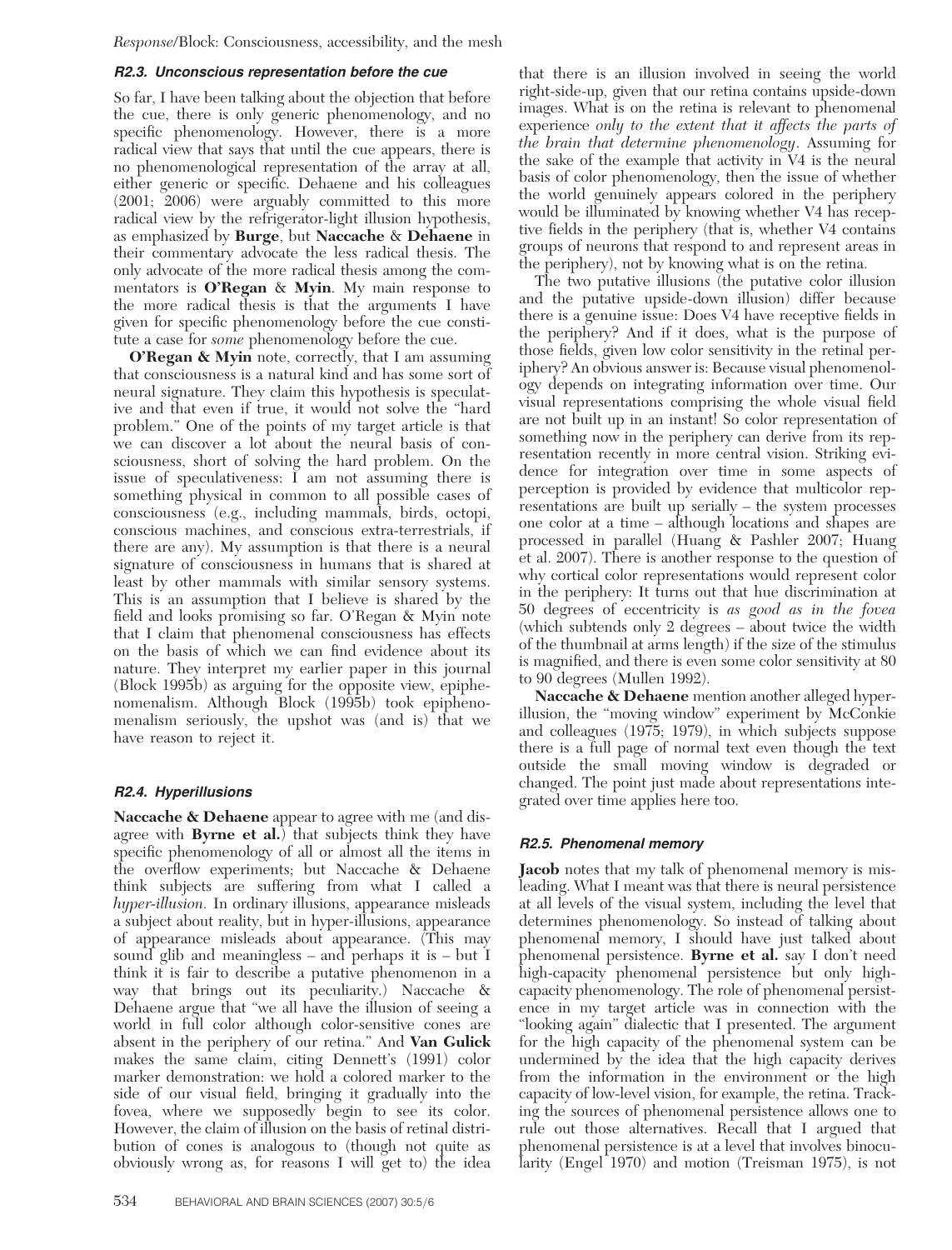disturbed by a light mask that disturbs positive afterimages (Sligte et al. 2008), and is disturbed by a pattern mask that does not disturb retinal afterimages (Sligte et al. 2008). All these data provide reason for thinking that the phenomenal persistence is due to a persistence in the underlying basis of phenomenology that is not being driven by an earlier persistence. For these reasons, iconic memory is, as Landman & Sligte note, a window into phenomenal consciousness.

## R3. Reports

The overflow argument says that the cognitive system underlying reporting differs from the phenomenal system. This raises the issue of the extent to which reports are pipelines to phenomenology.

#### R3.1. Are reports privileged?

Naccache & Dehaene pose a dilemma for me: "If one wants to define phenomenal consciousness differently from conscious reportability, then one should resist the temptation to make use of subjects' reports" as evidence for phenomenal consciousness. However, no one would think there is such a dilemma for, say, acidity or heat. An acid is a proton donor and heat is molecular kinetic energy. These are good scientific definitions, but no one thinks that these definitions preclude any kind of evidence. Naccache & Dehaene see inconsistency looming: How can I rely on reports in the Sperling experiment while at the same time claiming that subjects' reports that they don't see something can be wrong? Prinz maintains that reports are "authoritative."

**Vanhaudenhuyse et al.** exhibit the ingenuity of researchers in finding ways that subjects who have no control of motor and verbal systems – and hence no capacity to make a motor or verbal report – can nonetheless report conscious states by, for example, thinking of milk rather than lemon. This point does not, however, challenge Dehaene & Naccache, since it does not show any daylight between consciousness and possibility of reporting it. My view is that reports are the starting point for building a theory of phenomenal consciousness, but can be rejected if the best explanatory theory requires it. The arguments for this view include the methodological points about inference to the best explanation, the sketch of an actual explanatory account on which reports can be wrong, and the points made forcefully by **Snodgrass**  $\&$ Lepisto (and in Block 2005) involving signal detection theory.

It is obvious that reports fail to be authoritative in that we can have conclusive evidence against the truth of introspective reports. As Koch & Tsuchiya note, in Anton's syndrome, subjects are blind but think and report that they see. More generally, anosognosics deny their perceptual and motor disabilities, making all sorts of false reports about their own experience. Introspective reports do have a certain priority: we have no choice but to start with reports in investigating consciousness. I am in complete agreement with Koch & Tsuchiya when they say, "in the absence of compelling, empirical evidence to the contrary... if the subject denies any phenomenal experience, this should be accepted." One very notable form of

empirical evidence that can conflict with report is evidence about subjects' decision processes evaluated according to signal detection theory. As Snodgrass & Lepisto note, "contrary to many researchers' implicit assumptions, there is no such thing as an unmediated 'subjective report' – ever."

In practice, Naccache & Dehaene use the methodology I advocate, not the one they themselves advocate. They concede that reports can be partial and biased and argue that "reports of a rich phenomenality cannot be taken at face value," citing the moving-window paradigm and the claim that we have the illusion of seeing a world in full color. Further, both Naccache & Dehaene and Sergent & Rees suppose that reports have to be measured using high-tech machinery, leading to a concern about what they could mean by report. Is a report just (1) any evidence of consciousness? Or is it (2) evidence of consciousness from a subject's performing one voluntary action rather than another? Or is it (3) evidence of global broadcasting? If (1), these commentators' focus on report as the gold standard for evidence of consciousness is trivial, because it just means that evidence is the gold standard of evidence. If (3), their claim that the evidence for consciousness is always evidence for global broadcasting is trivial, amounting to the claim that evidence for global broadcasting is evidence for global broadcasting. If (2), the claim that reports are the gold standard is substantive but probably false. As Malach has shown in a previous study (see Hasson et al. 2004), you can get evidence about consciousness from people just watching a movie in a scanner and not making any voluntary response. In another such case mentioned by Sergent & Rees, Lumer and Rees (1999) put subjects in a binocular rivalry experiment without requiring any voluntary response and found alternation between neural activations, providing evidence of the neural bases of different perceptual experiences without a voluntary response. An advantage of sticking to normal uses of words is that we don't have to guess what people mean.

#### R3.2. Panpsychic disaster

A number of commentators argue that once you give up the special authority of reports, you will have no way of avoiding attributing consciousness to lampposts. Papineau notes that I regard some states as uncontroversially unconscious and wonders, "what makes a state 'uncontroversially unconscious' if it is not that subjects tell us so." He argues that once we allow that a state can be conscious even though normal subjects systematically deny it, there may be no uncontroversially unconscious states. Prinz says: "Block must either concede that reports are authoritative or deny that we can rule out the possibility of conscious states in V1, the LGN, and the retinae." Lau & Persaud say that the methodology I rely on to support recurrent loops as necessary assumes that subjects are to be believed when they report that they don't see something. But given that I allow for phenomenology without access, Lau & Persaud wonder, how can I rule out that these subjects have phenomenology despite reporting that they don't? Sergent & Rees and Naccache & Dehaene would no doubt agree. But these critiques ignore the obvious failure of authoritativeness of reports just mentioned and the power of inference to the best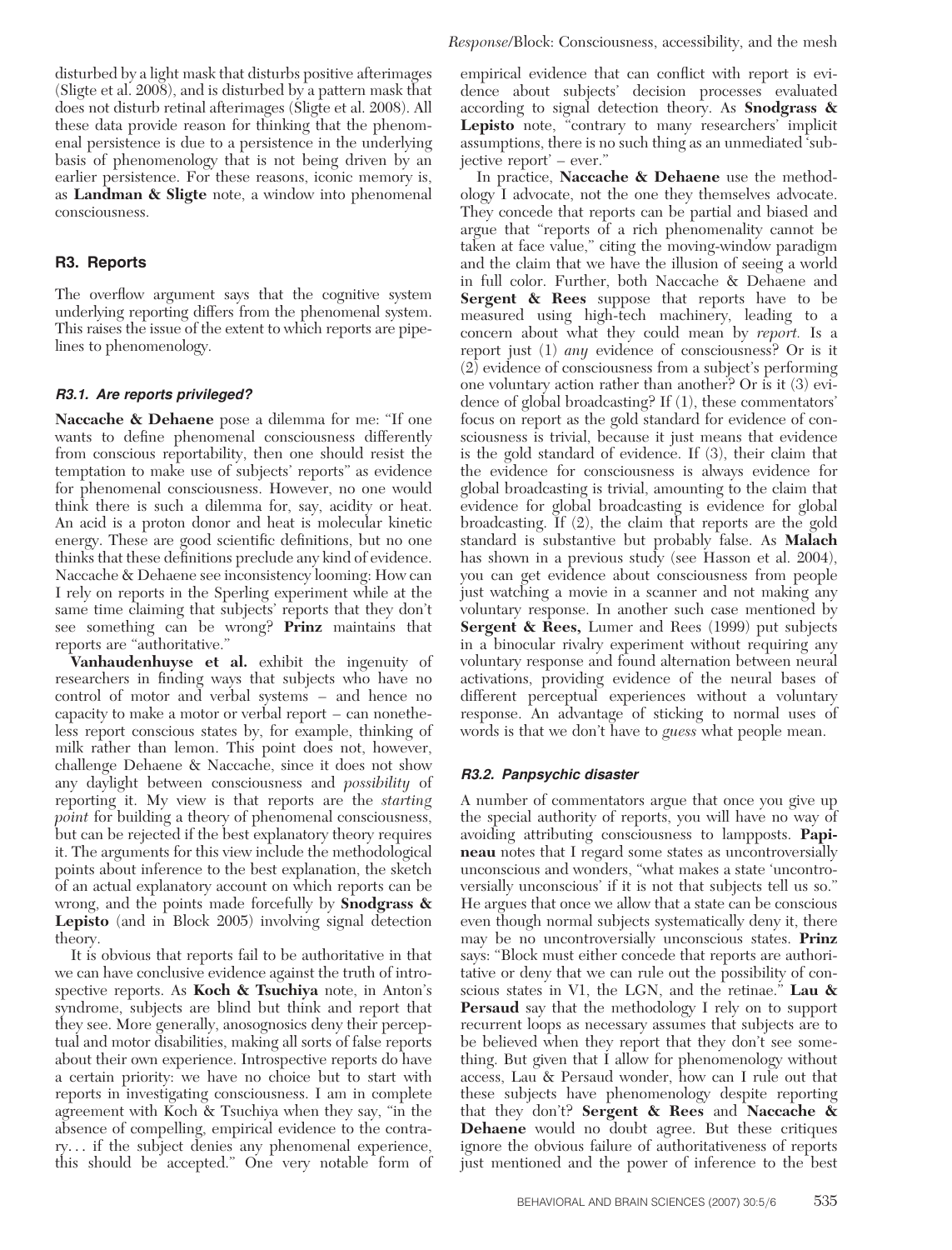explanation to sort the good from the bad attributions of consciousness.

Perhaps what **Naccache & Dehaene** and **Sergent &** Rees are supposing is that if biomarkers of consciousness conflict with actual verbal report, verbal report wins. But there is no evidence that this *always wins*. If items of evidence conflict, the right scientific procedure is to find an explanation of the conflict, doing further experiments if necessary to see which item of evidence is misleading.

## R4. Access

Thus far, I have talked about the overflow argument (sect. R2) and the methodology of reports (sect. R3). I now turn to issues concerning the cognitive accessibility system.

## R4.1. Awareness, access, and agency

Levine notes that the idea of a phenomenal consciousness that has nothing to do with any kind of access-relation to the subject doesn't really seem like any kind of consciousness at all. A major difference between my position in the target article and Block (1995b) is that in the target article I acknowledge this point and accommodate it within a framework that avoids any constitutive connection between that access-relation (which I called Awareness in the target article and Levine calls awareness-access) and cognitive access, which I identify in the target article with broadcasting in the global workspace. **Jacob** wonders why I have changed my mind, noting that the kind of awareness I now say is a necessary part of conscious experience is not full-fledged self-awareness of the kind a rational thinking creature might sometimes have but that a mouse will presumably not have. In 1995, the only option I saw for explaining awareness-access in noncognitive terms was as a kind of phenomenal property I called "me-ishness." But now I see that awareness-access can be adequately understood in terms of "same-order" and deflationary theories, so there is no need for cognitive or other "higher-order" accounts.

Levine makes a plausible case that the resistance many feel to the idea that the machinery of phenomenal consciousness is separable from the machinery underlying report (i.e., broadcasting in the global workspace) stems from conflating broadcasting-access with awarenessaccess; and he mentions two interesting suggestions for ways in which the relation between awareness-access and the self might be further elucidated. One of them is that there is no reason why subjectivity cannot involve a fragmented subject. Yes, but the subject cannot be so fragmented that the experience is not for-the-subject. If G.K. has the face experience on the left that he denies, what keeps him from acknowledging it is his inability to attend to the left side of space. But that is compatible with the face experience on the left being part of the *same visual field* as whatever he is seeing on the right. (I use this term, "visual field", as is standard in philosophy to mean the entirety of visual space, including left and right.) That is, the relations in the visual field would be normal and have normal awareness-access, but the subject would have poor broadcast-access to them. So we can make sense of the idea that experience of the face on the left is an experience for him despite some fragmentation of the self.

Levine's hypothesis illuminates Rosenthal's critique, in which Rosenthal asks: If phenomenology necessarily involves awareness as I say it does, and given that awareness normally results in cognitive access, why would cognitive access fail in the G.K. case? Rosenthal is assimilating or at least supposing too tight a connection between awareness-access and broadcasting access. G.K. has awareness-access on the left if he has phenomenology on the left, but it is his lack of broadcastingaccess that explains why he cannot report what is on the left. Rosenthal claims that higher-order thought theories of consciousness (known as HOT theories) explain why ordinary phenomenology always involves some awareness of it, whereas the global-workspace theories I favor as theories of access do not. But the global workspace theories are theories of *cognitive* access, not theories of *awareness*-access. Again, Levine's hypothesis is confirmed. The competition to higher-order theories as theories of awareness-access is offered by the same-order theory and the deflationary theory, not by the global workspace theory.

Rosenthal suggests that infant pain might have "weak" phenomenology and that weak phenomenology may be what I am supposing G.K.'s face experience has as well. I am not sure what "weak" phenomenology is supposed to be, but I guess it stands for the phenomenology you get when there is no global broadcasting and no higherorder thought. There is no reason to suppose that infant pain or G.K.'s face experience is any less intense than adult pain (cf. Gopnik and Izard et al.). Gopnik adds another layer of evidence to what I presented in the target article about infant phenomenology and Malach adds yet another layer relevant both to infant and adult phenomenology. Endogenous attention matures late, making it even less likely that infants are capable of higher-order thought. Inhibitory neurotransmitters, a major contributor to unconscious states, mature late, making it less likely that infants' perceptual states are unconscious. Younger infants are slower to habituate, another source of unconscious perceptual states (although this may be because younger infants are slower to encode stimuli rather than anything to do with the machinery of habituation). Evidence against both higher-order thought and unconscious states puts Rosenthal in a vise, since these states exhaust his options. Izard et al. also give suggestive evidence that emotion and action systems reveal phenomenal states that may not involve either global broadcasting or higher-order thought. The upshot is to increase the empirical squeeze on higher-order thought theories of consciousness, thereby increasing the attractiveness of same-order theories.

Rosenthal says standard same-order views are just as cognitive as HOT. Rather than argue about the texts he cites, let me just say that Caston's influential paper on Aristotle's same-order theory (Caston 2002) emphasizes some of the advantages of the same-order view over higher order theories that I mentioned in the target article, namely, that there is no need to postulate that whenever there is a token conscious pain, there is also a token thought about it; and that there is no puzzle about why my thought about a teacup or your pain does not make the teacup or the pain conscious, whereas a higher-order thought about my own pain does. (See also Malach's Figure 2, part B, which depicts a way of thinking about the same-order account.)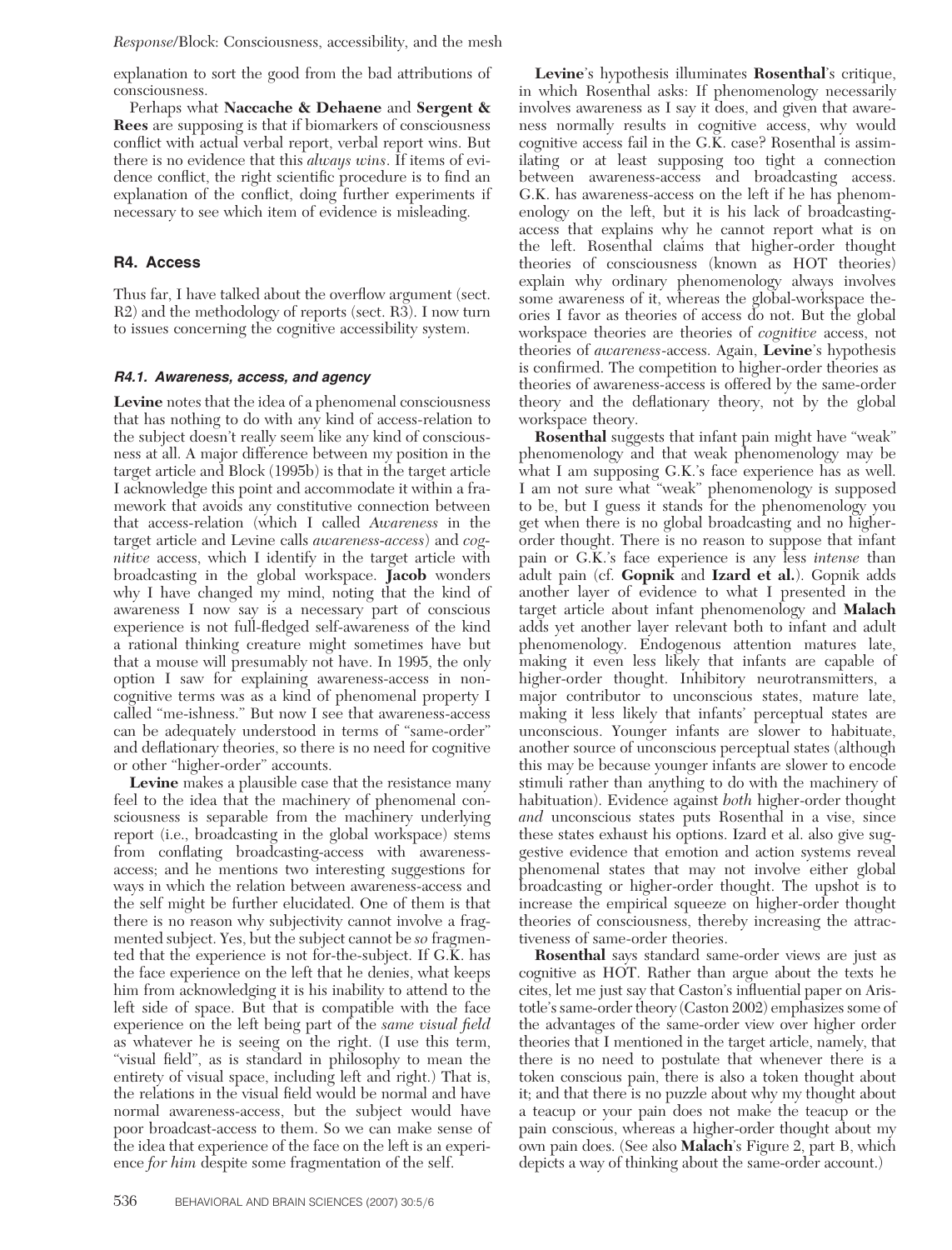Astonishingly, Rosenthal claims in regard to infant pain that, "because nonconscious pains have largely the same causal connections to behavior and to a strong desire for pain to cease cease, they are just about as bad." It is well known that pain in infants has bad effects, but I have never heard of any experimental evidence to the effect that those bad effects do not depend on whether the pain is conscious or not, nor does Rosenthal cite any. Newborns who are circumcised without anesthesia or analgesia are more stressed by vaccination even 6 months afterward (Taddio et al. 1995; Qiu 2006). But this evidence does not approach the issue of whether the infant pain is conscious. I imagine that Rosenthal is taking the evidence that higher-order thought is unlikely in infants, and the evidence that pain in infants has bad effects, to come to the conclusion that unconscious pain in infants has bad effects. But this response suggests that Rosenthal is retreating from a substantive empirical claim to a trivial linguistic claim. Rosenthal can, if he likes, simply use the word "unconscious" to mean something on the order of unaccompanied by higher-order thought. But pains that are unconscious in that trivial sense cannot be supposed to be pains such that there is nothing it is like to have them. The danger of promoting such a triviality into a substantive thesis can be seen in Peter Carruthers' infamous claim (Carruthers 1989; 1992) that, given that pains in dogs, cats, sheep, cattle, pigs, and chickens are not available to be thought about, these pains are not felt and hence are not appropriate objects of sympathy or concern and are of no moral significance. (Carruthers [1999] backpedals, not on the ground that animal pains are appropriate objects of concern or sympathy, but on the ground that the frustration of animal desires are of moral significance.) Drug testers and slaughterhouses take notice! Given the evidence presented in the target article and in Gopnik and in Izard et al., I really don't see how advocates of this unattractive view can avoid applying it to human infants.

Snodgrass & Lepisto give a very plausible argument concerning Jacoby-style "exclusion" experiments (Debner  $\&$  Jacoby 1994) – that they involve phenomenally conscious stimuli or parts of stimuli which the subject has little confidence in having seen, and hence no higher-order belief in having seen it. (There was also an argument to this effect in Block 2001.) For example, the subject is instructed to complete the stem "rea\_\_" with an ending that is not a word that might have just been flashed briefly. If the word is "reason" and the subject saw all or part of it, but has low confidence, the subject is more likely to complete "rea\_\_" with "son" than if no word at all was flashed. As noted in Snodgrass (2002), subjects who are penalized for errors do better at excluding, suggesting on a signal detection analysis that they really did see the word (or parts of it, as suggested in Kouider et al.) but had low confidence and no higher-order state that would lead to a report. This provides another piece of empirical evidence against the higher-order point of view. Perhaps the advocates of the higher-order point of view will take the degree of confidence to be an index of degree of consciousness, but the signal detection models show that consciously seeing the stimulus and confidence that one has seen it can vary independently, each being influenced by a variety of different factors. (For example, changing the catch rate can

influence confidence without influencing perception. See Super et al. [2001a] and Block [2005].)

Clark & Kiverstein argue for a view opposed to Rosenthal and to Levine and me, that for a representation to be phenomenal, it must be "available for use in the planning and selection of deliberate, stored-knowledge–exploiting, and goal-reflecting and goal-responsive, actions." Clark & Kiverstein makes a cogent case, but it doesn't involve any empirical evidence. Rather, it is an a priori conceptual appeal. "To count as a conscious experience, an informational state must" be available for "rational choices and considered actions." One and the same condition of the skin, intrinsically described, will count as sunburn if it is caused by the sun, but not so if it is caused by a fire. Similarly, according to Clark & Kiversteins's view, one and the same neural-informational state, intrinsically described, can count as a conscious experience if it is properly connected to rational choices and considered actions, and not so if it isn't. But our ordinary concept of consciousness is too vague to support this kind of claim. Further, one reasonable precisification of our ordinary concept of consciousness will make it the concept of a natural kind. The key feature of that natural kind-property is the way it feels to have it. My own view is that there is an ordinary concept of phenomenal consciousness. Gopnik gives evidence that infant consciousness may "not be accessible for goal-directed planning nor be the subject of the endogenous attention that accompanies such planning." I don't give this as evidence against Clark & Kiverstein's view since conceptual claims are not subject to evidence. Instead, if Gopnik is right, Clark & Kiverstein's conceptual claim would dictate that our concept of consciousness does not apply to infants. But the absurdity of this step strongly indicates that our concept of consciousness – or at least one of our concepts of consciousness – is the concept of a phenomenal feel that has no conceptually necessary relation to agency of the sort Clark & Kiverstein describe.

Malach presents exciting evidence that intense experience such as watching an engrossing movie (a spaghetti western?) activates an "extrinsic" sensory system in the same ways in different people; but it activates an "intrinsic" system based in frontal areas (Hasson et al. 2004) less strongly and not in the same ways in different people. Malach's intrinsic system overlaps considerably with a "default" system that is active when the subject is "doing nothing" and is inactive when the subject is performing intense goal-directed tasks (Raichle et al. 2001). In one study, Malach and colleagues (Goldberg et al. 2006) used the same stimuli (pictures and audio clips) in an introspective task and a difficult rapid categorization task – but with different instructions. In the introspective task, subjects were asked to categorize their emotional reaction as positive, negative, or neutral. In the categorization task, the stimuli were presented at triple the rate and the subjects were asked to categorize the stimuli, for example as animals or not. Subjects also rated their own self-awareness. Their self-awareness was high in the introspective task and low in the rapid categorization task. Part of the intrinsic system – see Malach's Figure 1 – was activated both in the introspective task and other "self"-relevant tasks, including judging the application of emotionally neutral words to oneself. This area is suppressed in the rapid categorization task. The upshot is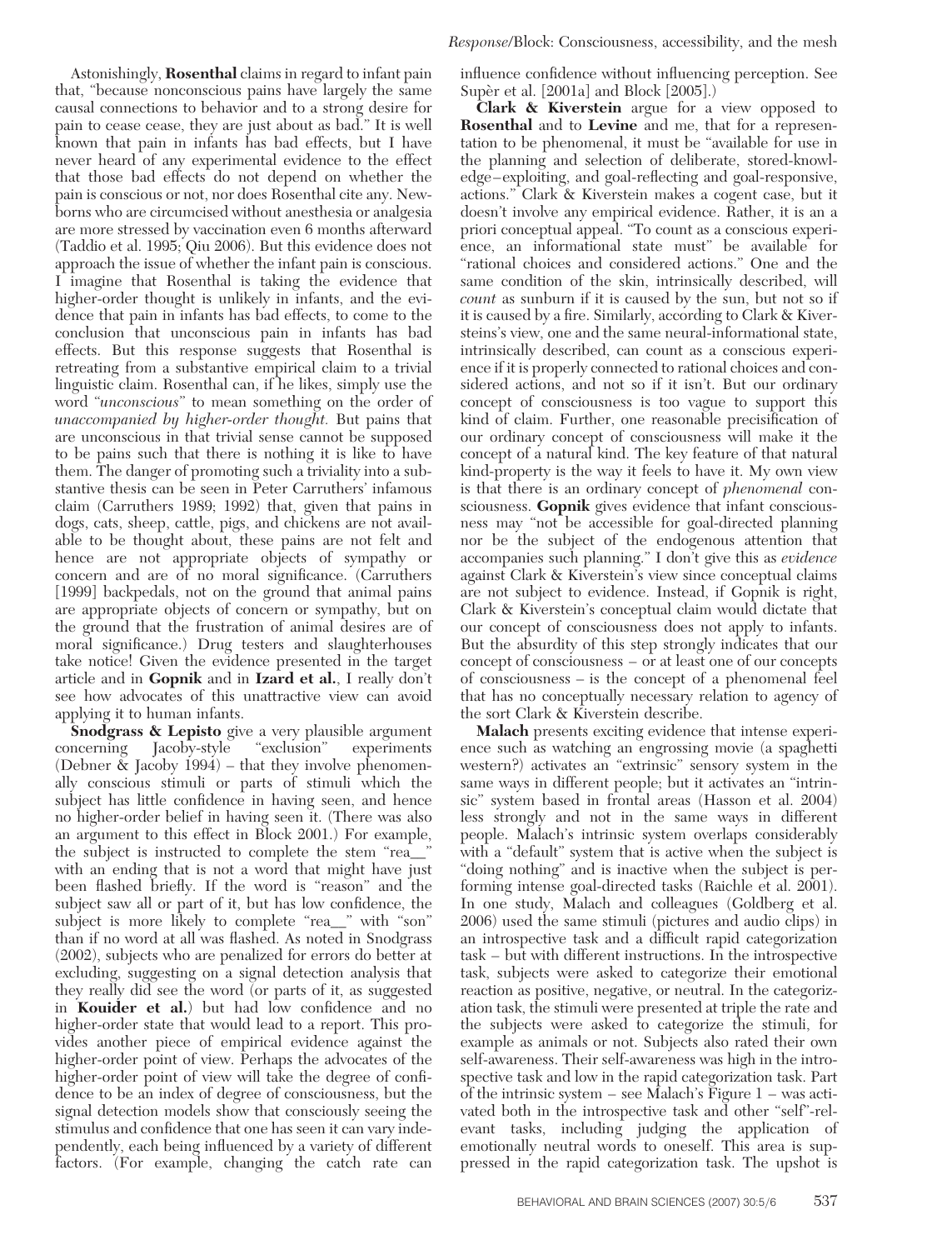that the intrinsic system is less active when the subject is doing a demanding perceptual task, or watching Clint Eastwood, and that a part of it that is especially tuned to self-relevant tasks is especially suppressed in difficult perceptual tasks. This study presents a challenge to views such as Lycan's, Harman's, Rosenthal's, and **Van Gulick's** that emphasize the importance of the self in phenomenal experience because it provides evidence that the self is lost in intense perceptual activity.

#### R4.2. Fractionation of access

As I have already mentioned in commenting on **Clark**  $\&$ Kiverstein and Rosenthal, the evidence presented in Gopnik and Izard et al. is highly relevant to the issues of higher-order thought and agency that connect with consciousness. However, I want to make a few more remarks about developmental evidence.

1. The main methodological point made by **Gopnik** and Izard et al. is well taken. Adult capacities fractionate in infants. By studying that fractionation and the process by which the distinct capacities and abilities are integrated, we can learn a lot about adult consciousness and cognition.

2. Much of the behavior that seems at first glance to be a reflection of cognitive access in infants may bypass global broadcasting altogether. One example from adults mentioned by Izard et al. serves to illustrate the point: the example concerns dorsal visual system guidance of action as exemplified in Goodale and Milner's famous patient D.F. who can post a letter in a variable angled slot about as well as normal persons and avoid obstacles, but who does not have the globally broadcast visual contents that are created by the ventral visual system. D.F. knows about the angle of the slot only by noticing her own actions (Milner & Goodale 2008). The data presented by Gopnik and Izard et al. might make one wonder about the extent to which infants even have global broadcasting. But young infants – at least by 10 months of  $age - do$ show working memory systems that function in much the way those of adults do, albeit with a slightly lower capacity (Feigenson & Carey 2003; 2005; Feigenson et al. 2002).

3. I agree with Gopnik's cluster of points having to do with the preponderance of exogenous (stimulated from outside) over endogenous (internally directed) attention in infants. However, I am not sure that this fact suggests that infants have a lantern of consciousness instead of a spotlight. Why can't exogenous attention focus the spotlight?

4. Although I agree in general with **Gopnik**'s point that infant cognition is not geared towards goal directed planning in the early months, infants are certainly capable of goal-directed action by age 5 months, and there is evidence of some capacity for goal-directed action (and perception of it) at age 3 months (Sommerville et al. 2005).

#### R4.3. Kinds of access

Representationism is the view that the phenomenology of an experience is the experience's representational (intentional) content. Harman, Jacob, Lycan, and Tye are advocates of this view; I am an opponent. However, I am willing to allow that every phenomenological state has representational content, even that the phenomenology

consists – in part – in its having that representational content. I think that phenomenology goes beyond representational content, but this opposition played no role in the target article and will play no role in this reply. With this bone of contention cleared away, Harman's argument can be streamlined.

Harman argues that clearing up some unclarities renders the claim that phenomenology does not require cognitive access non-scientifically true or non-scientifically false. In my weight-lifting this morning, I experienced "flow." Among my visual experiences was seeing the barbell. Is the cognitive access in question with regard to the experience of seeing the barbell or with regard to the barbell itself? If the cognitive access in question is with regard to the experience of seeing the barbell, then we know from nonscientific observations of flow (Csikszentmihalyi 1975) that cognitive access to the experience itself destroys the experience, or at least its flow aspect. However, cognitive access to the barbell itself is guaranteed by the experience being an experience of the barbell. In neither case, Harman concludes, is there any need for science.

Recall that my target article agress with the idea of access as global broadcasting accepted by **Shanahan & Baars** and **Naccache & Dehaene**. What is globally broadcast is a representation with both representational and phenomenal content. What makes the access cognitive is that the consuming systems in terms of which global broadcasting is defined include the cognitive machinery of reasoning, planning, problem solving, categorization, memory, and the like. **Harman** assumes that what makes access cognitive is just that the accessed state is about something. But a frog might have a perceptual state that is about a fly without engaging any cognitive machinery. Let's go back to the first step of Harman's argument, that access has to be to the experience or to the barbell. In the framework I was using, access is neither to the experience nor the barbell but to the content of the state, since that is what is broadcast. So Harman's dilemma leaves out the crucial case. It may seem as if the issue between me and Harman is verbal – what is meant by *cognitive* and *access*. However, I chose the global broadcasting framework because it seems the best empirical framework for thinking about access and accessibility. Within that framework, the issue of phenomenology without access becomes an empirical issue. So, contrary to Harman, the issue is doubly scientific. Scientific considerations go into choosing the terms of the debate, and then, once they are chosen, scientific considerations determine the answer.

Balog, like Harman, is concerned with the question "Access to what?" She mentions, in effect, three options: global broadcasting of either (1) the nonconceptual contents of perception; or (2) the conceptual contents of perception; or (3) the introspective conceptual contents that are concerned with the phenomenal character of the experience itself. Option (3) involves phenomenal concepts, that is, concepts whose tokening itself involves phenomenology. (See papers in Alter & Walter [2006].) Balog argues that my interpretation of what subjects in the overflow experiments say "crucially relies on the subjects' introspective report of the phenomenality of their entire visual experience, including those aspects of the experience whose content is not access conscious" (in the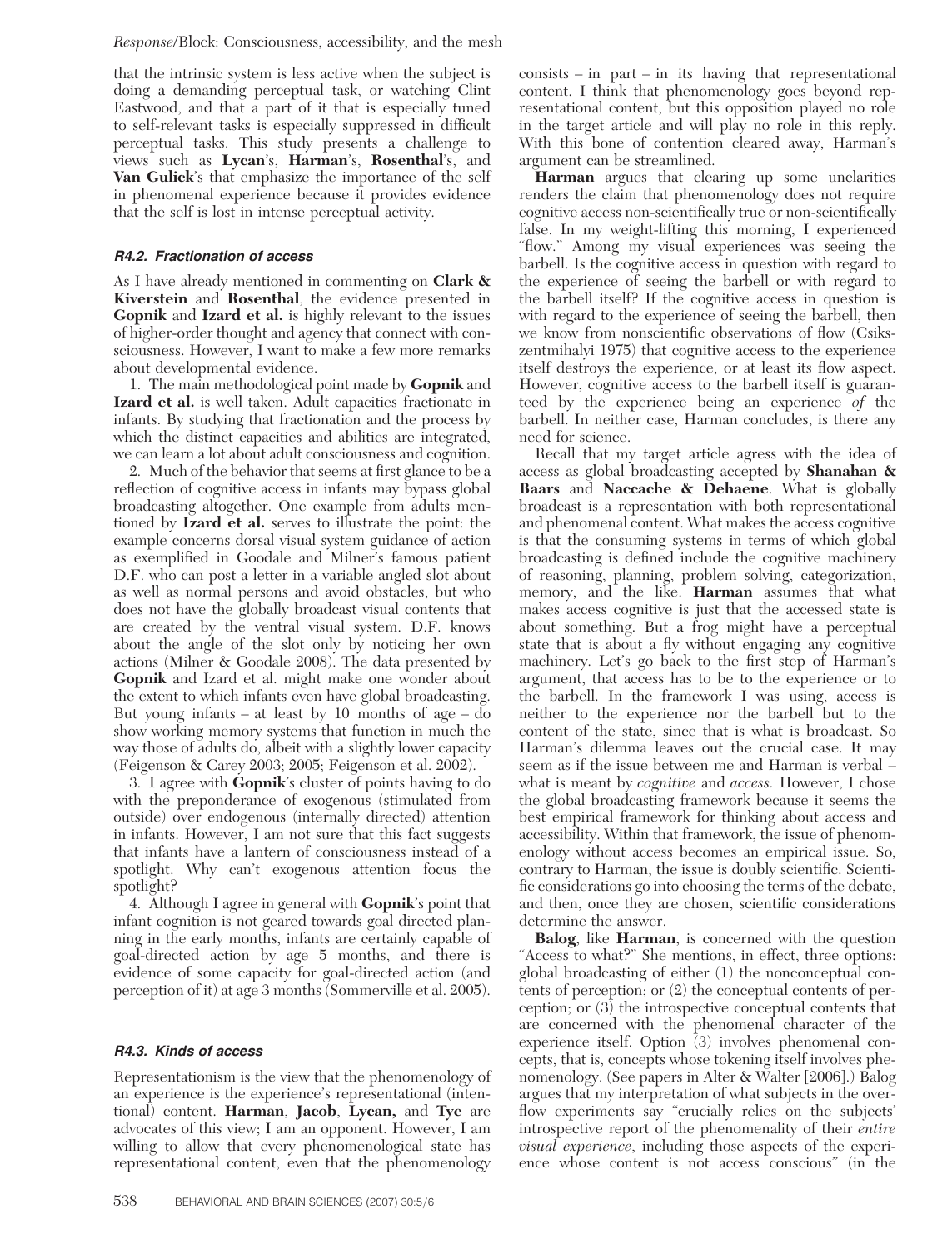sense of option 2; Balog's emphasis), and this motivates her to suggest a sense of *access* (as in option 3) in which there is no gap between phenomenality and access.

Balog says my view of access involves the second option described earlier – that I define it in terms of conceptual contents. There is some justification for that in my 1995 paper (Block 1995b, see especially Note 11), which was written before I had adopted the global broadcasting model of access. My model of access in 1995 was dominated by inference and other reasoning, and it is often taken as part of the definition of nonconceptual content that it can play no role in inference. However, once I had adopted the global broadcasting model (Block 2002) the issue of whether the broadcast contents were conceptual or nonconceptual no longer looms large. I don't see why broadcast contents cannot be a mix.

Balog is responding to a problem that comes up repeatedly in the commentaries (especially Naccache & Dehaene's and Sergent & Rees's): How can I use reports to demonstrate inaccessible (including non-reportable) phenomenology? My reply is that in some cases, one infers unreportable or unreported phenomenal states via theoretical considerations that are themselves based on reports. In the overflow experiments, the situation is this: Generic contents are reportable, and one of those generic contents is that the subject has had specific phenomenology. That generic content need not deploy any phenomenal concepts in the sense of a concept whose tokening itself involves phenomenology. So there is no need to appeal to phenomenal concepts.

Tye notes that in one sense of the term *accessible*, phenomenology does not overflow accessibility. The sense he has in mind is that for each letter that the subject sees, the subject can demonstrate it with, for example, "that letter." He thinks that this point deprives my claim that phenomenology overflows accessibility from its "bite." Recall that I distinguished between wide and narrow accessibility. In my terms, what Tye has done is to provide another wide sense of accessibility – demonstration as opposed to identification, as in Sperling, or comparison, as in Landman et al. and Sligte et al. Demonstration, identification, and comparison are all different and have different cognitive demands. Demonstration is in a way more demanding (see Koch  $\&$  Tsuchiya) because, whereas identification can take place without attention or with limited attention, demonstration requires attention. As I noted in the discussion of Spener, the grain of vision is finer than the grain of attention – you can see more than you can attend to. But regardless of whether Tye's version of wide accessibility is wide enough for his purposes, my point is about something different. The overflow point in the target article was this: The Sperling, Landman et al., and Sligte et al. experiments show that the phenomenal system is at least in part distinct from the global workspace because the capacity of the phenomenal system is greater than that of the global workspace. This point can be defended without being concerned with different senses of "accessibility," so  $\overline{I}$  do not agree that providing another wide sense of accessibility affects the bite.

#### R4.4. Phenomenology and working memory

Lau & Persaud suppose that the apparent difference in capacity between phenomenology and working memory is just a consequence of deterioration of information, as in the "Telephone" or "Chinese whisper game" in which information is whispered from one person to another, becoming ever more garbled. However, what decreases in the Chinese whisper game is quality or amount of information, not capacity of an informational system. Lau & Persaud note that there are cases in which forced-choice responses overestimate phenomenology (blindsight) or yield inconsistent measures of phenomenology. They conclude that forced-choice reports are not ideal for measuring phenomenology. My replies to this are as follows:

1. Forced choice measures in the Landman et al. and Sligte et al. experiments are measures of working memory, not phenomenology. Subjects' ability to make the comparisons depends on the representations being present in the global workspace.

2. The Sperling version of the partial-report superiority effect used free recall, not forced choice as in Landman et al. and Sligte et al., and got similar results. It is the use of different methodologies with the same results that avoids difficulties of the sort that Lau & Persaud are mentioning.

Shanahan & Baars say their aim is to defend GWT (Global Workspace theory) from my challenge. More specifically, they say I use an outdated and imprecise concept of access and perpetuate a common misunderstanding of GWT that conflates the workspace with working memory. My main disagreement with them is simple: they say what is broadcast in the global workspace is all there is to consciousness, whereas I argue that it is an empirical issue whether there is more to consciousness and that the tentative answer is, Yes, there is. Shanahan & Baars' remarks do not seem to speak to this main issue. On the "misunderstanding" of working memory: the issue here is purely verbal. I use the term working memory to mean what Baars and Franklin call *active* working memory (Baars & Franklin 2003). One of the first things that strikes a reader of the "working memory" literature is that the term *working memory* is used differently by different theorists. Cowan (in press) notes "Working memory has been conceived and defined in three different, slightly discrepant ways." It would take too long to explain all three ways, but what I can say briefly is that a pretty standard model (Cowan 2005) includes three ingredients: (i) an activated part of longterm memory (often called "short-term memory"), (ii) attentional processes that operate to broadcast perceptual and short-term memory contents, and (iii) what is broadcast in the global workspace. I tend to use short-term memory for the activated part of long-term memory, and working-memory for what is broadcast in the global workspace; but judging from their commentary, Shanahan & Baars prefer to use both short-term memory and working memory for what I call short-term memory. The bottleneck of working memory on any definition I have seen, including that of Shanahan & Baars, is the capacity of the global workspace, so if that bottleneck is what is of interest, my use of working memory is apt. Whether or not I am attacking Global Workspace theory depends on whether Shanahan & Baars' controversial ideas about consciousness are part of it. Baars gets credit for many of the original ideas about the global workspace, but now that the ideas have been widely adopted, he no longer gets to dictate the terminology. My overflow argument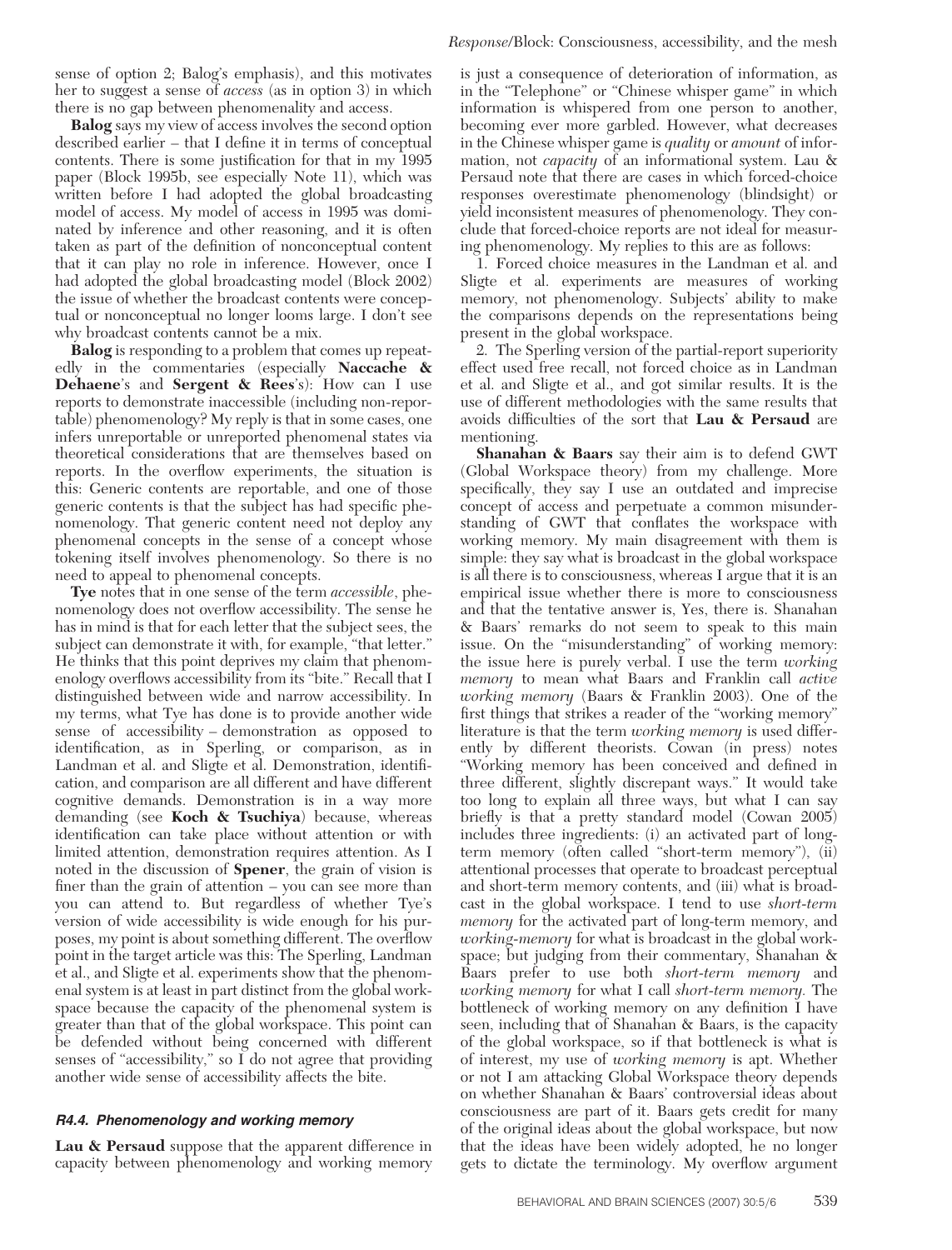could be put entirely in terms of global workspace terminology, excluding all talk of memory. Here it is: The capacity of phenomenology is greater than the capacity of the global workspace, so phenomenology must contain machinery not part of the machinery of the global workspace.

#### R4.5. Report and color

Kentridge describes an intriguing case: Cerebral achromatopsics can recognize borders without being able to distinguish the colors on either side of the borders. Of course, guitar strings that are less than a JND (just-noticeabledifference) apart in pitch create interference "beats" that allow one to tell that they are different. And color patches that are less than a JND apart can be discriminated by normal subjects if they share a border. As I understand it, Kentridge et al. (2004) rule out such explanations, so phenomenal presentation of colors that the subject cannot report is a live option in the case that Kentridge describes. This case is as much a challenge for my views as an opportunity, since there are issues regarding how one can tell whether Kentridge's patient M.S. can see colors that he cannot report, and whether he has some kind of unconscious appreciation of color differences without phenomenal presentations of the colors themselves.

#### R5. Attention

#### R5.1. Phenomenology and attention

Lycan asks me to explain how there could be a form of awareness that is intrinsic to consciousness but does not necessarily involve attention or cognitive access. He notes (and I agree) that any form of awareness (worthy of the name) is representational and that there can be representation without attention. However, he does not see how cases of representation without attention could fail to be sub-personal. According to Lycan, representing by the whole person has to involve attending, or at least he does not see how it could not involve attending. The claim that representing by the whole person has to involve attention is in part empirical and I believe the evidence goes against it.

One kind of evidence derives from unconscious perception, more specifically perception that is unconscious because the person is not paying attention. To pick one of many examples: In visuospatial extinction, as mentioned in the target article, subjects often claim not to be able to see something on the left if there is a stimulus that competes for attention on the right. But as first noted by Volpe et al. (1979) (and nailed down by Verfaellie et al. 1995), the subject's claim not to see the object on the left is often combined with the ability to make comparisons between the thing on the left and the thing on the right. The thing on the left is certainly *seen* and, it is usually supposed, unconsciously so. Unconscious seeing is still seeing, and seeing by the person, not by a part of the person. This is seeing and therefore representing without, as far as we can tell, attention (whether or not the seeing on the left is unconscious). Therefore, the principle that Lycan can see no alternative to no personal-level representation without attention, is empirically suspect.

In the discussion of **Spener**, I mentioned another type of evidence against the claim that there is no personal level representation without attention, namely, that one can see more than one can attend to. Seeing the speckles on the speckled hen is personal and phenomenal, but there is no attention to the individual speckles; the individual speckles are conscious but unattended.

Lycan (1996; 2004) follows Locke (1689/1975) and Armstrong (1968) in holding that what makes a state conscious is that it is the object of an "inner sense," which Lycan seems to think is to be explained in terms of attention. The point I just made is not directly relevant to that view, but rather to supporting it in terms of personal-level representation requiring attention. However, as noted by Koch & Tsuchiya (and Koch & Tsuchiya 2007), conscious gist perception of peripheral non-targets persists for certain kinds of stimuli even when attention is maximally drained off by a demanding central task. So there is direct evidence against the attentional version of the inner sense thesis as well.

In cases of inattentional blindness, subjects say they do not see the stimulus – and this contrasts with the Sperling and the Landman et al. cases in which subjects clearly do see the stimulus. Relying on this contrast, Prinz and Grush are convinced (against Naccache & Dehaene) that phenomenology outstrips actual broadcasting in the global workspace, but, like **Snodgrass & Lepisto**, they think I go too far in supposing that perhaps phenomenology outstrips even potential broadcasting, as in the G.K. case. Prinz, like Lycan, argues that the flaw in my position is to allow phenomenology without attention. Prinz's account is based on the idea that attention is necessary for phenomenology and for accessibility in the sense of potential for broadcast in the global workspace (Prinz 2000; 2005). On both issues, I think the evidence is piling up against Prinz's view. First, on the claim that attention is necessary for accessibility, that is, potential broadcast: Dehaene and his colleagues (Dehaene 2006; Kouider et al. 2007) have convincingly shown that in conditions in which attention is maximally drained away by other tasks, representations that are as unattended as can be ensured by such conditions are nonetheless very strongly activated. They call this category "preconscious" as opposed to "unconscious" to indicate the strength of the activations, their strong influence, and their potential to be globally broadcast. Tse et al. (2005) have obtained similar results. These representations are accessible in that with a shift of attention, they will be accessed. Regardless of whether or not attention is necessary for actual access, it is not necessary for potential access, contrary to Prinz.

On the more important issue of the relation between attention and phenomenology, as **Koch & Tsuchiya** note, the evidence points toward the conclusion that neither is necessary for the other (Koch & Tsuchiya 2007). On attention without phenomenology, subjects' attention is drawn by nudes of the opposite sex (for heterosexuals) in conditions in which the nudes are invisible according to experimental standards (Jiang et al. 2006). (Whether the invisible pictures attract attention to one side of the visual field or the other is judged by performance on a subsequent task to which distribution of attention is crucial.) Kentridge et al. (1999) have shown the effects of attention in blindsight. On phenomenology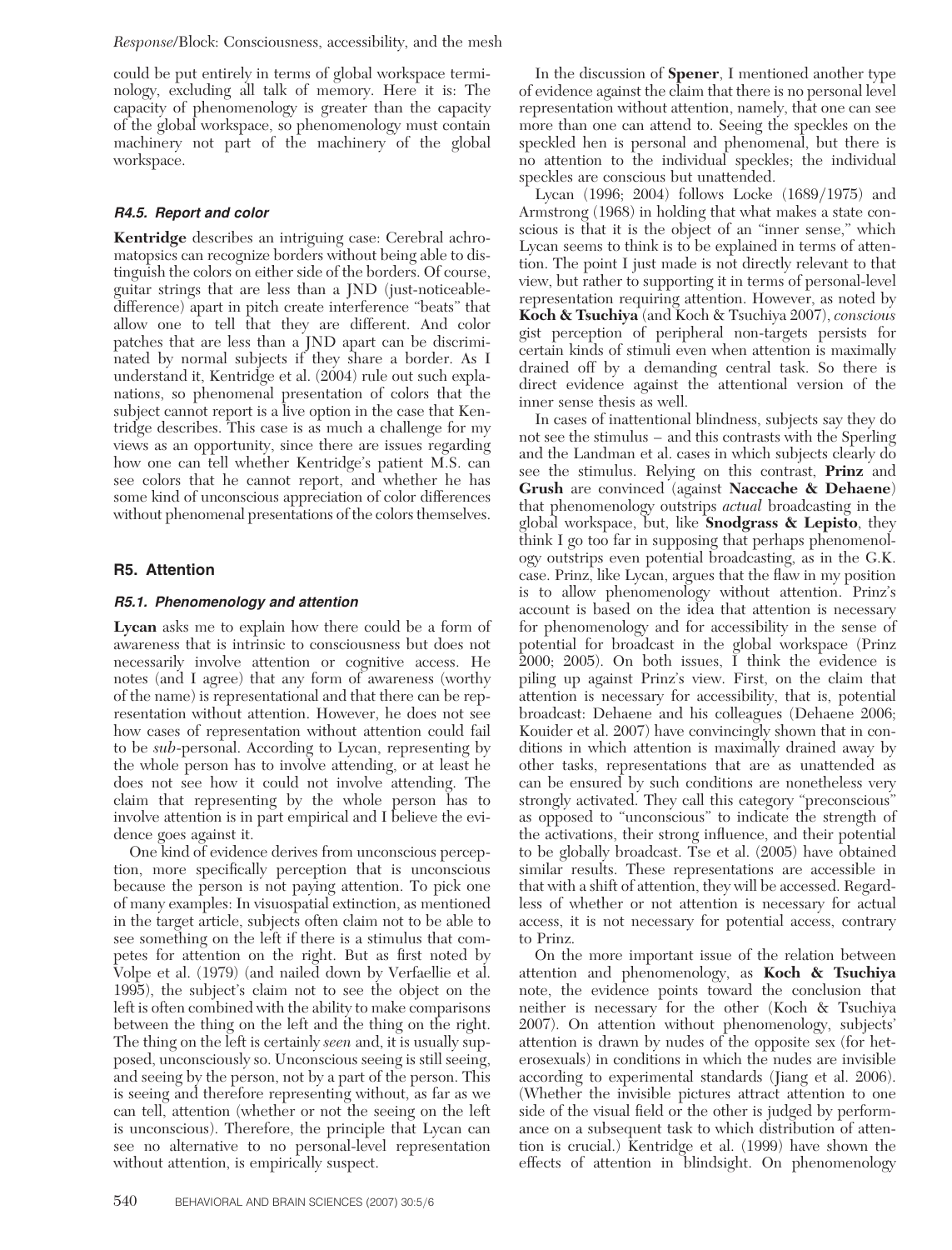without attention, again in a "dual task" paradigm, subjects are able to see and report certain kinds of scene gists (e.g., the presence of a face in the periphery) despite maximal siphoning off of attention by a very demanding task. Work by Alvarez and Oliva (in press) suggests that without attention (or much attention) conscious visual representations represent much more abstract properties of stimuli, for example, center of mass rather than shape. As Koch & Tsuchiya (2007) point out, it is difficult to make absolutely sure that there is no attention devoted to a certain stimulus; but given this limitation, this evidence points away from both of Prinz's claims. And the same point about the speckled hen case I made in discussing Spener and Lycan applies also to Prinz.

#### R6. Mesh between psychology and neuroscience

**Burge** argues that the conclusion of my target article can be derived from the psychological evidence alone without the argument from mesh with neuroscience. Here is a version of his argument. First, there is specific (not just generic) phenomenology prior to the cue in the Sperling-type experiments. Second, conscious events occur; they happen at a time. So we would have to have special reason to think that something that happens *after* a conscious event – or a disposition for something to happen after the conscious event – is necessary to the identity of the conscious event. If I see something red now, why should we think that the conditional occurrence of my later saying "I saw something red" if asked is partly constitutive of my sensation of red now? So the best explanation of the psychological evidence is that the machinery of the processes of access do not constitutively overlap with the machinery of consciousness itself.

Snodgrass & Lepisto say that to show that the machinery of consciousness and access are distinct, we do not need to show that there is phenomenality that cannot be accessed, but only to show that there is phenomenality that is not in fact accessed. And of course that is shown by the Sperling, Landman et al. and Sligte et al. experiments  $-i f$ , as I have argued, those experiments reveal specific phenomenology without specific access. However, Snodgrass & Lepisto are neglecting the position that Burge refutes, the view that the machinery of access can be constitutively related to the machinery of phenomenology even via a connection of potential. Philosophers in the functionalist (and behaviorist) tradition have been impressed with the analogy between consciousness and dispositions such as solubility. (For example: Grush and Prinz advocate potential access as a condition of phenomenology.) Burge's argument gives a powerful reason for dissatisfaction with this analogy. The mesh argument gives an experimentally based way of reaching Burge's conclusion about overlap of machinery. However, I did not try to directly rule out potential access as a constitutively necessary condition, and so Burge's argument is a welcome addition.

Hulme & Whiteley note that inference to the best explanation requires a comparison (a point also noted by Van Gulick). If there is only one horse in the race, it wins. The comparison I had in mind was between the model on which recurrent activation in the back of the

head without global broadcasting is sufficient for phenomenology and a model on which global broadcasting is required. My point was that the former yields a mechanism of overflow, whereas the latter does not. Hulme & Whiteley suggest another option: that recurrent activation is actually best thought of as a kind of binding. According to their hypothesis, activation of the relevant areas over threshold, but without binding, would produce amodal experience; and they give one example involving patient G.Y. that could be interpreted that way. I would not want to base much on G.Y.'s descriptions since he has given so many somewhat different and perhaps incompatible descriptions of his experience. Also, I don't follow Hulme  $\&$  Whiteley's comment on the disruption of moving phosphenes by zapping V1 with trans-cranial magnetic stimulation. The subjects say they have stationary phosphenes, which does not sound amodal. However, Hulme & Whiteley's model would be fine for my purposes since it shares a feature not shared by the competitor I was trying to refute, namely, the view that a representation cannot be phenomenal unless it is globally broadcast.

Lamme says I have not integrated fully unconscious (neither accessible nor phenomenal) processing into the mesh argument and have not adequately considered arguments intrinsic to neuroscience. He and I agree almost completely about what is conscious and what is not and the reasoning why, but not on the abstract methodological description. I say it is inference to the best explanation. He says the key is criteria that are intrinsic to neuroscience. Lamme says the issue is whether Dehaene's  $I_2$  is more similar to  $I_1$  or to  $I_3$ , using criteria intrinsic to neuroscience. He makes a convincing case that  $I_2$  is indeed more similar to  $I_3$  than to  $I_1$ , but I think he misdescribes his own reasoning. Similarity in neuroscience and everywhere is *always in a respect* – according to a certain metric. There is no *abstract* issue of whether  $I_2$  is more like  $I_1$  than  $I_3$ . This point was first rammed down the throats of philosophers by Nelson Goodman (1976) who pointed out that any two objects chosen at random are similar in an infinity of respects and dissimilar in another infinity of respects. For example, you and I are similar in being more than one meter from the Eiffel Tower, more than 1.1 meter from the Eiffel Tower, and so on. The same point can be made within neuroscience. One can come up with neural similarity metrics that give opposite rankings. Representations in  $I_2$  are more similar to those in  $I_1$  than in  $I_3$ , in that the category  $I_3$  involves frontal activations, whereas the representations in  $I_1$  and  $I_2$  do not. This respect of similarity is just as *intrinsic to neuroscience* as the one Lamme uses. Figure-ground organization, binding, and perceptual organization are important dimensions of similarity not because they are neural but because they are associated with known conscious processing, as Lamme's former and current students, **Landman** & Sligte note; and feature extraction is excluded because we have reason to think it happens unconsciously in the feed-forward sweep. Further, Lamme says that our opponents can give their own mesh argument; but the opposition's mesh argument cannot explain the overflow phenomenon, which is only my mesh argument is better. These points all fit into the category of classic inference to the best explanation reasoning of the sort that I am recommending.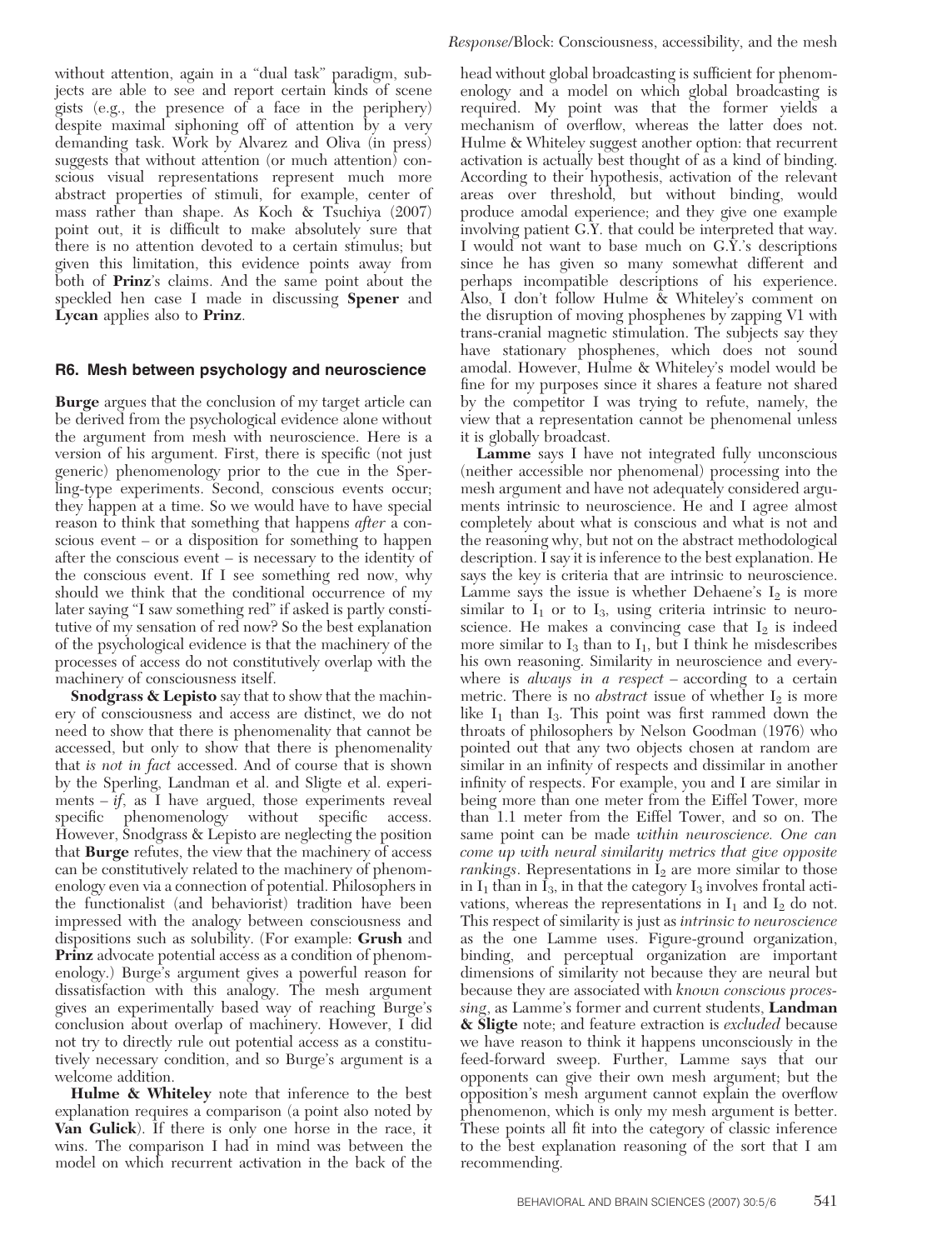#### R7. Does consciousness even exist?

McDermott says that the ultimate theory of how the brain works "will of course not refer to anything like phenomenology, but only to neural structures," concluding that as science marches on, notions of phenomenal consciousness will give way to neurally specified cognitive access. I have two criticisms. First, why replacement rather than reduction? The distinction I am appealing to is described in every introductory Philosophy of Science text (e.g., Rosenberg 2005). To illustrate: The concept of "phlogiston" has been replaced by the concept of oxygen. By contrast, we still have the concepts of heat and temperature. Heat has been reduced to molecular kinetic energy: heat exists and is molecular kinetic energy. Reductionist physicalists (a category that includes people as diverse as me and the Churchlands) hold that phenomenal consciousness can be reduced in neuroscientific terms. McDermott speaks of the buzz saw that is cutting through the science of consciousness. But the buzz saw of the revolution in chemistry in the eighteenth century did not show that there was no such thing as heat, temperature, pressure, or entropy, but rather, that they could be understood in molecular terms, that is, reduced rather than replaced. Of course, there are some cases to which the reduction/replacement distinction does not neatly apply. One much discussed example is the gene (Darden & Tabery 2007) for which there is no straightforward answer to the question of whether there are genes and they are snippets of DNA, or whether genes have been shown to not exist. Perhaps the most charitable interpretation of McDermott's remarks on life and subjectivity is that he predicts that the case of consciousness will end up resembling the case of the gene.

My second criticism of **McDermott** is: Why suppose that the reduction or replacement of the future will be in terms of access as opposed to lower-level neuroscience; for example, in terms of recurrent activation of neural connections? Computer scientists tend to assume – without argument – that anything a neuroscientist might discover about what consciousness is will be basically computational. They often assume it will be implementable in a silicon computer. The underlying disagreement here is between physicalist and functionalist reduction (or replacement). The difference is a form of a dispute about the mind/body problem that has been around in one form or another for ages and is discussed in detail in my two most recent books (Block 2007; 2008).

## References

#### [The letters "a" and "r" before author's initials stand for target article and response references, respectively.]

- Abrams, R. L. & Grinspan, J. (2007) Unconscious semantic priming in the absence of partial awareness. Consciousness and Cognition 16:942–53. [rNB]
- Adelson, E. H. (1978) Iconic storage: The role of rods. Science 201:544–46. [aNB]
- Aimola Davies, A. M. (2004) Disorders of spatial orientation and awareness: Cognitive and behavioral rehabilitation: From neurobiology to clinical practice. Guilford Press. [aNB]
- Alkire, M. T. & Miller, J. (2005) General anesthesia and the neural correlates of consciousness. Progress in Brain Research 150:229–44. [aNB]
- Alter, T. & Walter, S. (2006) Phenomenal concepts and phenomenal knowledge: New essays on consciousness and physicalism. Oxford University Press.  $[rNB]$
- Alvarez, G. A. & Oliva, A. (in press) The representation of ensemble visual features outside the focus of attention. Psychological Science. [rNB]
- American Congress of Rehabilitation Medicine (1995) Recommendations for use of uniform nomenclature pertinent to patients with severe alterations of consciousness. Archives of Physical Medicine and Rehabilitation 76:205–209. [AV]
- Anderson, A. K. & Phelps, E. A. (2001) Lesions of the human amygdala impair enhanced perception of emotionally salient events. Nature 411:305–09. [CEI]
- Andrade, J. (2001) The contribution of working memory to conscious experience. In: Working memory in perspective, ed. J. Andrade. Psychology Press. [TB]
- Andrews, K., Murphy, L., Munday, R. & Littlewood, C. (1996) Misdiagnosis of the vegetative state: Retrospective study in a rehabilitation unit. British Medical Journal 313(7048):13–16. [AV]
- Aristotle (1955) On dreams. In: Aristotle. Parva naturalia, ed. W. D. Ross, pp. 175–223. Clarendon Press. [aNB]
- Armstrong, D. M. (1968) A materialist theory of the mind, Humanities Press.  $[rNB]$ 
	- (1977) The causal theory of the mind. Neue Heft für Philosophie  $11:82-95$ . [aNB]
- (1981) What is consciousness? In: The nature of mind and other essays, by D. M. Armstrong, pp. 55–67. Cornell University Press. [WGL]
- Arnell, K. M., Killman, K. V. & Fijavz, D. (2007) Blinded by emotion: Target misses follow attention capture by arousing distractors in RSVP. Emotion 7:465–77. [CEI]
- Avidan, G., Hasson, U., Hendler, T., Zohary, E. & Malach, R. (2002) Analysis of the neuronal selectivity underlying low fMRI signals. Current Biology 12(12):964–72. [RM]
- Baars, B. J. (1988) A cognitive theory of consciousness. Cambridge University Press. [KB, aNB]
	- (1997) In the theater of consciousness: The workspace of the mind. Oxford University Press. [KB, aNB, RWK, DM]
- (2002) The conscious access hypothesis: Origins and recent evidence. Trends in Cognitive Sciences 6(1):47–52. [MSh]
- (2005) Global Workspace theory of consciousness: Toward a cognitive neuroscience of human experience. Progress in Brain Research 150:45–53. [VAFL]
- Baars, B. & Franklin, S. (2003) How conscious experience and working memory interact. Trends in Cognitive Sciences 17(4):166–72. [rNB, MSh]
- Baars, B. J., Ramsoy, T. Z. & Laureys, S. (2003) Brain, conscious experience and the observing self. Trends in Neurosciences 26(12):671–75. [RM]
- Bartels, A. & Zeki, S. (2004) Functional brain mapping during free viewing of natural scenes. Human Brain Mapping 21. [aNB]
- Basso, A., Speinnler, H., Vallar, G. & Zanobio, M. E. (1982) Left hemisphere damage and selective impairment of auditory verbal short term memory: A case study. Neuropsychologia 20:263–74. [aNB]
- Bauer, G., Gerstenbrand, F. & Rumpl, E. (1979) Varieties of the locked-in syndrome. Journal of Neurology 221(2):77–91. [AV]
- Bechara, A., Damasio, H. & Damasio, A. (2000) Emotion, decision making and the orbitofrontal cortex. Cerebral Cortex 10:295–307. [CEI]
- Bermúdez, J. & Macpherson, F. (1998) Nonconceptual content and the nature of perceptual experience. Electronic Journal of Analytical Philosophy 6 (1998). Archived at: http://ejap.louisiana.edu/archives.html [AC]
- Birbaumer, N., Ghanayim, N., Hinterberger, T., Iversen, I., Kotchoubey, B., Kubler, A., Perelmouter, J., Taub, E. & Flor, H. (1999) A spelling device for the paralysed. Nature 398(6725):297–98. [AV]
- Block, N. (1978) Troubles with functionalism. Minnesota Studies in the Philosophy of Science 9:261–325. [aNB]
- (1980) What is functionalism? In: Readings in the philosophy of psychology, ed. N. Block, pp.171–84. Harvard University Press. [aNB]
- (1983) The photographic fallacy in the debate about mental imagery. Nous 17:651–62. [rNB]
- (1990) Consciousness and accessibility. Behavioral and Brain Sciences 13(4):596–98. [KB, aNB]
- (1992) Begging the question against phenomenal consciousness. Behavioral and Brain Sciences 15(2):205–206. [aNB]
- (1995a) How many concepts of consciousness? Behavioral and Brain Sciences 18(2):272–84. [aNB]
- (1995b) On a confusion about a function of consciousness. Behavioral and Brain Sciences 18(2):227–47. [KB, arNB, LN, JKO, JP, WGL]
- (1997) Biology versus computation in the study of consciousness. Behavioral and Brain Sciences 20(1):159–66. [aNB]
- (2001) Paradox and cross purposes in recent work on consciousness. Cognition 79(1–2):197–220. [arNB, LN]
- (2002) Concepts of consciousness. In: Philosophy of mind: Classical and contemporary readings, ed. D. Chalmers, pp. 206–18. Oxford University Press. [KB, rNB]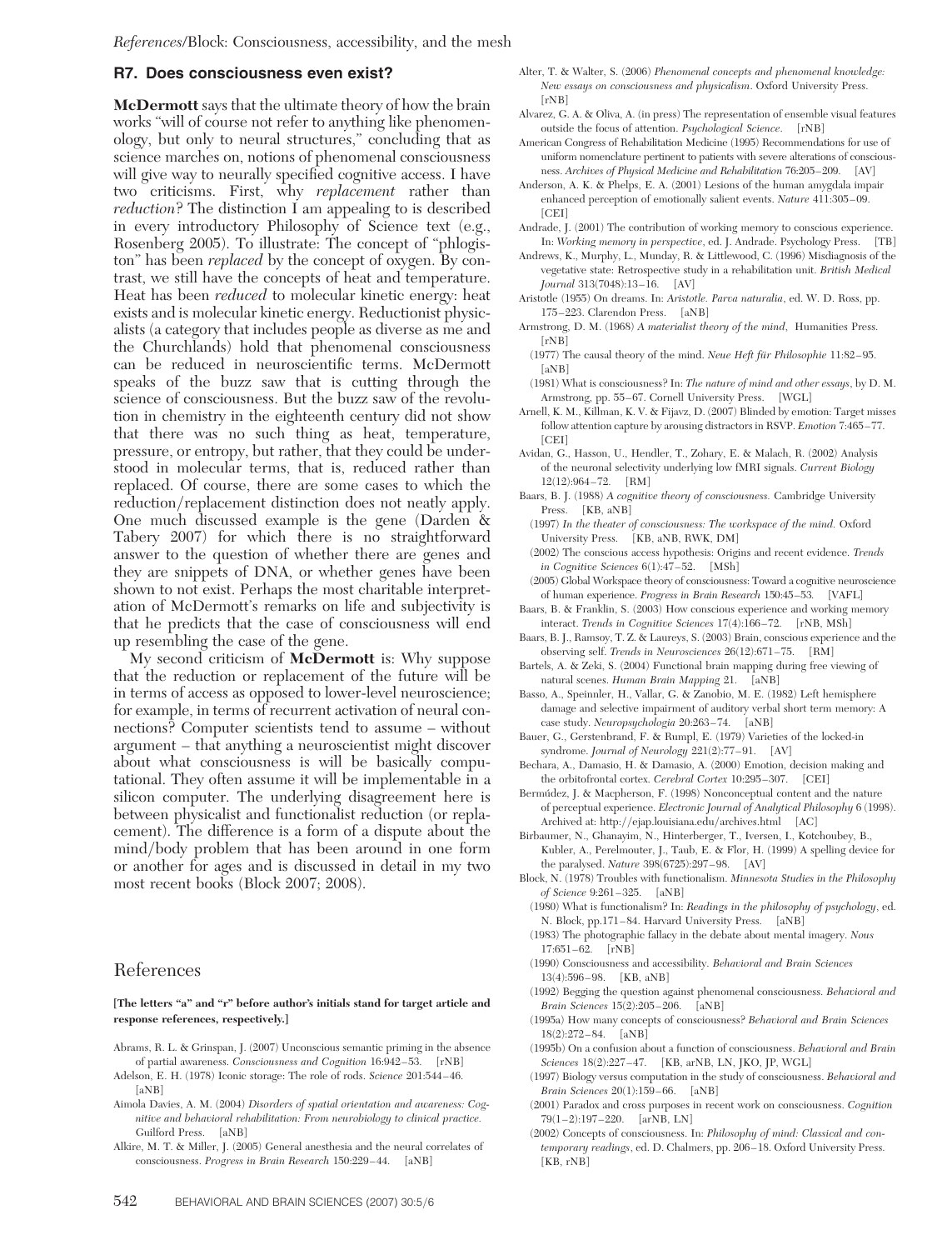- (2003) Mental paint. In: Reflections and replies: Essays on the philosophy of Tyler Burge, ed. M. Hahn & B. Ramberg. MIT Press. [PJ]
- (2005) Two neural correlates of consciousness. Trends in Cognitive Sciences 9(2):46–52. [arNB, VAFL, RL, LN]
- (2007) Remarks on chauvinism and the mind-body problem. In: Consciousness, function, and representation, vol. 1, ed. N. Block, pp. 7–12. MIT Press. [rNB] (2007) Wittengstein and qualia. Philosophical Prespectives 21(1):73–115. [PJ] (in press) Functional reduction. In: Supervenience in mind, ed. T. Horgan, M. H. Sabates & D. Sosa, MIT Press. [rNB]
- Block, N. & Dworkin, G. (1974) IQ, heritability, and inequality I. Philosophy and Public Affairs 3(4):331–409. [aNB]
- Boghossian, P. A. (2006) Fear of knowledge: Against relativism and constructivism. Oxford University Press. [aNB]
- Bohm, D. & Hiley, B. J. (1993) The undivided universe: An ontological interpretation of quantum theory. Routledge. [DM]
- Boly, M., Coleman, M. R., Davis, M. H., Hampshire, A., Bor, D., Moonen, G., Maquet, P. A., Pickard, J. D., Laureys, S. & Owen, A. M. (2007) When thoughts become action: An fMRI paradigm to study volitional brain activity in non-communicative brain injured patients. Neuroimage 36(3):979–92. [AV]
- Breitmeyer, B. G., Kropfl, W. & Julesz, B. (1982) The existence of and role of retinotogic and spatiotopic forms of visual persistence. Acta Psychologica 52:175–96. [RL]
- Breitmeyer, B. G., Ro, T. & Singhal, N. S. (2004) Unconscious color priming occurs at stimulus- not percept-dependent levels of processing. Psychological Science 15(3):198–202. [RL]
- Brentano, F. (1874/1924) Psychologie vom Empirischen Standpunkt. Felix Meiner. [aNB, DMR]
- Britten, K. H., Shadlen, M. N., Newsome, W. T. & Movshon, A. (1992) The analysis of visual motion: A comparison of neuronal and psychophysical performance. Journal of Neuroscience 12:4745–65. [aNB]
- Brockmole, J. R., Wang, R. F. & Irwin, D. E. (2002) Temporal integration between visual images and visual percepts. Journal of Experimental Psychology: Human Perception and Performance 28(2):315-34. [rNB]
- Burge, T. (2006) Reflections on two kinds of consciousness. In: Philosophical essays, vol. II: Foundations of mind, ed. T. Burge, pp. 392–419. Oxford University Press. [aNB]
- Bushnell, I. W. R., Sai, F. & Mullin, J. T. (1989) Neonatal recognition of the mother's face. British Journal of Developmental Psychology 7:3–15. [CEI]
- Byrne, A. (2004) What phenomenal consciousness is like. In: Higher order theories of consciousness, ed. R. Gennaro. John Benjamins. [aNB]
- Carrasco, M. (2007) Visual attention alters appearance: Psychophysical studies of subjective experience. In: Oxford companion to consciousness, ed. P. Wilken, T. Bayne & A. Cleeremans. Oxford University Press. [aNB]
- Carrasco, M., Ling, S. & Read, S. (2004) Attention alters appearance. Nature Neuroscience 7(3):308–313. [aNB, RWK]
- Carruthers, P. (1989) Brute experience. Journal of Philosophy 86:258–69. [rNB] (1992) The animals issue: Moral theory in practice. Cambridge University Press. [rNB]
	- (1999) Sympathy and subjectivity. Australasian Journal of Philosophy 77:465–82. [rNB]
- (2000) Phenomenal consciousness: A naturalistic theory. Cambridge University Press. [aNB]
- Caston, V. (2002) Aristotle on consciousness. Mind 111(444):751–815. [arNB]
- Cattell, J. M. (1885) The inertia of the eye and brain. Brain 8(3):295–312. [aNB] Cavanagh, P. He, S. & Intriligator, J. (1999) Attentional resolution: The grain and
- locus of visual awareness. In: Neuronal basis and psycological aspects of consciousness, ed. C. Taddai-Ferretti, C. Musio. World Scientific. [rNB] Chalmers, D. (1996) The conscious mind: In search of a fundamental theory. Oxford
- University Press. [aNB, DM] (1997) Availability: The cognitive basis of experience. Behavioral and Brain
- $\label{eq:sciences20}Sciences$  20(1):148–49. [aNB].
- (1998) On the search for the neural correlate of consciousness. In: Toward a science of consciousness II: The second Tucson discussions and debates, ed. S. Hameroff, A. Kaszniak & A. Scott, pp. 219–30. MIT Press. [aNB]
- (2000) What is a neural correlate of consciousness? In: Neural correlates of consciousness: Empirical and conceptual issues, ed. T. Metzinger, pp. 17–40. MIT Press. [aNB]
- Childs, N. L., Mercer, W. N. & Childs, H. W. (1993) Accuracy of diagnosis of persistent vegetative state. Neurology 43(8):1465–67. [AV]
- Chisholm, R. (1942) The problem of the speckled hen. Mind 51:368–73. [MSp] Chun, M. M. & Potter, M. C. (1995) A two-stage model for multiple target detection in rapid serial visual presentation. Journal of Experimental Psychology: Human
- Perception and Performance 21:109–27. [CEI] Churchland, P. S. (1986) Neurophilosophy: Toward a unified science of the mindbrain. MIT Press. [aNB]
- (1994) Can neurobioloby teach us anything about consciousness? American Philosophical Association Proceedings 67(4):23–40. [aNB]

(2002) Brain-wise: Studies in neurophilosophy. MIT Press. [aNB]

- (2005) A neurophilosophical slant on consciousness research. Progress in Brain Research 149:285–92. [aNB]
- Claxton, L. J., Keen, R. & McCarty, M. E. (2003) Evidence of motor planning in infant reaching behavior. Psychological Science 14:354–56. [CEI]
- Cohen, J. (2002) The grand illusion illusion. Journal of Consciousness Studies 9(5– 6):141–57. [aNB]
- Coltheart, M. (1980) Iconic memory and visible persistence. Perception and Psychophysics 27(3):183–228. [AB, aNB]
- Cowan, N. (1995) Attention and memory: An integrated framework. Oxford University Press. [RL]
- (2001) The magical number 4 in short-term memory: A reconsideration of mental storage capacity. Behavioral and Brain Sciences 24:87–185. [aNB]
- (2005) Working-memory capacity limits in a theoretical context. In: Human learning and memory: Advances in theory and applications, ed. C. Izawa & N. Ohta, pp. 155–75. Erlbaum. [rNB]
- (in press) What are the differences between long-term, short-term, and working memory? In: The essence of memory, ed. W. Sossin, J.-C. Jacaille, V. F. Castellucci & S. Belleville. Elsevier/Academic Press. [rNB]
- Cowan, N., Morey, C. & Chen, Z. (2007) The legend of the magical number seven. In: Tall tales about the brain: Things we think we know about the mind, but ain't so, ed. S. Della Sala, pp. 45–59. Oxford University Press. [aNB]
- Cowey, A. & Walsh, V. (2000) Magnetically induced phosphenes in sighted, blind and blindsighted subjects. NeuroReport 11:3269–73. [aNB]
- Crick, F. & Koch, C. (1995) Are we aware of neural activity in primary visual cortex? Nature 375:121–23. [aNB, CK]
	- (1998a) Consciousness and neuroscience. Cerebral Cortex 8:97–107. [CK] (1998b) Why is there a hierarchy of visual cortical and thalamic areas: The no-
	- strong loops hypothesis. Nature 391:245–49. [CK] (2005) What is the function of the claustrum? Philosophical Transactions of the Royal Society of London B 360:1271–319. [CK]
- Csikszentmihalyi, M. (1975) Beyond boredom and anxiety. Jossey-Bass. [rNB]
- (1990) Flow: The psychology of optimal experience. Harper and Row. [GH]
- Curtis, C. & D'Esposito, M. (2003) Persistent activity in the prefrontal cortex during working memory. Trends in Cognitive Sciences 7(9):415-23. [aNB]
- Damasio, A. (1999) The feeling of what happens: Body and emotion in the making of consciousness. Harcourt Brace. [aNB]
- Darden, L. & Tabery, J. (2007) Molecular biology. In: The Stanford encyclopedia of philosophy (Fall 2007 edition), ed. E. N. Zalta. Online publication. Available at: http://plato.stanford.edu/archives/fall2007/entries/molecular-biology.  $[rNB]$
- de Fockert, J. W., Rees, G., Frith, C. D. & Lavie, N. (2001) The role of working memory in visual selective attention. Science 291:1803–06. [aNB]
- Debner, J. A. & Jacoby, L. L. (1994) Unconscious perception: Attention, awareness, and control. Journal of Experimental Psychology: Learning, Memory, and Cognition 20:304–17. [rNB, HL]
- Dehaene, S. & Changeux, J. P. (2004) Neural mechanisms for access to consciousness. In: The cognitive neurosciences III, ed. M. Gazzaniga, pp. 1145– 58. MIT Press. [aNB]
- Dehaene, S., Changeux, J.-P., Naccache, L., Sackur, J. & Sergant, C. (2006) Conscious, preconscious, and subliminal processing: A testable taxonomoy. Trends in Cognitive Sciences 10(5):204–11. [arNB, AC, SK, RL, VAFL, LN, CS, MSh]
- Dehaene, S., Jobert, A., Naccache, L., Ciuciu, P., Poline, J. B., Le Bihan, D. & Cohen, L. (2004) Letter binding and invariant recognition of masked words: Behavioral and neuroimaging evidence. Psychological Science 15(5):307– 13. [LN]
- Dehaene, S., Kerszberg, M. & Changeux, J.-P. (1998) A neuronal model of a global workspace in effortful cognitive tasks. Proceedings of the National Academy of Sciences USA 95:14529–34. [aNB, MSh]
- Dehaene, S. & Naccache, L. (2001) Towards a cognitive neuroscience of consciousness: Basic evidence and a workspace framework. Cognition 79(1–2):1– 37. [aNB, LN, JP, DMR]
- Dehaene, S., Naccache, L., Le Clec, H. G., Koechlin, E., Mueller, M., Dehaene-Lambertz, G., van de Moortele, P. F. & Le Bihan, D. (1998) Imaging unconscious semantic priming. Nature 395(6702):597–600. [CS]
- Dehaene, S., Sergent, C. & Changeux, J. P. (2003) A neuronal network model linking subjective reports and objective physiological data during conscious perception. Proceedings of the National Academy of Sciences USA 100:8520– 25. [CS]
- Demkiw, P. & Michaels, C. (1976) Motion information in iconic memory. Acta Psychologica 40:257–64. [aNB]
- Dennett, D. C. (1988) Quining Qualia. In: Consciousness in contemporary science, ed. A. Marcel & E. Bisiach, pp. 381–414. Oxford University Press. [aNB]
	- (1991) Consciousness explained. Little, Brown. [arNB, RVG, PJ, CS] (1993) The message is: There is no medium. Philosophy and Phenomenological Research 53(4):889–931. [aNB]
	- (2001) Are we explaining consciousness yet? Cognition 79:221–37. [aNB]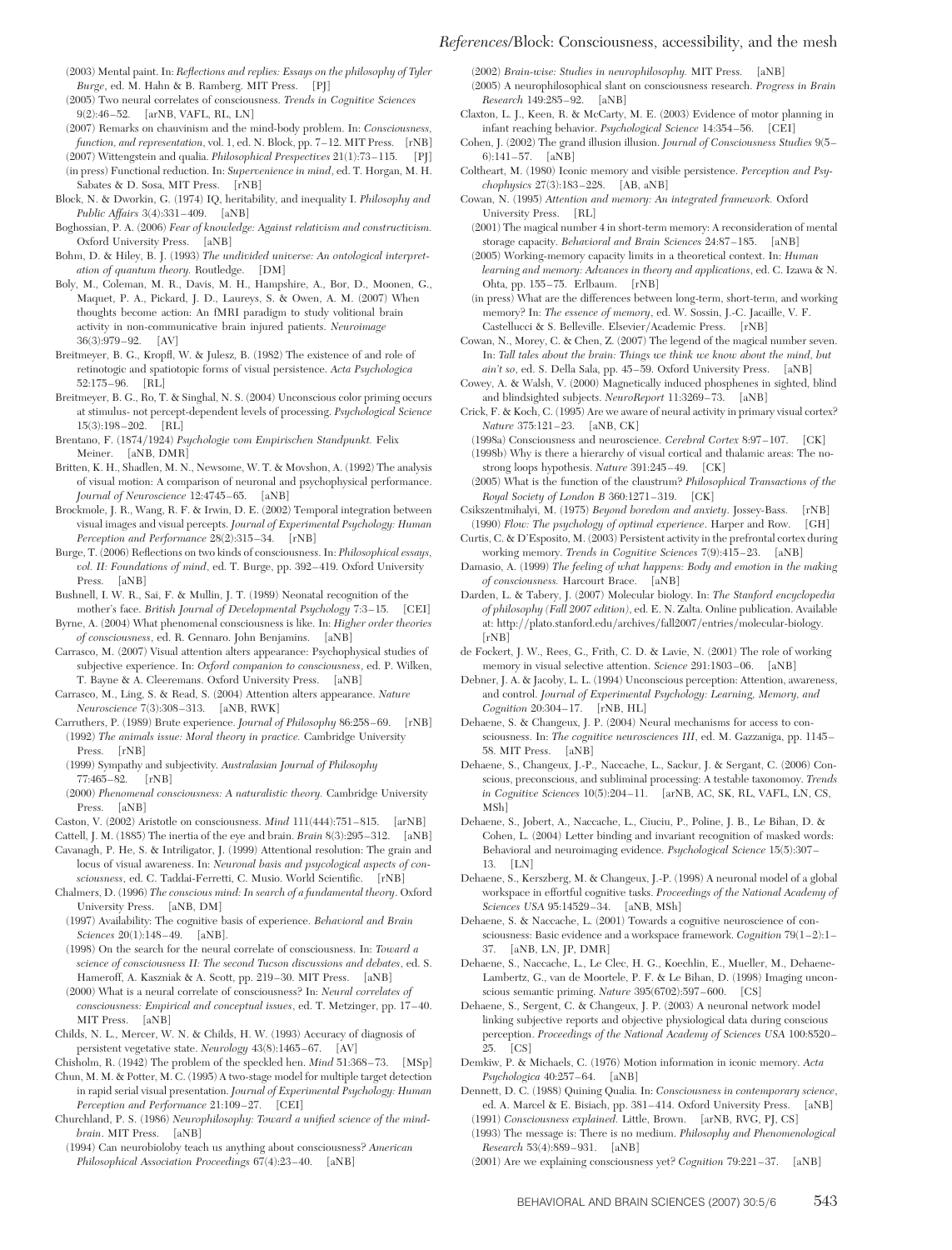- Di Lollo, V. (1980) Temporal integration in visual memory. Journal of Experimental Psychology: General 109:75–97. [aNB]
- Di Lollo, V., Enns, J. T. & Rensink, R. A. (2000) Competition for consciousness among visual events: The psychophysics of reentrant visual processes. Journal of Experimental Psychology: General 129:481–507. [CEI]
- Dienes, Z. & Scott, R. (2005) Measuring unconscious knowledge: Distinguishing structural knowledge and judgment knowledge. Psychological Research 69(5– 6):338–51. [CS]
- Dretske, F. (1993) Conscious experience. Mind 102(406):263–83. Also published in: Dretske, F. (2000) Perception, knowledge and belief. Cambridge University Press. [PJ]
- (1994) Differences that make no difference. Philosophical Topics 22(1–2):41–57. Also published in: Dretske, F (2000) Perception, knowledge and belief. Cambridge University Press. [PJ]
- (2004) Change blindness. Philosophical Studies 120(1–3):1–18. [aNB]
- Driver, J. & Vuilleumier, P. (2001) Perceptual awareness and its loss in unilateral neglect and extinction. Cognition 79(1–2):39–88. [aNB, CK]
- Edelman, G. M. (2004) Wider than the sky: The phenomenal gift of consciousness. Yale University Press. [aNB]
- Eimas, P. D. & Quinn, P. C. (1994) Studies on the formation of perceptually based basic-level categories in young infants. Child Development 65:903–17. [CEI]
- Ellsworth, C. P., Muir, D. W. & Hains, S. M. J. (1993) Social competence and person-object differentiation: An analysis of the still-face effect. Developmental Psychology 29:63–73. [CEI]
- Engel, G. R. (1970) An investigation of visual responses to brief stereoscopic stimuli. Quarterly Journal of Experimental Psychology 22:148–60. [aNB]
- Evans, G. (1982) The Varieties of reference, ed. J. McDowell. Oxford University Press. [AC]
- Fearing, F. (1970) Reflex action. MIT Press. [CK]
- Feigenson, L. & Carey, S. (2003) Tracking individuals via object files: Evidence from infants' manual search. Developmental Science 6:568–84. [arNB] (2005) On the limits of infants' quantification of small object arrays. Cognition 97(3):295–313. [rNB]
- Feigenson, L., Carey, S. & Hauser, M. (2002) The representations underlying infants' choice of more: Object files versus analog magnitudes. Psychological Science 13:150–56. [arNB]
- Fodor, J. A. (1983) The modularity of mind. MIT Press. [aNB]
- Fuster, J. M. (1973) Unit activity in prefrontal cortex during delayed-response performance: Neuronal correlates of transient memory. Journal of Neuro $physiology 36:61-78.$  [aNB]
- Gaillard, R., Del Cul, A., Naccache, L., Vinckier, F., Cohen, L. & Dehaene, S. (2006) Nonconscious semantic processing of emotional words modulates conscious access. Proceedings of the National Academy of Sciences USA 103(19):7524–29. [CS]
- Gazzaniga, M. S., Ivry, R. & Mangun, G. (2002) Cognitive neuroscience: The biology of the mind. W. W. Norton. [aNB]
- Gazzaniga, M. S., LeDoux, J. E. & Wilson, D. H. (1977) Language, praxis, and the right hemisphere: Clues to some mechanisms of consciousness. Neurology 27(12):1144–47. [LN]
- Gennaro, R. (1996) Consciousness and self-consciousness. John Benjamins. [WGL]
- Giacino, J. T., Ashwal, S., Childs, N., Cranford, R., Jennett, B., Katz, D. I., Kelly, J. P., Rosenberg, J. H., Whyte, J., Zafonte, R. D. & Zasler, N. D. (2002) The minimally conscious state: Definition and diagnostic criteria. Neurology 58(3):349–53. [AV]
- Giacino, J. T., Hirsch, J., Schiff, N. & Laureys, S. (2006) Functional neuroimaging applications for assessment and rehabilitation planning in patients with disorders of consciousness. Archives of Physical Medicine and Rehabilitation 87(12, Suppl. 2):S67–76. [AV]
- Gill, N. F. & Dallenbach, K. M. (1926) A preliminary study of the range of attention. The American Journal of Psychology 37(2):247–56. [aNB]
- Goldberg, I. I., Harel, M. & Malach, R. (2006) When the brain loses its self: Prefrontal inactivation during sensorimotor processing. Neuron 50(2):329–39. [rNB, RM, JP]
- Goldman-Rakic, P. (1987) Circuitry of primate prefrontal cortex and regulation of behavior by representational memory. In: Handbook of physiology: The nervous system, higher functions of the brain, ed. F. Plum, pp. 373–417. American Physiological Society. [aNB]
- Golland, Y., Bentin, S., Gelbard, H., Benjamini, Y., Heller, R., Nir, Y. U., Hasson & Malach, R. (2007) Extrinsic and intrinsic systems in the posterior cortex of the human brain revealed during natural sensory stimulation. Cerebral Cortex 17(4):766–77. [RM]
- Goodale, M. A., Milner, A. D., Jakobson, L. S. & Carey, D. P. (1991) A neurological dissociation between perceiving objects and grasping them. Nature 349:154–56. [HL]
- Goodman, N., (1976) Languages of art: An approach to a theory of symbols, 2nd edition. Hacket Publishing Company. [HL]
- Greenwald, A. G., Abrams, R. L., Naccache, L. & Dehaene, S. (2003) Long-term semantic memory versus contextual memory in unconscious number processing. Journal of Experimental Psychology: Learning, Memory, and Cognition  $29(2):235-47.$  [CS]
- Grill-Spector, K., Sayres, R. & Ress, D. (2006) High-resolution imaging reveals highly selective nonface clusters in the fusiform face area. Nature Neuroscience 9:1177–85. [aNB]
- (2007) Corrigendum. Nature Neuroscience 10:133. [aNB]
- Haase, S. & Fisk, G. (2001) Confidence in word detection predicts word identification: Implications for an unconscious perception paradigm. American Journal of Psychology 114:439–68. [MSn]
- Hanley, J. R., Young, H. W. & Pearson, N. A. (1991) Impairment of visuo-spatial sketch pad. Quarterly Journal of Experimental Psychology A 43:101–25. [aNB]
- Harman, G. (1965) The inference to the best explanation. The Philosophical Review 74(1):88–95. [aNB]
- (1990) The intrinsic quality of experience. Philosophical Perspectives 4:31–52.  $\lceil$ GH $\rceil$
- Harrison, R. V., Harel, N., Panesar, J. & Mount, R. J. (2002) Blood capillary distribution correlates with hemodynamic-based functional imaging in cerebral cortex. Cerebral Cortex 12(3):225–33. [CK]
- Hasselmo, M. E. & Stern, C. E. (2006) Mechanisms underlying working memory for novel information. Trends in cognitive sciences  $10(11)$ : 487–93. [aNB]
- Hasson, U., Nir, Y., Levy, I., Fuhrmann, G. & Malach, R. (2004) Intersubject synchronization of cortical activity during natural vision. Science 303(5664):1634–40. [arNB, RM]
- Hauser, M., Carey, S. & Hauser, L. (2000) Spontaneous number representation in semi-free-ranging rhesus monkeys. Proceedings of the Royal Society of London: Biological Sciences 267:829–33. [aNB]
- Haynes, J. D., Driver, J. & Rees, G. (2005) Visibility reflects dynamic changes of effective connectivity between V1 and fusiform cortex. Neuron 46(5): 811–21. [VAFL, LN]
- Haynes, J. D. & Rees, G. (2006) Decoding mental states from brain activity in humans. Nature Reviews Neuroscience 7(7):523–34. [aNB, LN]
- Heath, R. G., Carpenter, M. B., Mettler, F. A. & Kline, N. S. (1949) Visual apparatus: Visual fields and acuity, color vision, autokinesis. In: Selective partial ablation of the frontal cortex: A correlative study of its effects on human psychotic subjects; problems of the human brain, ed. F. A. Mettler, pp. 489–91. P. B. Hoeber. [aNB]
- Heeger, D. J., Boynton, G. M., Demb, J. B., Seideman, E. & Newsome, W. T. (1999) Motion opponency in visual cortex. Journal of Neuroscience 19:7162– 74. [aNB]
- Heywood, C. A. & Kentridge, R. W. (2003) Achromatopsia, color vision and cortex. Neurological Clinics of North America 21:483–500. [RWK]
- Heywood, C. A., Kentridge, R. W. & Cowey, A. (1998) Form and motion from colour in cerebral achromatopsia. Experimental Brain Research 123:145– 53. [RWK]
- Hinterberger, T., Birbaumer, N. & Flor, H. (2005) Assessment of cognitive function and communication ability in a completely locked-in patient. Neurology 64:1307. [AV]
- Hochberg, L. R., Serruya, M. D., Friehs, G. M., Mukand, J. A., Saleh, M., Caplan, A. H., Branner, A., Chen, D., Penn, R. D. & Donoghue, J. P. (2006) Neuronal ensemble control of prosthetic devices by a human with tetraplegia. Nature 442(7099):164–71. [AV]
- Hofer, H., Singer, B. & Williams, D. R. (2005) Different sensations from cones with the same photopigment. Journal of Vision 5:444–54. [RWK]
- Hopkin, M. (2006) 'Vegetative' patient shows signs of conscious thought. Nature 443(7108):132–33. [aNB]
- Huang, L. & Pashler, H. (2007) A Boolean map theory of visual attention. Psychological Review 114(3):599–631. [rNB]
- Huang, L., Treisman, A. & Pashler, H. (2007) Characterizing the limits of human visual awareness. Science 317:823–25. [rNB]
- Huk, A. C., Ress, D. & Heeger, D. J. (2001) Neuronal basis of the motion aftereffect reconsidered. Neuron 32:161–72. [aNB]
- Huntley-Fenner, G., Carey, S. & Solimando, A. (2002) Objects are individuals but stuff doesn't count: Perceived rigidity and cohesiveness influence infants' representations of small numbers of discreet entities. Cognition 85:203–21. [aNB]
- Hupe, J. M., James, A. C., Payne, B. R., Lomber, S. G., Girard, P. & Bullier, J. (1998) Cortical feedback improves discrimination between figure and background by V1, V2, and V3 neurons. Nature 394(6695):784–87. [RL]
- Hurley, S. L. (1997) Non-conceptual self-consciousness and agency: Perspective and access. Communication and Cognition 30(3/4):207–48. (Part 1 of Special Issue: Approaching Consciousness). [AC]
- Iwasaki, S. (1993) Spatial attention and two modes of visual consciousness. Cognition 49:211–33. [CK]
- Izard, C. E. (in press) Basic emotions, natural kinds, emotion schemas, and a new paradigm. Perspectives on Psychological Science. [CEI]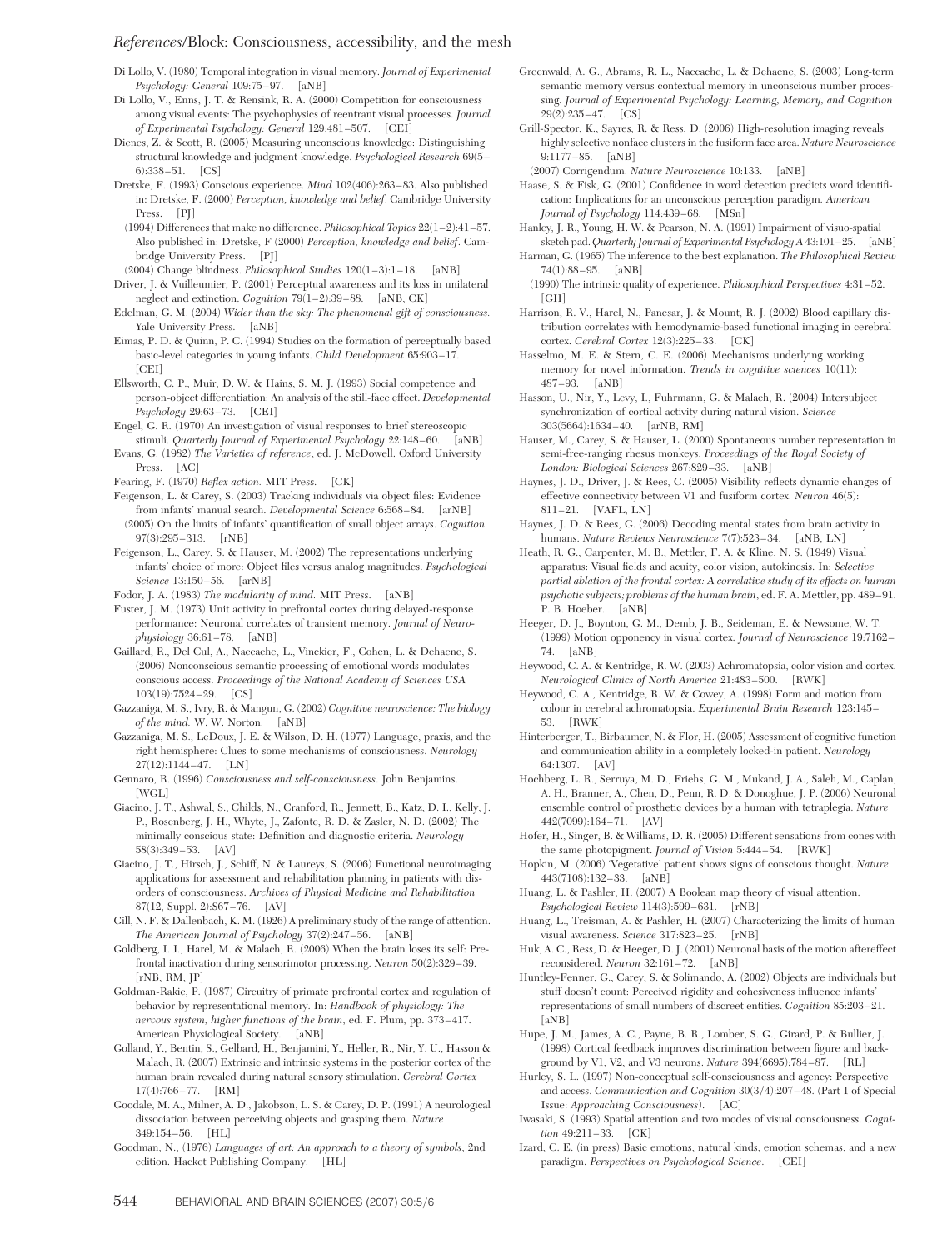- Izard, C. E., Fantauzzo, C. A., Castle, J. M., Haynes, O. M., Rayias, M. F. & Putnam, P. H. (1995) The ontogeny and significance of infants' facial expressions in the first 9 months of life. Developmental Psychology 31:997– 1013. [CEI]
- Jackson, F. & Pinkerton, R. J. (1973) On an argument against sensory items. Mind 82:269–72. [MSp]
- James, T. W., Culham, J., Humphre, G. K., Milner, A. D. & Goodale, M. A. (2003) Ventral occipital lesions impair object recognition but not object-directed grasping: An fMRI study. Brain 126:2463–75. [CEI]
- James, W. (1890) Principles of psychology. Henry Holt. [aNB]
- Jiang, Y., Costello, P., Fang, F., Huang, M. & He, S. (2006) A gender- and sexual orientation-dependent spatial attentional effect of invisible images. Proceedings of the National Academy of Sciences USA 103:17048–52. [rNB, CEI]
- Jolij, J. & Lamme, V. A. F. (2005) Repression of unconscious information by conscious processing: Evidence from affective blindsight induced by transcranial magnetic stimulation. Proceedings of the National Academy of Sciences USA 102(30):10747–51. [RL]
- Kamitani, Y. & Tong, F. (2005) Decoding the visual and subjective contents of the human brain. Nature Neuroscience 8:679–85. [aNB]
- Kammer, T. (1999) Phosphenes and transient scotomas induced by magnetic stimulation of the occipital lobe: Their topographic relationship. Neuropsychologia 37:191–98. [aNB]
- Kanwisher, N. (2001) Neural events and perceptual awareness. Cognition 79:89– 113. [aNB]
	- (2006) What's in a face? Science 311(5761):617–18. [aNB]

(2007) Does the fusiform face area contain subregions highly selective for nonfaces? Nature Neuroscience 10(1):3-4. [aNB]

- Kastner, S., De Weerd, P., Desimone, R. & Ungerleider, L. G. (1998) Mechanisms of directed attention in the human extrastriate cortex as revealed by functional MRI. Science 282(5386):108–11. [LN]
- Kentridge, R. W., Heywood, C. A. & Cowey, A. (2004) Chromatic edges, surfaces and constancies in cerebral achromatopsia. Neuropsychologia 42:821–30. [RWK]
- Kentridge, R. W., Heywood, C. A. & Weiskrantz, L. (1999) Attention without awareness in blindsight. Proceedings of the Royal Society of London: Biological Sciences 266(1430):1805–11. [rNB]
- Kentridge, R. W., Heywood, C. A. & Cowey, A. (2004) Chromatic edges, surfaces, and constancies in cerebral achromatopsia. Neuropsychologia 42(6):821–30.  $[rNB]$
- Kobes, B. (1995) Access and what it is like. Behavioral and Brain Sciences 18(2):260. [aNB]
- Koch, C. (2004) The quest for consciousness: A neurobiological approach. Roberts. [aNB, CK, DM]
- Koch, C. & Tsuchiya, N. (2007) Attention and consciousness: Two distinct brain processes. Trends in Cognitive Sciences 11:16–22. [rNB, CK, SK]
- Kosslyn, S. M., Thompson, W. L. & Ganis, G. (2006) The case for mental imagery. Oxford University Press. [rNB]
- Kouider, S., Dehaene, S., Jobert, A. & Le Bihan, D. (2007) Cerebral bases of subliminal and supraliminal priming during reading. Cerebral Cortex 17(9):2019–29. [arNB, SK, JP]
- Kouider, S. & Dupoux, E. (2004) Partial awareness creates the "illusion" of subliminal semantic priming. Psychological Science 15(2):75–81. [rNB, SK] (2007) How "semantic" is response priming restricted to practiced items? A reply
- to Abrams & Grinspan (2007). Consciousness and Cognition 16:954-56. [rNB] Kourtzi, Z. & Kanwisher, N. (2000) Activation in human MT/MST by static images
- with implied motion. Journal of Cognitive Neuroscience 12:48-55. [aNB] Kriegel, U. (2005) Naturalizing subjective character. Philosophy and Phenomeno-
- logical Research 71:23–57. [aNB, WGL, DMR] Kriegel, U. & Williford, K. (2006) Self-representational approaches to conscious-
- ness. MIT Press. [aNB] Kriegeskorte, N., Sorger, B., Naumer, M., Scwarzbach, J., van den Boogert, E., Hussy, W. & Goebel, R. (2003) Human cortical object recognition from a
- visual motion flowfield. Journal of Neuroscience 23(4):1451. [aNB] Kubler, A. & Neumann, N. (2005) Brain-computer interfaces – the key for the conscious brain locked into a paralyzed body. Progress in Brain Research 150:513–25. [AV]
- Lamme, V. A. F. (2003) Why visual attention and awareness are different. Trends in Cognitive Sciences 7(1):12–18. [aNB, CK, RL, VAFL]
- (2004) Separate neural definitions of visual consciousness and visual attention; a case for phenomenal awareness. Neural Networks 17:861–72. [VAFL] (2006) Towards a true neural stance on consciousness. Trends in Cognitive Sciences 10(11):494–501. [aNB, RL]
- Lamme, V. A. F. & Roelfsema, P. R. (2000) The distinct modes of vision offered by feedforward and recurrent processing. Trends in Neuroscience 23(11):571– 79. [RL, VAFL, CS]
- Lamme, V. A. F., Zipser, K. & Spekreijse, H. (1998) Figure-ground activity in primary visual cortex is suppressed by anesthesia. Proceedings of the National Academy of Sciences USA 95(6):3263–68. [RL, VAFL]

(2002) Masking interrupts figure-ground signals in V1. Journal of Cognitive Neuroscience 14(7):1044–53. [RL]

- Landman, R., Spekreijse, H. & Lamme, V. A. F. (2003) Large capacity storage of integrated objects before change blindness. Vision Research 43(2):149–64. [AB, KB, arNB, TB, AC, RG, CK, RL, VAFL, LN, JKO, DMR, CS, MSh, MSp, RVG]
- (2004) The role of figure-ground segregation in change blindness. Psychonomic Bulletin and Review  $11(2):254-61$ . [RL]
- Lau, H. C. & Passingham, R. E. (2006) Relative blindsight in normal observers and the neural correlate of visual consciousness. Proceedings of the National Academy of Sciences USA 103(49):18763–68. [HL, CS]
- (2007) Unconscious activation of the cognitive control system in the human prefrontal cortex. Journal of Neuroscience 27:5805–11. [VAFL]
- Laureys, S. (2005) The neural correlate of (un)awareness: Lessons from the vegetative state. Trends in Cognitive Sciences 9(2):556–59. [aNB]
- Laureys, S., Pellas, F., Van Eeckhout, P., Ghorbel, S., Schnakers, C., Perrin, F., Berré, J., Faymonville, M. E., Pantke, K. H., Damas, F., Lamy, M., Moonen, G. & Goldman, S. (2005) The locked-in syndrome: What is it like to be conscious but paralyzed and voiceless? Progress in Brain Research |V150: 495–511. [LN, AV]
- Levine, J. (1983) Materialism and qualia: The explanatory gap. Pacific Philosophical Quarterly |V64:354–61. [aNB]
- (2001) Purple haze: The puzzle of consciousness. Oxford University Press. [aNB] (2006) Conscious awareness and (self)representation. In: Self-representational approaches to consciousness, ed. U. Kriegel & K, pp. 173–97. Williford. MIT Press. [aNB]
- Levy, I., Hasson, U. & Malach, R. (2004) One picture is worth at least a million neurons. Current Biology 14(11):996–1001. [RM]
- Lieberman, M. D., Eisenberger, N. I., Crockett, M. J., Tom, S. M., Pfeifer, J. H. & Way, B. M. (2007) Putting feelings into words: Affect labeling disrupts amygdala activity in response to affective stimuli. Psychological Science 18: 421–28. [CEI]
- Llinás, R. R. (2001) I of the vortex. MIT Press. [aNB]
- Llina´s, R. R., Ribary, U., Contreras, D. & Pedroarena, C. (1998) The neuronal basis for consciousness. Philosophical Transactions of the Royal Society B 353:1841– 49. [aNB]
- Locke, J. (1689/1975) An essay concerning human understanding. Clarenda Press. [rNB]
- Loftus, G. & Irwin, D. (1998) On the relations among different measures of visible and informational persistence. Cognitive Psychology 35:135–99. [AB, arNB]
- Logothetis, N. K. (2003) The underpinnings of the BOLD functional magnetic resonance imaging signal. Journal of Neuroscience 23(10):3963–71. [CK]
- Logothetis, N. K. & Wandell, B. A. (2004) Interpreting the BOLD signal. Annual Review of Physiology 66:735–69. [CK]
- Long, G. (1980) Iconic memory: A review and critique of the study of short term visual storage. Psychological Bulletin 88:785–820. [aNB]
- (1985) The variety of visual persistence: Comments on Yeomas and Irwin. Perception and Psychophysics 38:381–85. [aNB]
- Luck, S. J. & Vogel, E. K. (1997) The capacity of visual working memory for features and conjunctions. Nature 390:279–81. [aNB]
- Lumer, E. D., Friston, K. J. & Rees, G. (1998) Neural correlates of perceptual rivalry in the human brain. Science 280:1930–34. [CS]
- Lumer, E. D. & Rees, G. (1999) Covariation of activity in visual and prefrontal cortex associated with subjective visual perception. Proceedings of the National Academy of Sciences USA 96(4):1669–73. [rNB, CS]
- Lycan, W. (1996) Consciousness and experience. MIT Press. [arNB]
- (2004) The superiority of HOP to HOT. In: Higher-order theories of consciousness, ed. R. Gennaro, pp. 93–114. John Benjamins. [rNB]
- Mack, A. & Rock, I. (1998) Inattentional blindness. MIT Press. [CEI]
- Mackay, D. J. C. (2004) Information theory, inference, and learning algorithms. Cambridge University Press. [OJH]
- Macmillan, N. A. & Creelman, C. D. (1991) Detection theory: A user's guide. Cambridge University Press. [CS, MSn]
- Marcel, A. J. (1993) Slippage in the unity of consciousness. In: Experimental and theoretical studies of consciousness: The Ciba Foundation symposium, ed. G. R. Bock & J. Marsh, p. 174. Wiley. [HL]
- Mathiesen, C., Caesar, K., Akgoren, N. & Lauritzen, M. (1998) Modification of activity-dependent increases of cerebral blood flow by excitatory synaptic activity and spikes in rat cerebellar cortex. Journal of Physiology 512(Pt 2):555–66. [CK]
- McCarty, M. E., Clifton, R. K. & Collard, R. R. (1999) Problem solving in infancy: The emergence of an action plan. Developmental Psychology 35:1091–101. [CEI]
- McConkie, G. W. & Rayner, K. (1975) The span of the effective stimulus during a fixation in reading. Perception and Psychophysics 17:578–86. [arNB, SK]
- McConkie, G. W. & Zola, D. (1979) Is visual information integrated across successive fixations in reading? Perception and Psychophysics 25:221–24. [arNB]
- McDermott, D. (2001) Mind and mechanism. MIT Press. [DM]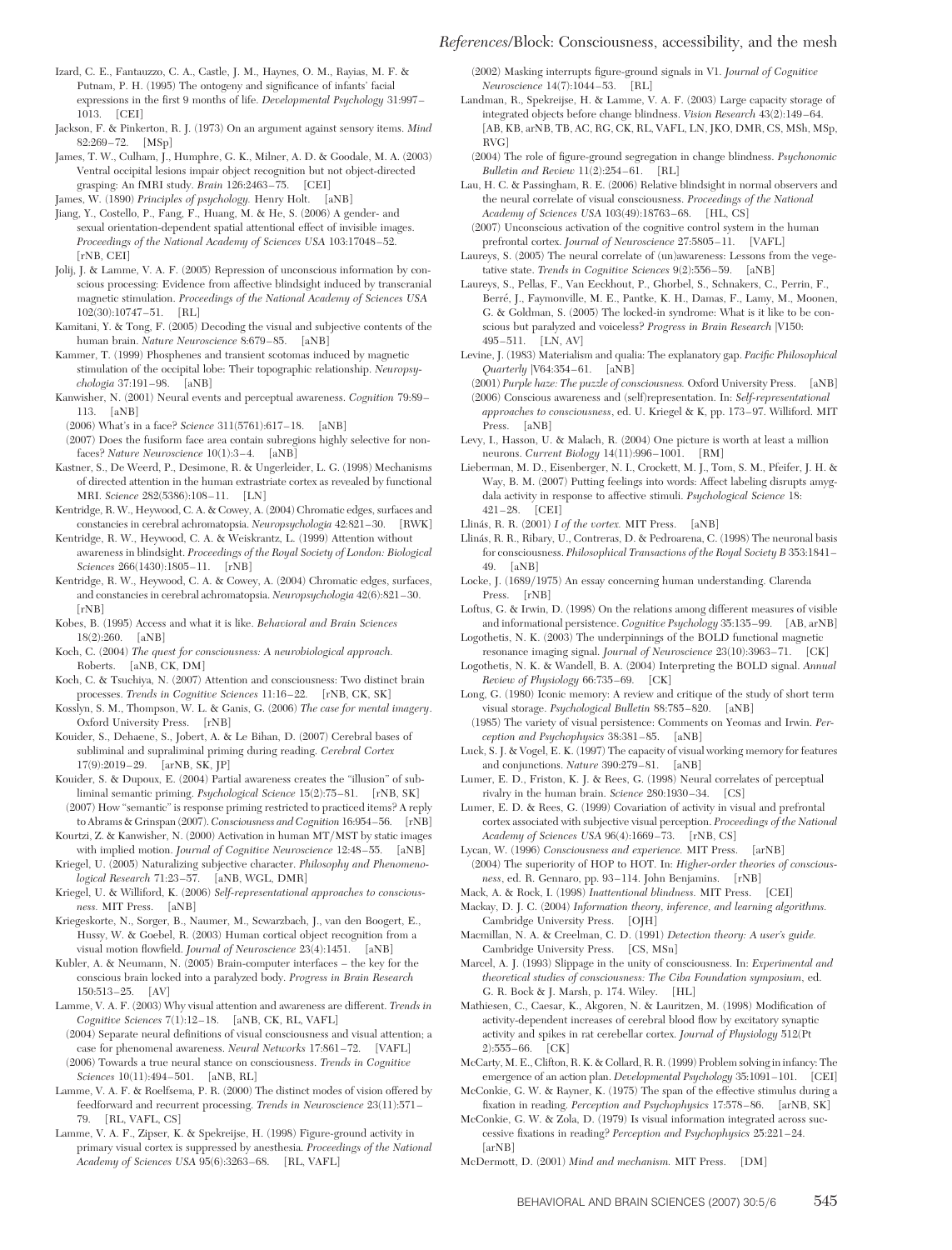McElree, B. (2006) Accessing recent events. In: The psychology of learning and motivation, vol. 46, ed. B. H. Ross, pp 155–201. Academic Press. [aNB]

- McGinn, C. (1991) The problem of consciousness. Oxford University Press. [aNB] McLaughlin, B. P. (1992) The rise and fall of British emergentism. In: Emergence or
- reduction?: Prospects for nonreductive physicalism, ed. A. Beckermann, H. Flohr & J. Kim, pp. 49–93. De Gruyter. [aNB]
- McRae, K., Butler, B. E. & Popiel, S. J. (1987) Spatiotopic and retinotopic components of iconic memory. Psychological Research 49(4):221–27. [RL]
- Meadows, J. C. (1974) Disturbed perception of colours associated with localized cerebral lesions. Brain 97:615–32. [RWK]

Merikle, P., Joordens, S. & Stolz, J. (1995) Measuring the relative magnitude of unconscious influences. Consciousness and Cognition 4:422– 39. [MSn]

- Merker, B. (2007) Consciousness without a cerebral cortex: A challenge for neuroscience and medicine. Behavioral and Brain Sciences 30:63–81. [aNB, CEI]
- Metzinger, T. (2003) Being no one. MIT Press. [aNB]
- Miller, G. (1956) The magical number seven, plus or minus two: Some limits on our capacity for processing information. Psychological Review 63:81–97. [aNB]
- Milner, A. D. & Goodale, M. A. (1995) The visual brain in action. Oxford University Press. [CEI]
- (2008) Two visual systems re-viewed. Neuropsychologia 46:774–85. [rNB] Minsky, M. (1986) The society of mind. Simon & Schuster. [aNB]
- Montague, D. P. F. & Walker-Andrews, A. S. (2001) Peekaboo: A new look at infants' perception of emotion expressions. Developmental Psychology 37:826–38. [CEI]
- Most, S. B., Chun, M. M., Widders, D. M. & Zald, D. H. (2005a) Attentional rubbernecking: Cognitive control and personality in emotion-induced blindness. Psychonomic Bulletin and Review 12:654–61. [CEI]
- Most, S. B., Scholl, B. J., Clifford, E. R. & Simons, D. J. (2005b) What you see is what you set: Sustained inattentional blindness and the capture of awareness. Psychological Review 112:217–42. [CEI]
- Most, S. B., Simons, D. J., Scholl, B. J., Jimenez, R., Clifford, E. & Chabris, C. F. (2001) How not to be seen: The contribution of similarity and selective ignoring to sustained inattentional blindness. Psychological Science 12:9-17. [CEI]

Muir, D. & Lee, K. (2003) The still-face effect: Methodological issues and new applications. Infancy 4:483–91. [CEI]

- Mullen, K. T. (1992) Colour vision as a post-receptoral specialization of the central visual field. Vision Research 31(1):119–30. [rNB]
- Naccache, L. (2006a) Le nouvel inconscient. Freud, Christophe Colomb des neurosciences. Odile Jacob. [LN]
- (2006b) Psychology. Is she conscious? Science 313(5792):1395–96. [aNB, LN, CS]
- Nachev, P. & Husain, M. (2007) Comment on "Detecting awareness in the vegetative state." Science 315(5816):1221; author reply: 1221. [CS]
- Nagel, T. (1974) What is it like to be a bat? The Philosophical Review 83(4):435– 50. [aNB]
- Nakayama, K. (1990) The iconic bottleneck and the tenuous link between early visual processing and perception. In: Vision: Coding and efficiency, ed. C. Blakemore, pp. 411–22. Cambridge University Press. [aNB]
- Nakayama, K., He, Z. J. & Shimojo, S. (1995) Visual surface representation: A critical link between lower-level and higher-level vision. In: Visual cognition: An invitation to cognitive science, vol. 2, ed. S. M. Kosslyn & D. Osherson, pp. 1–70. MIT Press. [aNB]
- Nature, Editorial (2006) Flickers of consciousness. Nature 443(7108):121–22. [aNB]
- Noë, A. (2002) Is the visual world a grand illusion? Journal of Consciousness Studies  $9(5-6):1-12.$  [aNB]
- (2004) Action in perception. MIT Press. [aNB]
- (2005) What does change blindness teach us about consciousness? Trends in Cognitive Sciences 9(5):218. [aNB]
- Noë, A. & Thompson, E. (2004) Are there neural correlates of consciousness? Journal Of Consciousness Studies 11(1):3–28. [aNB]
- O'Craven, K. & Kanwisher, N. (2000) Mental imagery of faces and places activates corresponding stimulus-specific brain regions. Journal of Cognitive Neuroscience 12:1013-23. [aNB]
- O'Regan, J. K. & Noë, A.  $(2001)$  A sensorimotor approach to vision and visual consciousness. Behavioral and Brain Sciences 24:883–975. [aNB]
- O'Regan, K. (1992) Solving the "real" mysteries of visual perception: The world as an outside memory. Canadian Journal of Psychology 46(3):461–88. [aNB]
- Oakes, L. M. & Ribar, R. J. (2005) A comparison of infants' categorization in paired and successive presentation familiarization tasks. Infancy 7:85–98. [CEI]
- Owen, A. M., Coleman, M. R., Boly, M., Davis, M. H., Laureys, S. & Pickard, J. D. (2006) Detecting awareness in the vegetative state. Science 313(5792):1402. [aNB, LN, CS, AV]
- Owen, A. M., Coleman, M. R., Boly, M., Davis, M. H., Laureys, S., Jolles, D. & Pickard, J. (2007) Response to comments on "Detecting awareness in the vegetative state." Science 315(5816):1221c. [AV]
- Papineau, D. (1998) Functionalism. In: Routledge encyclopedia of philosophy, ed. E. Craig. Routledge. (Web-based encyclopedia.) Retrieved April 22, 2007 from: http://www.rep.routledge.com/article/V015SECT4 [aNB]
- (2002) Thinking about consciousness. Oxford University Press. [aNB, KB, DP] Pascual-Leone, A. & Walsh, V. (2001) Fast backprojections from the motion to
- the primary visual area necessary for visual awareness. Science 292(5516):510– 12. [aNB, OJH, HL, RL]
- Pearson, D. G. (2001) Imagery and the visuo-spatial sketchpad. In: Working memory in perspective, ed. J. Andrade. Psychology Press. [TB]
- Peirce, C. S. (1903) Collected papers of Charles Sanders Peirce. Harvard University Press. [aNB]
- Persaud, N. & McLeod, P. (2007) Wagering demonstrates subconscious processing in a binary exclusion task. Consciousness and Cognition. DOI:10.1016/ .concog.2007.05.003. [HL]
- Persaud, N., McLeod, P. & Cowey, A. (2007) Post-decision wagering objectively measures awareness. Nature Neuroscience 10:257–61. [HL, CS]
- Phillips, W. A. (1974) On the distinction between sensory storage and short-term visual memory. Perception and Psychophysics 16:283–90. [aNB]
- Piattelli-Palmarini, M. (1994) Inevitable illusions: How mistakes of reason rule our minds. Wiley. [aNB]
- Pins, D. & Ffytche, D. H. (2003) The neural correlates of conscious vision. Cerebral Cortex 13:461–74. [aNB]
- Pollen, D. A. (1999) On the neural correlates of visual perception. Cerebral Cortex 9(1):4–19. [aNB, OJH]
- (2003) Explicit neural representations, recursive neural networks and conscious visual perception. Cerebral Cortex 13:807–14. [aNB]
- (in press) The fundamental requirements for primary visual perception. Cerebral Cortex. Advance access published on December 17, 2007; doi:10.1093/Cercor/ bhm226. [aNB]
- Potter, M. C. (1993) Very short-term conceptual memory. Memory and Cognition 21(2):151–61. [aNB]
- Prinz, J. J. (2000) A neurofunctional theory of visual consciousness. Consciousness and Cognition 9(2):243–59. [arNB]
- (2005) A neurofunctional theory of consciousness. In: Cognition and the brain: Philosophy and the neuroscience movement, ed. A. Brook & K. Akins, pp. 381– 96. Cambridge University Press. [rNB, JP]
- (2007) Mental pointing: Phenomenal knowledge without concepts. Journal of Consciousness Studies 14(9–10):184–211. [JP]
- (forthcoming) The conscious brain. Oxford University Press. [JP] Putnam, H. (1975) The meaning of "meaning." Minnesota Studies in the Philosophy
- of Science 7:131–93. [aNB]
- (1981) Reason, truth and history. Cambridge University Press. [aNB] Pylylshyn, Z. (2003) Seeing and visualizing. MIT Press. [aNB]
- Qiu, J. (2006) Does it hurt? Nature 444(9):143–45. [rNB]
- 
- Quine, W. V. (1969) Natural kinds. In: Ontological reality and other essays, ed. W. V. Quine, pp.114–39. Columbia University Press. [aNB]
- Quinn, P. C. (2006) On the emergence of perceptual organization and categorization in young infants: Roles for perceptual process and knowledge access. In: Child psychology: A handbook of contemporary issues, 2nd edition, ed. L. Balter & C. Tamis-LeMonda, pp. 109–31. Psychology Press/Taylor & Francis. [CEI]
- Quinn, P. C. & Eimas, P. D. (1996) Perceptual organization and categorization in young infants. In: Advances in infancy research, vol. 10, ed. C. Rovee-Collier & L. P. Lipsitt, pp. 1–36. Ablex. [CEI]
- (1997) A reexamination of the perceptual-to-conceptual shift in mental representations. Review of General Psychology 1:271–87. [CEI]
- Quinn, P. C., Eimas, P. D. & Rosenkrantz, S. L. (1993) Evidence for representations of perceptually similar natural categories by 3- and 4-month-old infants. Perception 22:463–75. [CEI]
- Raichle, M. E., MacLeod, A. M., Snyder, A. Z., Powers, W. J., Gusnard, D. A. & Shulman, G. L. (2001) A default mode of brain function. Proceedings of the National Academy of Sciences of the United States of America 98(2):676–82. [rNB, RM]
- Raymond, J. E., Shapiro, K. L. & Arnell, K. M. (1992) Temporary suppression of visual processing during RSVP: An attentional blink? Journal of Experimental Psychology: Human Perception and Performance 18:849–60. [CEI]
- Rayner, K. & Bertera, J. H. (1979) Reading without a fovea. Science 206(4417):468–69. [LN]
- Reddy, L., Wilken, P. & Koch, C. (2004) Face-gender discrimination is possible in the near absence of attention. Journal of Vision 4:106-17. [CK]
- Rees, G., Kreiman, G. & Koch, C. (2002a) Neural correlates of consciousness in humans. Nature Reviews Neuroscience 3(4):261-70. [aNB, CS]
- Rees, G., Wojciulik, E., Clarke, K., Husain, M., Frith, C. & Driver, J. (2000) Unconscious activation of visual cortex in the damaged right hemisphere of a parietal patient with extinction. Brain 123(Pt 8):1624-33. [aNB, CK, CS] (2002b) Neural correlates of conscious and unconscious vision in parietal extinction. Neurocase 8:387–93. [aNB, CK]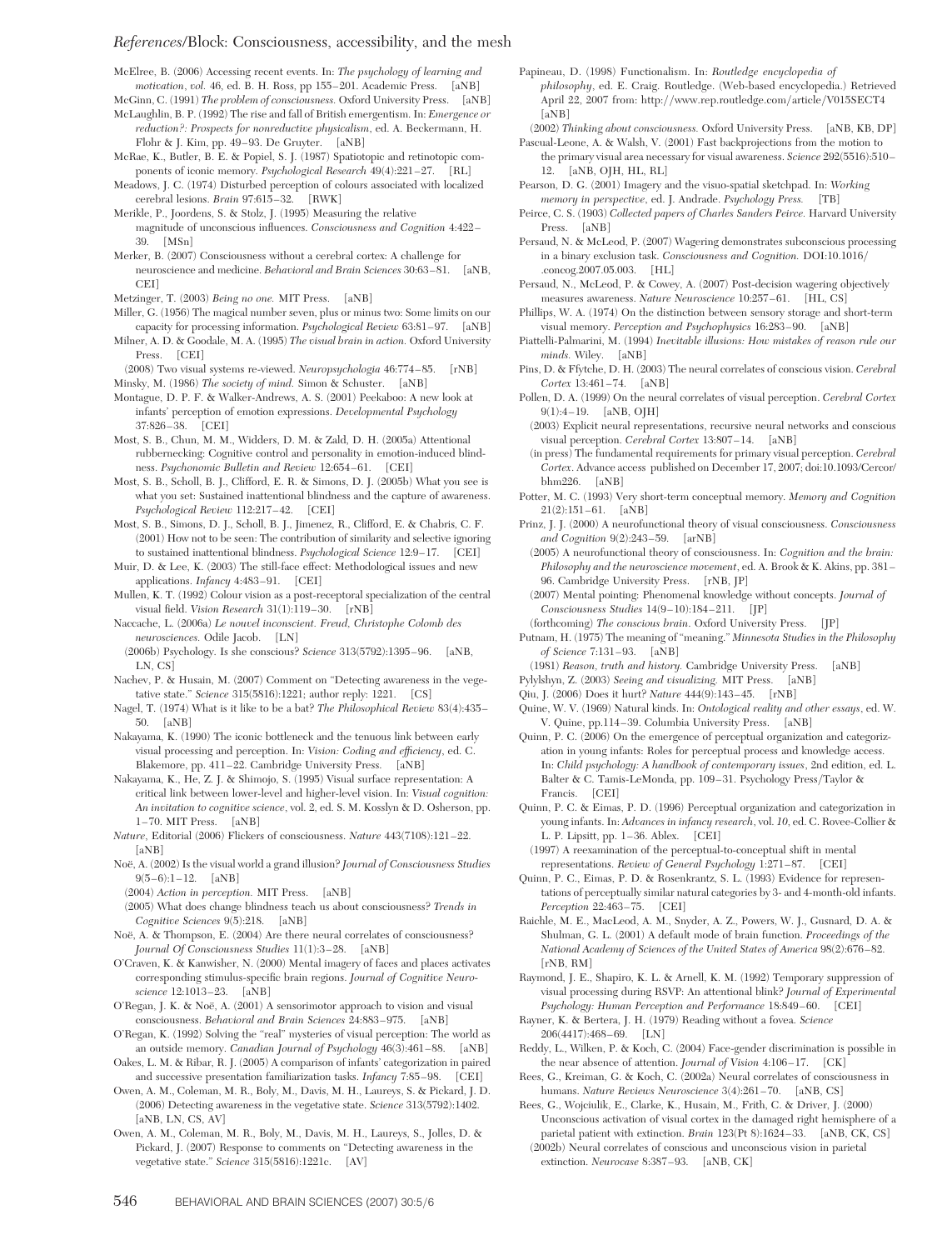- Reiss, J. E. & Hoffman, J. E. (2006) Object substitution masking interferes with semantic processing: Evidence from event-related potentials. Psychological Science 17:1015–20. [CEI]
- Rensink, R. A., O'Regan, J. K. & Clark, J. J. (1997) To see or not to see: The need for attention to perceive changes in scenes. Psychological Science 8:368–73. [aNB]
- Rosenberg, A. (2005) Philosophy of science: A contemporary introduction. Routledge. [rNB]
- Rosenthal, D. (2005) Consciousness and mind. Oxford University Press. [aNB, DMR]
- Ross, W. D., (1955) Aristotle: On dreams. In: Aristotle. Parva naturalia, ed. W. D. Ross, pp. 175–223. Clarendon Press. [aNB]
- Ross, W. D., ed. (1961) Aristotle's De anima. Clarendon Press. [aNB]
- Rousselet, G., Fabre-Thorpe, M. & Thorpe, S. (2002) Parallel processing in highlevel visual scene categorization. Nature Neuroscience 5:629–30. [aNB]
- Rousselet, G. A., Thorpe, S. J. & Fabre-Thorpe, M. (2004a) How parallel is visual processing in the ventral pathway? Trends in Cognitive Science 8:363–70. [TB] (2004b) Processing of one, two, or four natural scenes in humans: The limits of parallelism. Vision Research 44: 877–94. [TB]
- Ruff, C. C., Kristjansson, A. & Driver, J. (in press) Readout from iconic memory involves similar neural processes as selective spatial attention. Psychological Science. [CS]
- Sackeim, H. A., Nordlie, J. W. & Gur, R. C. (1979) A model of hysterical and hypnotic blindness: Cognition, motivation, and awareness. Journal of Abnormal Psychology 88(5):474–89. [CK]
- Scholte, H. S., Witteveen, S. C., Spekreijse, H. & Lamme, V. A. F. (2006) The influence of inattention on the neural correlates of scene segmentation.  $\it Brain$ Research 1076:106–15. [VAFL]
- Searle, J. (1992) The rediscovery of the mind. MIT Press. [aNB]
- (2005) Consciousness: What we still don't know. The New York Review of Books 52(1)36–39. [aNB]
- Sergent, C., Baillet, S. & Dehaene, S. (2005) Timing of the brain events underlying access to consciousness during the attentional blink. Nature Neuroscience 8(10):1391–400. [VAFL, CS, LN]
- Sergent, C. & Dehaene, S. (2004) Is consciousness a gradual phenomenon? Evidence for an all-or-none bifurcation during the attentional blink. Psychological Science 15:720–28. [arNB, CS]
- Shanahan, M. P. (2005) Global access, embodiment, and the conscious subject. Journal of Consciousness Studies 12(12):46–66. [MSh]
- (in press) A spiking neuron model of cortical broadcast and competition. Consciousness and Cognition. [MSh]
- Shanahan, M. P. & Baars, B. J. (2005) Applying global workspace theory to the frame problem. Cognition 98(2):157–76. [MSh]
- Shoemaker, S. (1981) Some varieties of functionalism. Philosophical Topics 12:93– 119. [aNB]
- Siegel, S. (2006a) The contents of perception. In: The Stanford encyclopedia of philosophy, ed. E. N. Zalta, pp. Online publication. Available at: http://plato. stanford.edu/archives/spr2006/entries/perception-contents/ [aNB] (2006b) Which properties are represented in perception? In: Perceptual experience,
- ed. T. Gendler & J. Hawthorne, pp. 481–503. Oxford University Press. [aNB] Silvanto, J., Cowey, A., Lavie, N. & Walsh, V. (2005a) Striate cortex (V1) activity
- gates awareness of motion. Nature Neuroscience 8(2):143–44. [aNB] Silvanto, J., Lavie, N. & Walsh, V. (2005b) Double dissociation of V1 and V5/MT
- activity in visual awareness. Cerebral Cortex 15:1736–41. [aNB, VAFL]
- Simons, D. J. (1997) Change blindness. Trends in Cognitive Sciences 1:261–67. [aNB]
- Simons, D. J. & Ambinder, M. (2005) Change blindness: Theory and consequences. Current Directions in Psychological Science 14:44–48. [aNB]
- Simons, D. J. & Chabris, C. F. (1999) Gorillas in our midst: Sustained inattentional blindness for dynamic events. Perception 28:1059–74. [CEI]
- Simons, D. J. & Rensink, R. (2005a) Change blindness: Past, present and future. Trends in Cognitive Sciences 9(1):16–20. [aNB]
- (2005b) Change blindness, representations and consciousness: Reply to Noë. Trends in Cognitive Sciences 9(5):219. [aNB]
- Singer, W. (1995) Development and plasticity of cortical processing architectures. Science 270:758–64. [VAFL]
- Slater, A. & Lewis, M., eds. (2007) Introduction to infant development, 2nd edition. Oxford University Press. [CEI]
- Slater, R., Cantarella, A., Gallella, S., Worley, A., Boyd, S., Meek, J. & Firzgerald, M. (2006) Cortical pain responses in human infants. The Journal of Neuroscience 26(14):3662–66. [aNB]
- Sligte, I. G., Scholte, H. S. & Lamme, V. A. F. (2008) Are there multiple visual short-term memory stores? Plos One 3(2):1–9. [AB, arNB, TB, RL, JKO, MSp]
- Smith, D. W. (1986) The structure of (self-)consciousness. Topoi 5:149–56. [aNB]
- Snodgrass, M. (2002) Disambiguating conscious and unconscious inferences: Do exclusion paradigms demonstrate unconscious perception? American Journal of Psychology 115:545–80. [rNB, MSn]

- Snodgrass, M., Bernat, E. & Shevrin, H. (2004) Unconscious perception: A modelbased approach to method and evidence. Perception and Psychophysics 66:846–67. [MSn]
- Snodgrass, M. & Shevrin, H. (2006) Unconscious inhibition and facilitation at the objective detection threshold. Cognition 101(1):43–79. [aNB, MSn]
- Solomon, J. (2004) The effects of spatial cues on visual sensitivity. Vision Research 44:1209–16. [RWK]
- Sommerville, J. A. & Woodward, A. L. (2005) Pulling out the intentional structure of action: The relation between action processing and action production in infancy. Cognition 95:1–30. [CEI]
- Sommerville, J. A., Woodward, A. L. & Needham, A. (2005) Action experience alters 3-month-old infants' perception of others' actions. Cognition 96:B1– B11. [rNB]
- Sosa, E. (2002) Privileged access. In: Consciousness: New philosophical perspectives, ed. Q. Smith & A. Jokic, pp. 273–94. Oxford University Press. [aNB] Spener, M. (under review) Phenomenal adequacy and introspective evidence.
- [MSp] Sperber, D. (2001) In defense of massive modularity. In: Language, brain and
- cognitive development: Essays in honor of Jacques Mehler, ed. E. Dupoux, pp. 47–57. MIT Press. [aNB]
- Sperling, G. (1960) The information available in brief visual presentations. Psychological Monographs: General and Applied 74(11, Whole No. 498):1– 29. [Whole issue.] [KB, arNB, TB, AC, RG, GH, CK, SK, DM, LN, JKO, DP, DMR, CS, MSh, MSp, MT, RVG]
- Srinivasan, R., Russell, D. P., Edelman, G. M. & Tononi, G. (1999) Increased synchronization of neuromagnetic responses during conscious perception. Journal of Neuroscience 19(13):5435–48. [CS]
- Stern, D. N. (1974) Mother and infant at play: The dyadic interaction involving facial, vocal, and gaze behavior. Wiley. [CEI]
- Stoerig, P. (2001) The neuroanatomy of phenomenal vision: A psychological perspective. In: Cajal and consciousness: Scientific approaches to consciousness on the centennial of Ramon y Cajal's Textura, ed. P. C. Marijuan, pp. 176–94. Annals of the New York Academy of Sciences. [aNB]
- Strawson, G. (2003) What is the relation between an experience, the subject of the experience, and the content of the experience? Philosophical Issues 13(1):279– 315. [aNB]
- Supèr, H., Spekreijse, H. & Lamme, V. A. F. (2001a) A neural correlate of working memory in the monkey primary visual cortex. Science 293:120-24. [arNB] (2001b) Two distinct modes of sensory processing observed in monkey primary visual cortex (V1). Nature Neuroscience 4(3):304-10. [aNB, VAFL, RL]
- Taddio, A., Goldbach, M., Ipp, M., Stevens, B. & Koren, G. (1995) Effect of neonatal circumcision on pain responses during vaccination in boys. The Lancet 345(8945):291–92. [rNB]
- Tavalaro, J. & Tayson, R. (1997) Look up for yes. Kodansha America. [AV] The Multi-Society Task Force on PVS (1994) Medical aspects of the persistent
- vegetative state (1). New England Journal of Medicine 330(21):1499–508. [AV] Theoret, H., Kobayashi, M., Ganis, G., Di Capua, P. & Pascual-Leone, A. (2002)
- Repetitive transcranial magnetic stimulation of human area MT/V5 disrupts perception and storage of the motion aftereffect. Neuropsychologia 40(13):2280–87. [aNB]
- Thomas, N. (1999) Are theories of imagery theories of imagination? Cognitive Science 23(2):207–45. [aNB]
- Thompson, K. G. & Schall, J. D. (1999) The detection of visual signals by macaque frontal eye field during masking. Nature Neuroscience 2:283–88. [VAFL]
- Tong, F., Nakayama, K., Vaughan, J. T. & Kanwisher, N. (1998) Binocular rivalry and visual awareness in human extrastriate cortex. Neuron 21(4):753–59. [aNB]
- Tononi, G. & Edelman, G. M. (1998) Consciousness and complexity. Science 282:1846–51. [aNB]
- Treisman, A., Russell, R. & Green, J. (1975) Brief visual storage of shape and movement. In: Attention and performance, ed. S. Dornic & P. Rabbitt, pp. 699–721. Academic Press. [arNB]
- Treue, S. & Martinez Trujillo, J. C. (1999) Feature-based attention influences motion processing gain in macaque visual cortex. Nature 399:575–79. [RWK]
- Tronick, E. Z. (1989) Emotions and emotional communication in infants. American Psychologist 44:112–19. [CEI]
- Tsao, D. Y., Tootell, R. B. H. & Livingstone, M. S. (2006) A cortical region consisting entirely of face-selective cells. Science 311(5761):670–74. [aNB]
- Tse, P. U., Martinez-Conde, S., Schlegel, A. A. & Macknik, S. L. (2005) Visibility, visual awareness and visual masking of simple unattended targets are confined to areas in the occipital cortex beyond human V1/V2. Proceedings of the National Academy of Sciences USA 102:17178–83. [arNB]
- Tsuchiya, N. & Koch, C. (2008) The relationship between consciousness and attention. In: The neurology of consciousness, ed. S. Laureys & G. Tononi. Elsevier. [CK]
- Uebel, T. (2006) Vienna Circle. The Stanford Encyclopedia of Philosophy Fall 2006 Edition, ed. E. N. Zalta. Online publication. Available at: http://plato.stanford.edu/archives/fall2006/entries/vienna-circle [aNB]